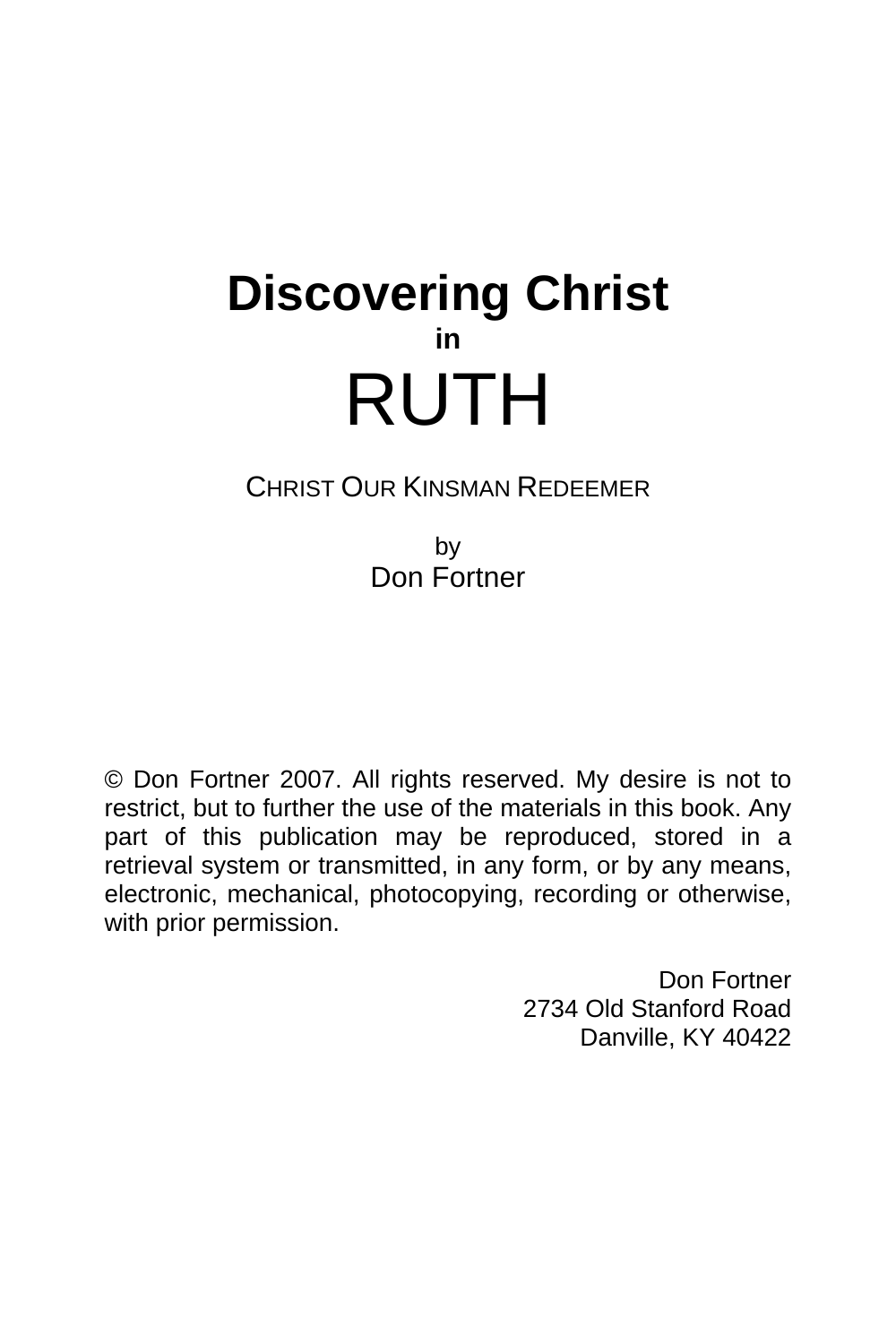# To Shelby

My beloved wife, loving companion, and faithful helpmate, who has honored me with her devotion for thirty years.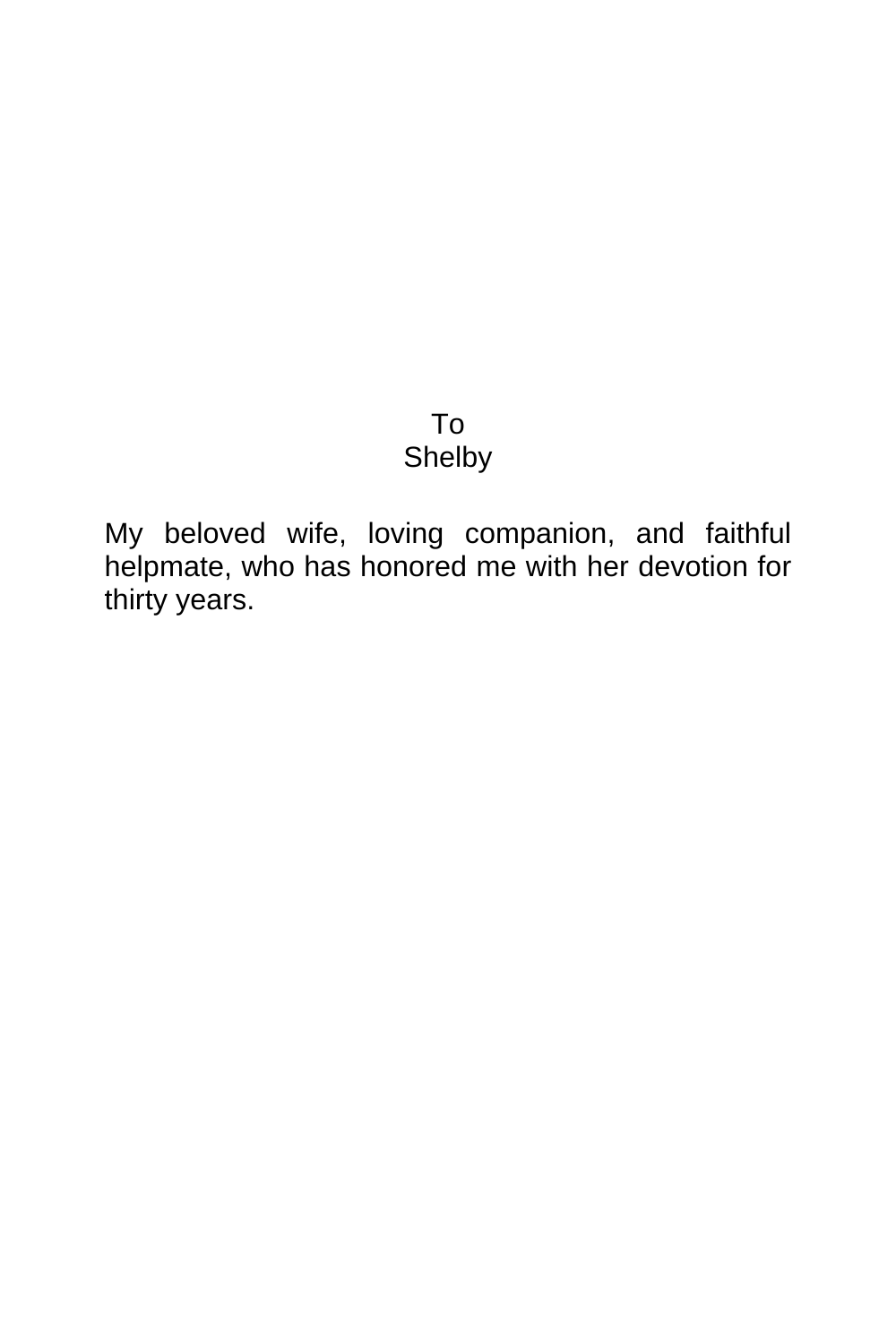## CONTENTS

- 1. Christ Our Kinsman Redeemer
- 2. A Very Costly Move
- 3. Three Women
- 4. Good News Heard In Moab
- 5. Ruth's Choice
- 6. "The Beginning Of Barley Harvest"
- 7. The Resolute Consecration Of True Faith
- 8. "Change And Decay All Around Me I See"
- 9. "Seek And Ye Shall Find"
- 10. The Congregation Of The Lord
- 11. Ruth's Reward
- 12. Mealtime With Boaz
- 13. "Handfuls Of Purpose"
- 14. One Who Has Right To Redeem
- 15. Ruth Comes To Boaz
- 16. Three Nearer Kinsmen, But Only One Redeemer
- 17. "To Raise Up The Name Of The Dead"
- 18. Boaz Redeems Ruth
- 19. Lessons From The Book Of Ruth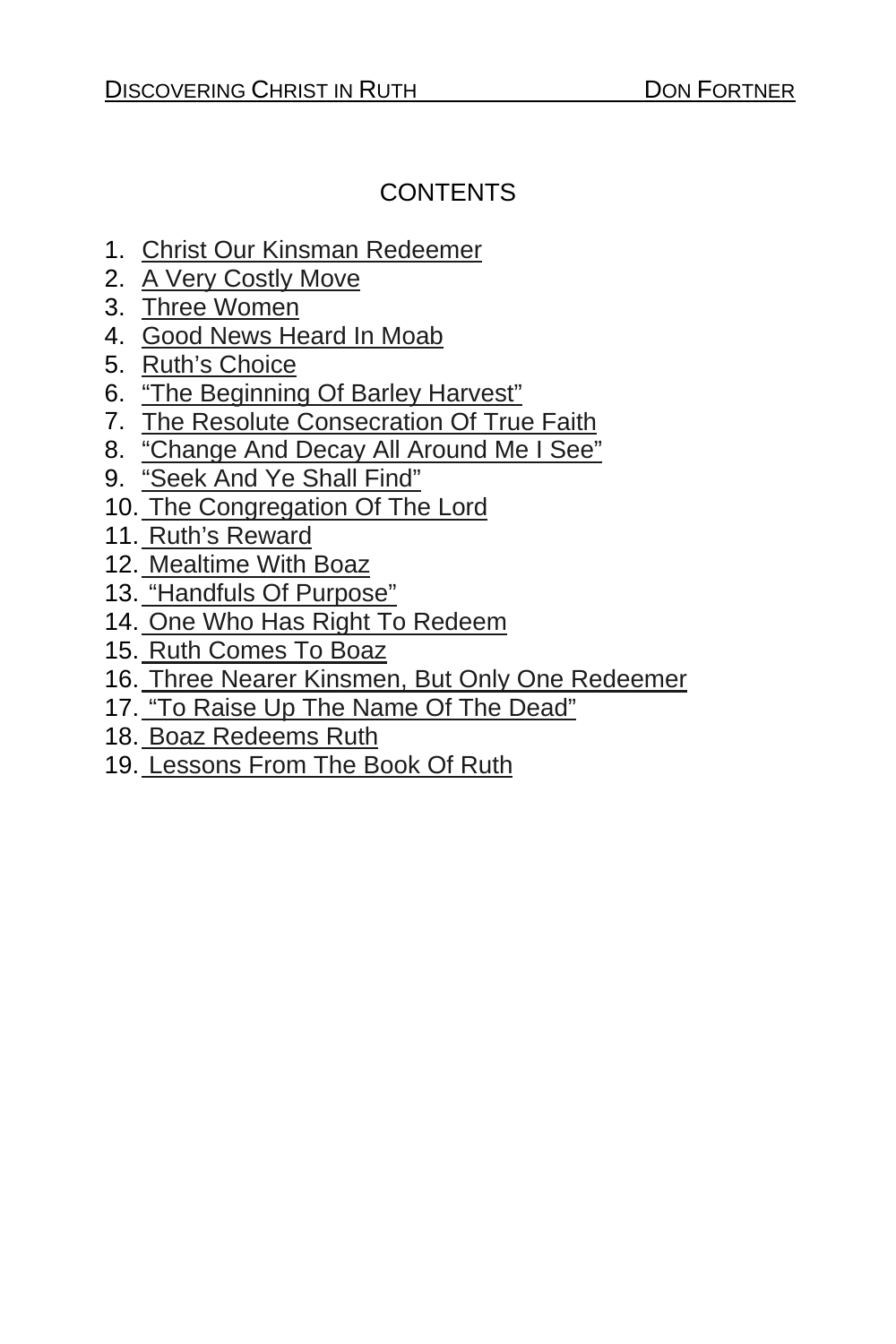# Chapter 1

# Christ Our Kinsman Redeemer

"And he said, Who art thou? And she answered, I am Ruth thine handmaid: spread therefore thy skirt over thine handmaid; for thou art a near kinsman."

#### Ruth 3:9

We will begin our study in the Book of Ruth at chapter three, verse nine, where Boaz said to Ruth, *"Who art thou? And she answered, I am Ruth thine handmaid: spread therefore thy skirt over thine handmaid; for thou art a near kinsman."* This Book, like all the Old Testament Scriptures speaks of Christ our Redeemer. The subject of this Book is redemption. The whole book is a picture of our redemption by Christ, our kinsman Redeemer. The key word, used repeatedly in these four chapters is "kinsman" (2:1, 20; 3:9, 12; 4:6, 14). The kinsman is the one who has the right to redeem.

The law of the kinsman Redeemer was given in Leviticus 25:25. *"If thy brother be waxen poor, and hath sold away some of his possession, and if any of his kin come to redeem it, then shall he redeem that which his brother sold."*  That prophetic law was given to be a picture of Christ and was fulfilled by him. Our father Adam sold us into bondage and sin; but Christ, our kinsman Redeemer, bought us and brought us into liberty, righteousness, and life (Rom. 5:19).

The Book of Ruth is a beautiful picture of the work of our Lord Jesus Christ as our kinsman Redeemer. It shows us both our need of a kinsman Redeemer and the way we may obtain the blessings of redemption.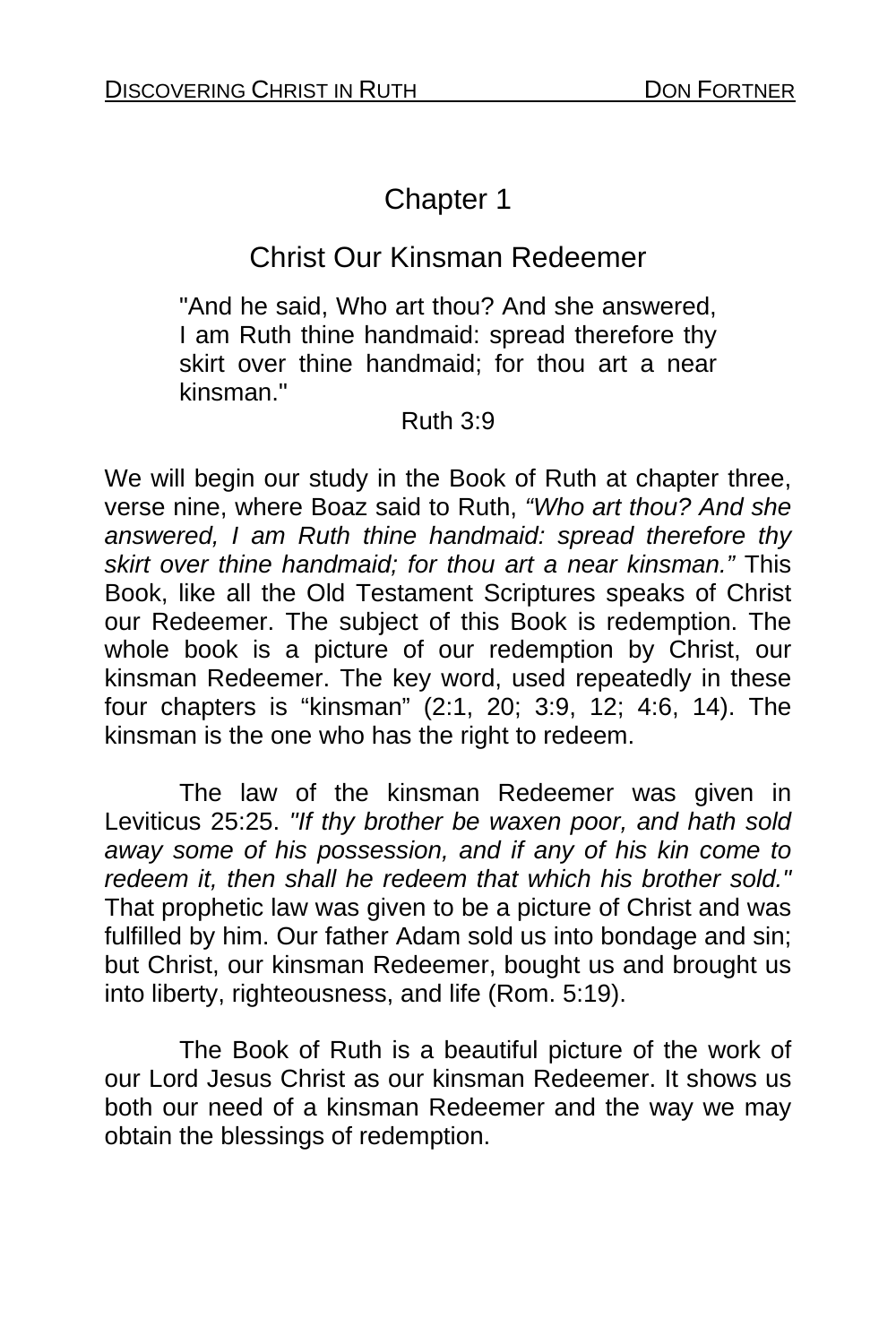There are some people names in these four chapters, who are the primary characters in the book. Their names are meaningful and important. There was a certain man of Israel called **Elimelech** of Bethlehem-Judah in the days of the Judges. Elimelech means "God is King". Yet, when famine came to Israel, Elimelech took his wife, Naomi, and their two sons, Mahlon and Chilion, and went down into Moah, a heathen country where God was neither known nor worshipped. **Naomi** means "sweet and pleasant." **Mahlon** means "weakness." **Chilion** means "consumption." **Orpah** means "stiff-necked and declining." **Ruth** means "companion."

Elimelech left Israel in weakness and was consumed in Moab. He died in Moab and left his wife and two sons. His two sons married Moabite women, lived with them for ten years, and then they died. Now poor and brokenhearted, Naomi determined to go back to Bethlehem. She told her daughtersin-law to remain with their own people. Orpah did just that. She went back to her people and her gods; but not Ruth. She was *"steadfastly minded to go with"* Naomi (Read Ruth 1:16- 17). So Naomi and Ruth returned to the land of Israel and to the people of God at the beginning of the harvest season.

#### **A PICTURE OF OUR RUIN BY THE FALL OF ADAM.**

Read Ruth 1:19-21. When Naomi came back to Bethlehem, everyone gathered around her, looked at her with astonishment, and said, *"Is this Naomi?"* To that she replied, *"Don't call me Naomi* (sweet and pleasant); *but call me Mara*  (bitter) *because God hath dealt bitterly with me!"* She went out young, happy, beautiful, and full; but she came back old, bitter, worn, weary, poor, and empty. That's us!

Looking at our fallen human race, we might ask of fallen man, "Is this Adam?" Can these poor, dying, corrupt creatures called men be the sons of Adam, who was created in the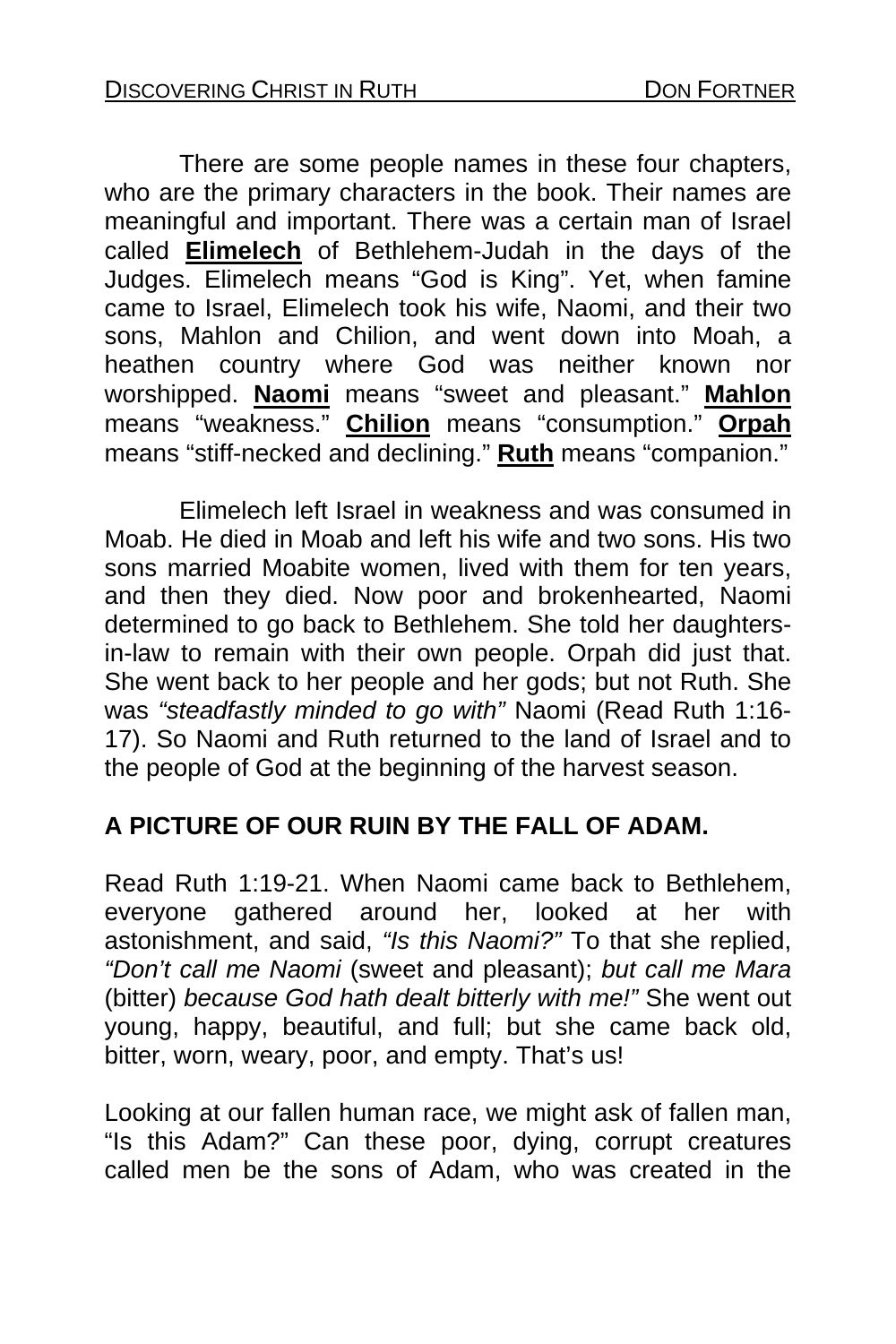image of God? (Rom. 5:12; 3:10-19). Man was created a prince, but now he is a pauper. He who was created a king in the garden, is now just a beggar. Man, who was created in pleasantness, has fallen into bitterness. Adam was given fulness; but his sons are emptiness. In the beginning, the race was blessed; but now Adam's fallen race is cursed.

## **A PICTURE OF CHRIST'S FREE LOVE TO SINNERS**

Read Ruth 2:1-5, 9, 16. Naomi and Ruth came to Bethlehem at the beginning of the harvest season. They were poor. Their allotted inheritance in Israel was gone. They had no one to support them and take care of them. But it was required by God's law in Israel that the poor people be allowed to follow the reapers through the fields and glean, or pick up what the reapers left behind (Lev. 19:9-10; Deut. 24:19).

Ruth knew that there was a kinsman who could redeem her (v. 1). Boaz was a kinsman. He was a mighty man. And he was a man of great wealth. She went out into the fields to glean with the poor, hoping she might find grace in the eyes of her kinsman (v. 2). If it were possible for her to have her inheritance with God's people redeemed, Ruth was not willing to perish in poverty. She went to the place where she was most likely to meet her kinsman, with the hope that he might be gracious to her. As Ruth went to the harvest fields, where she had the greatest prospect of meeting Boaz, so sinners in need of mercy are wise to meet with God's people in the house of worship. There Christ walks with and reveals himself to his chosen (Matt. 18:20; Rev. 2:1).

Boaz spotted Ruth and had compassion on her (v. 5). There were many poor widows gleaning in the fields. But Boaz set his eyes upon Ruth, took notice of Ruth, and had compassion on Ruth before she even knew who he was. Even so, the Lord Jesus Christ took notice of us, loved us, and chose us before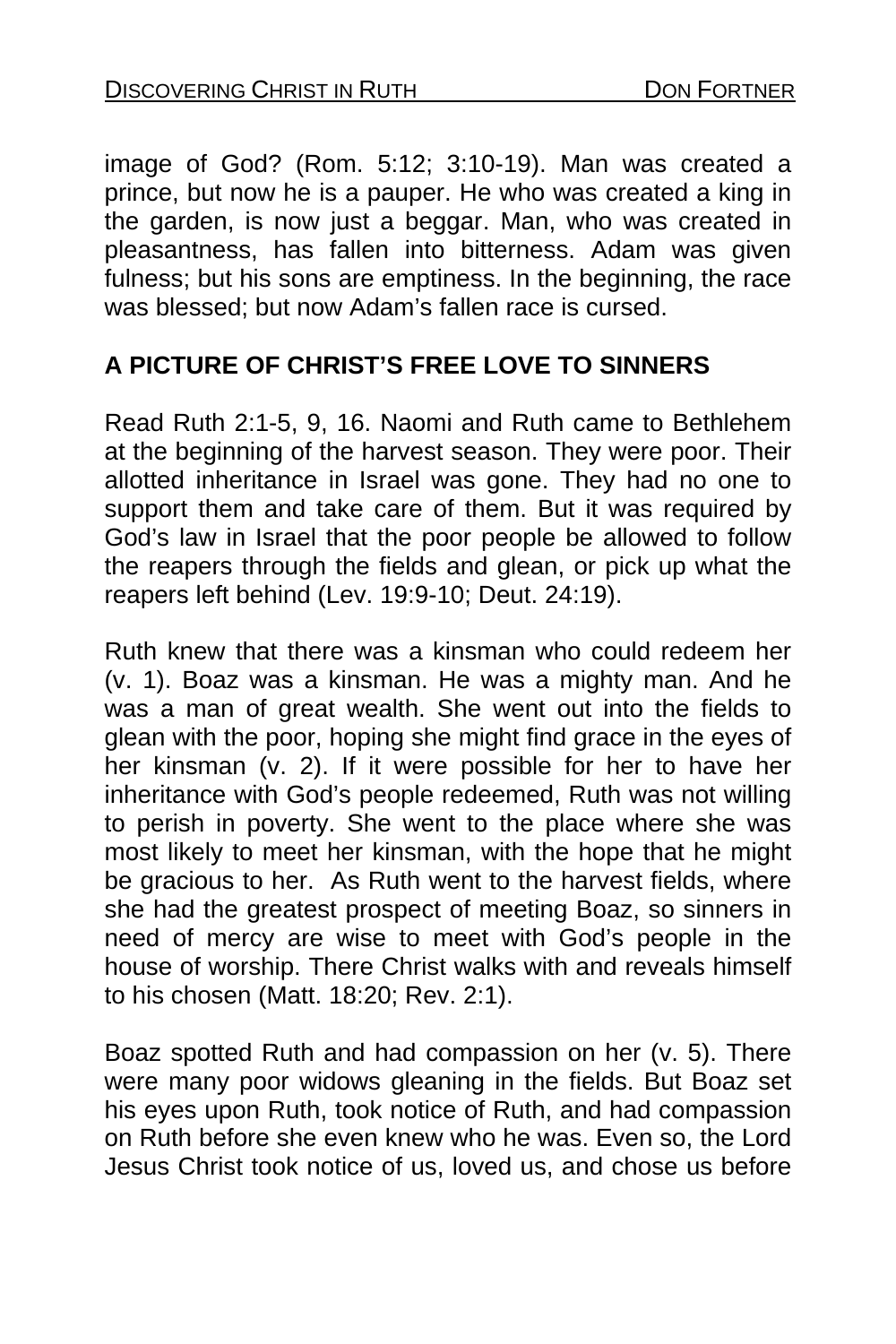the world was made. He loved us freely from eternity. Let men talk as they may about *universal benevolence,* God's love for his elect is a special, sovereign, distinguishing love (Isa. 43:3- 4).

## **A BEAUTIFUL PICTURE OF GOD'S SPECIAL PROVIDENCE**

Read Ruth 2:1, 9, 16. As the fields of Bethlehem belonged to Boaz, so this world belongs to the Lord Jesus Christ. It is his by design, by decree, and by death (Col. 1:16-17; John 3:35; 17:2; Rom. 14:9). As Ruth's *"hap was to light on a part of the field belonging to Boaz;"* God graciously brings each of his elect to the place where he will be gracious to them. As Boaz commanded his young men not to touch Ruth, so the Lord Jesus Christ has given commandment to all creation, saying, *"touch not mine anointed!"* As Boaz commanded his men to let fall *"handfuls of purpose"* for Ruth, so our Savior takes care to provide for his elect, even throughout the days of their rebellion and unbelief (Hos. 2:8). Indeed, his angels were created to be ministering spirits to those whom he has chosen to be heirs of his salvation (Heb. 1:14).

**Now read Ruth 2:18-20.** According to the law of God given to Israel (Lev. 25:25), if a man sold his inheritance and he had a near kinsman, who was willing and able to do so, the kinsman could buy back his brother's lost inheritance. Boaz had given Naomi and Ruth a reason to hope that he might be willing to redeem them. In chapter 3, Naomi tells Ruth what she must do. She told her to go to the threshing floor where Boaz, the near kinsman, would be. She told her to humble herself, lay down at his feet, and spend the night there - *"And he will tell thee what thou shalt do."* And Ruth did what Naomi told her to do. Read Ruth 3:1-11. In these verses we see…

## **A PICTURE OF TRUE REPENTANCE!**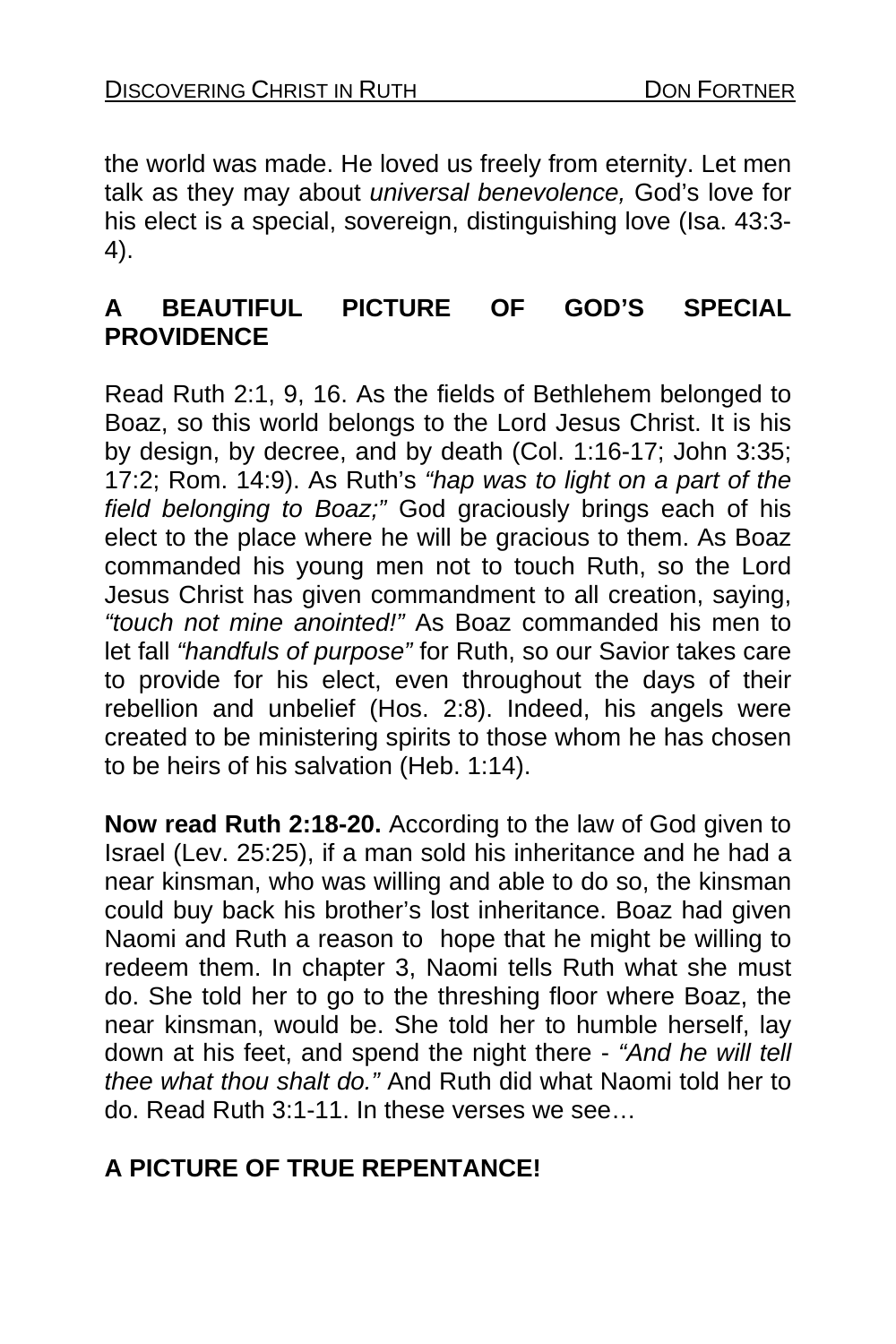Ruth marked the place where Boaz would be and went there (v. 4). She came in softly and laid herself at his feet (v. 7). The sinner who needs mercy will always be found at the feet of his Lord (Matt. 8:1-2; 15:21-28; Luke 7:37-38; 10:39). Many are too proud to bow as broken, humbled beggars at the feet of Christ. But this woman risked being scandalized. She risked losing the only thing she had left, her name, that she might obtain Boaz's favor.

Ruth plainly told Boaz what she wanted (v. 9). In essence, she said, "Take me. I am your handmaid. Take me for your wife." Boaz said, *"I will do all that thou requirest!"* "But," he said, "there is a kinsman nearer than m. He must be dealt with first." Even so, Christ will be merciful. Christ will save. But he could never save anyone until first he had dealt with the law and justice of God. God must be just, even in (especially in) justifying sinners (Rom. 3:24-26). That bring us to chapter 4. Here is the last, great picture of this book - Boaz is set before us here as…

## **A PICTURE OF CHRIST OUR KINSMAN REDEEMER**

Read Ruth 3:11 and 4:1-13. Boaz went up to the gate of the city where men transacted business and met Ruth's nearer kinsman. He said, "You have first claim upon Elimelech's field. If you want it buy it." So the man said, *"I'll buy it!"* Then Boaz said, "If you buy the field, you must also marry Ruth, his daughter-in-law." Then the man said to Boaz, *"I cannot do that, lest I mar my own inheritance. You redeem her."* So Boaz bought the field and married Ruth (vv. 9, 10, 13).

The Lord Jesus Christ is our kinsman Redeemer. He is our kinsman by his incarnation (2 Cor. 8:9). He is a great and mighty kinsman, for he is himself God (Col. 2:9). He is a kinsman of great wealth. All things are his. All the fulness of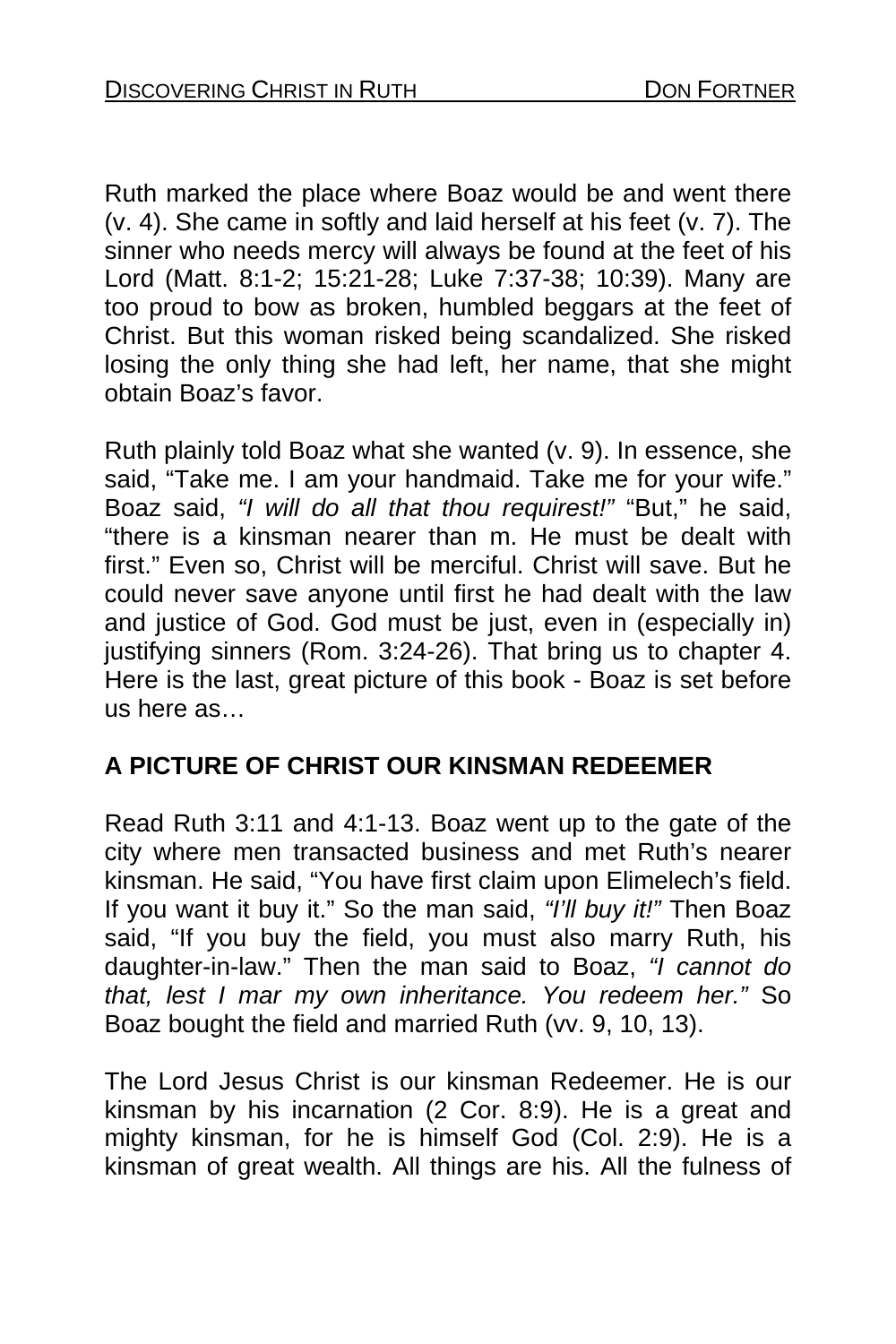grace and glory is in him. As Boaz loved Ruth, so Christ Jesus loved us without a cause, freely. *"We love him, because he first loved us!"* He says, *"I have loved thee, with an everlasting love…I have drawn thee with the cords of love."* As Boaz promised to redeem Ruth, so the Son of God promised to redeem us in the covenant of grace before the world began (Heb. 7:22). But, as with Ruth, there was one who had first claim upon us. The law of God held us as its captors (Job 9:2; 25:4-6). But the law of God says, "I cannot redeem the fallen one, lest I mar my righteousness." The law has claim upon us, but not the ability to redeem us. The law is our kinsman condemner, but could never be our deliverer (Rom. 3:19-20). So the Lord Jesus willingly paid the price of our redemption, the price demanded by the justice of God. By his life of obedience, he magnified the law and made it honorable, and brought in everlasting righteousness for his people. By his sinatoning death, he fully satisfied the wrath and justice of God as our Substitute.

As Boaz took Ruth to be his wife, so the Lord Jesus has taken chosen sinners to be his bride (vv. 13-15). Thank God, he has not left us without a kinsman. Christ is the Restorer of our lives. He is the Nourisher of our old age. Like Boaz, our Lord Jesus will not rest until he has *"finished the thing." "Faithful is he that calleth you, who also will do it." "He which hath begun a good work in you will perform it." "He is able to keep you from falling;"* and he will. Christ will, at last, present you who are his holy, unblameable, and unreproveable before the presence of his glory.

O love surpassing knowledge, O grace so full and free! I know that Jesus loves me, And that's enough for me!

O wonderful salvation, from sin Christ set me free! I feel the sweet assurance, And that's enough for me!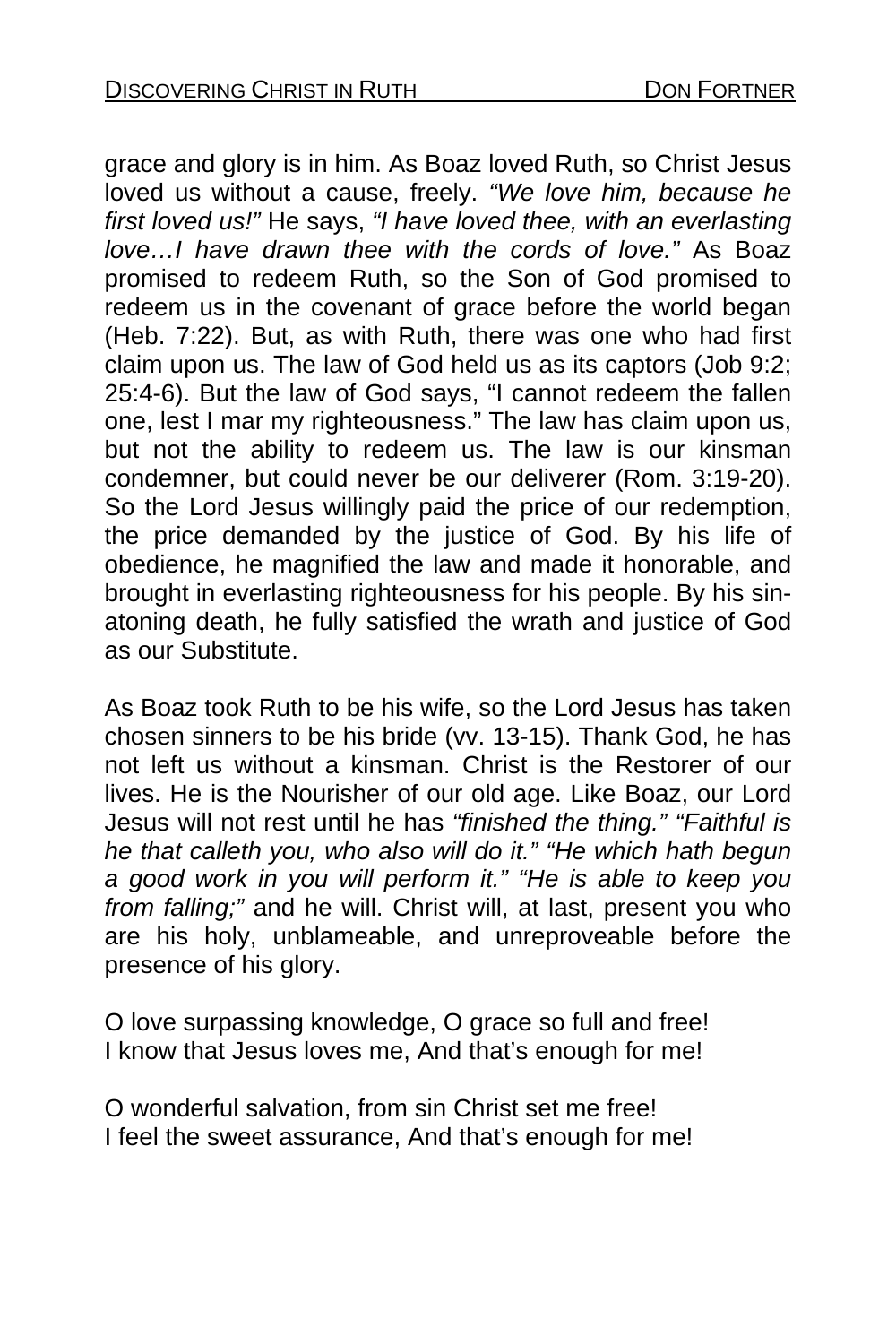O blood of Christ so precious, Poured out at Calvary, I feel its cleansing power, And that's enough for me!

Ruth, the pagan Moabitess, became the wife of Boaz, heir to all his vast estate, great-grandmother of king David, and was placed in the direct lineage of Christ. Even so, all who trust him are married to Christ, heirs of God and joint-heirs with Christ, and are made to be the sons and daughters of God almighty - All by grace! All through Christ our kinsman Redeemer!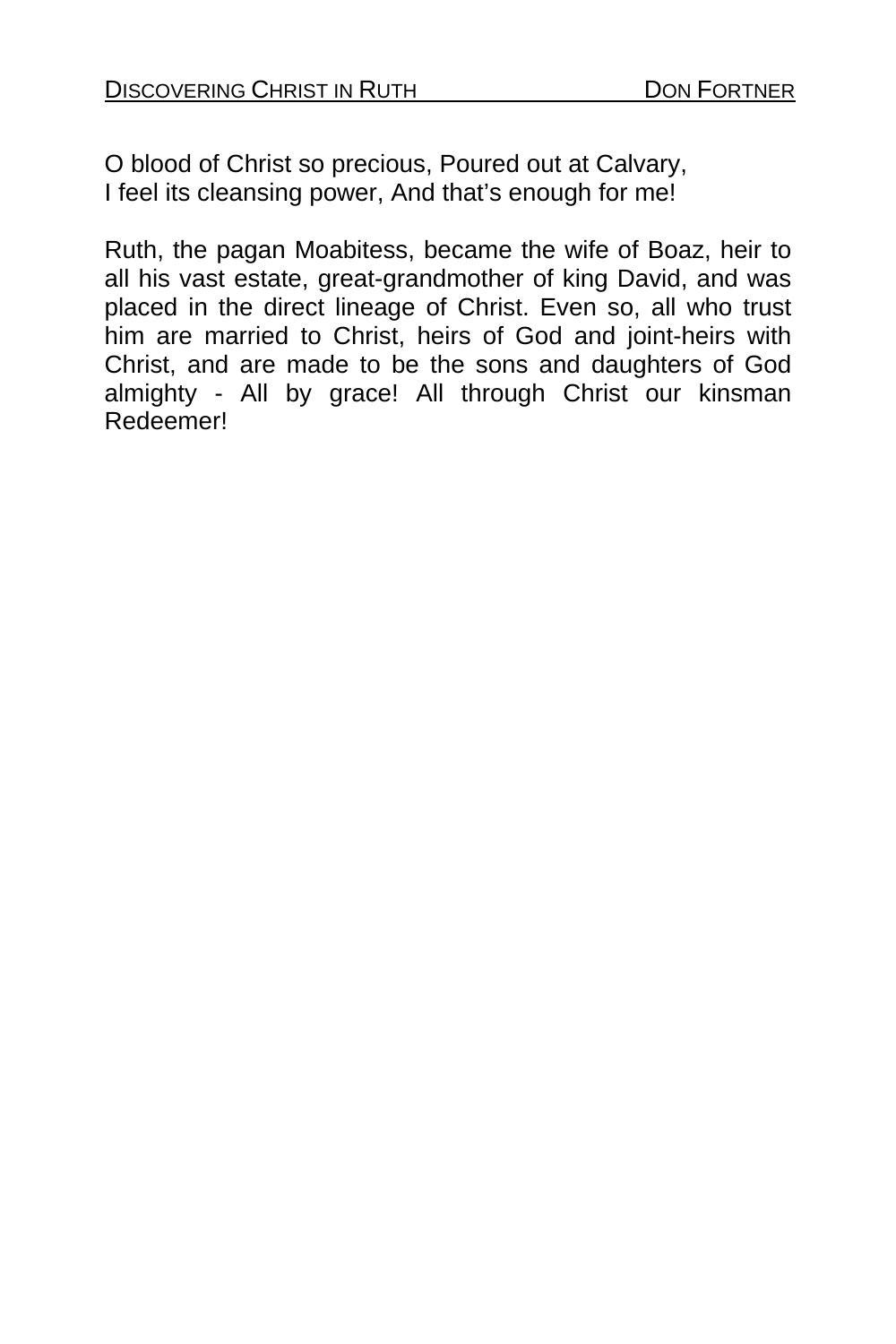# Chapter 2

# A Very Costly Move

*"Now it came to pass in the days when the judges ruled, that there was a famine in the land. And a certain man of Bethlehemjudah went to sojourn in the country of Moab, he, and his wife, and his two sons. And the name of the man was Elimelech, and the name of his wife Naomi, and the name of his two sons Mahlon and Chilion, Ephrathites of Bethlehemjudah. And they came into the country of Moab, and continued there. And Elimelech Naomi's husband died; and she was left, and her two sons. And they took them wives of the women of Moab; the name of the one was Orpah, and the name of the other Ruth: and they dwelled there about ten years. And Mahlon and Chilion died also both of them; and the woman was left of her two sons and her husband."* 

#### Ruth 1:1-5

*"Trust in the Lord with all thine heart; and lean not unto thine own understanding. In all thy ways acknowledge him, and he shall direct thy paths. Be not wise in thine own eyes: fear the Lord, and depart from evil"* (Prov. 3:5-7). If Elimelech of Bethlehem-Judah had been blessed with the wisdom that God gave Solomon the history of his family would not be the sad story recorded in the opening verses of the book of Ruth. I do not think I ever read a sadder family history than the one recorded in these five verses. It is a story of famine, death, bereavement, widowhood, and constant sorrow. The cause of all this sorrow can be traced to one thing - Elimelech was wise in his own eyes. Rather than trusting the Lord in the time of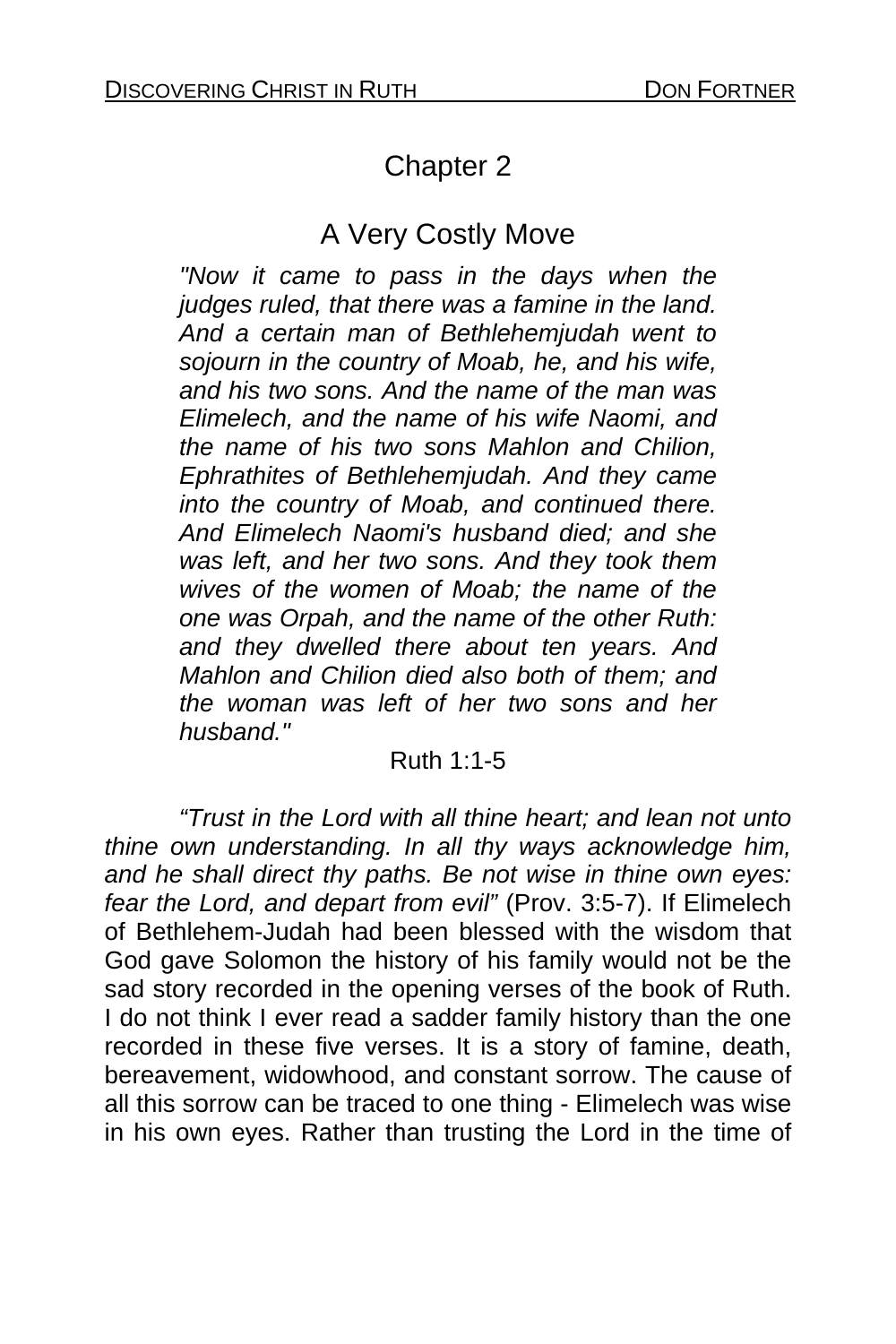famine, he leaned unto his own understanding and moved to Moab. That proved to be a very costly move.

 The book of Ruth is a very short history of the domestic affairs of one family during the days of the Judges. It is the story of affliction and comfort, abasement and conversion, great loss and great redemption. The purpose of the book is twofold. *First*, the book of Ruth teaches us to adore the providence of God. The minute, as well as the great, the private, as well as the public affairs of our lives are arranged and determined by God's wise and good providence. We ought always to acknowledge and submit to the dispositions of divine providence (1 Sam. 2:7-8; Psa. 113:7-9). *Second*, the design of God the Holy Spirit in the book of Ruth is to lead us to Christ of whom the book speaks. As we have already seen, Boaz was a type and picture of Christ our Kinsman Redeemer. But the book also points us to Christ in other ways.

Our Savior, the Lord Jesus Christ is a direct descendant of Ruth and Boaz. Part of the genealogy given by Matthew comes directly from this book.

The conversion of Ruth is symbolic of the calling of the Gentiles. It was always God's intention to save Gentiles as well as Jews. Our Lord Jesus sprang from Jews and Gentiles and is the Savior of both, the Savior of the world. As Matthew Henry wrote, "In the conversion of Ruth the Moabitess, and the bringing of her into the pedigree of the Messiah, we have a type of the calling of the Gentiles in due time into the fellowship of Christ Jesus our Lord."

The whole scene takes place in Bethlehem, the place where our Redeemer was to be born (Micah 5:2).

 In these opening verses of the book, Elimelech stands before us as a beacon to warn us of the danger and the costs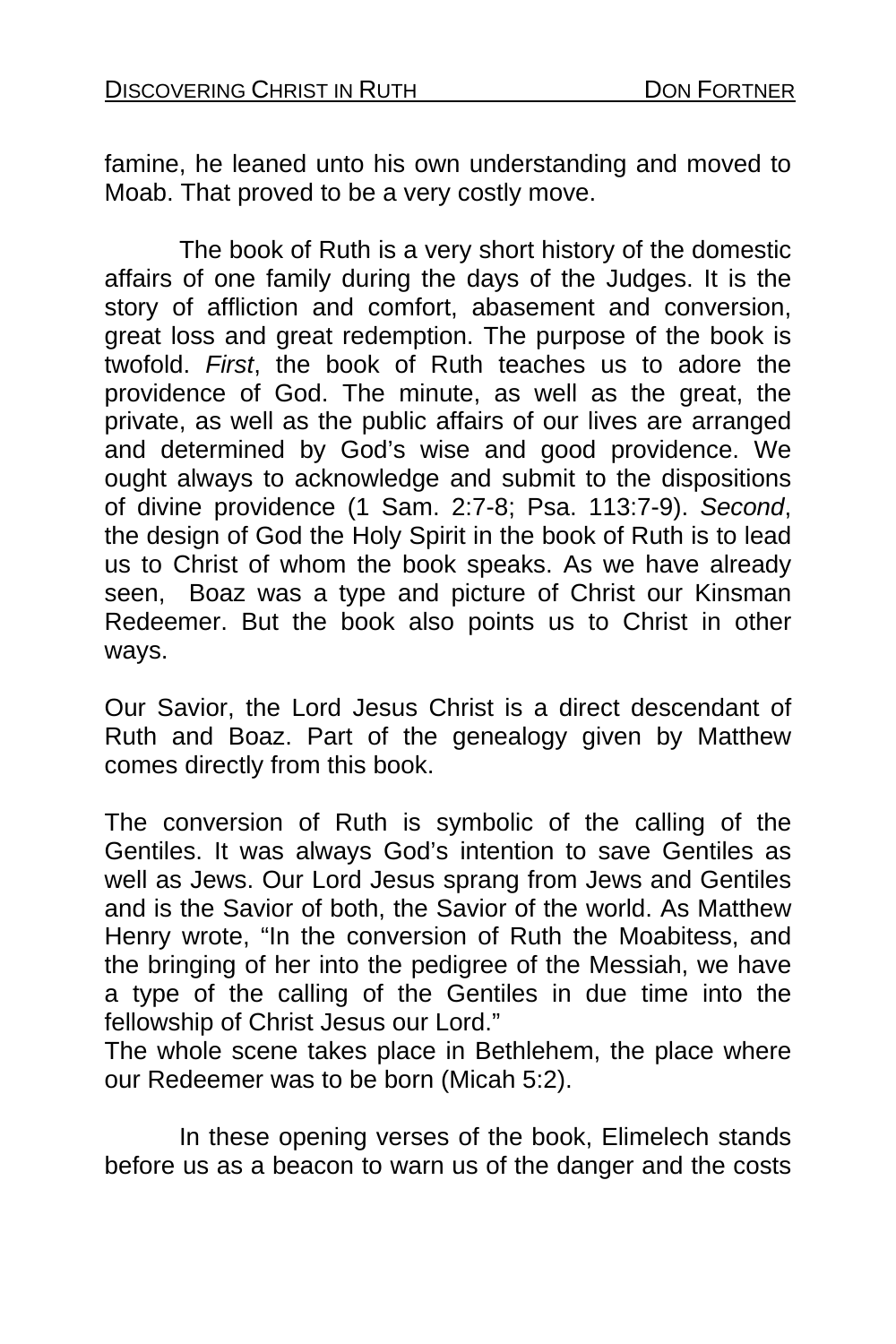of unbelief and disobedience. As I read here about Elimelech and his family, I cannot help thinking about Lot and his family. Both men brought great trouble upon their households by the choices they made.

#### **THE TIME OF THIS TRIAL** (v. 1).

*"Now it came to pass in the days when the judges ruled."* This is all the information we are given about the date of this trial. But when we read that *"it came to pass,"* we understand that *"it came to pass"* because God brought it to pass. There are no accidents in this world; famine as well as feasting, trials as well as triumphs are brought to pass by the hand of God, according to the will of God (Rom. 11:36; Eph. 1:11). This trial took place during the times of the judges, during one of the brightest times of Israel's history**.** This trial did not come in those disorderly times when there was no king in Israel and every man did that which was right in his own eyes. God was King. He ruled Israel by appointed judges. Our greatest trials usually come when they are least expected. The events recorded in the book of Ruth probably took place during the days of Gideon, when *"the Midianites prevailed"*  and destroyed *"the increase of the earth"* (Judg. 6:1-6). I say that, because no other time of famine is mentioned during the time when the judges ruled. Also, it must have been near the beginning of this era, because Boaz, who married Ruth, was the son of Rahab the harlot (Matt. 1:5), who received the spies who came into spy out the land. We must not fail to observe the fact that even in the book of Ruth, our Lord Jesus Christ identifies himself with sinners who were the very offscouring of the earth. Two of his great-grandmothers are here identified as Ruth a Moabitess, the great-grandchild of Lot's incest, Rahab the harlot. The arms of grace are stretched out to and embrace sinners. Christ is the Friend of sinners! He saves sinners. The Lord Jesus Christ came into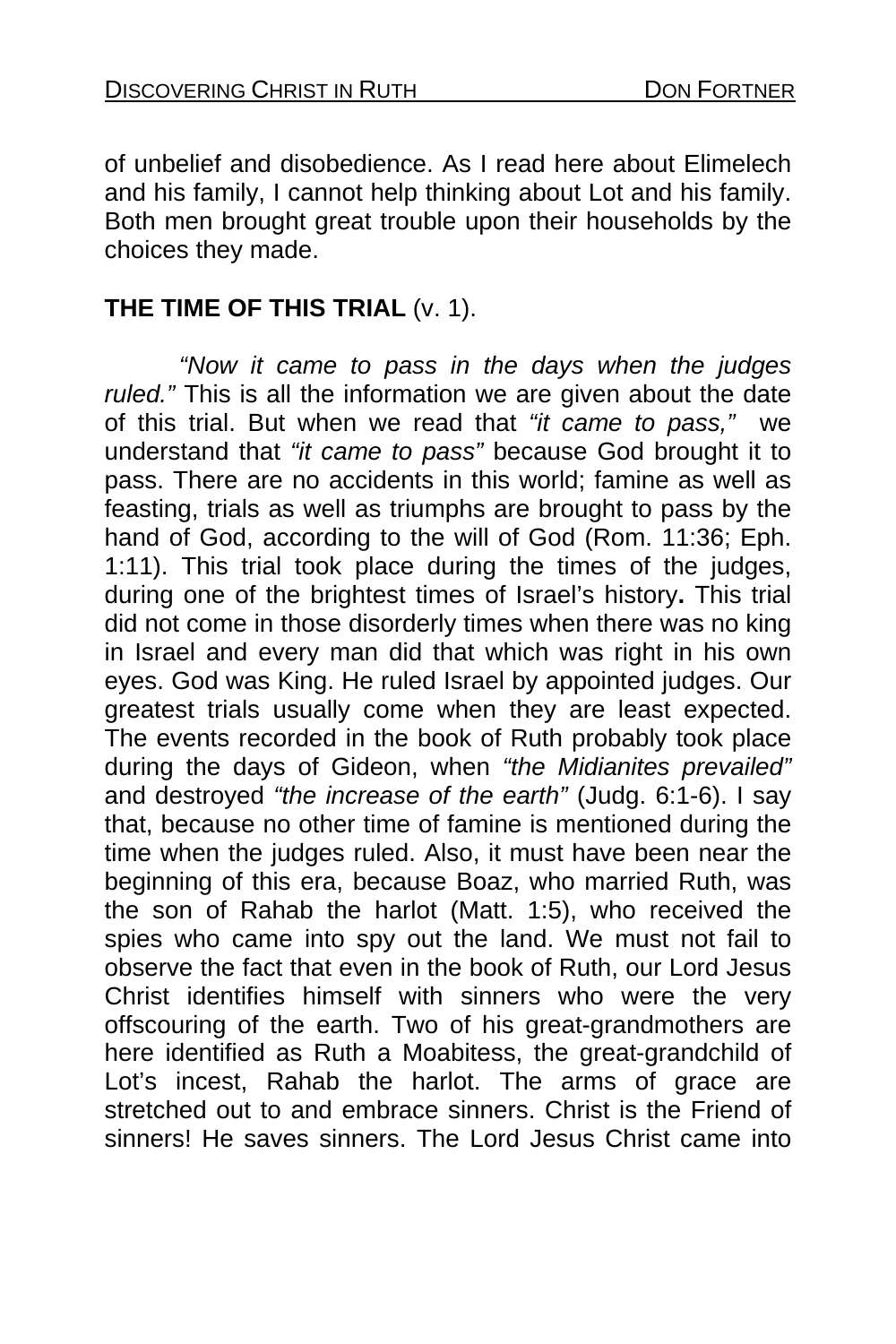the world to save sinners; and even in his family tree he shows his mercy toward the ungodly.

#### **THE TRIAL ELIMELECH FACED** (v. 1).

*"There was a famine in the land."* There was a famine in the land of Canaan, the land *"flowing with milk and honey",*  the land which once yielded clusters of grapes so big that they had to be carried on a pole between two men (Num. 13:23). Even in Bethlehem which signifies "House of Bread", there was a famine. This was one of the judgments which God threatened to bring upon Israel if she sinned against him (Lev. 26:19-20). The Lord God still exercises judgment among men and nations for their disobedience to him. The hurricanes, floods, tornadoes, earthquakes, famines, and diseases, which ravage the earth are not acts of nature, but acts of God. When those judgments of God fall upon a land, the righteous suffer with the wicked. Just as the wicked benefit by living near the righteous when God sends the sunshine and rain for his elect, the righteous suffer with the wicked when God pours out his wrath upon the wicked. In the midst of God's providential judgments our only course of action is obedience and faith. Simple as it may sound, it is true - "Trust and obey, for there's no other way to be happy in Jesus, but to trust and obey!"

## **ELIMELECH AND HIS FAMILY** (vv. 1-2).

 This is the story of a man, his wife, and his children. There may have been many others like him; but the Lord here gives us a very personal look at this one man and his family. It is a story of grace; but it is a story of grace preceded by disobedience, sorrow, death, bereavement, and emptiness. Apparently Elimelech's parents were believers. His name means "my God is King." His very name should have given him comfort in his time of trouble. That which his name taught him should have sustained him. It implied a personal interest in the living God - "My God." And his name declared the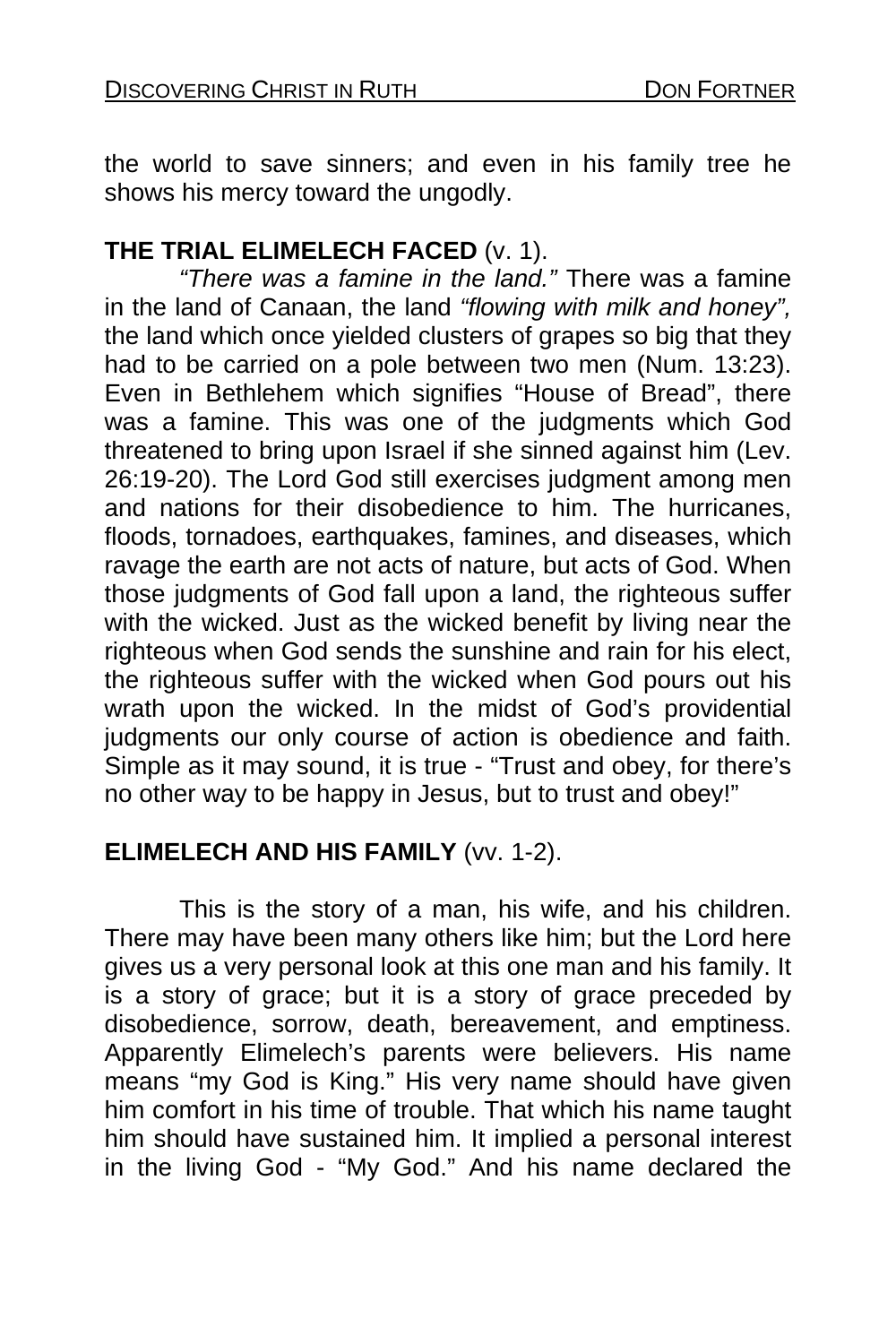sovereign reign of his God over all things - "My God is King." His wife's name, Naomi, means "amiable, sweet, and pleasant. Indeed, Naomi was such a woman. Elimelech was greatly blessed of the Lord. God gave him an amiable, sweet, pleasant Naomi to be his wife. The names Elimelech gave to his two sons should have warned him of the danger of taking things into his own hands. Mahlon means "sickness," "weakness." Chilion means "consumption." Perhaps Elimelech gave these boys their names, because they were sickly children. But their names attest to the fact that the products of our flesh and the most cherished, most pleasant things of this world are weak, corrupt, fading, and dying.

#### **ELEMELECH'S DECISION** (vv. 1-2).

 There was a famine in Bethlehem. Elemelech, looking upon his situation, judging everything by carnal reason, decided to move his family from Bethlehem to Moab. No doubt, he hoped to protect his family's wealth and keep his family from the hardships God's people were facing in Bethlehem. Apparently, there was an abundance of food and opportunity in Moab. But Moah was a land of idolaters.

 Those who are strangers to God often enjoy much more of this world's goods than those who know, love, and worship him. As Jeremiah puts it, *"Moab hath been at ease from his youth."* Israel is *"emptied from vessel to vessel"* (Jer. 48:11), not because God loves Moab, but because this is *"the portion of their cup."* None should envy Moab, or covet what Moab has (Psa. 92:7). Who would envy the stalled ox being fattened for the slaughter?

 We are told that Elimelech *"went to sojourn in the country of Moab."* He did not go, intending to dwell there, but just to sojourn there. So he took Naomi, Mahlon, and Chilion, and came to Moab. But once they got to Moab, they settled down and *"continued there!"*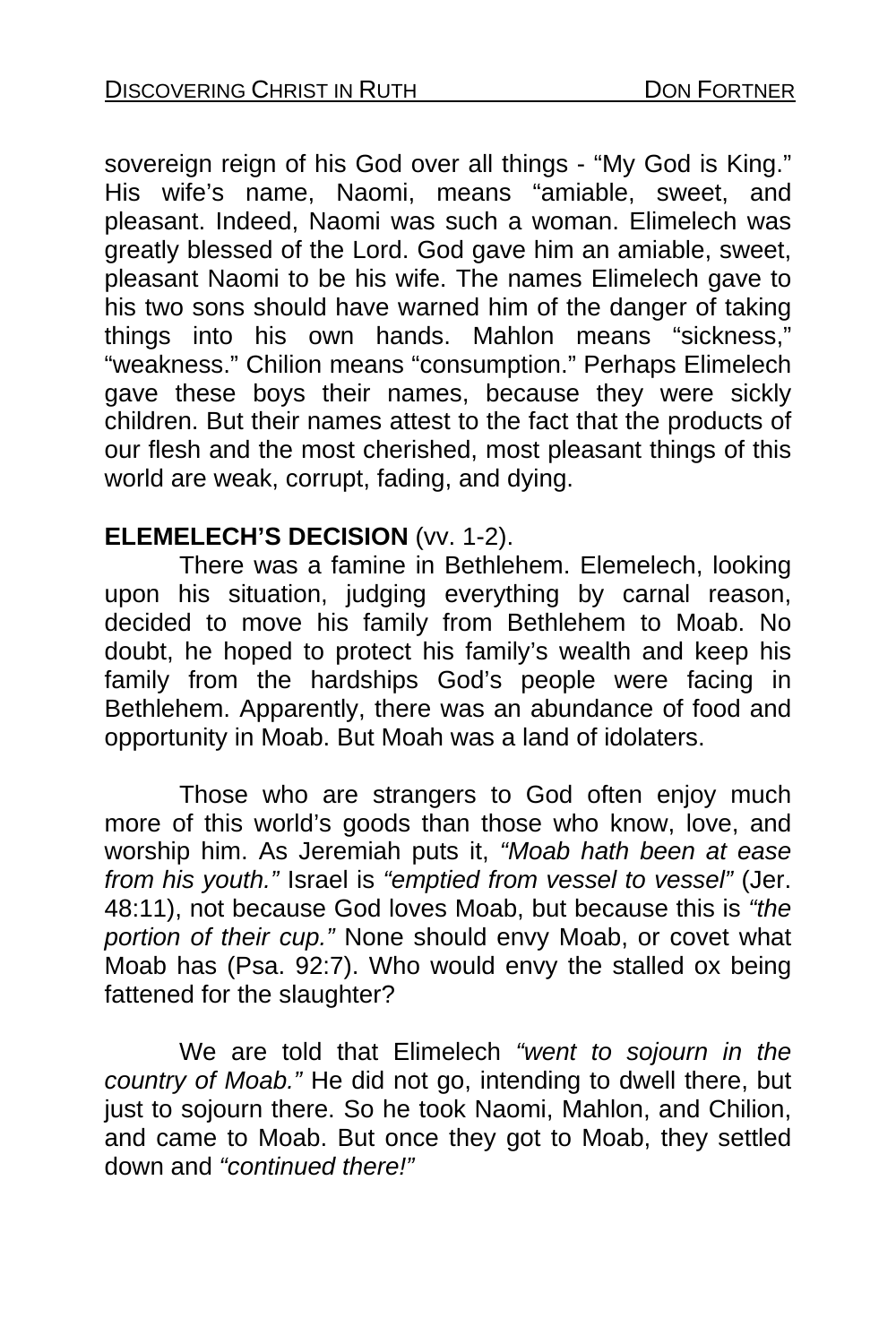Elimelech's care to provide for his family is to be commended. Nothing is more detestable than a man who will not provide for his own family (1 Tim. 4:8). Over the years I have seen a good many men who tried to use spiritual things to excuse laziness. It doesn't work. True spirituality makes people industrious. A man who will not work does not know God. So we must commend Elimelech for taking care to provide for his family in time of famine. Still, his decision to move to Moab can never be justified. Solomon wrote, *"In the day of prosperity be joyful, but in the day of adversity consider: God also hath set the one over against the other"* (Eccles. 7:14). The day of adversity will either draw us to our God or drive us to the world. If faith does not cling to Christ, the flesh will drag us from him. Did ever a child of God gain anything by going to Egypt for help? What did Lot gain in Sodom? What did David gain at Ziklag? What did Elimelech gain in Moab?

There was no reason for Elimelech to leave Bethlehem. If by some dire necessity he had been forced to sell his property and was brought into poverty, God's law required his kinsman to relieve him (Lev. 25:25, 35). But this was not his condition. He went out full (v. 21). Though there was a famine in the land, it was not so severe that people perished by it. Elimelech's neighbors who stayed in Bethlehem, many with much larger families than he had, managed to keep body and soul together. But Elimelech was not content just to live in Bethlehem; he wanted to live in luxury, even if it meant moving to Moab! Rather than lose his riches, rather than be *reduced* to depending on God to supply his daily bread, Elimelech was willing to disobey and dishonor his God, lead his family away from God, and turn his back on the kingdom of God! Suppose everyone had done what he did. Canaan would soon have been empty. Rather than dealing with trouble, Elimelech tried to run from it. This man, who claimed to be a child of God, whose very name said, "My God is King",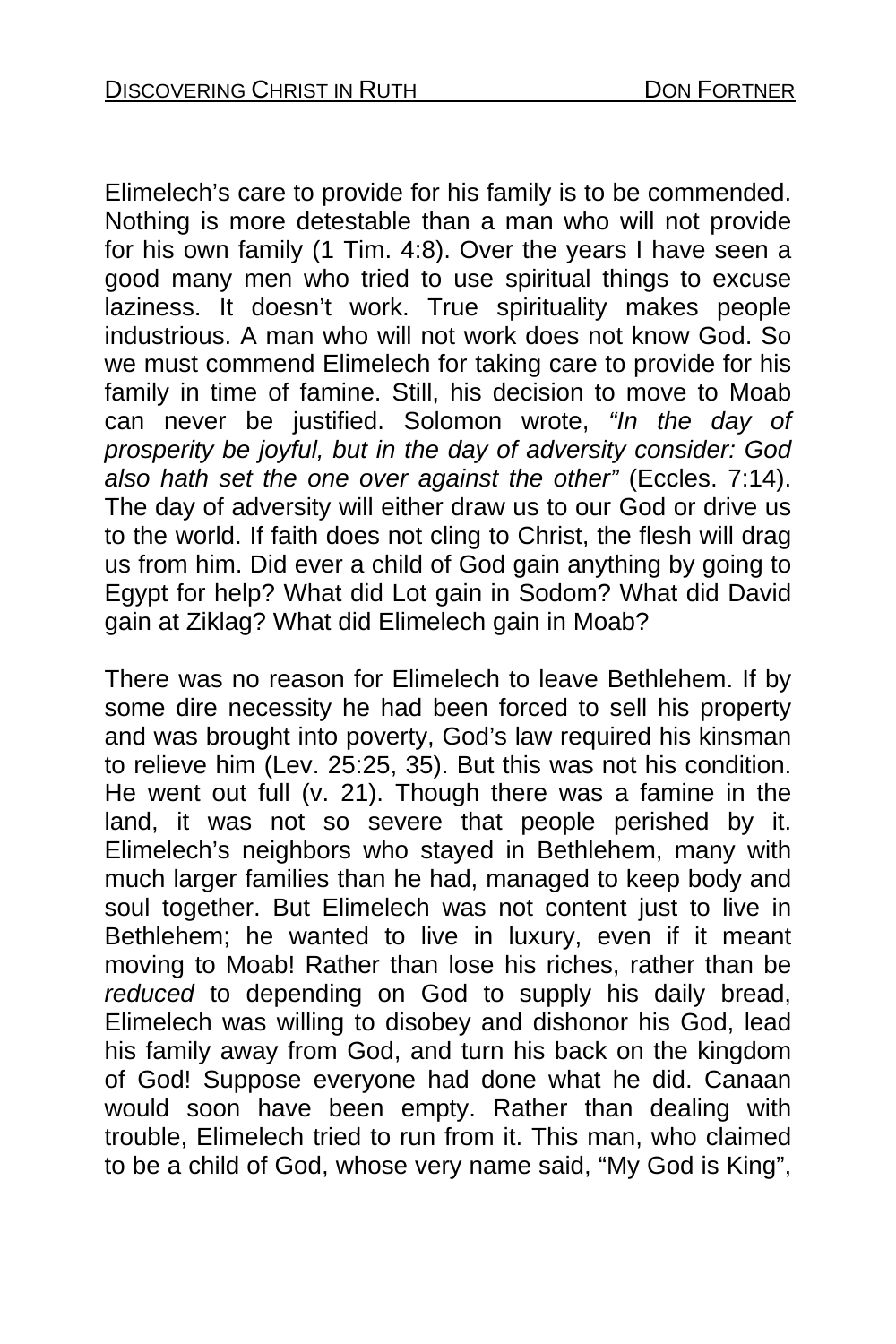moved to Moab. He took himself, his wife, and his family away from the worship of God. He took his family away from and forsook the people of God. He lead his wife and his sons into the land of Moab and thus to the gods of Moab! Elimelech's decision was based entirely upon his own understanding, or perception of things, motivated by a completely carnal consideration. There was a famine in the land. Therefore, he gave no consideration to the promise of God, the honor of God, his own soul, or the souls of his family. What a very costly decision he made. What a costly move was this move to Moab. Yet, in his own mind he was fully justified.

#### **THE DISOBEDIENCE OF ELIMELECH'S SONS** (v. 4).

 Mahlon and Chilion took wives from the women of Moab. The opening line of verse four might be accurately paraphased, *"They transgressed the decree of the word of the Lord in taking strange wives."* What they did was in direct violation of God's law. He expressly forbade mixed marriages between the children of Israel and the heathen, just as he forbids the mixed marriages of believers with unbelievers (Deut. 7:2-3; 2 Cor. 6:14). Yet, their father must be blamed. He taught them by example the way of disobedience. Parents who raise your children in the lap of the world should not be surprised to see them married to the world. Those who disregard the Word of God, particularly in this matter marrying an unbeliever, court disaster. Those believers who choose to marry a man or a woman who has no regard for God, marry a life of trouble (Deut. 7:3; 23:3; Ezek. 9:1-2; Neh. 13:23; 2 Cor. 6:14).

#### **NAOMI'S DESOLATION** (v. 5).

 Naomi was reduced to a very pitiful condition. *"The woman was left!"* What a pathetic condition she was left in. She was now alone and poor, in a strange land, with no one to care for her, and no one with whom she could join in the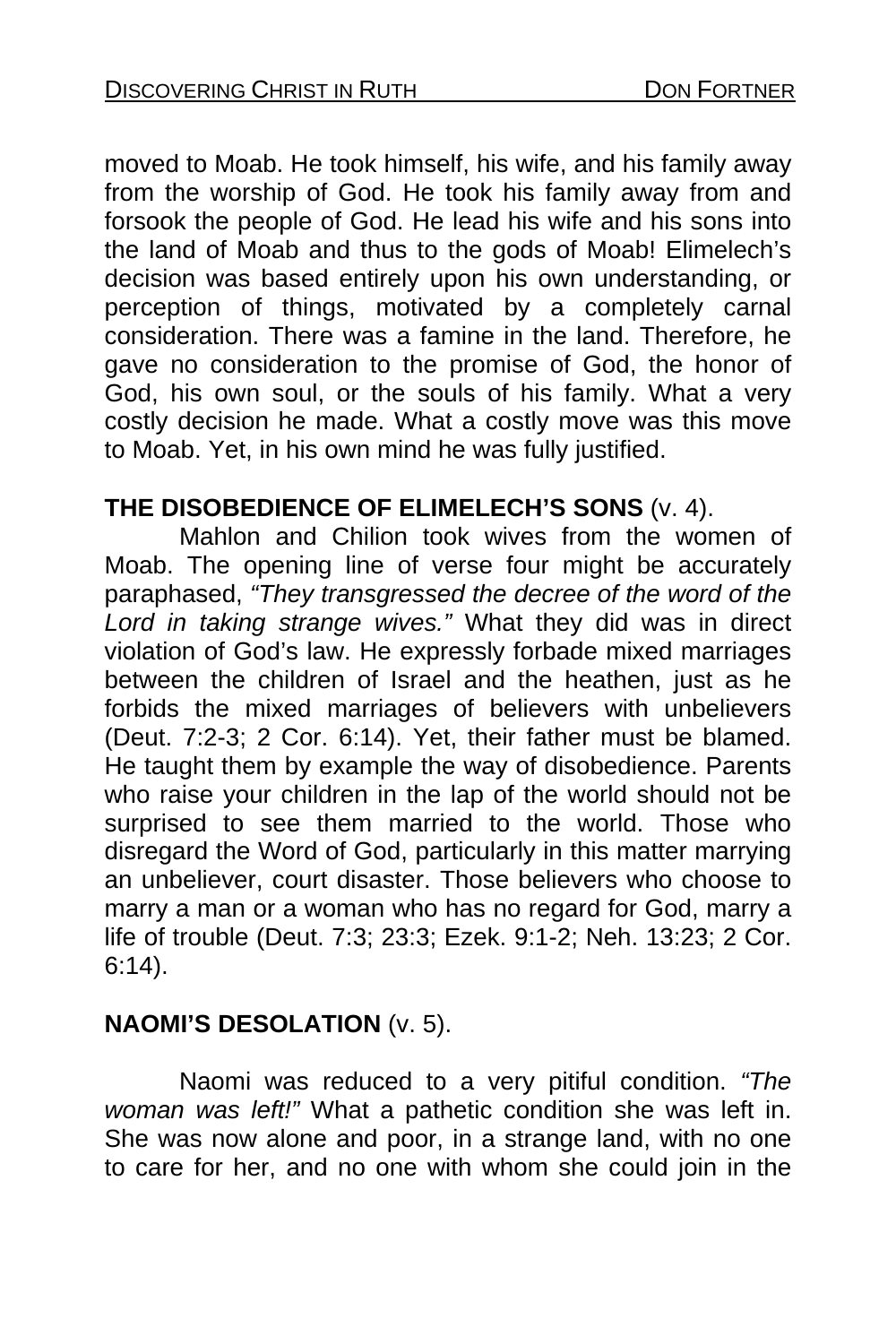worship of God. We ought to learn three things from Elimelech.

We cannot out-run death. At our appointed time, we will die. We must never expect to prosper by disobedience. *"He that will save his life shall lose it!"* All earthly pleasure and comforts are temporary.

When Naomi lost her husband, she took comfort in her sons. When she lost her sons, she was left alone. True, eternal pleasure and comfort is found only in Christ our God.

#### **THE GRACIOUS, OVERRULING PROVIDENCE OF GOD**  (Psa. 76:10).

 Eliemlech did wrong. His family suffered for it. But God's will was done perfectly. Messiah, the Lord Jesus Christ must be born out of the union of a Moabitess woman and the son of Rahab. And so *"it came to pass!"* The famine was sent by God, because he chose Ruth. Elimelech was allowed to do the evil he did, because God was determined to save Ruth. All this came to pass, because God purposed to save his elect by the incarnation of his Son, by the life and death of his Son, who was the Son of Boaz and Ruth (Rom. 8:28-32).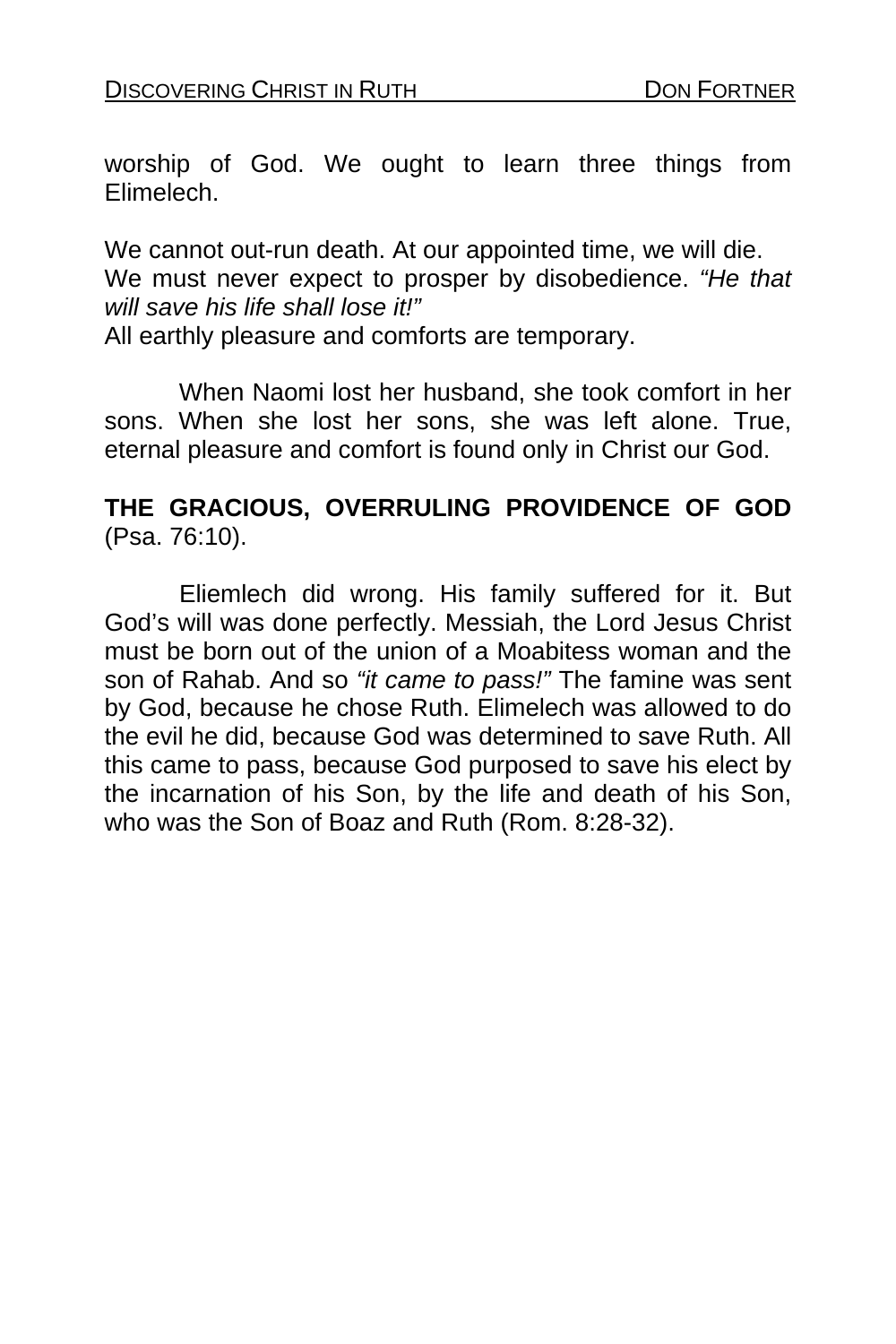# Chapter 3

## Three Women

*"Then she arose with her daughters in law, that she might return from the country of Moab: for she had heard in the country of Moab how that the Lord had visited his people in giving them bread. Wherefore she went forth out of the place where she was, and her two daughters in law with her; and they went on the way to return unto the land of Judah. And Naomi said unto her two daughters in law, Go, return each to her mother's house: the LORD deal kindly with you, as ye have dealt with the dead, and with me. The LORD grant you that ye may find rest, each of you in the house of her husband. Then she kissed them; and they lifted up their voice, and wept. And they said unto her, Surely we will return with thee unto thy people. And Naomi said, Turn again, my daughters: why will ye go with me? are there yet any more sons in my womb, that they may be your husbands? Turn again, my daughters, go your way; for I am too old to have an husband. If I should say, I have hope, if I should have an husband also to night, and should also bear sons; Would ye tarry for them till they were grown? would ye stay for them from having husbands? nay, my daughters; for it grieveth me much for your sakes that the hand of the LORD is gone out against me. And they lifted up their voice, and wept again: and Orpah kissed her mother in law; but Ruth clave unto her. And she said, Behold, thy sister in law is gone back unto her people,*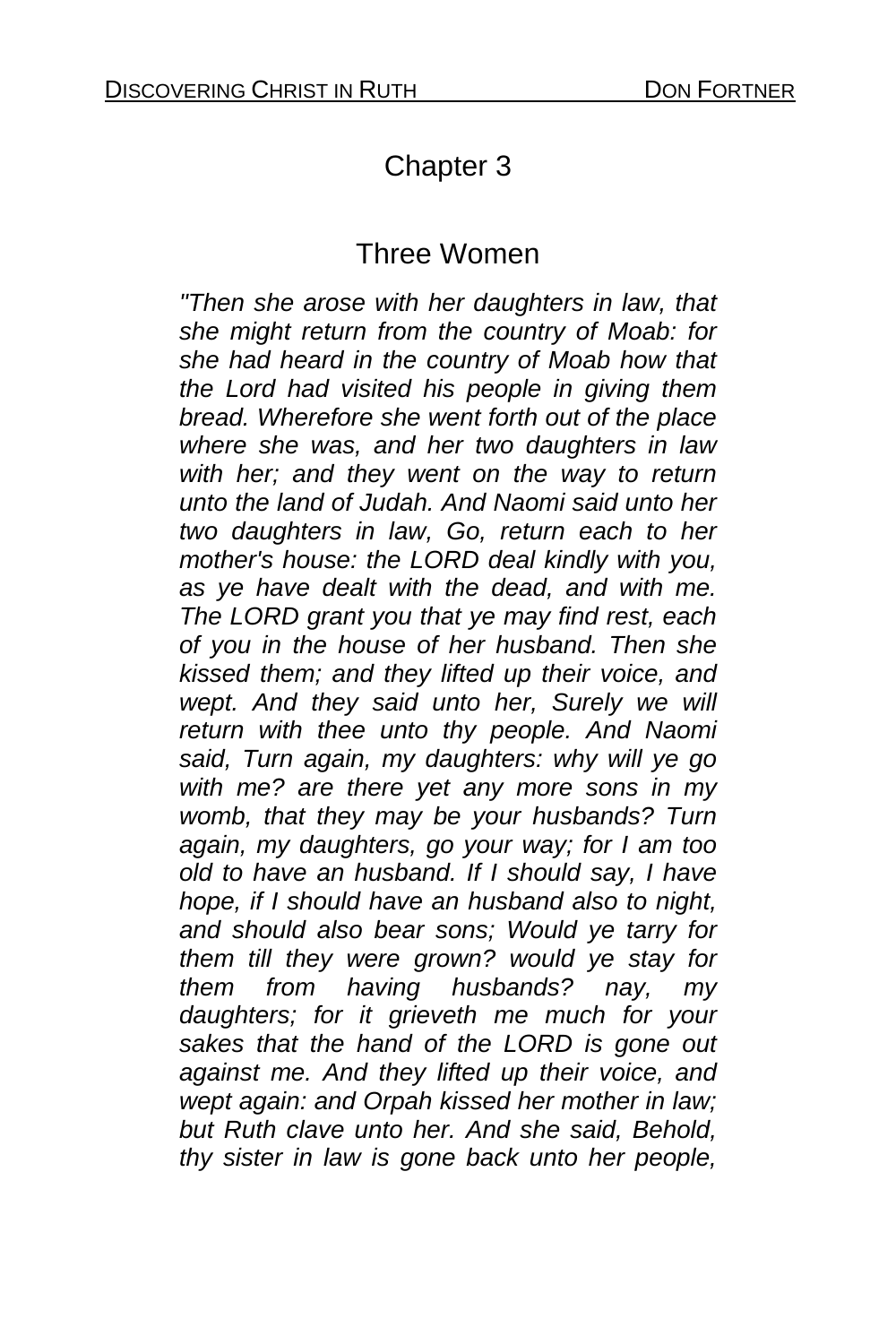*and unto her gods: return thou after thy sister in law. And Ruth said, Entreat me not to leave thee, or to return from following after thee: for whither thou goest, I will go; and where thou lodgest, I will lodge: thy people shall be my people, and thy God my God: Where thou diest, will I die, and there will I be buried: the LORD do so to me, and more also, if ought but death part thee and me. When she saw that she was stedfastly minded to go with her, then she left speaking unto her.* 

#### Ruth 1:6-18

 The study of Bible characters is one of the most profitable and instructive aspects of Bible study. I like to study people as they are set before us in the Scriptures, because the Word of God always gives us an honest representation of them and they set before us the varied circumstances and conditions of the believer's life in this world. Seeing the hand of God in the lives of others, it is easier for me to understand the Lord's dealings with me.

 Naomi had moved to Moab with her husband, Elimelech, and their two sons, Mahlon and Chilion. They left Bethlehem in a time of famine. But Elimelech had brought his family down to Moab, a pagan, idolatrous land. It proved to be a very costly move. Elimelech died in Moab. His widow, Naomi continued to live there for some time. Her sons both married Moabite women, in direct violation of God's express command (Deut. 7:2-3; 2 Cor. 6:14). And they both died childless. Naomi was left in Moab, a widow with two daughterin-laws, three widows in one household, poor, destitute, and alone. That is where we take up their story. Read Ruth 1:6-18.

 Here three women are set before us by God the Holy Spirit. They are set before us upon the pages of Holy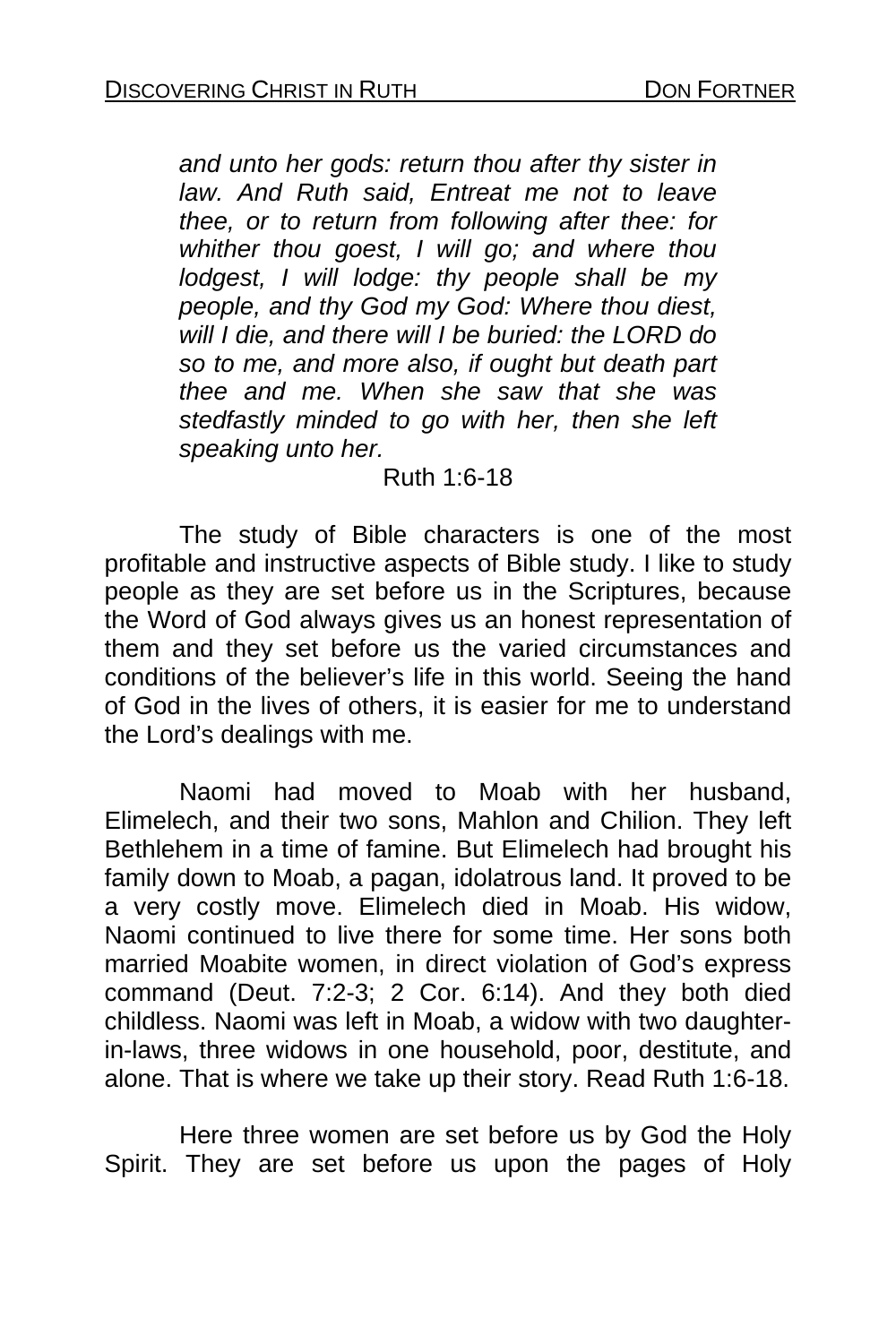Scripture for our learning and admonition (Rom. 15:40. Naomi **-** was a woman who believed God and, after a time of great trial, returned to the people of God and the place of blessing. Orpahwas very much impressed with Naomi and started with her back to Bethlehem; but at last returned to her people and her gods. Orpah rerpresents those who profess faith in Christ, but do not persevere in faith. Ruth was chosen of God, the object of special grace. Her decision to return to Bethlehem with Naomi was more than an act of love to Naomi. It was an act of faith in Naomi's God, the Lord God of Israel. Ruth is set before us here as a picture of a true believer. True faith endures trials and temptations and perseveres unto the end. True faith cannot be destroyed. These three women, Naomi, Orpah, and Ruth are examples both of what we should and what we should not be and do.

## **NAOMI'S DECISION**

Naomi was a woman of remarkable faith. We do not know much about her husband, or her sons, but Naomi was a believer. She left Bethlehem with her husband. And she stayed in Moab after Elimelech died. Yet, her heart was never in Moab. As Lot's wife looked back to Sodom with regret, so Elimelech's wife looked back to Bethlehem with regret. It appears that, by one means or another, all the time she was in Moab she kept up with what was going on in Bethlehem (v. 6). She maintained correspondence with Bethlehem.

**Here is a work of providence.** The providence of God was at work for Naomi. The Lord God always deals with his children a wise and loving father (Heb. 12:5-12). Because he loved Naomi, the Lord would not allow Naomi to stay in Moab. He would not permit her to continue there, away from Bethlehem, away from his people, away from his worship. But to get her back he had to deal with her in a very trying way. First, the Lord killed her husband. Then, he killed both of her sons. He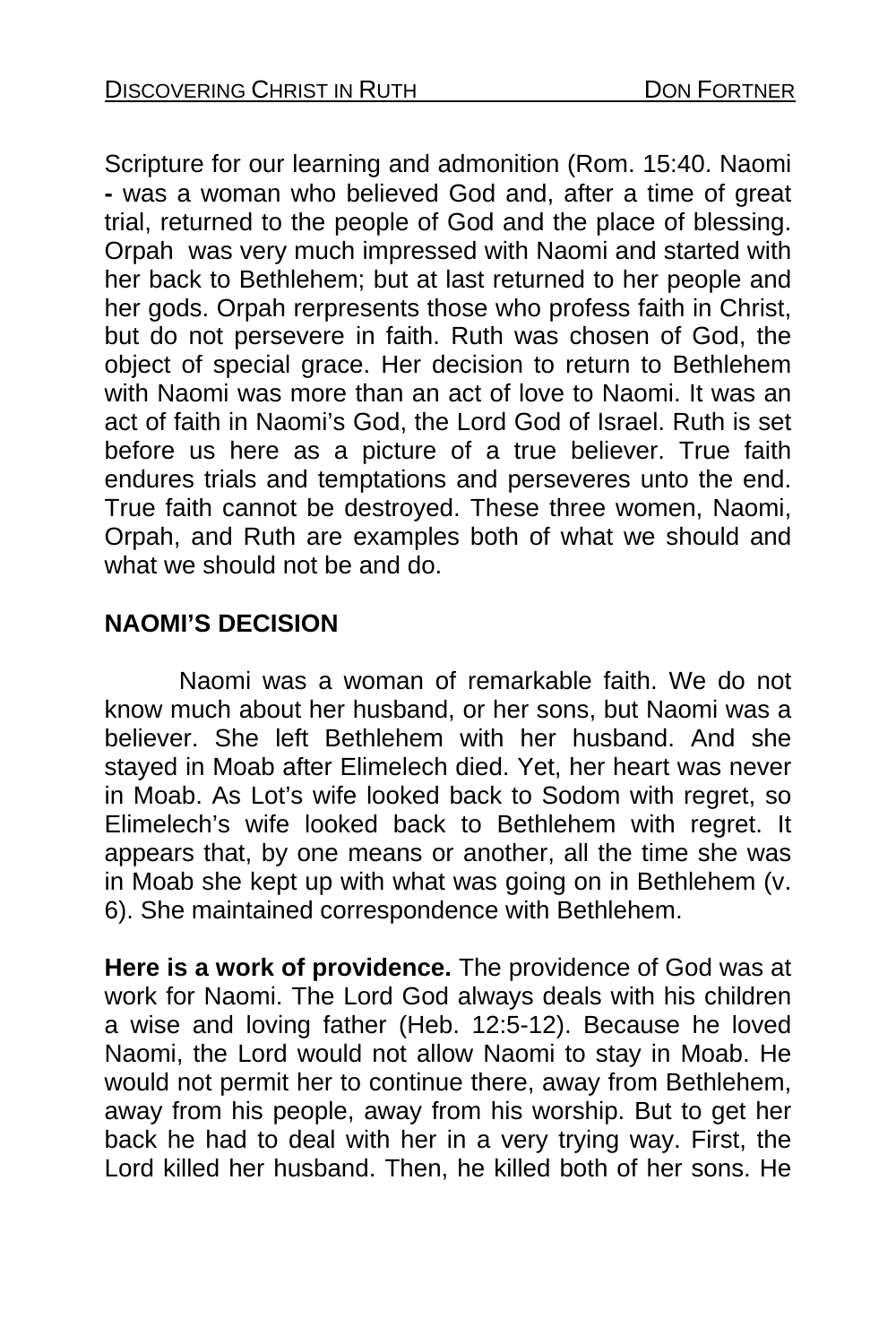made Moab bitter to her. Thank God for those painful, bitter thorn hedges that force us to return to him when we would forsake him (Hos. 2:6-7).

**Here is a work of the word.** The Lord caused this chosen one to hear the good report of his grace toward his people. Naomi *"heard in Moab how that the Lord had visited his people in giving them bread"* (v. 6). When Naomi heard what God had done for his people, she believed the message and arose to return to Bethlehem. *"Faith cometh by hearing!"* By some means or another God Got the good news to Naomi that he had visited his people and given them bread. This is the way God saves sinners. He sends a preacher to proclaim the good news of his rich, free, abundant grace. The Lord has visited and redeemed his people. The Bread of Life has come down from heaven. Whenever God brings deliverance to his chosen, he causes them to hear the good news of his accomplishments of grace (Rom. 10:17). He never by passes the use of means, the means he has ordained for the salvation of his people.

**Here is a believer's work of faith** (v. 7). *"Wherefore she went forth out of the place!"* There can never be a reconciliation with God without a separation from the world. Those who eat at the Father's table have to leave the hog troughs of the world. You cannot serve God and mammon. A choice must be made. *"Choose you this day whom ye will serve!"* Naomi had made her choice, and so must we (2 Cor. 6:17; 1 John 2:15). She was determined to leave Moab and return to Israel. She was willing to leave her dearest and nearest relatives. Naomi was a true believer. She knew from whence she had fallen. She knew what she had lost. She remembered how blessed things had been in Bethlehem. And she was determined to return. She counted no cost too great.

## **ORPAH AND RUTH'S PROFESSION**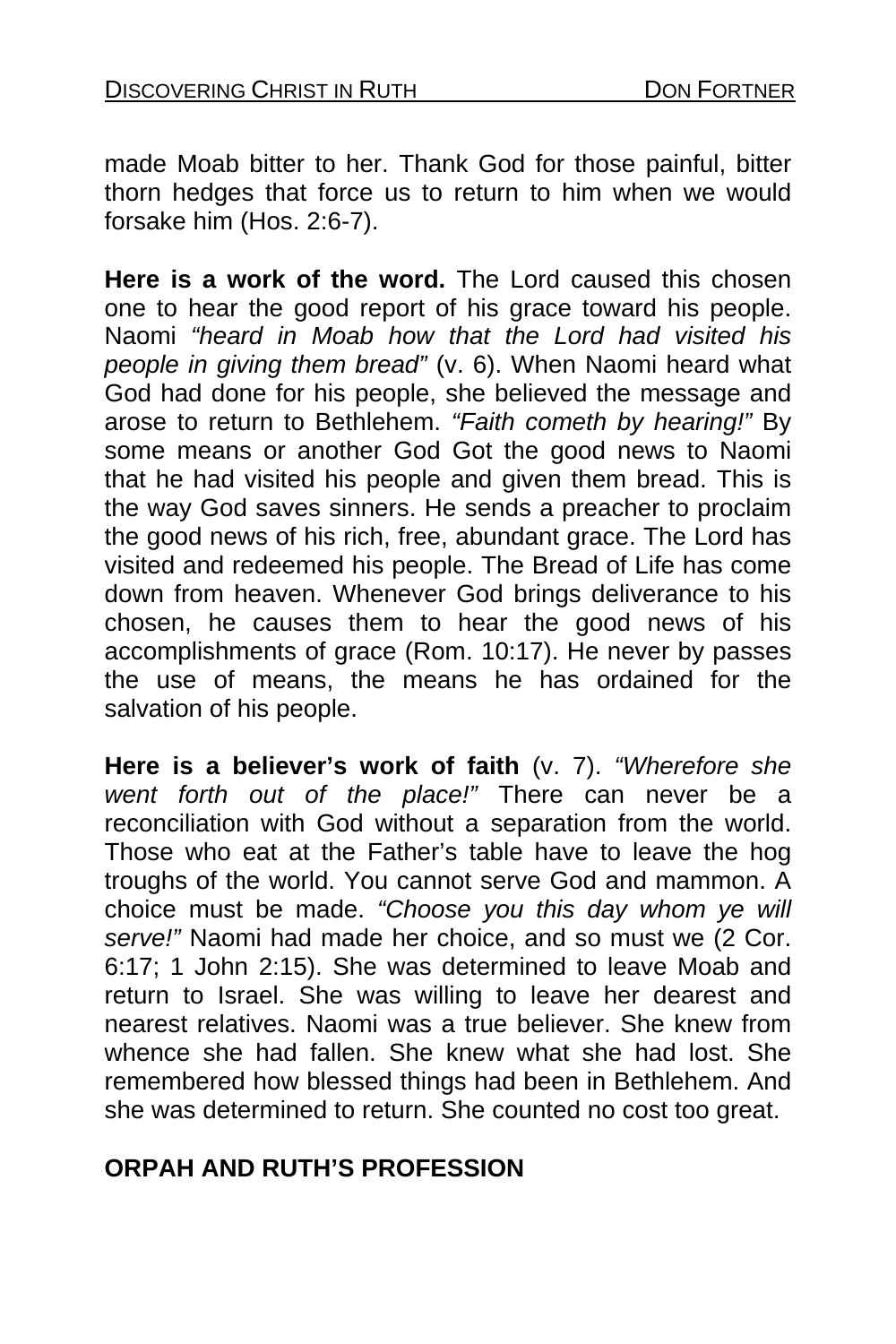Orpah and Ruth both *'went on the way to return"* with Naomi to the land of Judah. Naomi was an exceptional woman. Though she was a stranger in Moab, both her daughters-inlaw preferred living with her to returning to their parent's homes. Not only that, they were ready enough to leave their families to return with Naomi to Bethlehem.

 Even though Orpah and Ruth were pagan idolaters, Naomi was kind to them. Without compromising either the glory of God or the truth of God, she lived peaceably in the same house with them. She honored God and won their affection by her kindness. We could all learn from Naomi (Rom. 12:18). Kindness is always right!

Naomi urged her daughters-in-law to go back to their own families. She commended their behavior (v. 8). She prayed for them (v. 9). Then she kissed them good-bye (v. 9). But both Orpah and Ruth professed a determination to adhere to their mother-in-law. *"They said unto her, Surely we will return with thee unto thy people"* (v. 10). Their emotions were high. They were all boo-hooing and sobbing. And they made an emotional pact. But it did not last. Decisions based upon sentiment and emotion rather than upon sound judgment do not usually last very long.

Then Naomi persuaded both Orpah and Ruth, with strong reasons, to go back to their own families (vv. 11-13). Why did she discourage them? What was her purpose? Did she not want to save them from idolatry? Did she not want them to worship God? Without question, Naomi wanted both Orpah and Ruth to accompany her to Bethlehem. But if they returned with her, she wanted them to return, not for her sake, but because they wanted to.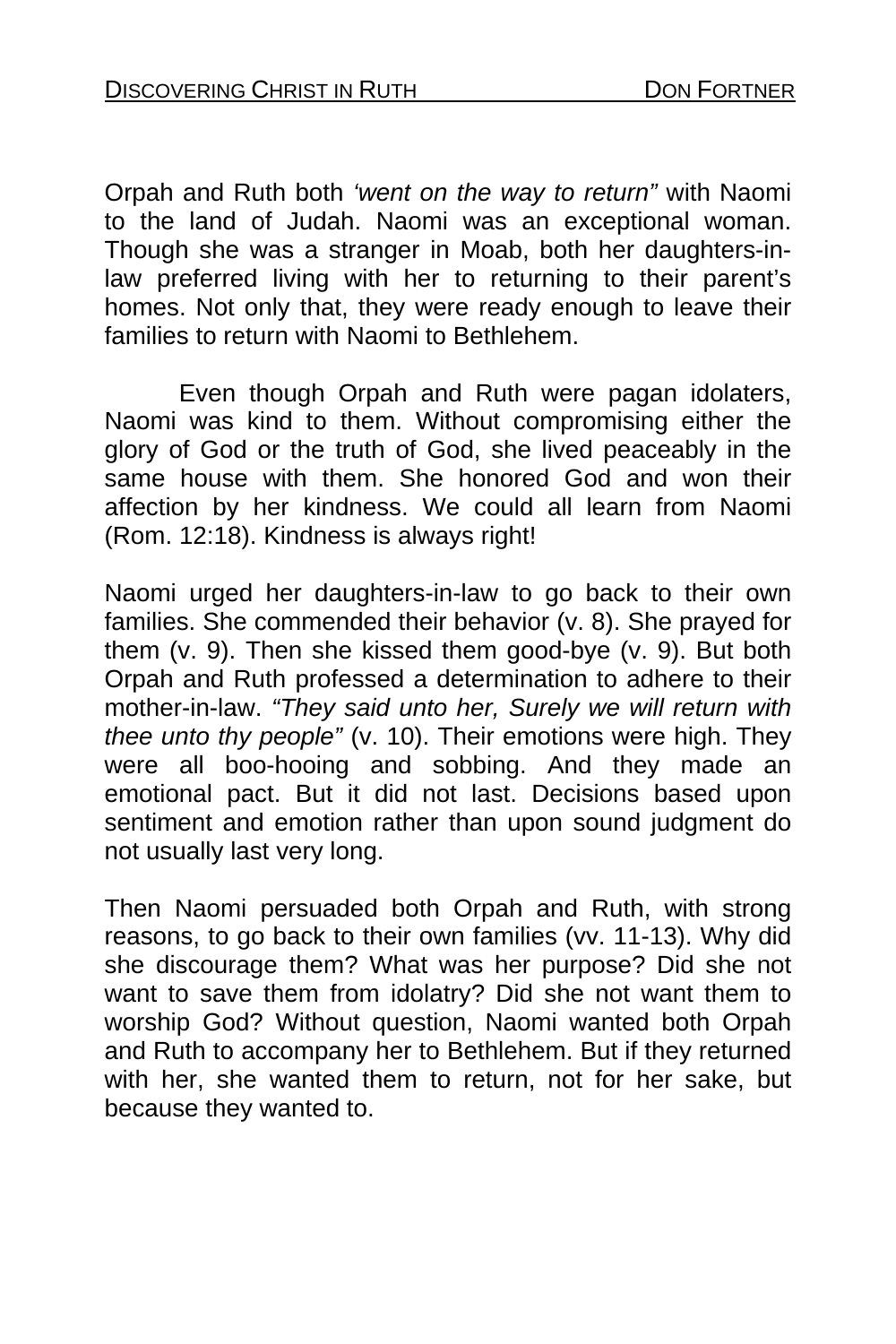Those who take up a profession of faith in Christ in order to satisfy someone else, or in the heat of an emotional experience, prove in time to be useless converts. An old deacon and dear friend who is now with the Lord, Bro. Darrell McClung, used to say, "Anything born in the storm will die in the calm." If Orpah and Ruth did come with her to Bethlehem-Judah, Naomi would have them make a deliberate, informed choice. She was not a good "soul winner" by today's standards. She was honest. She said, "If you go with me, it will cost you" (Matt. 8:19-22; Lk. 14:28; 18:18-23).

Opah was easily persuaded to go back to Moab, to go back to her family, and to go back to her gods (vv. 14-15). Orpah's kiss showed that she had affection for Naomi; but she had greater affection for Moab and for all that Moab offered. Like Orpah, many today see great value in Christ and have an affection for him, but cannot and will not follow him, because they simply cannot find it in their hearts to forsake the world. Many Orpahs, because of adversity and excitement, run well for a season. But after a while, like Demas, because they love the world, go back. Frequently, they forsake Christ with a pretended kiss of friendship and love!

 The motives of every professed believer must be tested. Naomi said, *"Why will you go with me?"* (v. 11). No earthly inducements were offered. No worldly gain was to be obtained. Nothing but faith in, gratitude to, and love for the Lord Jesus Christ can induce men to follow him through thick and thin.

#### **RUTH'S RESOLUTION**

Though Orpah forsook Naomi, and in forsaking Naomi forsook the Lord God, Ruth could not be persuaded to go back - "*Ruth clave unto her"* (vv. 15-18). Grace had chosen her. Providence arranged all things necessary for her soul's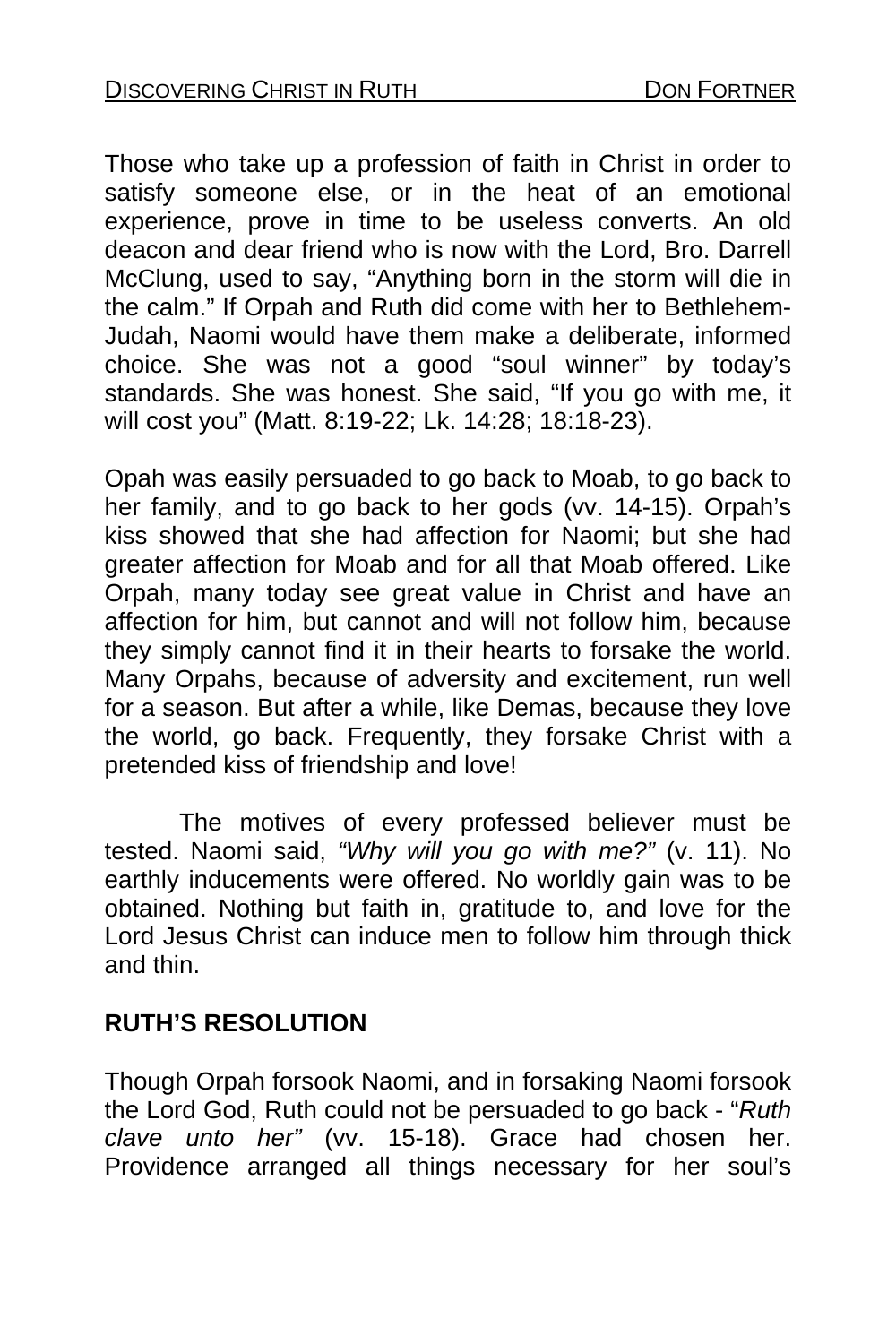eternal good. And at the appointed time, grace fetched her to the throne of God. Ruth, with complete resolution, walked through the door of commitment and closed it behind her. In this, she is a pattern to all who follow Christ.

As she saw in Naomi what Orpah could not, believing sinners see the beauty and glory of our Lord Jesus Christ as he is revealed in us by the grace and power of his Holy Spirit through the preaching of the gospel (2 Cor. 4:6). We are made to see who he is - the God-man our Savior. We are made to see what he has done for sinners, that he has both brought in an everlasting righteousness for us by his obedience and fully satisfied the law and justice of God for our sins by the sacrifice of himself. And God the Spirit has convinced us of the fulness and perfection of Christ as our Mediator.

John Gill informs us that the Chaldean paraphrase of Ruth's statement suggests that her commitment was more than a commitment to Naomi. It was a commitment to her God, his worship, his will, and his people. As such, it represents the declaration made by believing sinners in the waters of baptism. By that symbolic ordinance (Rom. 6:4-6), being buried with Christ in the watery grave, believers assert publicly to God, before all the world, "I take the Lord God to be my God. I take his people to be my people. I am resolved that nothing shall separate me from him.. Thus we have bound our souls to him with an oath, vowing to walk with Christ our God forever in the newness of life. Like Jephthah of old, we have lifted our hands unto the Lord. We cannot go back. Let us each, like Ruth, be *"steadfastly minded"* to follow Christ all the days of our lives.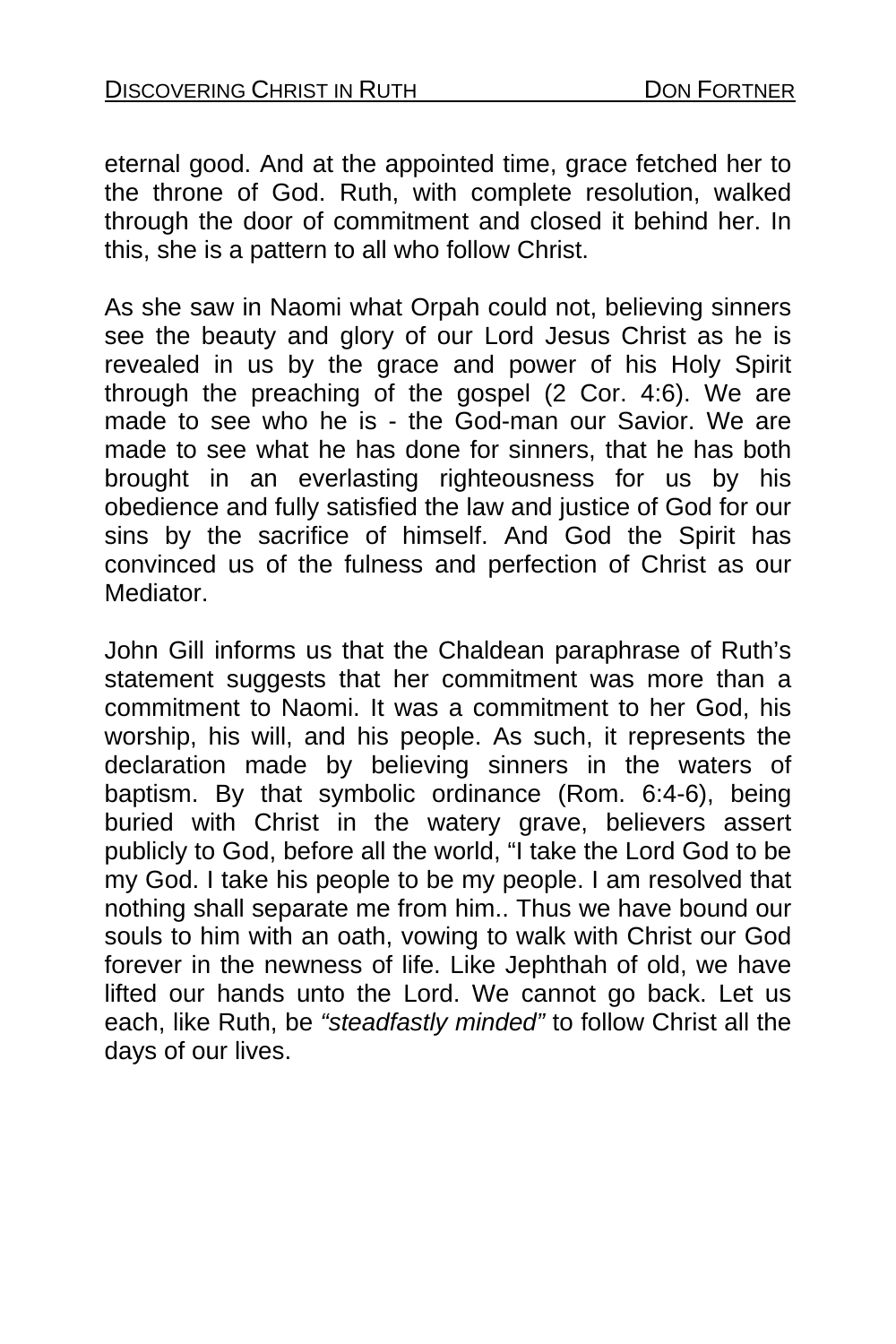# Chapter 4

# Good News Heard In Moab

*"Then she arose with her daughters in law, that she might return from the country of Moab: for she had heard in the country of Moab how that the Lord had visited his people in giving them bread."* 

#### Ruth 1:6

The Scriptures tell us plainly that when God is pleased to save a sinner, he causes that sinner to hear the gospel. Ruth 1:6 gives us an illustration of that fact. There is, by divine arrangement, a blessed necessity for gospel preaching. Sinners are regenerated, born again, given faith in Christ, and converted by the Word of God through the preaching of the gospel. This is the doctrine of Holy Scripture. All that is needed to convince us of this is a casual reading of the Word of God itself (Rom. 10:13-17; 1 Cor. 1:21; Heb. 4:12; James 1:18; 1 Pet. 1:23-25).

 Let people argue and debate all they want to about this issue. This fact is plainly revealed in Holy Scriptures. God does not save his elect apart from the preaching of the gospel, any more than he saves them without repentance and faith. God does not save chosen, redeemed sinners by the light of nature, "sincere" idolatry, a false , man-centered gospel, freewill, works religion, or even the bare reading of Holy Scripture. If sinners are saved by the reading of the Bible, the best missionary work in the world would be to hire a plane and drop pages from the Bible all over the world. It is not the reading of the Word that saves, but the exposition of the Word in the preaching of the gospel (1 Pet. 1:25). Let any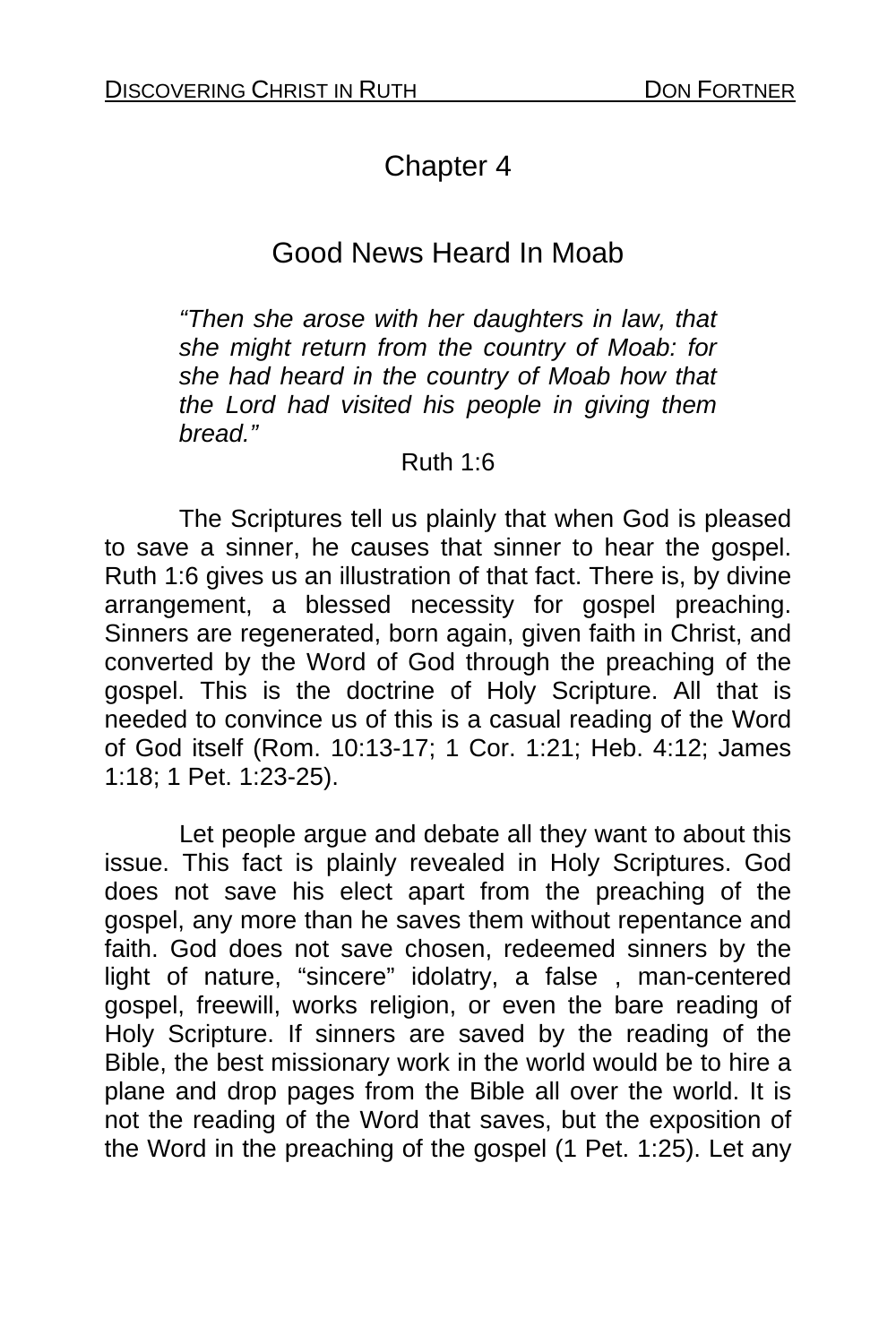who question this fact simply read the story of Philip and the Eunuch (Acts 8:30-31).

 In his exposition of Romans 10:14-17, Martin Luther was exactly right in declaring that Paul asserts in that passage that four things are impossible. It is absolutely impossible for anyone to (1) call upon Christ until he believes on Christ, (2) believe on Christ until he hears the gospel of Christ, (3) hear the gospel of Christ without a preacher, or (4) preach the gospel in the power of the Holy Spirit until he is sent of God.

Whenever men and women realize the necessity and the value of the preaching of the gospel three things are certain: (1.) They will honor God's servants (Isa. 52:7; Rom. 10:15; 1 Thess. 5:12-13). (2.) They will attend the ministry of the Word. (3.) They will involve themselves in the preaching of the gospel. They will bring people to hear the gospel. They will support the work of the ministry, the preaching of the gospel, at home and around the world. And they will themselves endeavor to tell out the good news of redemption accomplished by Christ by personal witnessing, distributing tracts, gospel literature, tapes, etc.

 It was when Naomi heard in Moab how that the Lord had visited his people that she left Moab and returned with Ruth to Bethlehem. The turning point in the family of Naomi, that which forever changed the lives of Naomi and Ruth, was what they heard in the country of Moab that the Lord had done for his people.

 What a beautiful picture this is of the gospel, the good news that proclaims to sinners what the Lord God has done for his people by the life, death, and resurrection of his Son, the Lord Jesus Christ, as their Substitute. Naomi *"had heard in the country of Moab how that the Lord had visited his people in giving them bread."* Someone told her what God had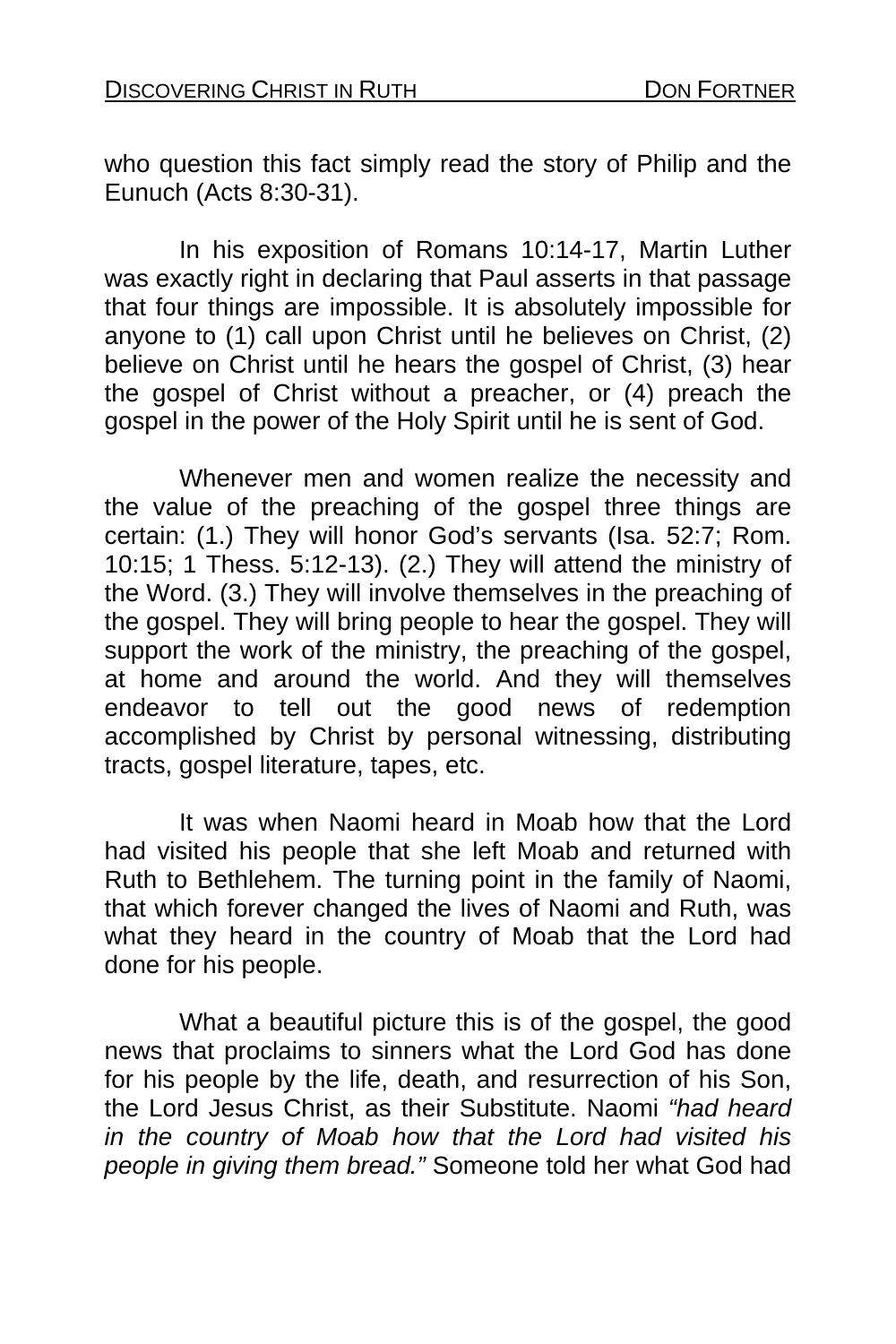done for his people. She believed the report (Isa. 53:1). *"Faith cometh by hearing, and hearing by the word of God"* (Rom. 10:17). She acted upon her faith. Believing God, Naomi abandoned Moab (2 Cor. 6:17; Rev. 18:4) and returned to Bethlehem. There are seven distinct parallels between the Word which Naomi heard in Moab and the hearing of faith.

**1. THE MESSAGE NAOMI HEARD IN MOAB WAS A VERY SIMPLE MESSAGE -** *"The Lord had visited his people."* Like Zacharias' prophecy many years later (Lk. 1:78- 79), the report Naomi heard was of a divine visitation. That is what happened when Christ came into this world. When God visits his people in mercy, salvation is accomplished. The way of peace was opened up by the death of Christ. The light for them that sit in darkness is the gospel.

 The gospel of God's free and sovereign grace in Christ is simplicity itself (2 Cor. 11:3). It reveals the most profound mysteries of the universe as simple statements of undeniable truth. Here is a simple fact - We have broken God's law (Rom. 3:19-23). Here is a simple requirement - Justice demands satisfaction (Ezek. 18:0). Here is a simple declaration - Christ has visited and redeemed his people (Gal. 3:13). Here is a simple command - *"Believe on the Lord Jesus Christ"* (Heb. 11:6; 1 John 3:23). Here is a simple promise - *"Thou shalt be saved"* (Acts 16:30).

Those who are responsible to preach the gospel must do so with clarity and simplicity  $(1 \text{ Cor. } 2:1-5, 13)$ . True preachers studiously avoid the words of man's wisdom. The power of the gospel is not in the eloquence of the preacher but in the message we preach (1 Cor. 15:1-3) - *"H -O-W that Christ died for our sins, according to the Scriptures."* Here are four words that describe the death of Christ. These four words tell us how the Lord visited his people: sovereignty, substitution, satisfaction, and success. The Lord Jesus Christ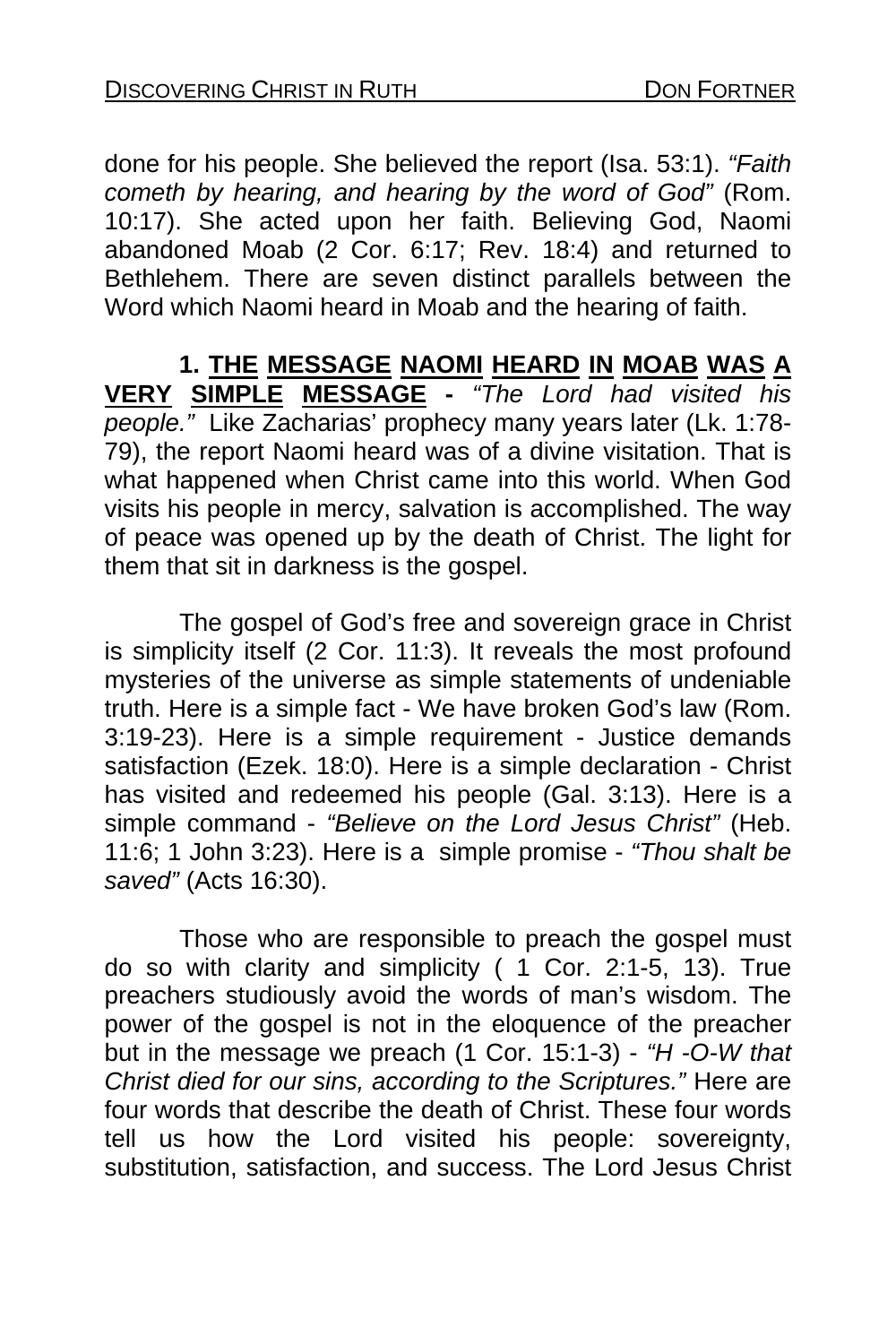died at Calvary according to his own sovereign will and purpose, according to the terms agreed upon when he became our Surety in the covenant of grace before the world began (John 10:165-18; Heb. 10:1-10).

**2. THE MESSAGE NAOMI HEARD IN MOAB WAS A MESSAGE OF LIFE -** *"The Lord had visited his people in giving them bread."* Bread was the one thing needed, just as Christ, the Bread of Life, is the one thing needful (Luke 10:42).Bread is a common figure and emblem of life, ever illustrative of our Lord Jesus Christ (John 6:32, 33, 48).

**3. NAOMI'S DESTITUTE FAMILY HEARD A MESSAGE OF GRACE DOWN IN MOAB.** They did not hear how that the Lord visited his people in providing a means for them to get bread, in making bread possible, in offering them bread, or in giving them a plan by which to get bread, but in *"giving them bread!"* Eternal life and all that pertains to it is the free-gift of God's unconditional, unqualified grace in Christ (Rom. 6:23).

Satan is a great deceiver. He knows the deceitfulness of the human heart. And he has stocked the world with numerous religions that appeal to the proud heart of man. All satanic religions have one thing in common. They all make salvation to be, in some way, at some point, to some degree dependent upon and ultimately determined by man. The religion of the Bible is the religion of grace, free, sovereign, irresistible grace (Eph. 2:8-9; 1 Cor. 15:10; 1 Cor. 4:7). From election and predestination to resurrection and glorification there is no part of salvation that is determined by either the will, works, or worth of man. *"Salvation is of the Lord!"* It is, in its totality, the work of God's grace in Christ.

#### **4. NAOMI'S FAITH IN THE WORD SHE HEARD IN MOAB WAS SHOWN BY HER WORKS** (vv. 6-7). All who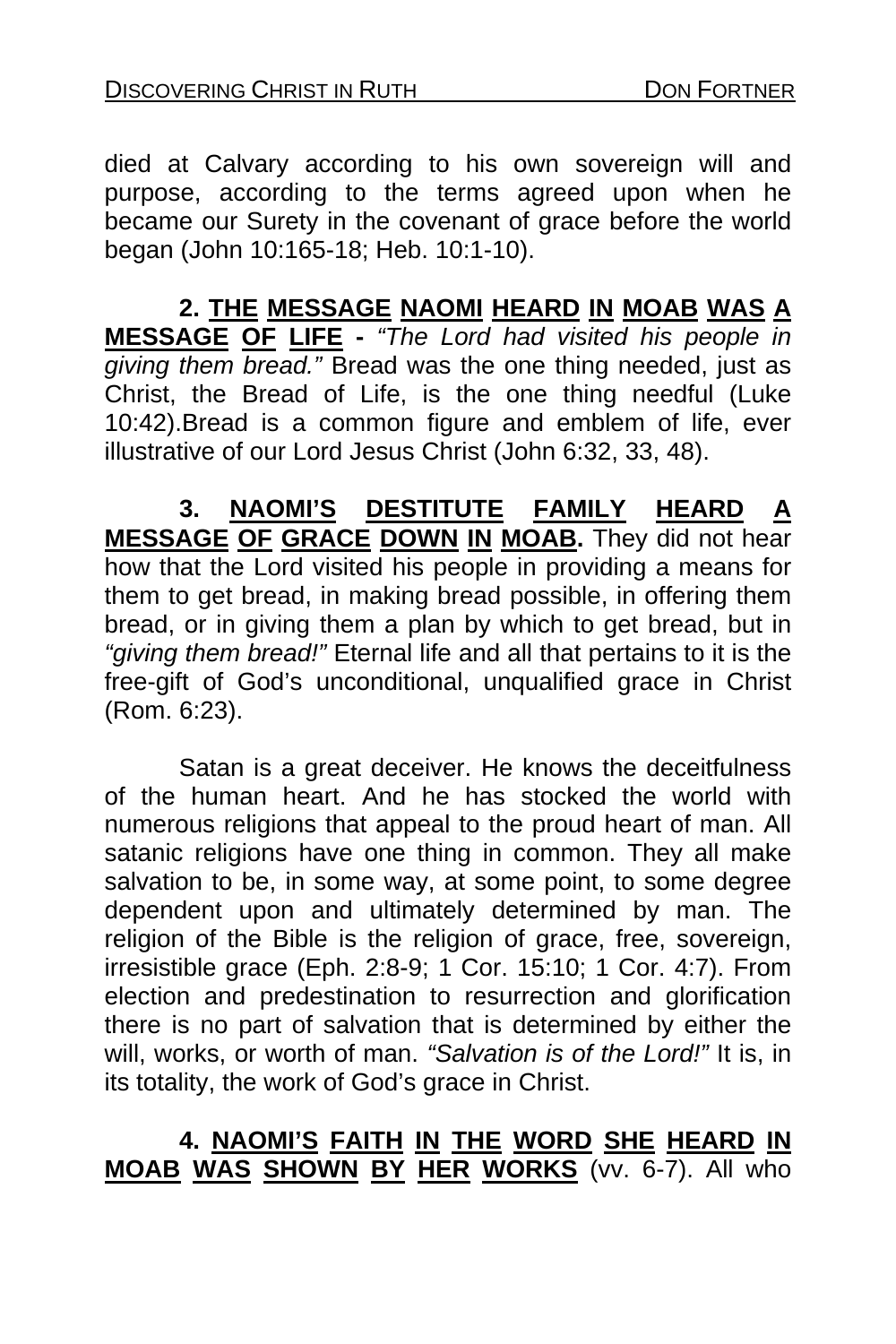truly believe God show their faith by their works (James 2:17). God's children do nothing to get saved, but do much because they are saved (Eph. 2:10). [W](#page-29-0)e show our faith by coming to Christ (Heb. 11:6). We show our faith by works of love (James 1:27; 2:14-26). It is not legal austerity that demonstrates true faith in Christ, but mercy, love, and grace (Rom. 14:17).

**5. THE HISTORY OF NAOMI'S FAMILY SHOWS US THAT FAITH IN CHRIST AND SALVATION BY HIM IS A PERSONAL, INDIVIDUAL MATTER.** Naomi had faith, and Ruth had faith. God graciously gave them that gift which no man can have, but by the gift of his grace (Eph. 2:8). Orpah only had a profession of faith. Multitudes there are like her. Philip Mauro<sup>1</sup> wrote, "God is a 'God of truth,' that is to say, of reality; and he will have reality. A mere profession of Christianity...may deceive men. But God knoweth the hearts."

**6. THOSE WHO TRULY BELIEVE THE GOSPEL OF GOD ARE CONTROLLED IN THEIR LIVES BY THINGS NOT SEEN** (2 Cor. 4:18-5:1; Heb. 11:13-16). Orpah went back to Moab, because she was *"mindful of that country."* Her mind was full of Moab. Like Lot's wife (Gen. 19:15-26), she started out, but her heart was still in Moab. Ruth had the same opportunity to go back, but her mind was full of another country. Therefore, she persevered.

**7. THE ONLY DIFFERENCE BETWEEN ORPAH AND RUTH, THE ONLY DIFFERENCE BETWEEN SAVED SINNERS AND LOST SINNERS, IS THE DIFFERENCE MADE BY THE GRACE OF GOD** (1 Cor. 4;7). Ruth was not a better woman than Orpah. Both were kind, affectionate, caring, and tender daughters to Naomi (vv. 8-9). But Orpah was lost and Ruth was saved. A sweet, lovable disposition, a

l

<span id="page-29-0"></span><sup>1</sup> Mauro, Phillip, *Ruth The Satisfied Stranger,* (Fleming H. Revel*,* Old Tappan, New Jersey, 1920), pp 63-64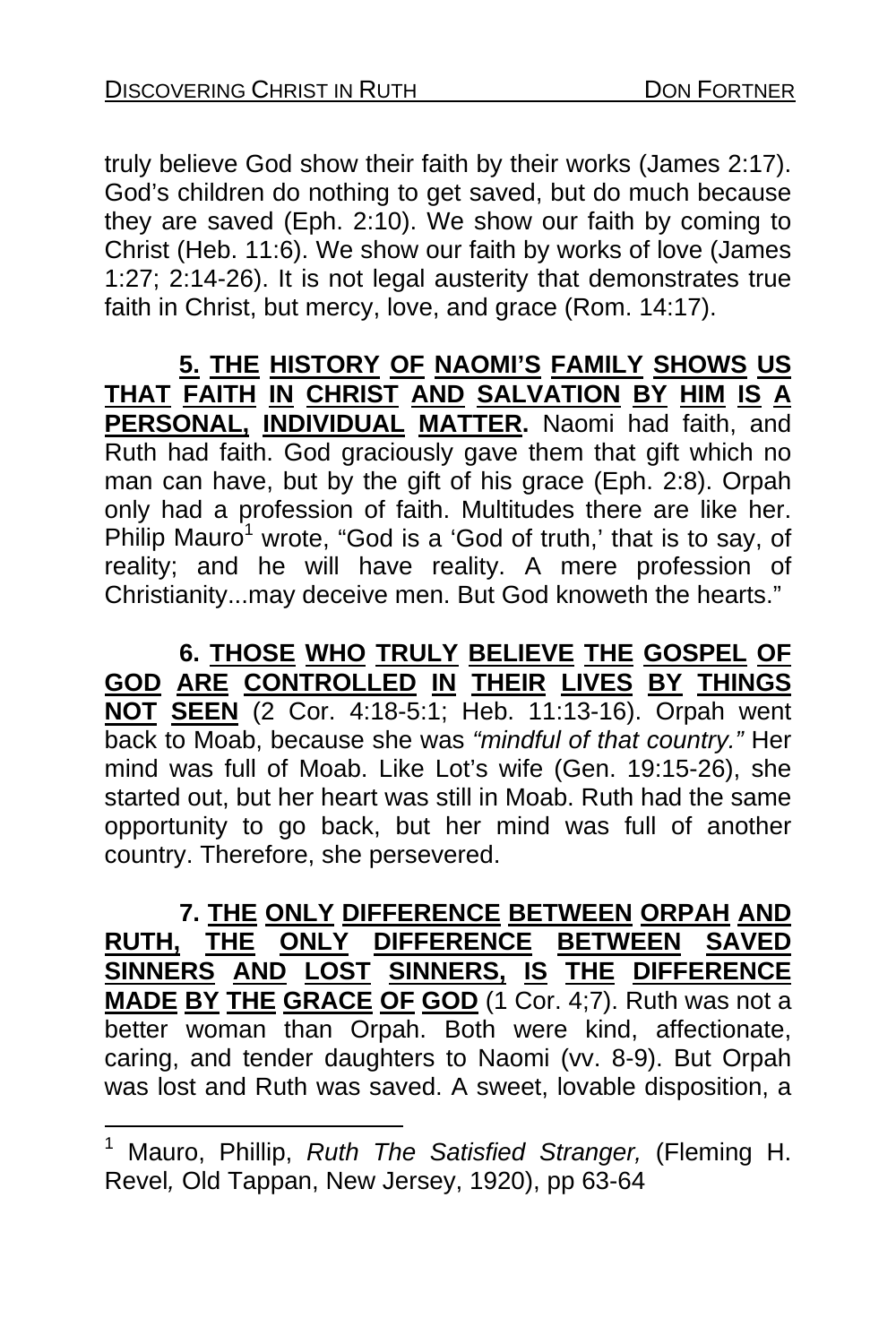tender, affectionate heart, and faithfulness in responsibilities and relationships, though they are commendable traits of character, will never take us to heaven. The one thing needful is faith in Christ. If that one thing needful is lacking, like the rich young ruler, we are yet without hope before God (John 3:15-18).

 Naomi dealt fairly and truthfully with both Orpah and Ruth. She made no appeals to their flesh She offered no carnal inducements to get them to go back to Bethlehem with her. She simply told them…

- What she had left. She told them of her fall, her departure from the house of bread.
- What God had done. How he visited his people.
- What was to be found at Bethlehem. Bread, life, deliverance, and restoration if a kinsman were pleased to undertake their cause.

Orpah chose to stay in Moab. She counted the cost and went back. Ruth came to Bethlehem with Naomi, believing the report of good news and grace she heard from the lips of her mother-in-law. Once she met and married Boaz, she found with him a better life than she had ever known before.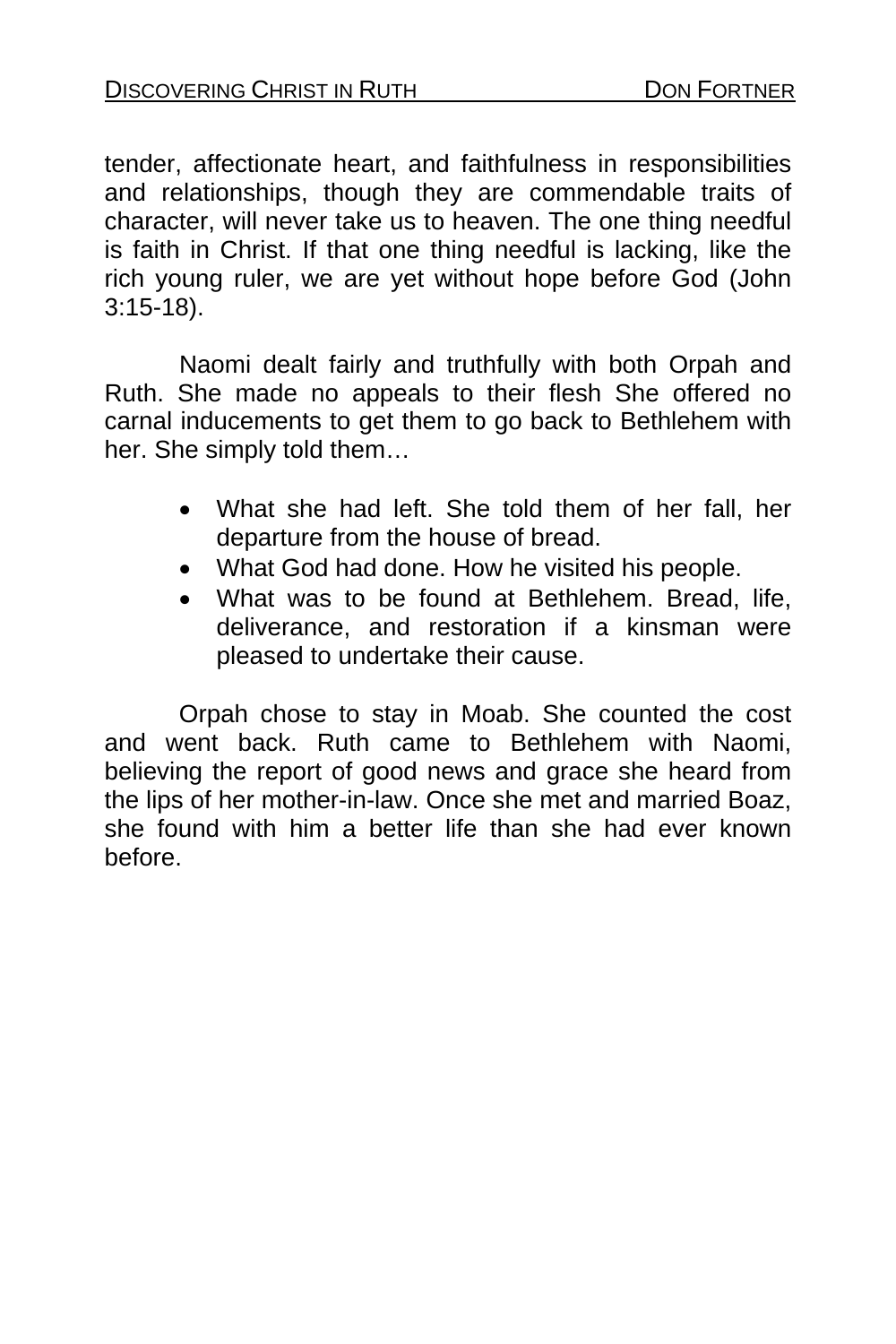# Chapter 5

# Ruth's Choice

#### *"Ruth clave unto her."* Ruth 1:14

 Great issues are often determined by choices that appear to be insignificant. The choice or decision of one person often affects many. Indeed, there have been a few people in history who made choices and decisions by which God, in his providence, has directed the history of the world. Ceasar's decision to cross the Rubican forever changed the history of the world. Columbus' decision to continue his western voyage for just one more day was a decision that has affected everyone of us. But by comparison the decisions of those men were insignificant when weighed against the decision made by Ruth the Moabitess in the plains of Moab over 3000 years ago. *"Ruth clave unto Naomi."* The decision of that Moabitess stranger forever fixed the course of human history in the direction of God's eternal, redemptive purpose!

 If we learned nothing else from Ruth's choice, we ought to be made to realize the importance of making, even seemingly insignificant decisions, with wisdom and care. We must always consider the consequences of our decisions. Do not make hasty, rash, spur of the moment decisions. They are almost always costly and regretted. Elimelech made a decision which resulted in the ruin of his family. Ruth made a decision that was costly to herself, but was right, and resulted in the salvation, the everlasting salvation of untold millions. Yet, it was a decision, a choice made in a lonely dessert, which no one knew about but Ruth, Orpah, Naomi and God.

Ruth's cChoice involved the complete commitment of herself to Naomi, her people, and her God. It is a beautiful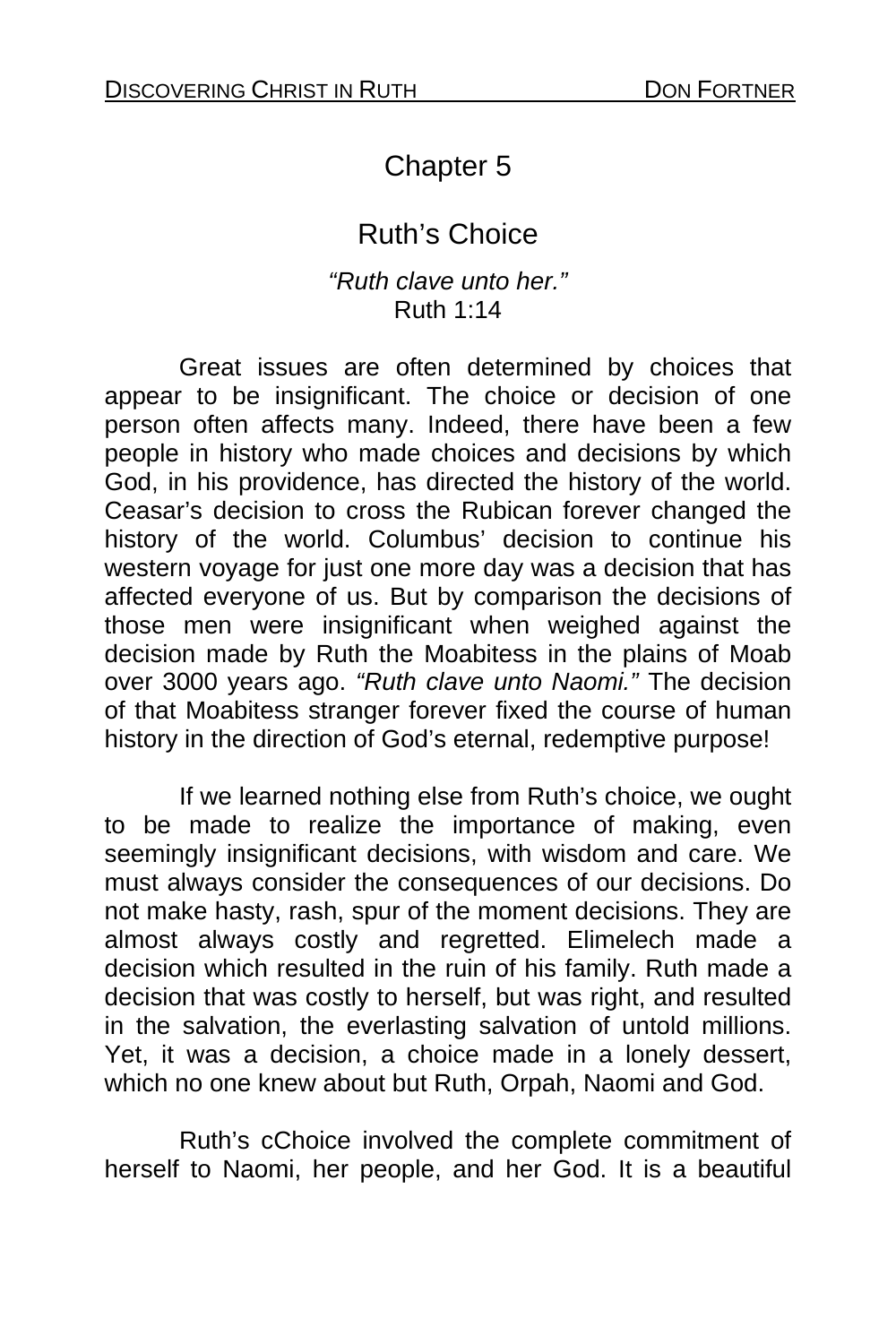and instructive picture of every believing sinner's consecration to the Lord Jesus Christ.

*"And they lifted up their voice, and wept again: and Orpah kissed her mother in law; but Ruth clave unto her. And she said, Behold, thy sister in law is gone back unto her people, and unto her gods: return thou after thy sister in law. And Ruth said, Entreat me not to leave thee, or to return from following after thee: for whither thou goest, I will go; and where thou lodgest, I will lodge: thy people shall be my people, and thy God my God: Where thou diest, will I die, and there will I be buried: the LORD do so to me, and more also, if ought but death part thee and me."* 

Ruth 1:14-17

 Ruth said to Naomi, *"WHITHER THOU GOEST, I*  **WILL GO.**" In the course of our lives we cross many paths. At each cross road we come to, we all like to reserve to ourselves the freedom to choose which direction we will take. Ruth had no way of knowing what cross roads she might come to. But here she deliberately and decidedly renounced all freedom of choice in the affairs of her life. She committed herself to a path, not knowing where it might take her, only that it would end in Bethlehem. She committed herself to a course of life that would be entirely determined by someone else.

 That is exactly what sinners do when they come to Christ. We commit ourselves to him. Taking his yoke upon ourselves willingly, bowing to his will and his dominion as our Lord. We become his voluntary bond slave (Matt. 11:28-30; Ex. 21:1-5). This is what we publicly declared to our Lord, to his people, and to all the world in our baptism. Is it not? Buried in the watery grave and rising with Christ to walk in the newness of life, we publicly avowed that we would, from that day forward, walk with him in the newness of life (Rom. 6:4-6).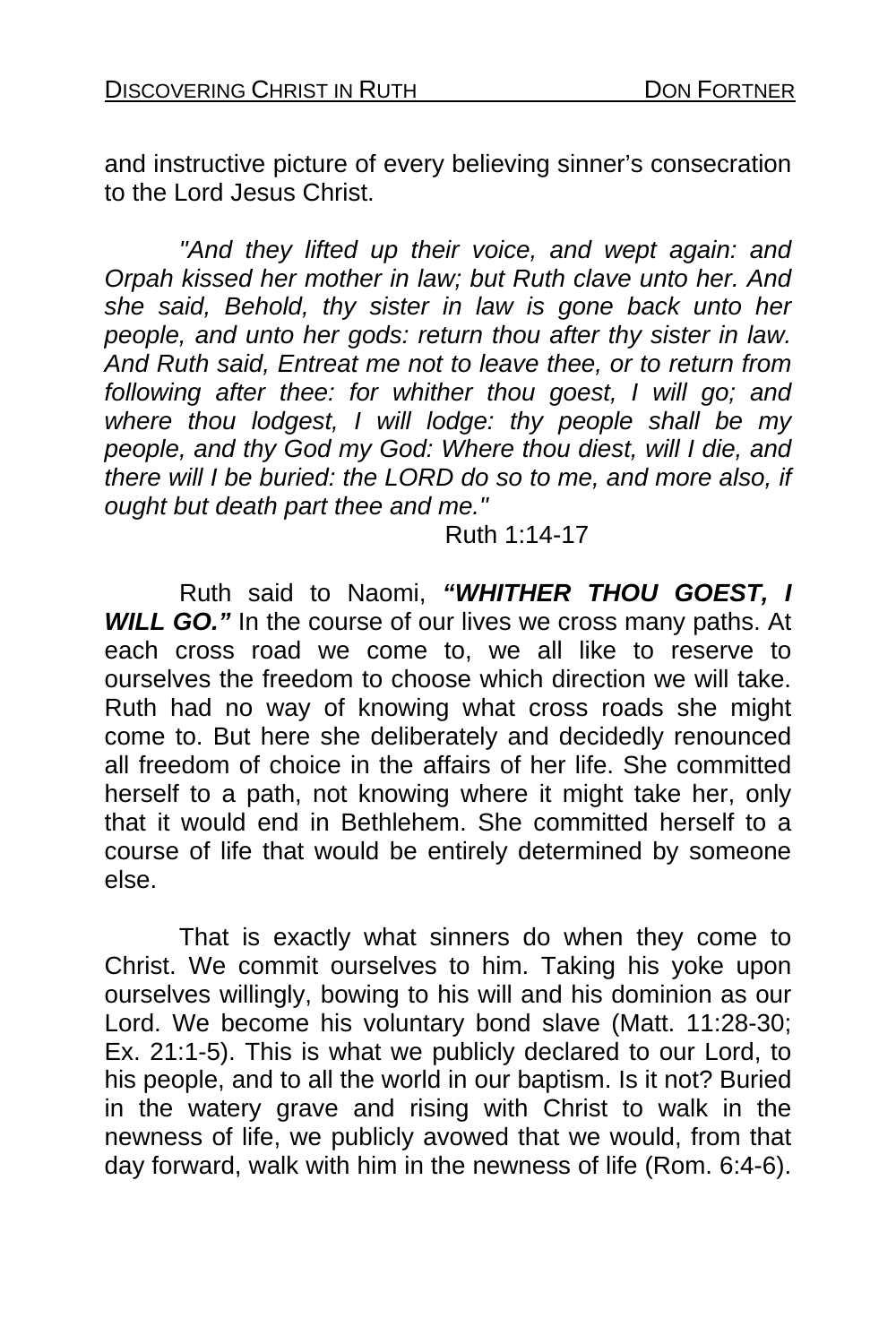We have been turned from our way to his way. To walk in his way is to walk in the King's highway by faith (Isa. 35:8). That is the highway of holiness, the low way of humility, the narrow way of faith, the rough way of trial, the old way of truth, the safe way of security and the good way of grace. This is the way of the cross that leads us home. What could be more blessed than to have our path ordered by the Good Shepherd, who goes before his sheep in the way in which he leads them.

*"AND WHERE THOU LODGEST, I WILL LODGE."*  Ruth made no stipulations as to where the lodging place should be, or what kind. The one desire that filled her breast was to be with Naomi, her beloved mother-in-law. She had many friends; but she dwelt with Naomi (2:23). Even when she married Boaz, *"Ruth clave unto Naomi"* (4:15).

 This is a picture of every believer's great ambition and blessed prospect - To dwell with Christ (Psa. 27:4; 23:6; Isa. 57:15; John 14:23). It matters not where my path takes me, if Christ is there. It matters not where I live, if Christ is there. It matters not where I worship, if Christ is there.It matters not what, or where heaven is, if Christ is there. This is the blessedness of the New Jerusalem - *"The Lord is there!"*  (John 14:3).

*"THY PEOPLE SHALL BE MY PEOPLE."* Ruth's choice involved a painful separation. She left her people and took Naomi's people. The very first thing God calls for is an affirmation of love by a separation, an alienation of affection from all natural, earthly relationships. If we would follow Christ, Christ alone must be considered (Lk. 14:25-27). Just as the Lord God passed by Esau, giving him no consideration, to save Jacob (Rom. 9:13), so we must allow no consideration to stand between us and Christ. When God called Abraham, he commanded him to leave his country, his kindred, and his father's house. But Abraham would not let go of his father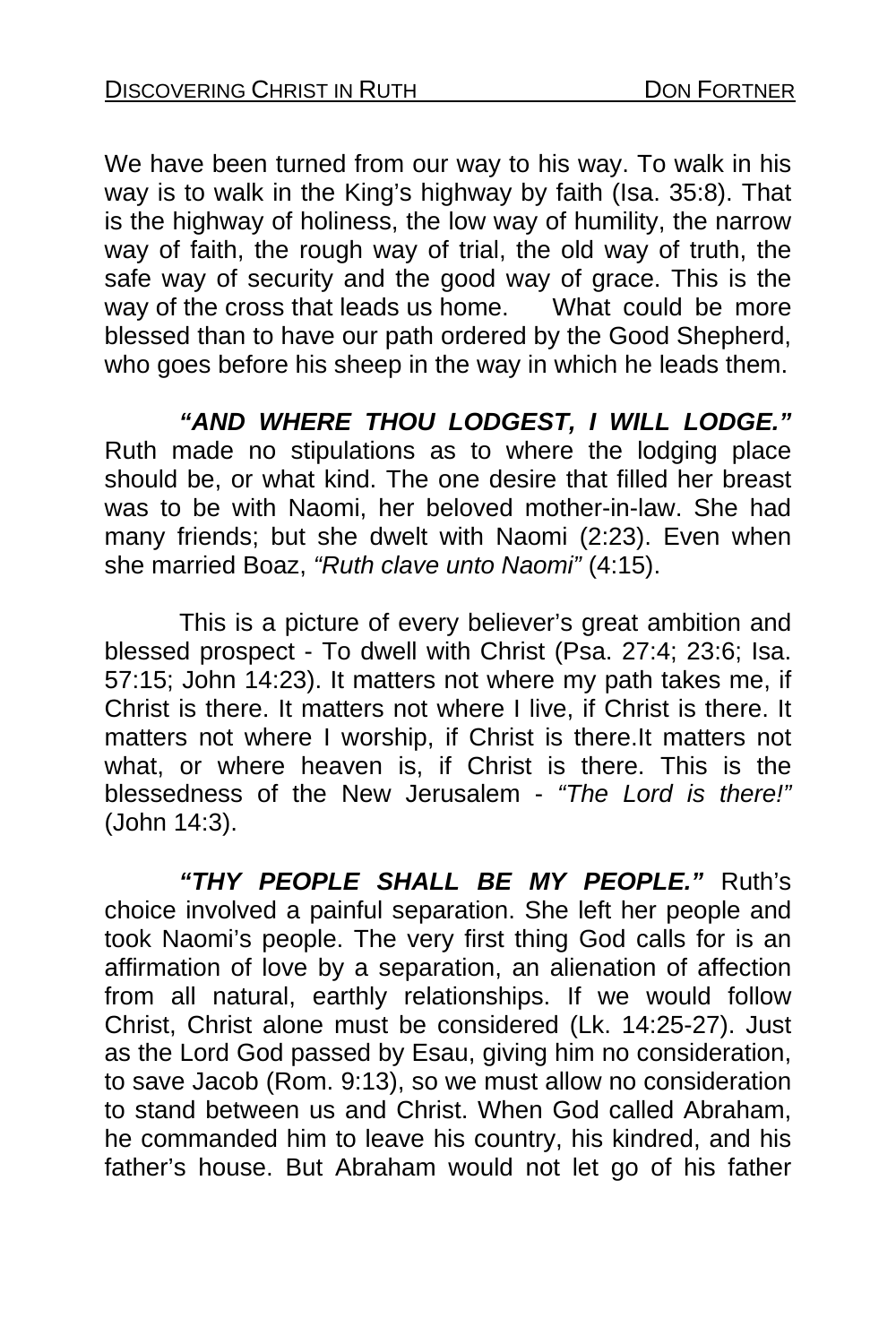Terah. So God killed Terah (Gen. 11:31-32). Then, he brought Abraham into Canaan (Gen. 12:1-4; Acts 7:1-4). I**f we would**  follow Christ, there is a very real sense in which we must forsake our own people (Psa. 45:10-11). You can only worship and serve one person. Commitment to Christ not only involves the severance of old relationships; it involves loving, loyal commitment to all is family - Behold, my family (Matt. 12:49).

Then, Ruth said, *"THY GOD* **(SHALL BE)** *MY GOD!"*  Without question, this was the most difficult part of Ruth's decision. The natural man clings with the utmost tenacity to his religion and to his gods. It matters not how degrading the religion is, or how useless the god is, the fact that it is his religion and his god gives it value in his eyes. He resents any reflection upon it. He will fight for his religion. He will die in the defense of his god.

 Yet, if we would follow Christ, we must abandon the gods of our fathers. It is absolutely impossible for anyone to follow Christ without forsaking the religion of Babylon and the gods of Babylon (Rev. 18:4; 2 Cor. 6:14-7:1). We cannot worship at the altar of free-will and the altar of free-grace. We must choose , as Ruth did, between the gods of our fathers and the true and living God, the God revealed in this Book, the God revealed in the Person and work of the Lord Jesus Christ. He who is the true and living God is both sovereign and gracious, just and merciful. He is the God of eternal electing love, effectual blood atonement, and sovereign irresistible grace.

Then Ruth said to Naomi - *"WHERE THOU DIEST, WILL I DIE!"* At the very outset, Ruth said to Naomi, "I have made my decision. It is a life-long commitment. It will not be reversed. Not one step will be retraced." I will be with you to the end!" (Lk. 9:62). This, too, is a picture of faith in Christ.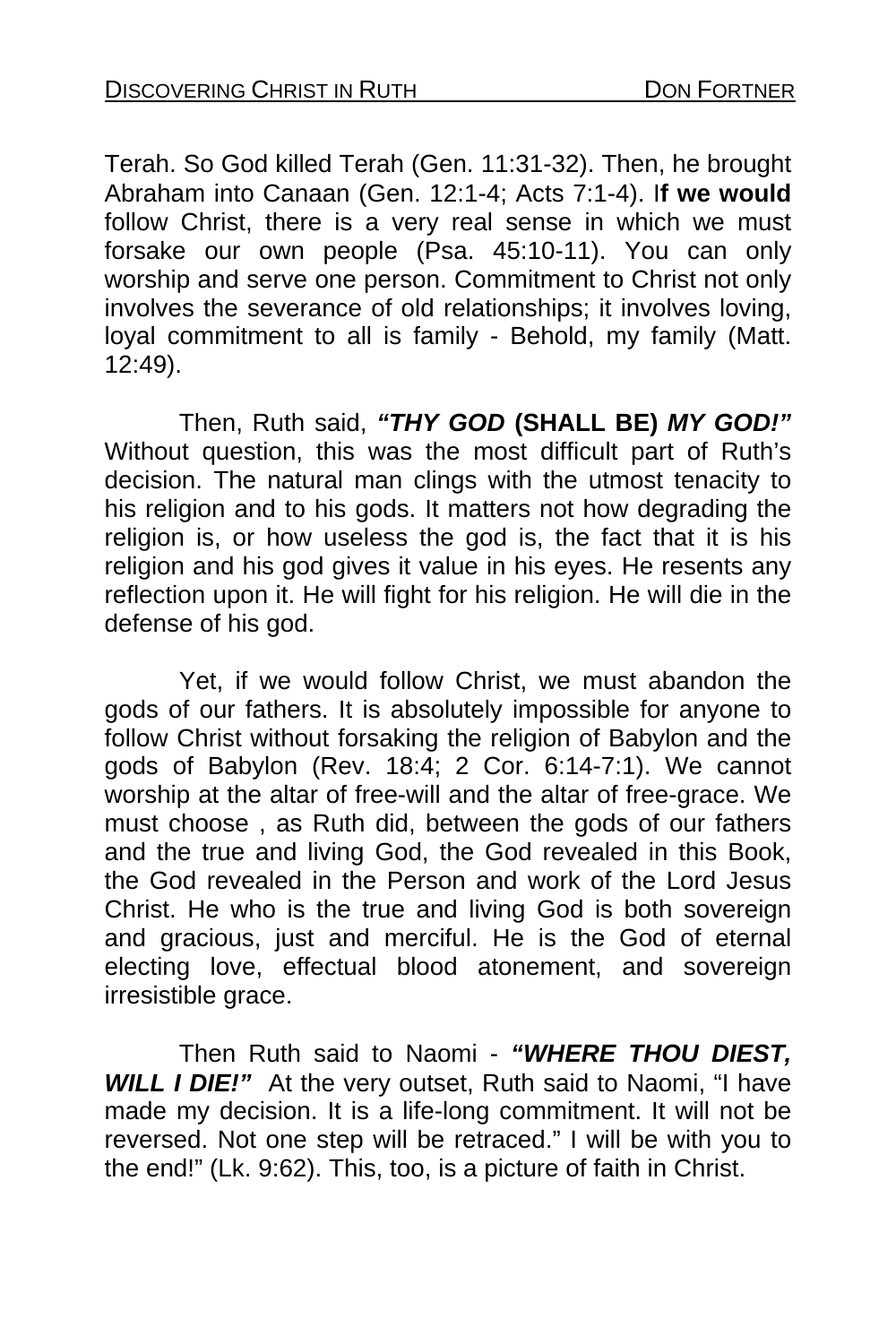The believer comes to Christ recognizing that in his death as the sinner's Substitute, we died (Gal. 2:19-20; 2 Cor. 5:14; Rom. 6:11). We glory in the cross of Christ, because we died there with him (Gal. 6:14). And the believer's commitment to Christ is a resolute, permanent, persevering commitment (Phil. 3:13-14). With the true believer, faith in and commitment to Christ is not spasmodic thing, but a deliberately chosen way of life.

*"AND THERE WILL I BE BURIED."* Ruth's life was so interwoven with Naomi's that she wanted to be buried with her. She could follow her no further than to the grave. But she followed her that far. Ruth's allegiance to Naomi ended in a common grave, but the believer's union with and allegiance to Christ begins in a common grave - We are buried with him in baptism (Rom. 6:4; Col. 2:12). Yet, our burial with Christ looks far beyond the grave to the resurrection and on to the endless ages of eternity. If we died with him, we shall be raised by him. When we are raised by him, we shall live together with him forever - We shall *"ever be with the Lord!"*

 I hold before you the City of God and this world, Bethlehem and Moab. I hold before you the Lord Jesus Christ and this world. I bid you now to follow Christ, to consecrate yourselves to him in exactly the same way that Ruth consecrated herself to Naomi. I cannot tell you what you may meet with in the way. But I can tell you that this path is the path of life and ends in life, eternal life. Let us each make Ruth's choice our choice? *"Whither thou goest…there will I be buried!"*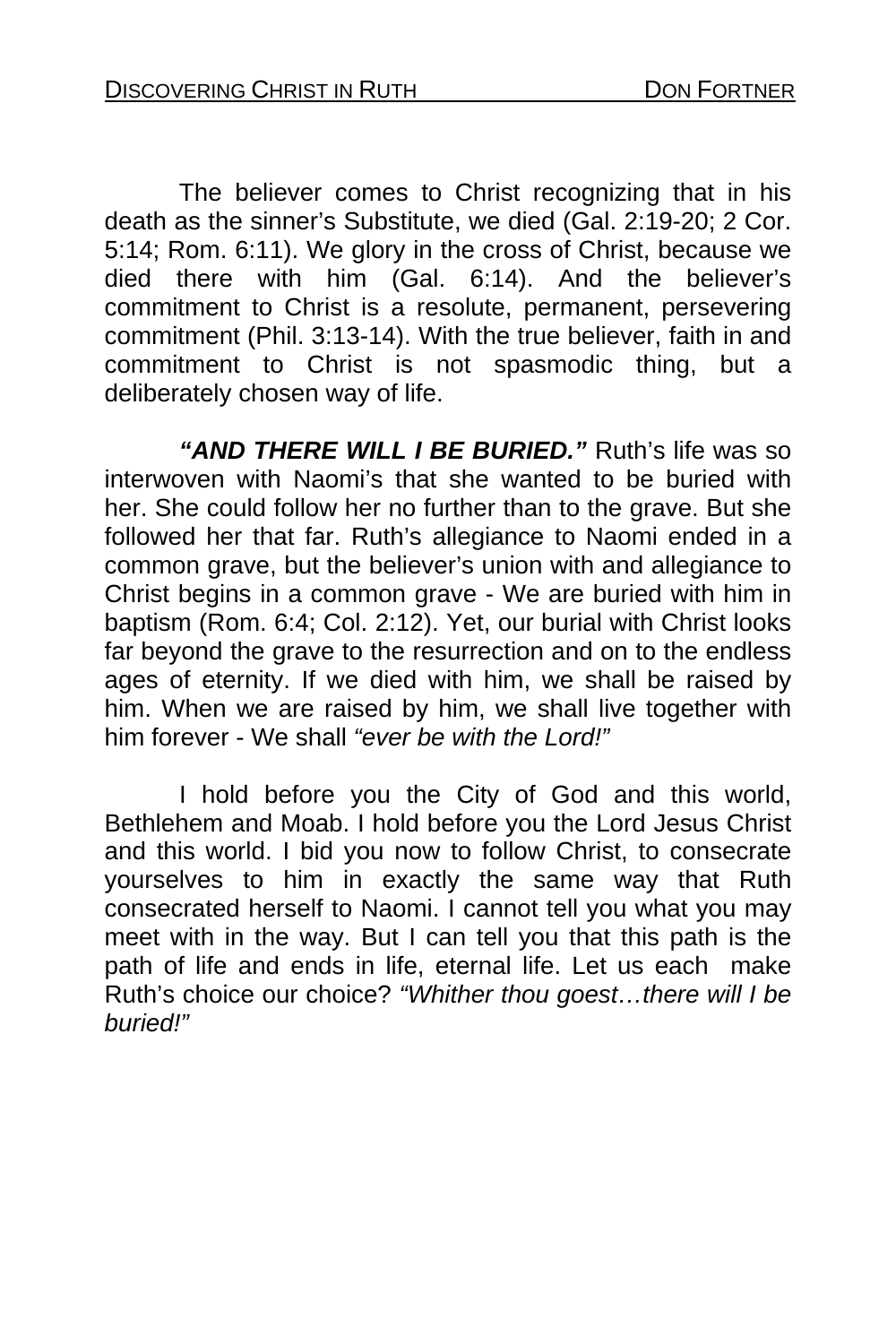## Chapter 6

## "The Beginning Of Barley Harvest"

*"So Naomi returned, and Ruth the Moabitess, her daughter in law, with her, which returned out of the country of Moab: and they came to Bethlehem in the beginning of barley harvest."*  Ruth 1:22

It was no accident that Naomi and Ruth came to Bethlehem *"in the beginning of barley harvest."* They came at this time by the arrangement of God's good providence; and this is here recorded by divine inspiration for our instruction (Rom. 15:4). We read in verse 19 - *"So they two went until they came to Bethlehem."* We are not told how long their journey took, or what obstacles they met with along the way, only that they came to Bethlehem, the House of Bread. Nothing else is really important. They came to that place where all their needs were met, Bethlehem, the House of Bread! They had come to the right place.

 When they came to Bethlehem, they caused a great stir. *"All the city was moved about them."* Why? Why did the arrival of these two poverty-stricken, travel-weary, ragged and hungry women cause such a stir in Bethlehem? No one would profit by their arrival. In fact, those two women were just two more mouths to feed, bodies to clothe, and citizens to protect and provide for from the stores of the city. When I read this 19th verse, I am reminded that there is a commotion in heaven over one sinner who repents (Lk. 15:10). There is a party in heaven every time a prodigal comes home.

 Ruth and Naomi came to the right place. They received a warm welcome. And they came at a good time - *"In the beginning of barley harvest."* The beginning of barley harvest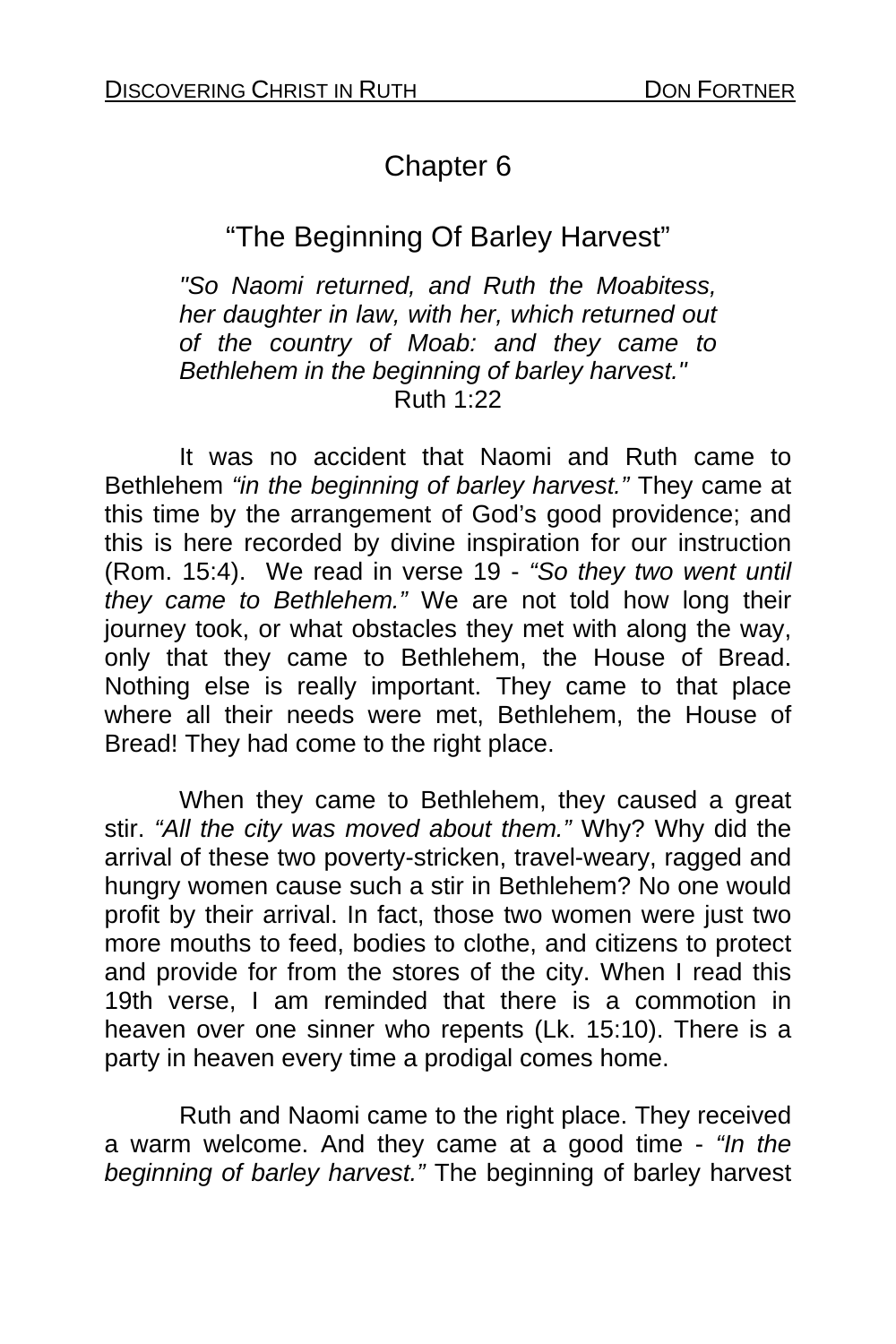was in late April, in the early springtime. Barley is the first grain that ripens in the spring. It is then that the firstfruits of the earth are brought forth, upon which the Scriptures place such great significance. *"The beginning of barley harvest"* was a time of great joy and of great spiritual significance, because it anticipated the redemptive work of Christ, his resurrection glory, and the believer's eternal life in him.

 There were three feasts held by the Jews every year. These three feasts were established by the law of God and are full of typical instruction. We read about them in Leviticus 23.

1st - The Feast of Passover (vv. 4-8) - Actually, this feast originated in Egypt  $(E_{x.} 12:1-13)$ . When the judgment of God fell upon the Egyptians, every household in Israel sacrificed a paschal lamb. The blood of the lamb was put upon the door of every house. When judgment fell, God looked on the blood and passed over the house where blood was found. That slain paschal lamb represented Christ our Passover, who was sacrificed for us (1 Cor. 5;7), by whose blood we are saved.

 Our Lord Jesus Christ kept the Passover feast with his disciples just before he was crucified as our Substitute. It was then that he instituted the Lord's Supper (Matt. 26:17-30). The feast of the Passover intimated that the immediate result of Christ's death would be a body of people, a family, a nation, a church, sharing together the benefits of his sacrifice in blessed communion (1 Cor. 10:16).

2nd - The Feast of Firstfruits (vv. 9-11) - On Sunday after the Passover, Israel brought a handful of the firstfruits of their harvest and waved it before the Lord. This signified that every product of the soil, every result of man's labor and toil is of the Lord and belongs to the Lord. It was on this day that our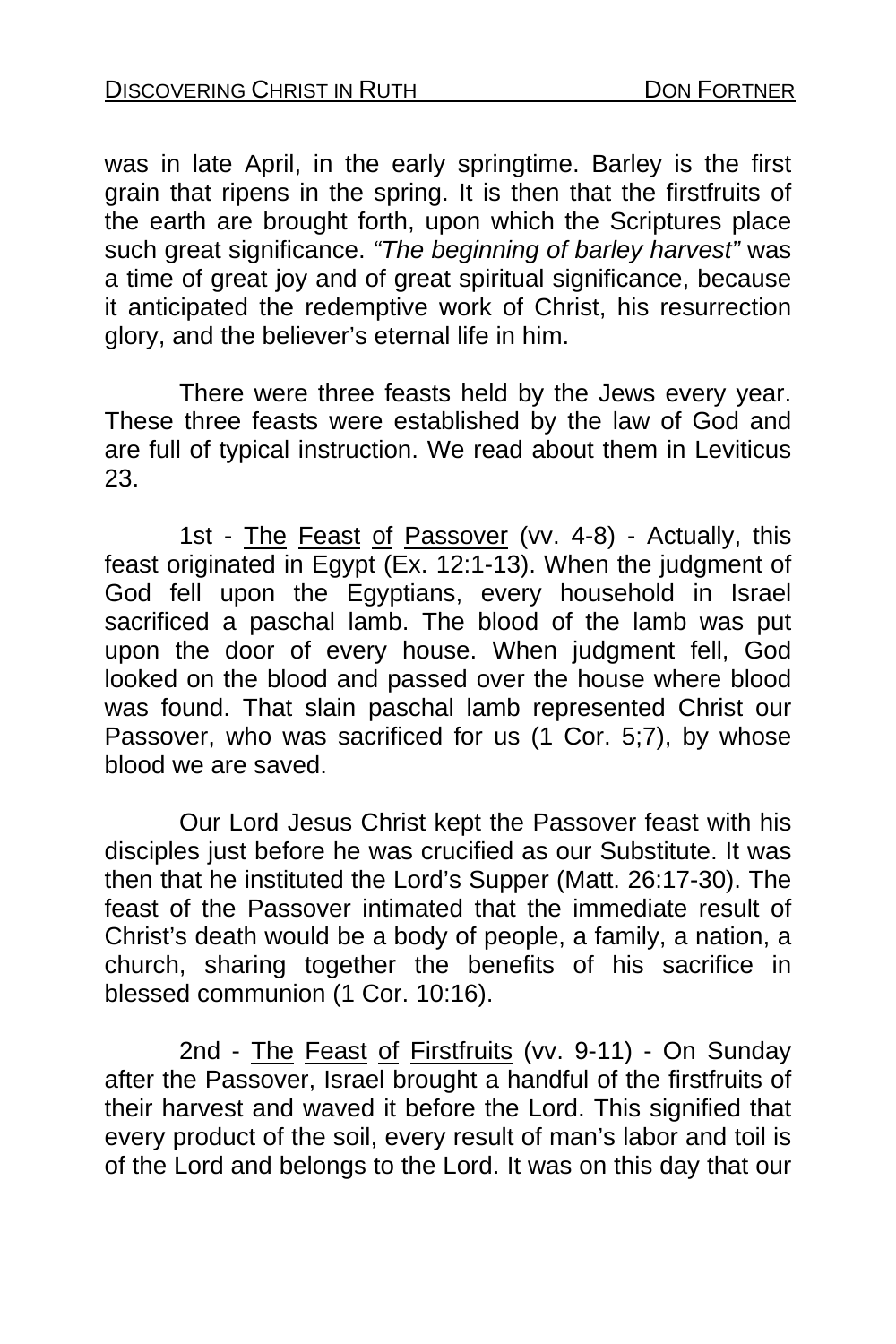Lord Jesus Christ arose from the grave and became the firstfruits of the resurrection (1 Cor. 15:20-23). All the results of Christ's work on the cross, our redemption and our resurrection, are the works of our great God. And all who were ransomed by the sacrifice of Christ our Passover belong to God as his distinctly redeemed people.

3rd - The Feast of Pentecost (vv. 15-21). This was held seven weeks after the Passover. Pentecost was a time of renewal. The Jews renewed their vows and consecrated themselves anew to the Lord God on the day of Pentecost. This feast foreshadowed the out-pouring of the Holy Spirit upon all flesh after the resurrection and exaltation of our Lord Jesus Christ. It was on this day that the Holy Spirit was given in Acts 2.

 It is the second of these great, typical feasts (The Feast of Firstfruits) which corresponds to the beginning of barley harvest. (Read Leviticus 23:10-11). Ruth and Naomi came to Bethlehem at the beginning of barley harvest. What spiritual and typical significance is to be seen in this fact?

**THE FEAST OF FIRSTFRUITS AND THE BEGINNING OF BARLEY HARVEST DEFINITELY FORESHADOWED THE RESURRECTION OF OUR LORD JESUS CHRIST FROM THE DEAD** (1 Cor. 15:20; Col. 1:18). When we realize that the beginning of barley harvest, the time when Ruth came to Bethlehem, refers to the resurrection of Christ, it takes on very special meaning. Typically and spiritually, this is an event bursting with gospel truth.

**The beginning of barley harvest, the feast of firstfruits, was a time of new life, after the long death of winter.** In the winter time everything dies. The flowers fade, the grass withers. The trees shed their leaves. But in the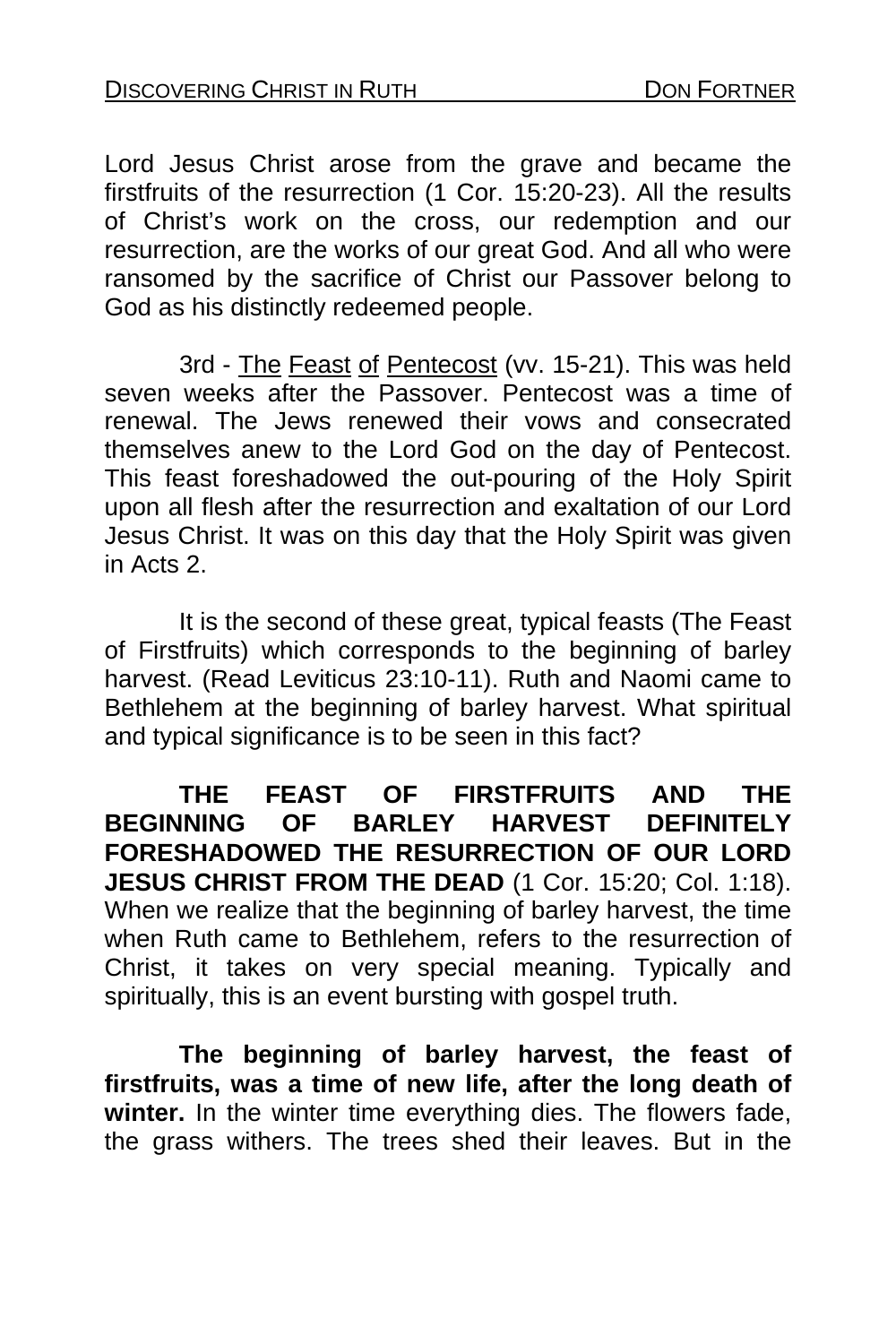spring time new life rises out of the earth. So it is in things spiritual.

This present gospel age began with the resurrection of Christ from the grave. Our Lord compares this age to a great field ripe with the harvest (Matt. 13:37-39; Lk. 10:2; John 4:35). The field is the world. The seed is the Word of God. The harvest is the end of the world. Just as the beginning of harvest was marked in Palestine by the waving of the first ripe fruit before the Lord, so the beginning of this gospel age was marked by the resurrection of Christ from the dead. This was a time of great joy to our Lord's disciples, and would be to us, if we understood its full meaning (Lk. 24:50-53). Chosen sinners, redeemed by the blood of Christ, are at God's appointed time born again by virtue of Christ's death and resurrection as their Substitute. Every time a sinner is born again he becomes a kind of firstfruit unto God (James 1:18). The new birth is the first resurrection which guarantees we shall have part in the second (Rev. 20:6).

**This feast was held on the first day of the week -**  *"On the morrow after the Sabbath."* Our Savior rose from the dead on the first day of the week. Though we have no laws requiring it, and though we do not observe any sabbath day, other than the sabbath of faith, the first day of the week is peculiarly the Lord's day (Rev. 1:10; Psa. 118:23-24; 1 Cor. 16:2).

**The feast of firstfruits was a time of great joy**. It symbolized our complete justification by the grace of God through the redemption that is in Christ Jesus. The words, *"to be accepted for you"* (Lev. 23:11) describe what the resurrection of Christ is to God's elect (Rom. 4;25). His righteousness is "accepted for you." His blood is "accepted for you." He is "accepted for you."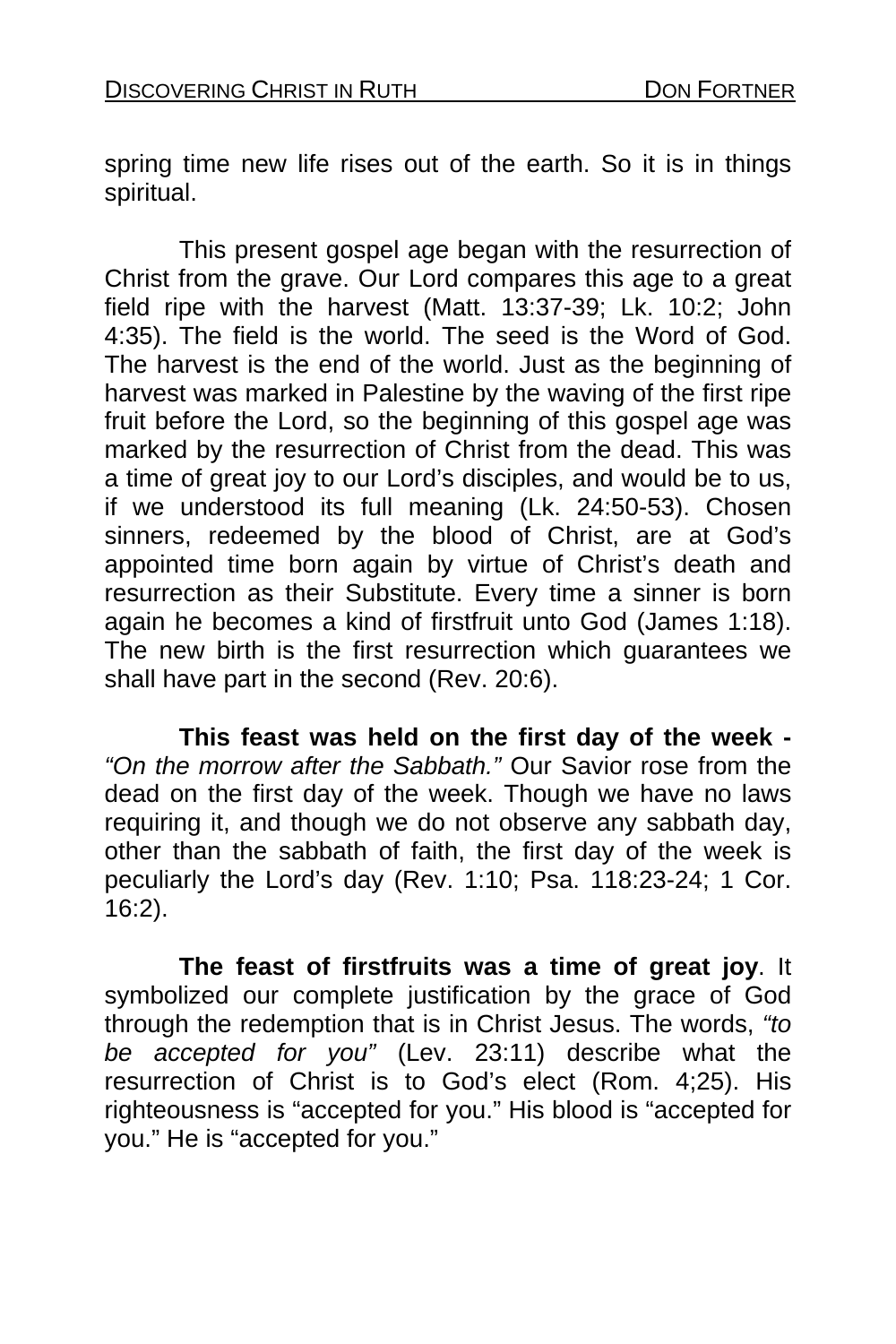**The very word "firstfruits" means "There is more to come."** The sheaf of firstfruits waved before the Lord signified two things: It was an acknowledgment that God alone brought the grain out of the earth. Life comes from Him. It was also a pledge of much more to come. So it is with the resurrection of Christ. It manifests the exceeding greatness of God's power and grace to all who believe (Eph. 1:19-20); and it is the pledge of our own resurrection at God's appointed time (1 Cor. 15:13, 23).

 **Though this gospel age has already lasted for nearly two thousand years, it is still "the beginning of barley harvest."** From the moment of Christ's resurrection, God has, as it were, stopped the clock of time. There are no times and seasons counted in this age. There are no signs to be fulfilled before Christ comes. When you read the Old Testament prophets, they saw no interval between *"the sufferings of Christ and the glory that should follow"* (1 Pet. 1:11). We are to look upon the coming of our Lord with imminent expectancy. God has stopped the clock, in longsuffering patience, for the salvation of his elect (2 Pet. 3:9, 15). This is still the beginning of barley harvest *Philip Mauro* wrote…

 "The application of this to all who hear and believe the gospel is apparent. The glad message of pardoning love, with the gracious invitation, *'Come, for all things are ready,'* is sent to every part of the world, and is intended even for those who are at the lowest levels of human degradation and need. The words that save (Acts 11:14) can penetrate everywhere; and even those who are cursed by the law, as were the people of Moab, may, through the gospel, become partakers of the unsearchable riches of Christ. For He, by his death, has taken away *'the middle wall of partition,'* the law of commandments in ordinances,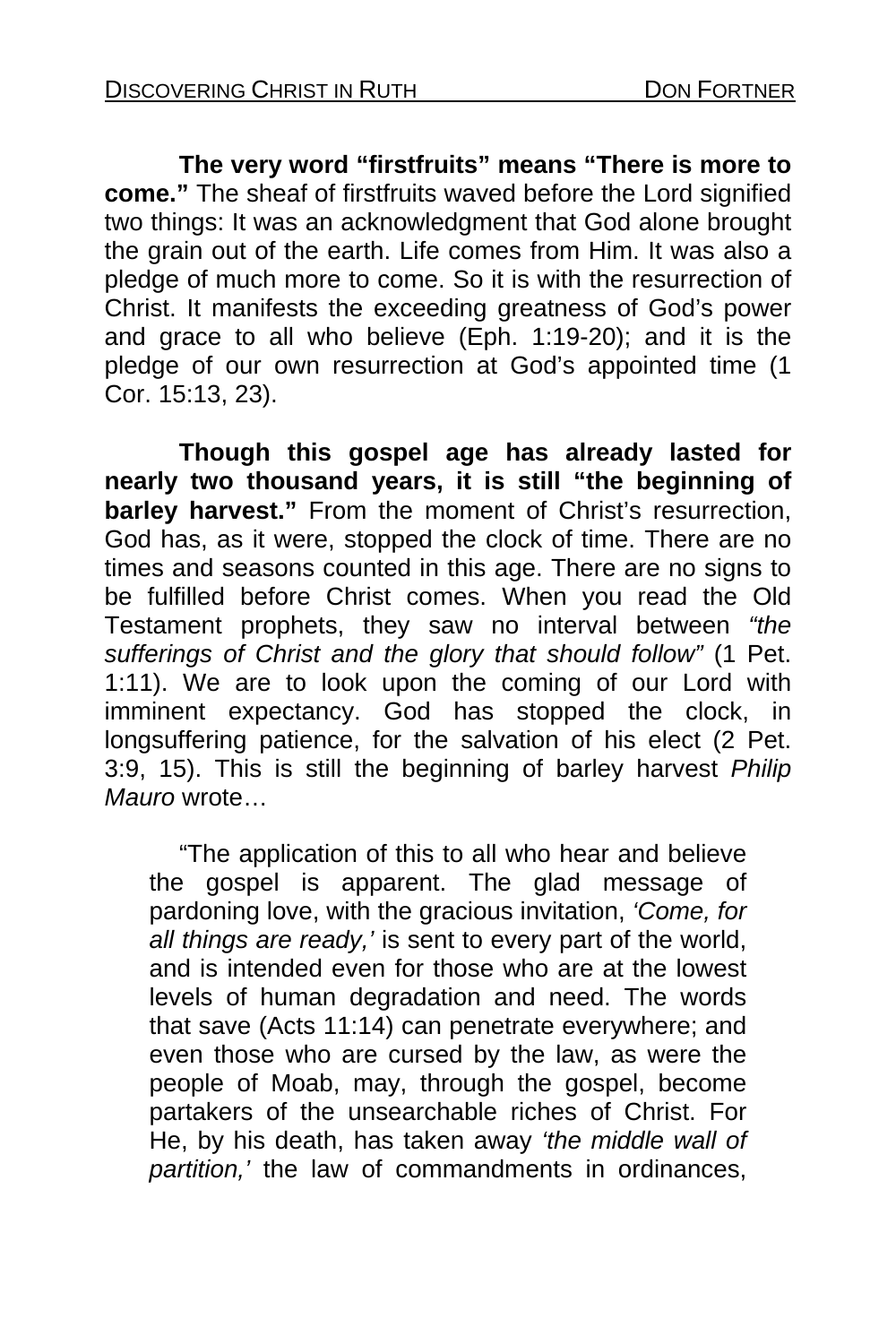which shut Gentiles out from those privileges the law conferred on the people of Israel (Eph. 2:12-16); and now, 'by means of the gospel,' all that Christ is in the resurrection is shared equally by believing sinners, whether from among the Jews or from among the Gentiles (Eph. 3:6-9). So we may say that every believing sinner comes to Bethlehem, to the House of Bread, to share the 'true Bread from heaven,' and that he comes at *'the beginning of barley harvest',* for he comes to CHRIST RISEN FROM THE DEAD!"<sup>2</sup>

 The gospel we are sent into this world to proclaim is the gospel of the risen Christ. The tendency of most in our day is to make little of the resurrection of Christ, except for the rituals of Easter Sunday. In the New Testament, the resurrection of Christ was the burden of Apostolic preaching (2 Tim. 2:8). Christ on the cross cannot save you. Christ on the throne does (John 17:2). Christ in the tomb has no saving power. Christ on the throne does. The gospel proclaims Christ alive and reigning! Thank God he died. He died to save his people from the penalty of sin. But he did not stay dead. He lives to save his people from the power and dominion of sin.

**YET, THE CHRIST WHO IS RISEN FROM THE DEAD IS THE VERY CHRIST WHO WAS CRUCIFIED FOR SINNERS, AS OUR SUBSTITUTE.** The feast of firstfruits and the beginning of barley harvest looked back to the slaying of the paschal lamb; and the resurrection of Christ looks back to the death of Christ, the Lamb of God, and has meaning for us, because he made atonement for us by shedding his precious blood in our place on the cross.

l

<sup>2</sup> Mauro, Phillip, *Ruth The Satisfied Stranger,* (Fleming H. Revel*,* Old Tappan, New Jersey, 1920), p.88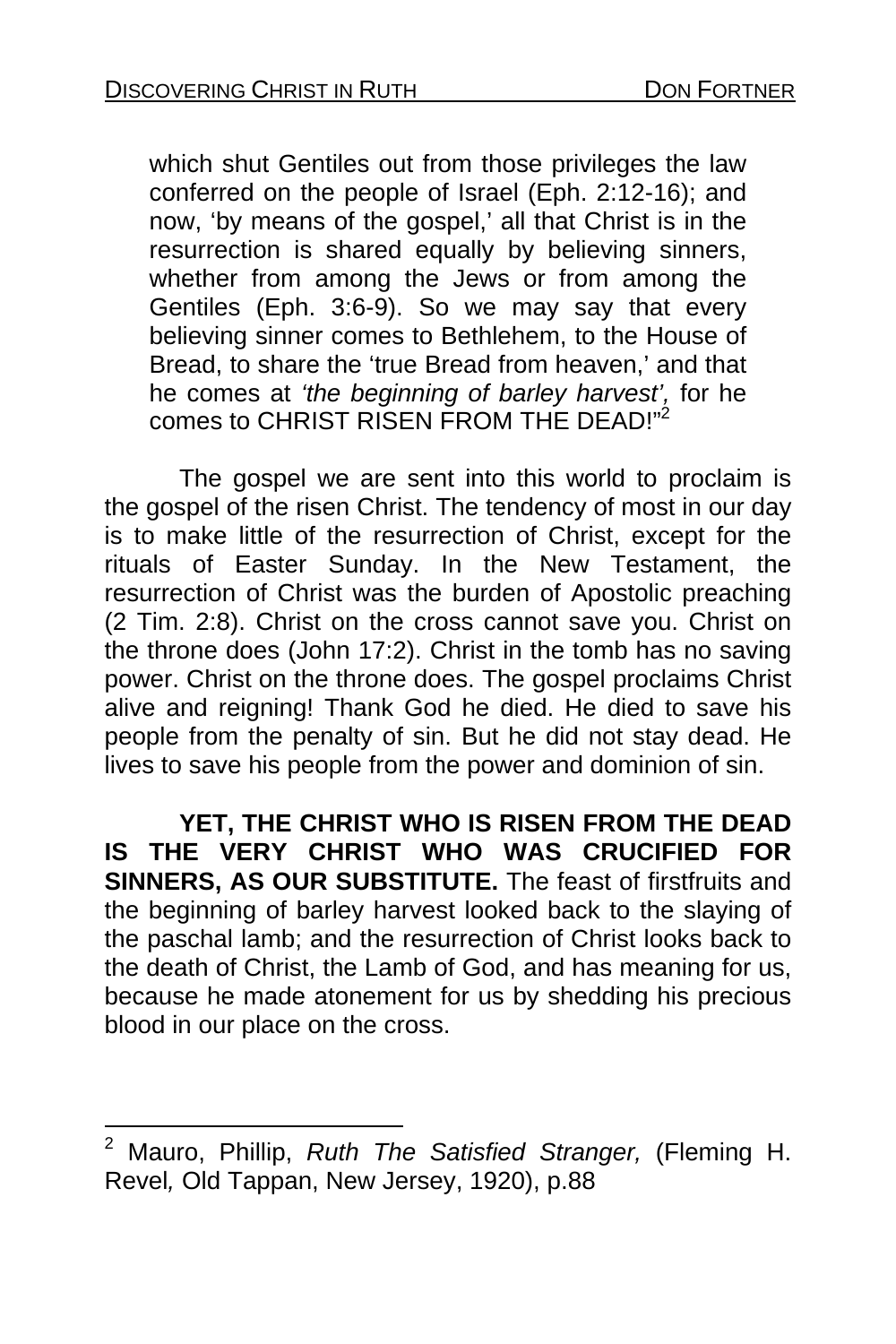The only other place in the Bible where these words, *"the beginning of barley harvest,"* are used certainly portrays the death of our Lord Jesus Christ and our glorious redemption by the shedding of his blood (2 Sam. 21:9). A brief survey of 2 Samuel 21 gives a very clear picture of the redemptive work of Christ, which was most truly *"the beginning of barley harvest."* The story should be familiar.

Saul had sinned against the Lord by breaking a covenant made in the name of God. He slew the Gibeonites with whom Israel had made a covenant (v. 1). Judgment fell upon Israel, because of this sin. God sent three years of famine in Israel. Before God would take away the curse, iustice had to be satisfied. The Gibeonites required a just atonement (vv. 9). Atonement could not be made by silver and gold (v. 4; 1 Pet. 1:18-20). Atonement could only be made by blood (v. 6). It must be a complete, perfect, entire atonement, represented by the number of men slain. Seven is the number of fulness, completion, and finality (v. 6). The atonement could be made by none but men of Saul's house. Even so, atonement for man's sin could not be made except by the Son of God becoming a man (Heb. 10:1-9). Man sinned and man must die. The atonement was made *"in the hill before the Lord"* (v. 9). And the day of atonement was *"the beginning of barley harvest."* Though justice demanded a complete sacrifice for sin, mercy spared Mephibosheth, because of a covenant (v. 7). Once the atonement was made, *"God was intreated for the land,"* and the curse was removed. Reconciliation was accomplished upon the grounds of justice satisfied (v. 14).

*"The beginning of Barley Harvest"…* 

- Looks back to the death of Christ Faith.
- Symbolized the resurrection of Christ Justification.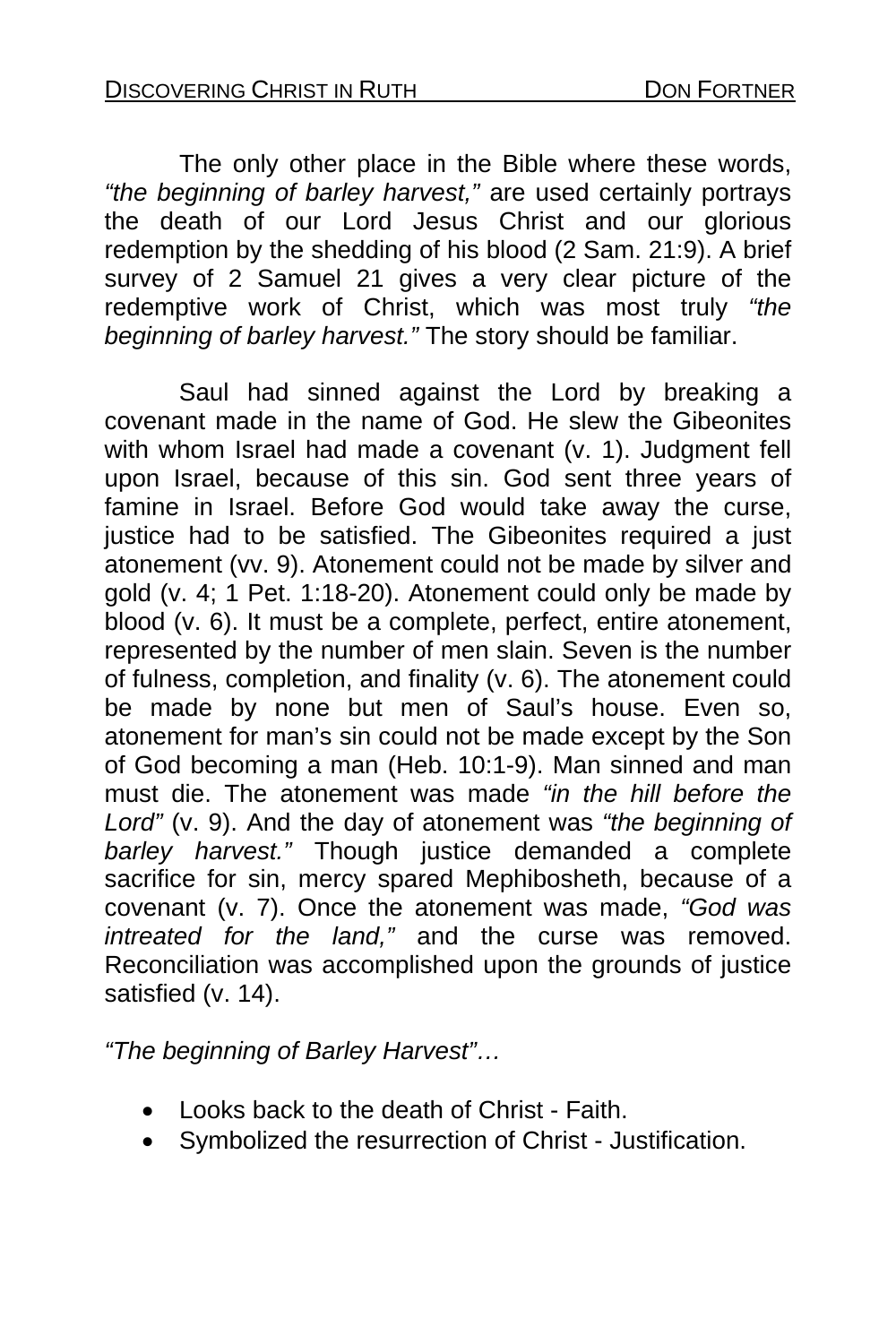• Illustrates the beginning of life in Christ - The New Birth.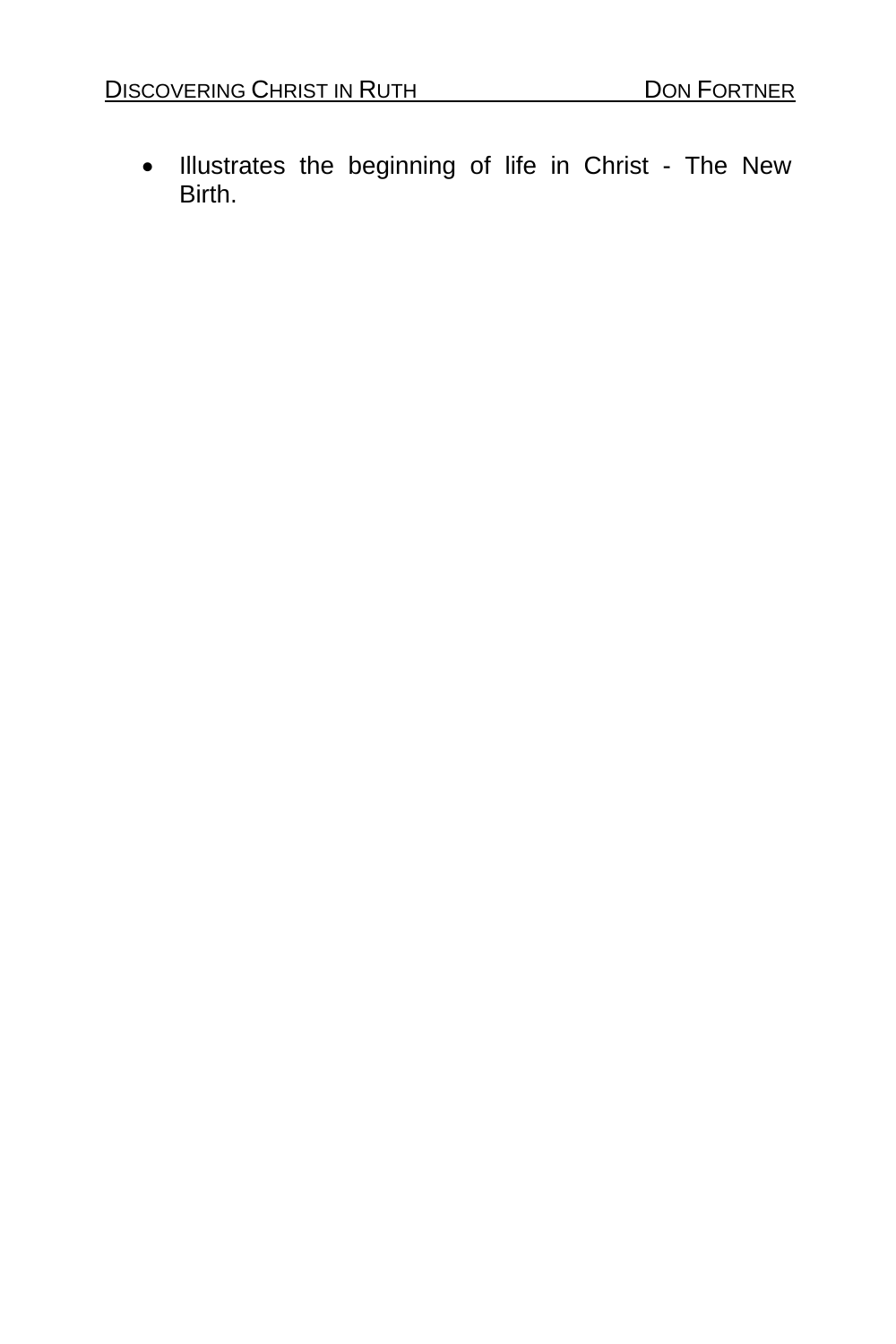# Chapter 7

## The Resolute Consecration Of True Faith

*"And Ruth said, Entreat me not to leave thee, or to return from following after thee: for whither thou goest, I will go; and where thou lodgest, I will lodge: thy people shall be my people, and thy God my God: Where thou diest, will I die, and there will I be buried: the LORD do so to me, and more also, if ought but death part thee and me. When she saw that she was stedfastly minded to go with her, then she left speaking unto her."* 

#### Ruth 1:16-18

 Be sure you understand these two things: (1.) Good works are not, in any way, a cause or condition of salvation. We are saved by grace alone, through faith alone, in Christ alone (Eph. 2:8-9). Yet, (2.) good works are the fruit, consequence, and evidence of true, saving faith (Eph. 2:8-10). No one is born of God who does not bear the fruit of the Spirit (Gal. 5:22-23). If Christ is in a person, that person's life will bear a distinct resemblance to Christ. Anyone who is in Christ is a new creature in him (2 Cor. 5:17).

 God the Holy Spirit holds Ruth before us as an example of true faith. This woman's decision to worship and serve the Lord God was followed and evidenced by her determination to go with Naomi to Bethlehem and identify herself with the people of God.

If there is anything plainly taught in Holy Scripture it is this - Wherever there is true faith in God, true faith in the Lord Jesus Christ, there is a voluntary, determined consecration of heart and life to him (Read Matt. 5-7, Rom. 6, 1 Cor. 6, 2 Cor.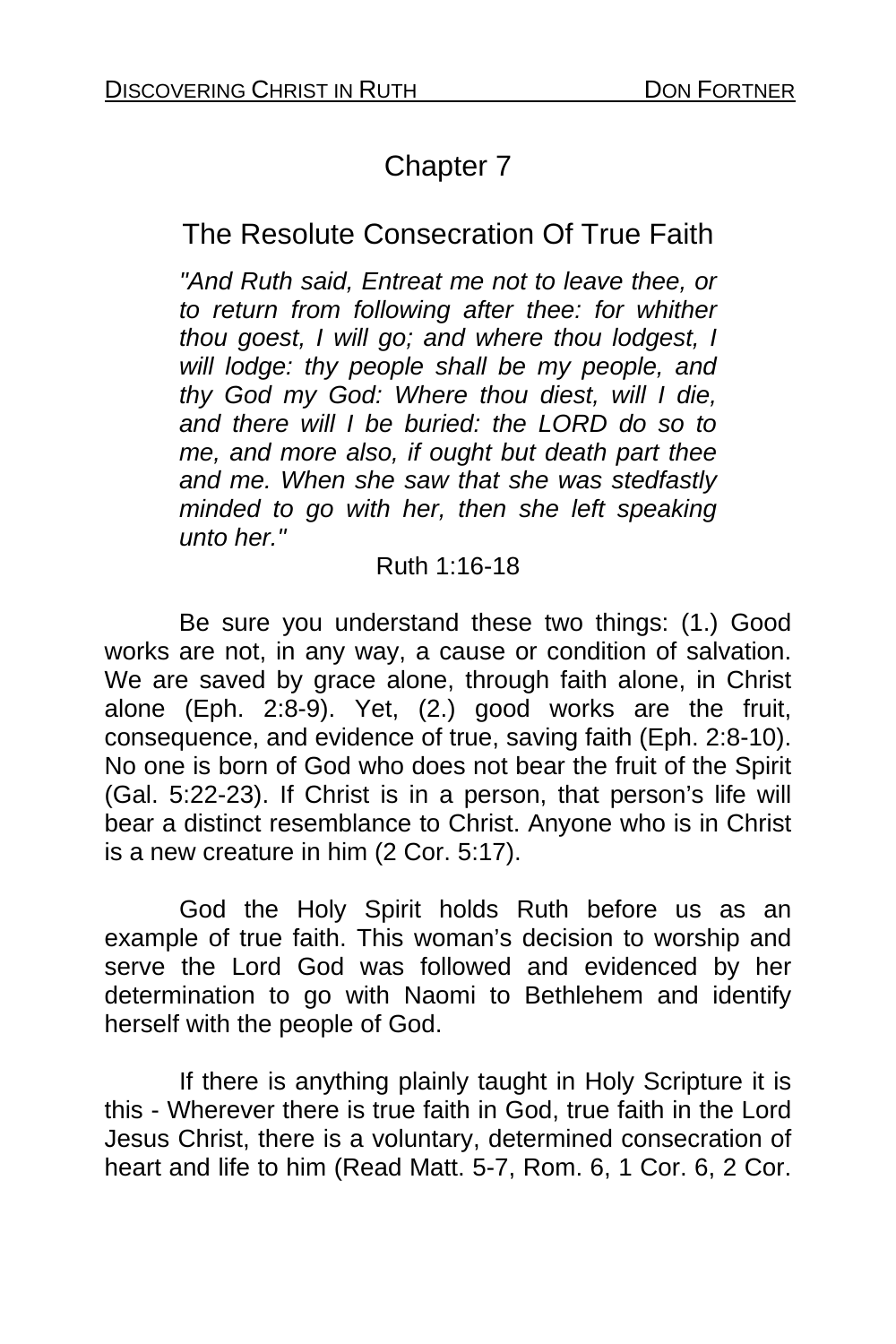6, Eph. 4, Phil. 2, Col. 3, Heb. 6, James 2, 1 Pet. 2, 2 Pet. 3 and 1 John 3 and 4).

#### **RUTH'S CONVERSION**

Ruth was converted by the grace of God through the godly testimony and influence of her mother-in-law, Naomi. Without question, she was converted by God's grace. All true Christians understand that *"Salvation is of the Lord!"* It is God's work alone. Yet, our God condescends to use human instruments to accomplish his work. And the instrument God used to save Ruth was Naomi's testimony and faithful witness.

 Every child of God ought to long for the privilege of being an instrument in his hands for the saving of his elect. We ought, as instruments in God's hands, to zealously seek the salvation of chosen, redeemed sinners. It is written in the Scriptures, *"He that winneth souls is wise"* (Prov. 11:30). Like those four men in Luke's gospel (Luke 5:17-20), let us bring needy souls to the Savior. We must never use the sovereignty of God and the doctrines of grace as an excuse for indifference to the souls of men or the neglect of our own duties and responsibilities.

Ruth's conversion gave Naomi a reason to rejoice and give thanks to God. Naomi was so melancholy, so dejected that she hardly seems to take notice of what the Lord did for Ruth. But she should have rejoiced. True, her afflictions were sharp. She had suffered great loses. Her husband, her sons, her home, her wealth, all were gone. She thought the Lord had dealt bitterly with her. Naomi failed, as we often do, to realize that the Lord always deals graciously with his own, especially when he appears to deal bitterly with them (Rom. 8:28).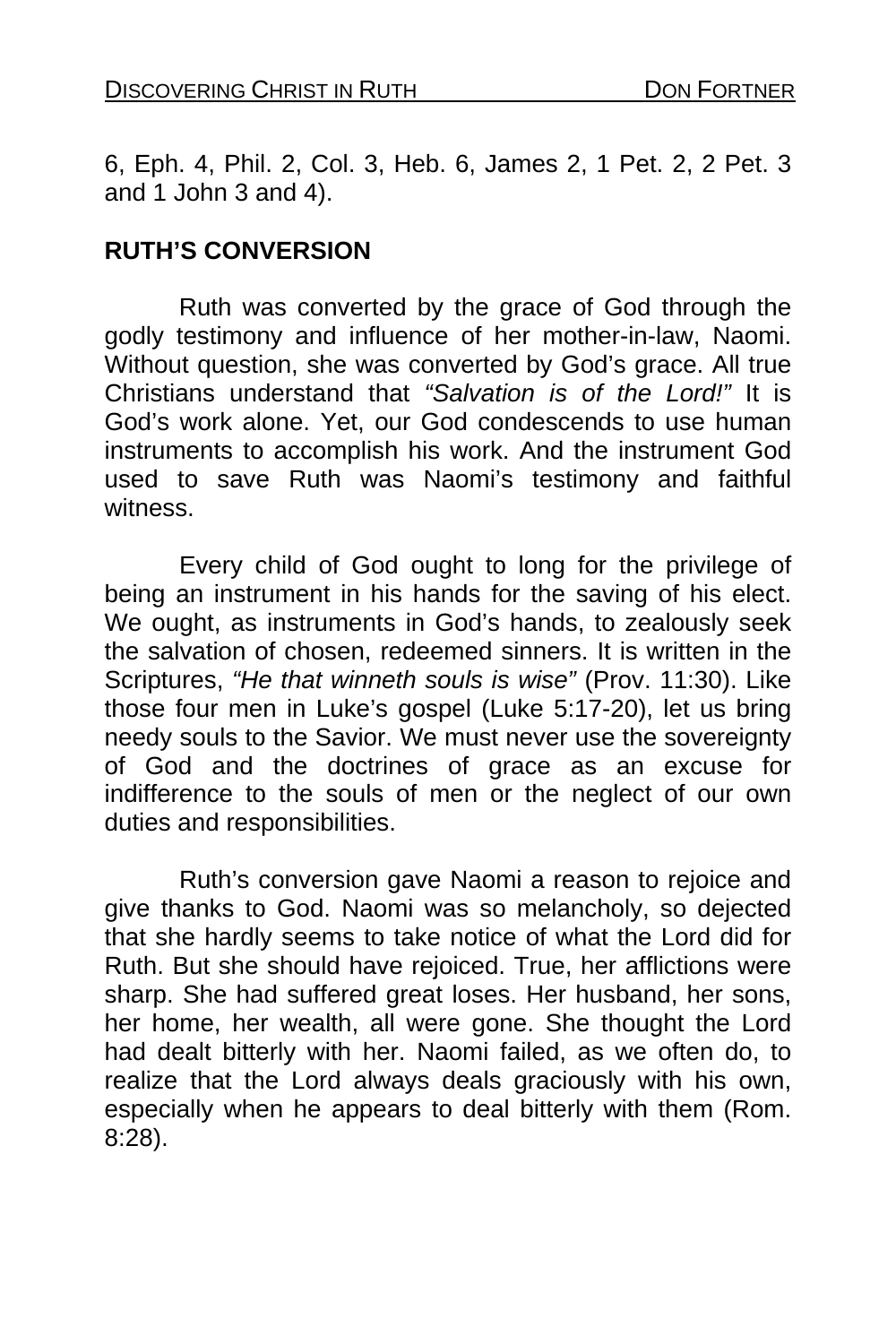Consider what she had gained. True, she had lost everything earthly and material; but she had gained the soul of her daughter-in-law. She should have been rejoicing (Lk. 15:10). We are all too much like Naomi! We are often so concerned about ourselves and about the cares of this world that we fail to care for and minister to the souls of men, and fail to observe the works and blessings of God's grace.

It appears to have been Naomi's decision to return to Bethlehem which influenced Ruth to trust her God. What a lesson there is here for every believer. One great reason why many have so little influence upon their children, their relatives, and their friends is the fact that they do not live consistently with their profession.

G. G. Letters, a preacher who lived a long time ago, said that he was converted at a prayer meeting one Sunday evening. That same night, as his mother sat with her children by the fire, she told them how delighted and thankful she would be if they, as one family, were traveling together on the King's highway. When she said that, young George stood to his feet and said, with a calm, resolute voice, "I, for one, have decided for Christ."

 Thank God, he does use the influences of the godly to save his people. But it takes more than godly influences to save a sinner. Those godly influences must be accompanied by the power and grace of God the Holy Spirit (John 6:63). Not even the preaching of the gospel can bring forth the fruit of faith in the hearts of men without the quickening power and grace of the Holy Spirit (1 Thess. 1:5).

Let every mother and father learn from Elimelech and Naomi the importance of obedience and consecration to Christ. Elimelech led his sons away from God to Moab, and they died there. Naomi taught Ruth about God and led her to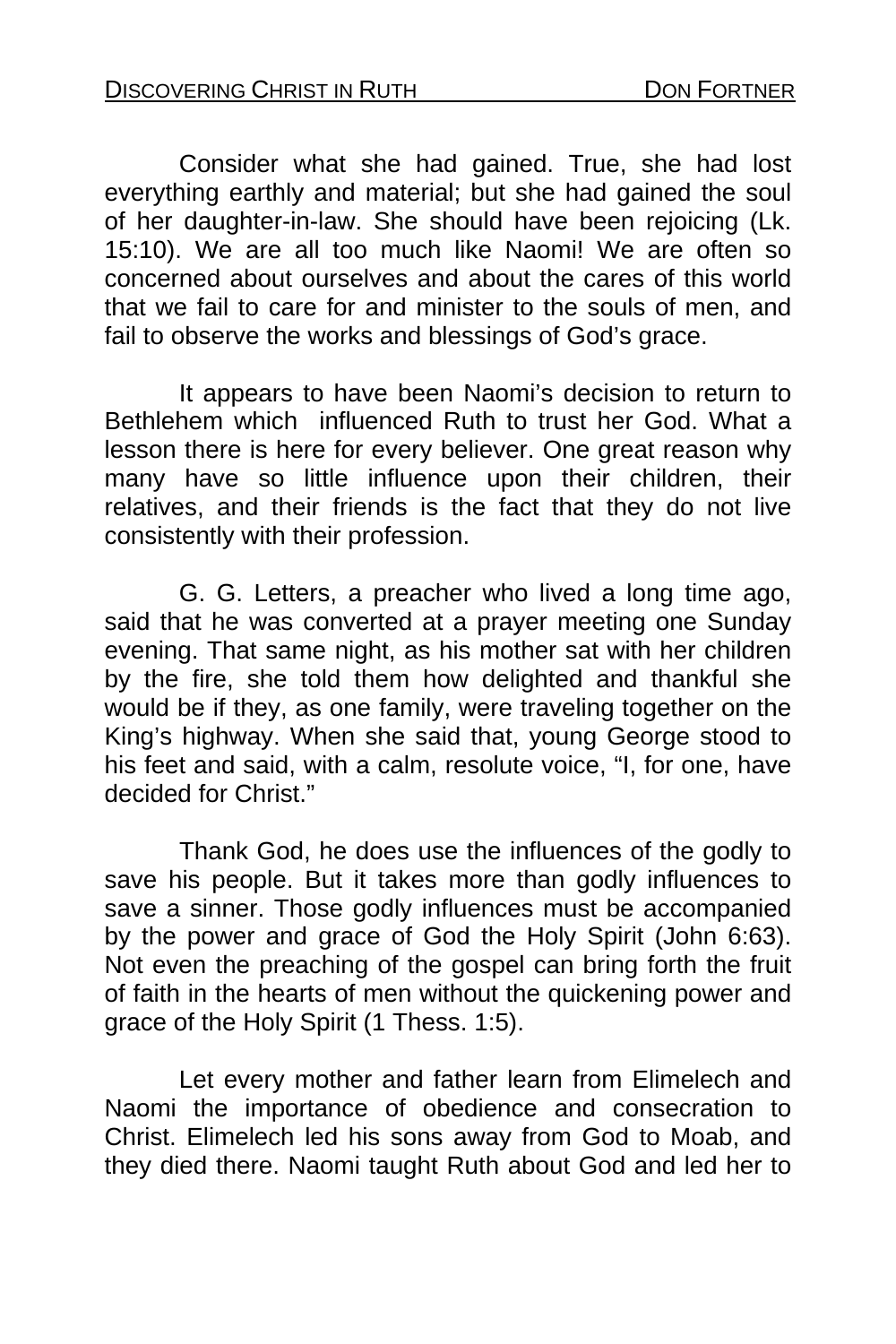the Lord God by her renewed devotion. Let us learn from Ruth the necessity of consecration to Christ. Let us, like Ruth, renounce all for God, *"count all things but loss for the excellency of the knowledge of Christ Jesus the Lord."* 

#### **RUTH'S CONFLICT**

Ruth's consecration to the Lord was tested, and ours will be as well. Like Ruth, all who trust Christ, consecrating themselves to the Lord God, will have their faith tested. Their resolution will be tempted. Their consecration will be tried.

One great trial of faith, particularly the faith of young believers, is observing the sorrows and trials of other believers. Naomi worshipped God. She was a true believer. Yet, she was a poor, penniless, homeless widow. She had lost everything dear to her in this world. It was not an easy trial she had to bear. As we have seen, the Lord took her husband, her sons, her home, and all earthly comforts, that he might have her heart. He would not leave her; and he would not let her leave him (Jer. 32:38-40). But her trial was a great trial for Ruth's faith to endure.

Ruth's faith was tested in that she was required to stop and count the cost of following her Lord (vv. 11-13). If she would walk with God, she had to leave Moab; so will we. If she would live by faith, she had to forsake family and friend; so must we. If she would be numbered among God's elect, she had to share the lot of God's despised and afflicted people; so must we (Heb. 11:24-26). Like Samuel Rutherford, all who count the cost and follow Christ acknowledge that "his sackcloth and ashes are better than the fool's laughter!"

Ruth's faith was also tested by Orpah's apostasy. Orpah followed Naomi for a while. She made a good start for Bethlehem. However, when she realized what it would cost to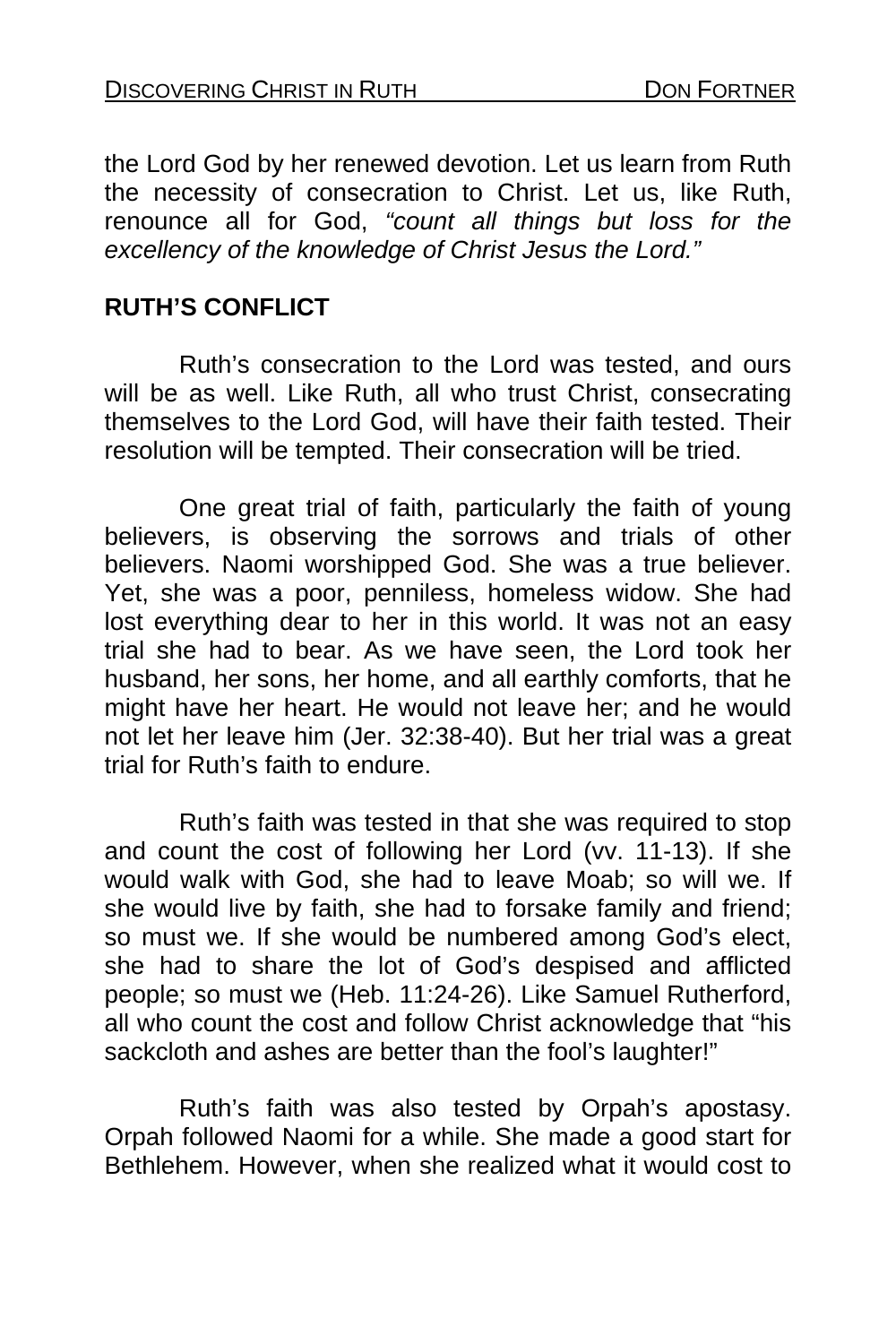be numbered among the people of God, she kissed Naomi and went back to Moab. Like the rich young ruler, she decided against God. Like him, she departed reluctantly; but she departed forever (Matt. 19:20-22). The Pliables of this world are a grief and disappointment to Christians. Yet, as Bunyan taught us, believers must not be influenced by the falls of those Pliables.

Ruth's faith was certainly tried by the humiliation she had to endure (2:2). She had to glean in the fields of Boaz as a pauper, as a stranger, depending entirely on his charity. Even so, you and I must humble ourselves as empty-handed beggars before the throne of Christ.

Her faith was greatly tried, I am sure, by Naomi's apparent coldness. *"Ruth clave unto Naomi;"* but Naomi was a wise woman. She did not want Ruth to come with her because of pity, but because of conviction. To Ruth, it must have appeared that Naomi did not care for her; but Naomi was more interested in her soul than in her approval. Ruth was not a mere statistic to Naomi, but an immortal, eternity bound soul.

Ruth's faith must have been greatly tried by Naomi's sorrow and bitterness, too (vv. 20-21). If only Naomi had been able to look into the future, she would have seen that she had greater reason to rejoice now than ever. She was about to be brought into the family from whom the Lord Jesus Christ would be descended! Let us learn to trust God's providence (Rom. 8:28). When our hearts are overcome with sorrow, for the sake of others we might influence, we ought to take care that we speak no disheartening word (Psa. 73:15). In spite of all these trials, Ruth *"was steadfastly minded,"* and ….

### **RUTH'S CONSECRATION**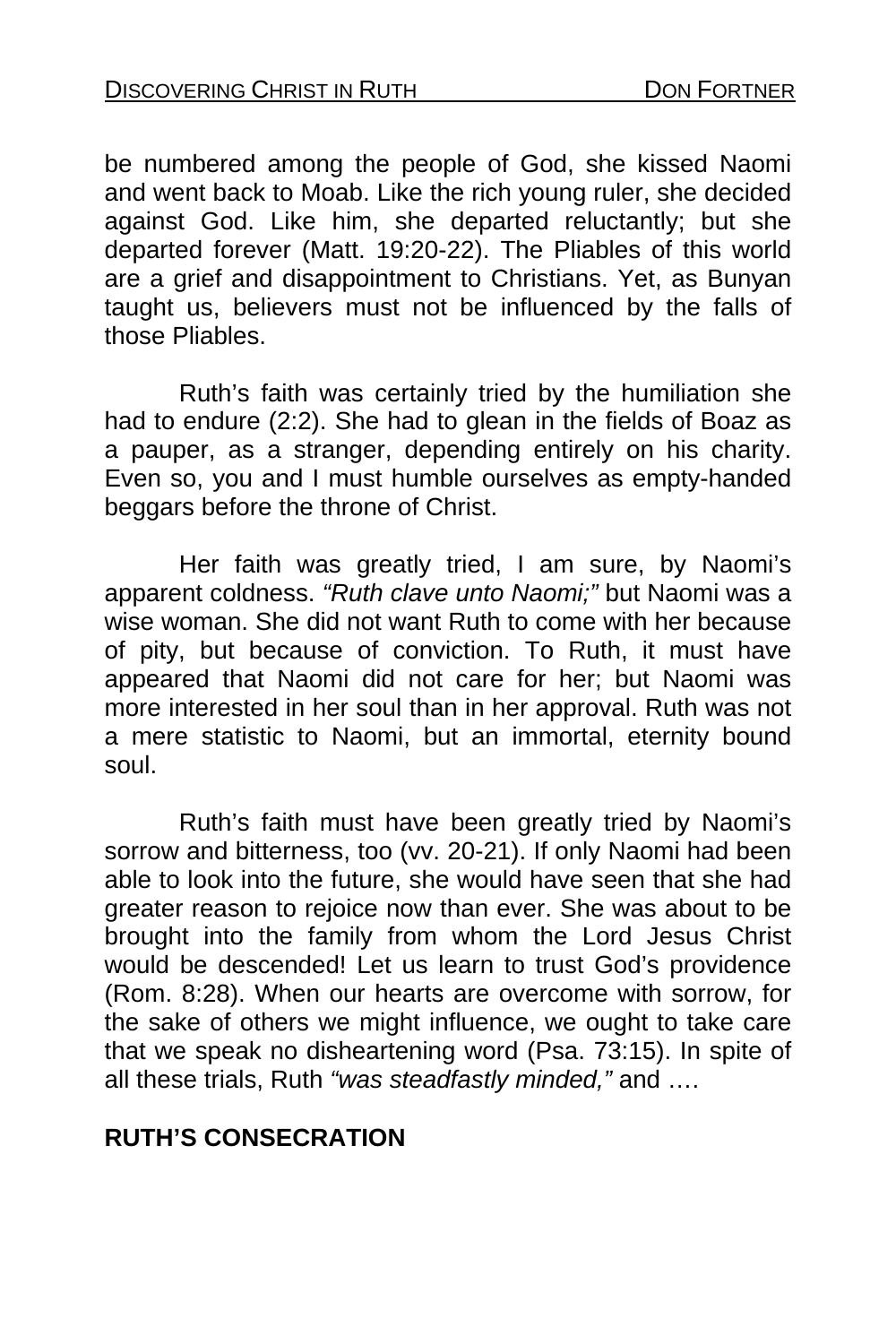She devoted herself to the Lord God of Israel. When she said, *"Thy God shall be my God,"* Ruth declared her allegiance to God. When she said, *"Entreat me not to leave thee,"* she was declaring her thoughtful, resolution and determination in this matter. Like Jephthah, she had lifted her hand to the Lord and could not go back (Judg. 11:35.

 The essence of all true faith is a confident consecration of heart and life to the one true and living God, the God revealed in Holy Scripture, the God revealed in the Lord Jesus Christ. Ruth said to Naomi, *"Thy God,"* not another god, not Chemosh or Moloch, but Jehovah - *"Thy God shall be my God!"* Most people religious people today have no idea who God is. The imaginary god of their devisings is no God at all. They shudder at the mention of the God of the Bible, whose justice is such that he once destroyed the world in his wrath, burned Sodom and Gomorrah in his fury, drowned Pharaoh and his army in the Red Sea, swallowed up Korah, Dathan, Abiram and their followers into hell, and saves sinners only by the blood of his own dear Son!

This God, the one true and living God, the God of mercy and truth, grace and justice, fury and goodness, severity and love, the Lord God of heaven and earth, is the peculiar, distinguishing possession of every believer. *"Thy God shall be my God."* 

This is every believer's great article of faith - "I believe in God!" We believe his Word, trust his Son, and bow to his rule. God himself is our Ruler and Lawgiver (Psa. 119:35-38). The Lord God is our Instructor (Psa. 27:11; 86:11). He is our Trust (Ruth 2:12). Our faith is in God, that God who is revealed and known in the person and work of our Lord Jesus Christ. We trust him alone for grace, salvation and eternal life. *"This God is our God, forever and ever, he will be our Guide even unto death"* (Psa. 48:14).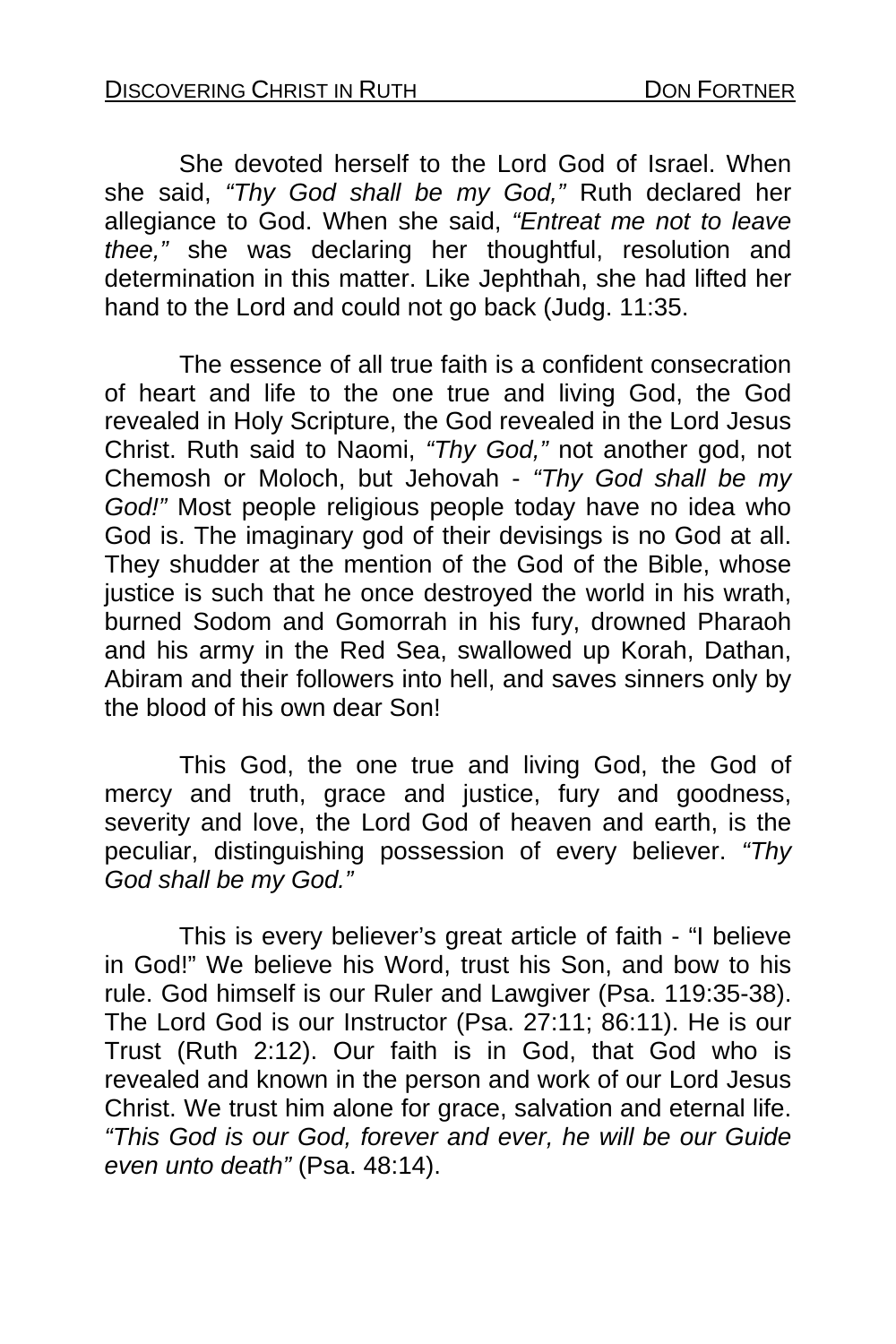### **RUTH'S COMPANIONS**

Being consecrated to God, Ruth was consecrated to his people. She said to Naomi, *"Thy people shall be my people."* The fact is, those who love Christ love his people (1 John 3:14). It is impossible to be devoted to Christ without being devoted to his people. When Ruth said, *"Thy people shall be my people,"* she knew that they were a despised people, but that they were God's people. She knew they were a people with many faults, but that they were his people. She knew they were a people from whom she was not likely to gain much, but she knew they were God's people. Therefore she chose to be identified with them, and counted it her honor to be numbered among them.

Being a Moabitess, Ruth might well have expected illtreatment from the Jews. But, because Jehovah was their God, Ruth made Naomi's people her people. The only hope of redemption was in Bethlehem. There was no kinsman redeemer for her anywhere else. Boaz was in Bethlehem. The hope of redemption more than made up for any deficiencies she may have seen in her kinsman redeemer's people. So it is with the church of God today. Christ's presence with his people more than makes up for their deficiencies.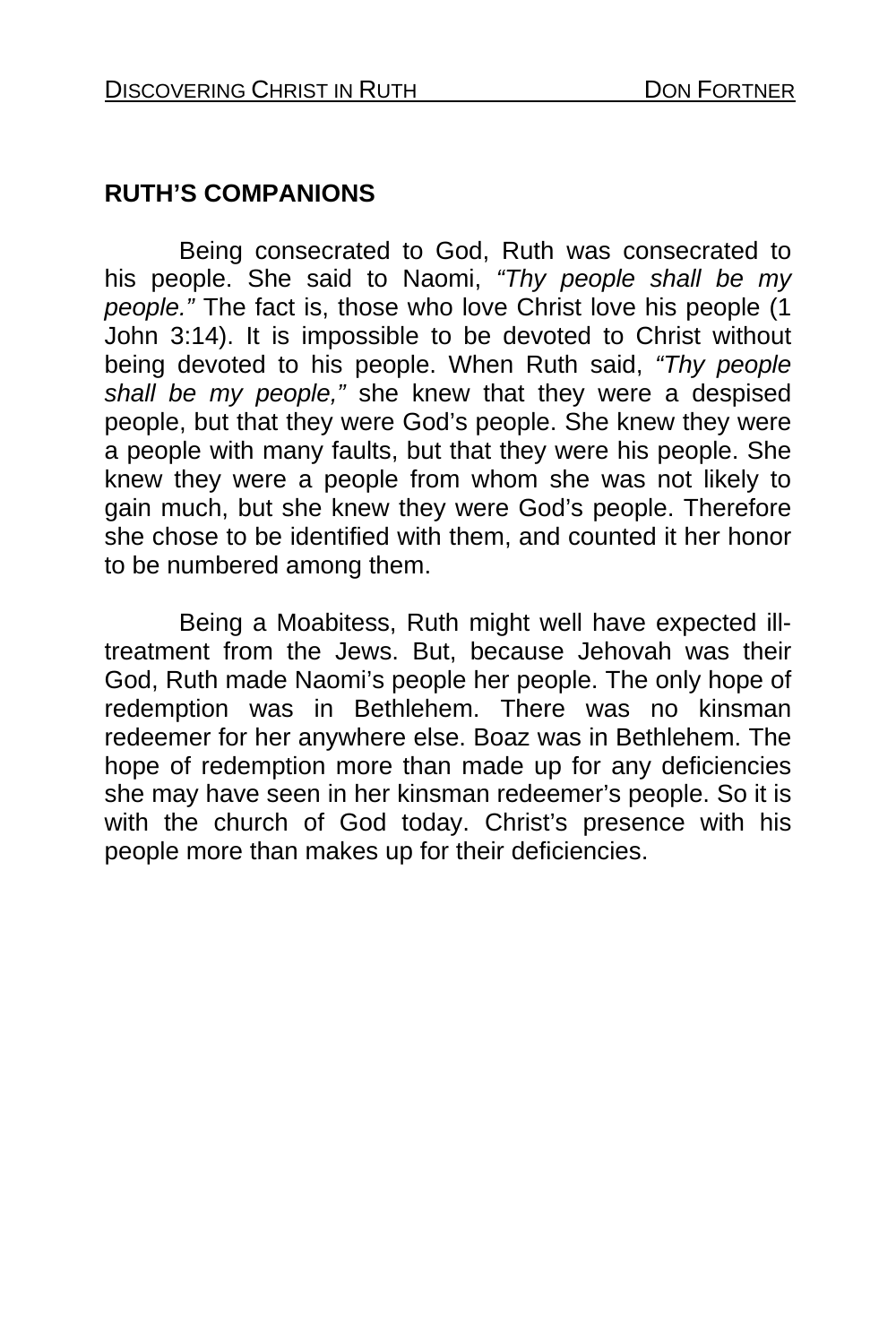# Chapter 8

## "Change And Decay All Around ME I see"

*"So they two went until they came to Bethlehem. And it came to pass, when they were come to Bethlehem, that all the city was moved about them, and they said, Is this Naomi? And she said unto them, Call me not Naomi, call me Mara: for the Almighty hath dealt very bitterly with me. I went out full, and the LORD hath brought me home again empty: why then call ye me Naomi, seeing the LORD hath testified against me, and the Almighty hath afflicted me? So Naomi returned, and Ruth the Moabitess, her daughter in law, with her, which returned out of the country of Moab: and they came to Bethlehem in the beginning of barley harvest."*  Ruth 1:19-22

"Swift to its close ebbs out life's little day, Earth's joys grow dim, its glories pass away;

Change and decay in all around (me) I see - Thou who changest not, abide with me!"

 I once heard Bro. Scott Richardson say, "Life in this world ain't much. It begins with a slap on the bottom and ends with a shovel full of dirt in your face, and there ain't much in between except bumps and bruises." Certainly, Naomi would agree with Bro. Scott. (Read Ruth 1:19-22).

 Naomi was a true believer, once highly esteemed in Bethlehem, a woman of wealth and influence. But during a time of famine, she left her country with her husband and her two sons. When Elimilech and Naomi might have used their riches to relieve great need, they chose to hang on to their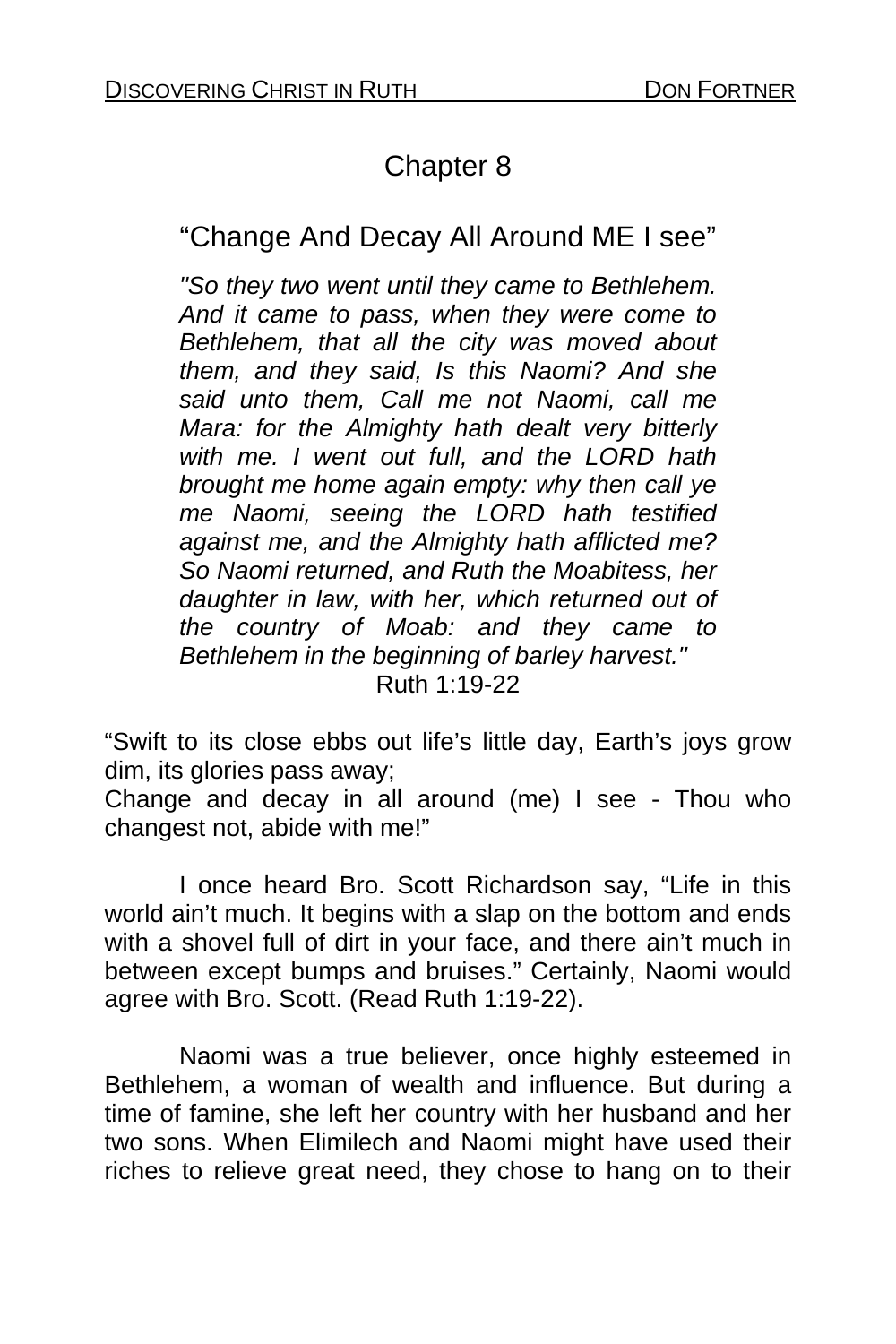money and leave their people. But things changed in a hurry. After ten years' absence, Naomi returned from Moab bereaved and destitute. She had lost her husband and her two sons, her money and her property. She came back to Bethlehem with nothing but the ragged clothes on her back and a daughter-in-law who was as poor and destitute as she was. How quickly things change! When Naomi arrived in Bethlehem, as she walked down the streets, broken, weary, ragged, and worn with age and trouble, the whole town was astonished by what they saw. They said to one another, *"Is this Naomi?"* The withered rose is so much unlike the blooming flower that the one bears only a faint resemblance to the other; and Naomi was so unlike the woman who left Bethlehem ten years earlier that her friends could hardly believe it was her - *"Is this Naomi?"* 

The afflictive hand of divine providence makes great changes, sometimes shocking changes, in a short time. When God chastens, he means to correct; and his chastening rod always has its intended effect (Heb. 12:5-12). Naomi correctly attributed all her troubles to the hand of her God. She learned that everything she had experienced was brought to pass by the hand of her heavenly Father and that it had all been for her soul's good.

## **A PICTURE OF THE FALL**

Certainly, Naomi stands before us in this text as a picture of the fall of the human race in our father Adam (vv. 20-21). If we could get some idea of Adam's condition and circumstances in the garden of Eden, as God made him, we would look in the mirror every morning and say, "Is this Adam? God made us full, but now we are empty!" (Eccles. 7:29).

God made man in his own image and after his own likeness (Gen. 1:27). In the beginning, Adam was full. He was perfectly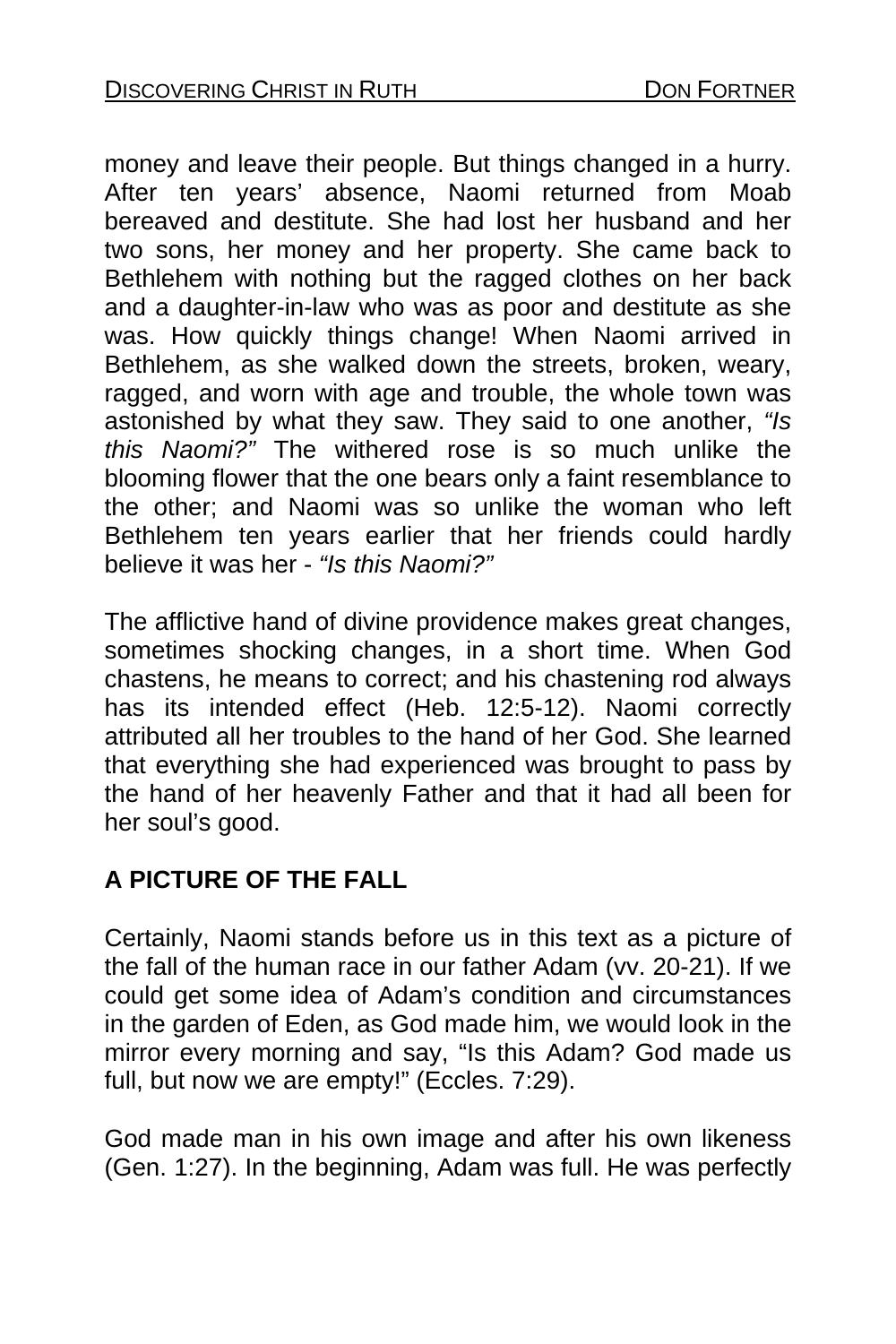righteous. He was incredibly brilliant. He was spiritual, strong, and in complete peace and harmony with both God and his creation. Then, Adam sinned, and we sinned in him. Oh, how great was the fall of man! (Rom. 5:12).

Because of that terrible fall, we all bear greater resemblance, by nature, to the devil than to God (Matt. 15:19). We are spiritually empty, void of righteousness and full of sin. Man is no longer spiritual but carnal, no longer wise but foolish, no longer strong but weak. Fallen man is without peace, without God, and without hope in his natural condition.

The only remedy for this lost, ruined condition is the cross of our Lord Jesus Christ (John 3:14-16). When Naomi had lost everything, she returned to Bethlehem, she returned to her God and his people. Even so, sinners who have lost everything in Adam must return to the Lord God by faith in Christ Jesus. When Naomi returned to Bethlehem, she came home to God.

Bethlehem means "House of Bread." In the house of God there is always *"bread enough and to spare."* And there is always a warm welcome in the Father's heart for returning prodigals. The word Judah means praise - Bethlehem-Judah was the Place of Praise. Naomi and Ruth came out of the place of sorrow and suffering, out of the place of death and despair into the place of praise. The mercy-seat is the place of praise. There God meets with sinners and declares that they are forgiven. That Mercy-Seat is Christ (Heb. 9; 1 John 2:2). Bethlehem-Judah was the place of God, the place of his presence, his power, his protection, his promise, his provision. That is what Christ is to all who trust him. He is our divine refuge (Prov. 18:10).

### **GREAT CHANGES**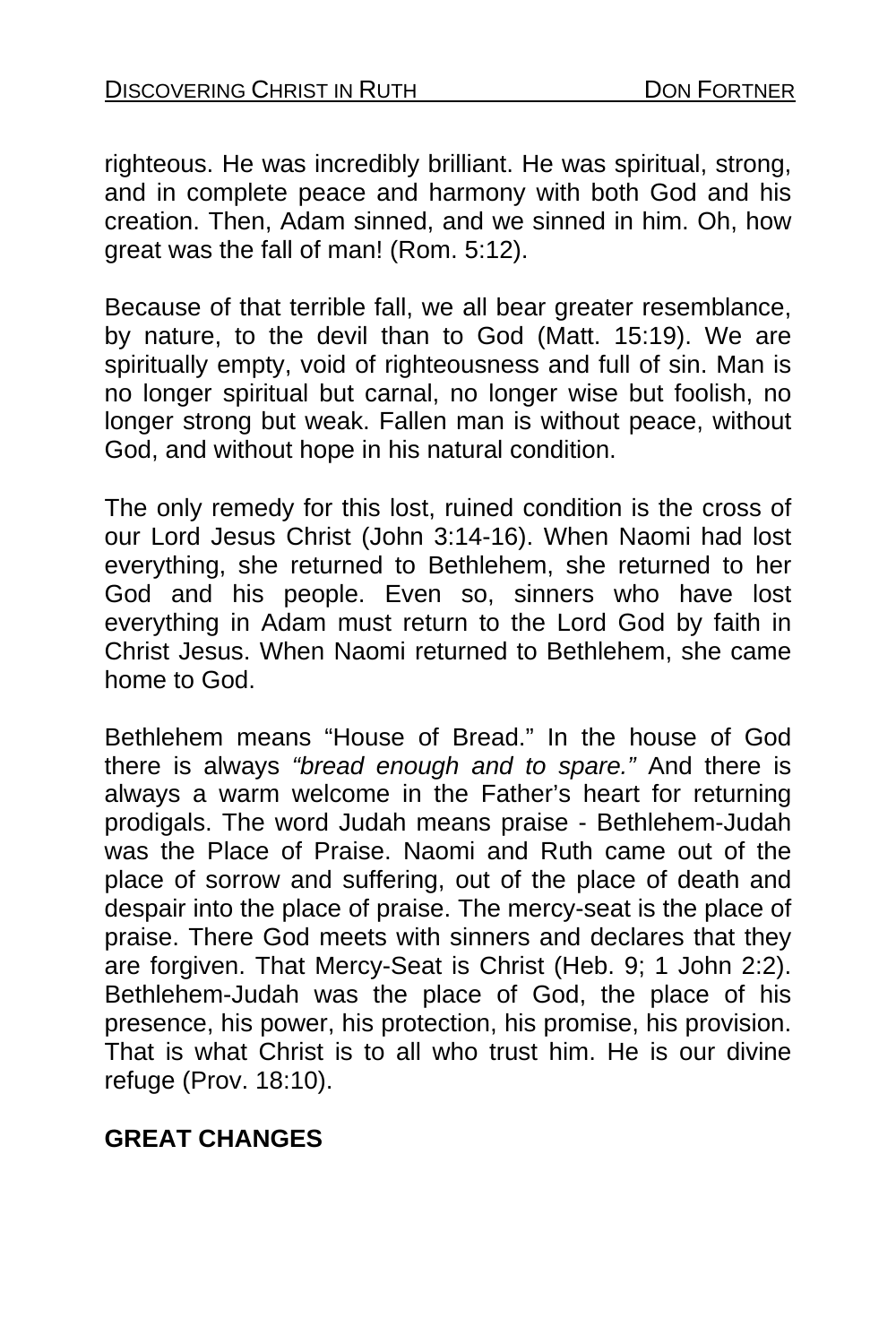In this text, Naomi also represents the changing circumstances of life in this world**.** What changes occur in this world! Every day something new happens that either elevates or depresses our spirits.

We rejoice in favorable changes. Naomi had been through some hard times. But things were about to get much better. Even in this vale of tears there are some joys that must not be overlooked or taken for granted. What great joy we have when our children become mature, responsible adults, when God is pleased to save them, when they bring grandchildren into the family. When friends prosper, our hearts rejoice with them. When someone we love recovers from sickness or their family's troubles seem to be over, we find joy in change. But our text is not talking about favorable changes.

The changes Naomi had experienced were afflictive, trying changes, changes which are hard to endure. Though her friends appear to have been terribly disturbed by Naomi's great losses, she was composed. She resigned herself to the will of God. She spoke honestly, but not scornfully of the Lord's dealings with her (vv. 20-21).

Naomi had endured a very sorrowful trial. She went out full. At least, she thought she was full. After all, she had everything the world could offer. Her husband was wealthy and highly respected. Her sons were in good health. Her family enjoyed social rank and prestige. But, when she came home, things were different. She came home empty.

Let us learn and ever remember that the fulness of this world is soon gone (Eccles. 1:2-3; 1 Sam. 2:3-5). There is a fulness that can never be taken away in Christ (Lk. 10:42). To be in Christ, to have Christ is to be rich in our souls, rich toward God, rich forever.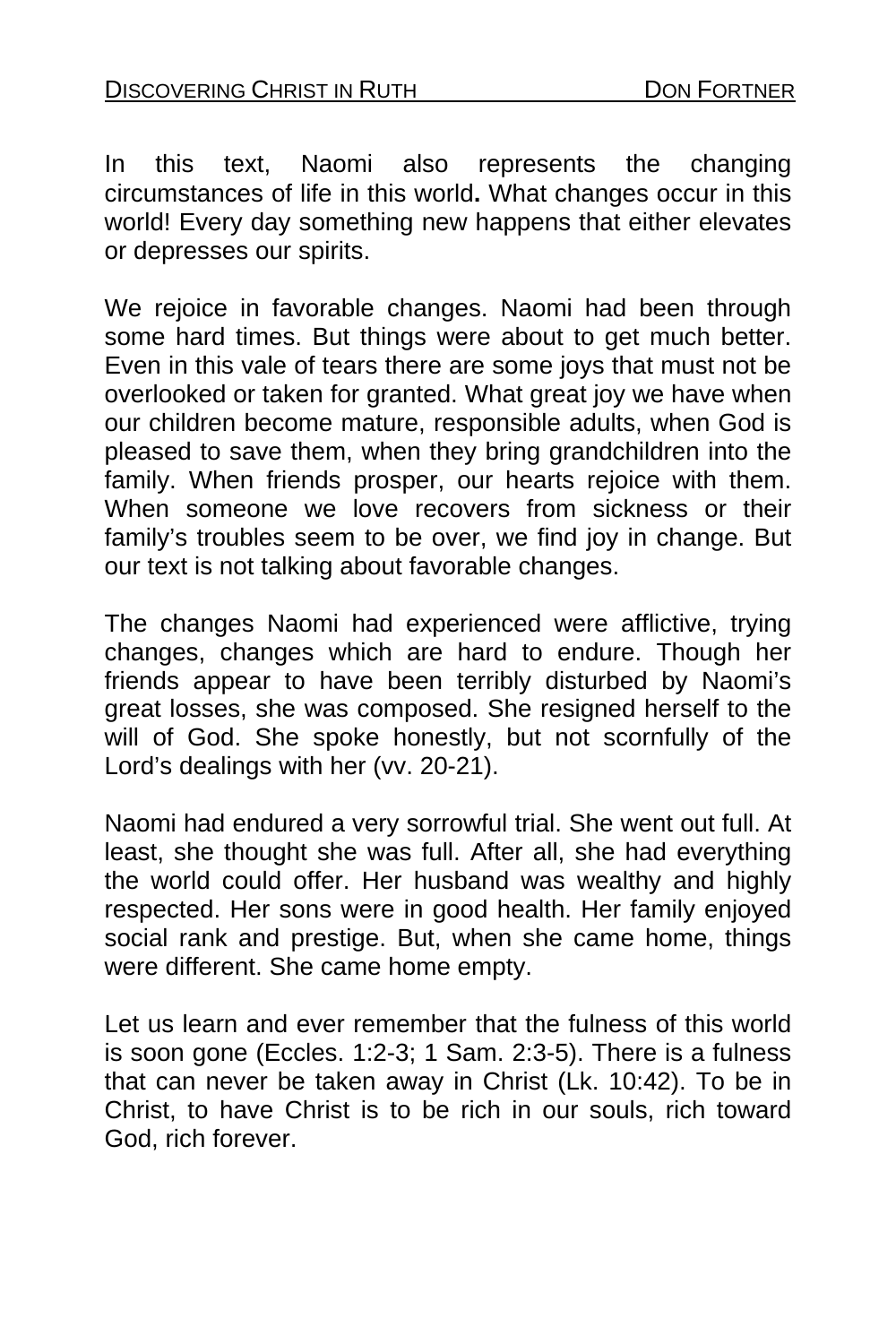Painful as her troubles were, and though they must be blamed upon disobedience and unbelief as their cause, Naomi properly acknowledged the hand of God in them all. She said, *"The Lord hath testified against me, and the Almighty hath afflicted me." "The Lord hath brought me home again empty!"*  (See 1 Sam. 2:6-8).

The fact is, nothing will give our souls peace and satisfaction in the times of trouble and great sorrow like the acknowledgment of God's hand in our troubles. This is were Job found solace for his soul (Job 1:21). When God took Eli's sons and told him it was because of his sin, Eli comforted his heart in the acknowledgement of God's providence (1 Sam. 3:18). When David's son was killed because of David's sin, he took comfort in the fact that God loved him, in the fact that he is always wise, gracious and just, and he always does what is right and good (2 Sam. 12:20-24). When Shimei publicly cussed David out before his servants, the man after God's own heart took refuge in the purpose, providence, and promise of God (2 Sam. 16:9-12). The One by whose hand Naomi had been afflicted and by whose hand she had been brought home was, *"The Lord, the Almighty!"* El-Shaddai! God all-sufficient, God almighty, the God of covenant faithfulness is the God she had learned to trust and worship (Gen. 17:1)

Naomi acknowledged the pain she had felt and still felt by reason of her long trial. She said, *"The Almighty hath dealt very bitterly with me."* The cup of affliction is a bitter cup. Though it yields the peaceable fruit of righteousness in the end, it is not joyous, but grievous in the experience (Heb. 12:11; Job 13:24-26; Lam. 3:15-17). Naomi also acknowledged that the Lord God had dealt with her sharply, because she had given him reason to do so. She said, *"The Lord hath testified against me." "He doth not afflict willingly"*  (Lam. 3:33). God had a controversy with her, so he laid the rod to her back that he might retrieve her heart (Job 5:17-18).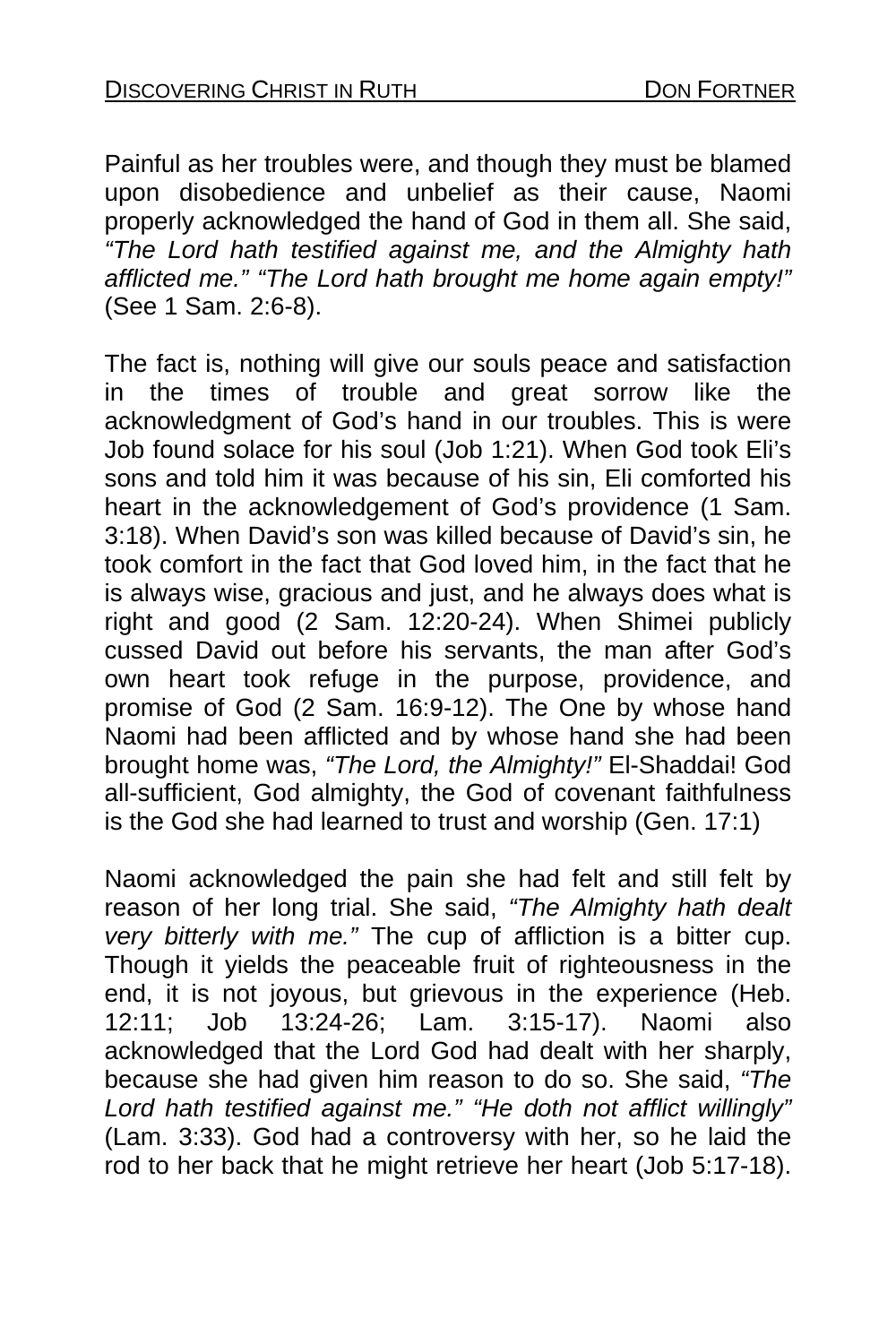This afflicted believer, this corrected child, humbly submitted to and acquiesced in the will of God. She said to her friends, *"Call me not Naomi* (Sweetness), *call me Mara* (Bitter)*: for the Almighty hath dealt very bitterly with me!"* 

God will do what ever must be done to correct his erring children and turn their hearts to him again. How many illustrations we have in the Scriptures. Naomi is but one. Naomi lived in Moab for ten years. Lot lived in Sodom a long, long time. Samson did not lose his hair the first time he laid his head in Delilah's lap. David spent a full year without communion with his God. All of them suffered much because of their sinful behavior. But the Lord God will never lose one of his own. He says, *"Give me thine heart;"* and if we are his, he will see to it that we give him our hearts.

## **THE BELIEVER'S ATTITUDE**

What should our attitude be when we see great changes like this in the lives of our friends or experience them ourselves in God's good providence? May God the Holy Spirit seal to our hearts this portion of his Word by making it beneficial to our souls and by making us useful to one another.

When we see one of God's people suffering great adversity, let us be kind, gracious, and sympathetic, even when we know they have brought the trouble upon themselves (Eph. 4:32; Gal. 6:2). Let us relieve them if we are able, and love them if we cannot relieve them. When they return, when the Lord has recovered them, we should always receive them into our hearts with open arms. How often? Our Lord says, until seventy times seven. In other words, let there be no limit to our forgiveness of one another, just as there is no limit to our heavenly Father's forgiveness of us.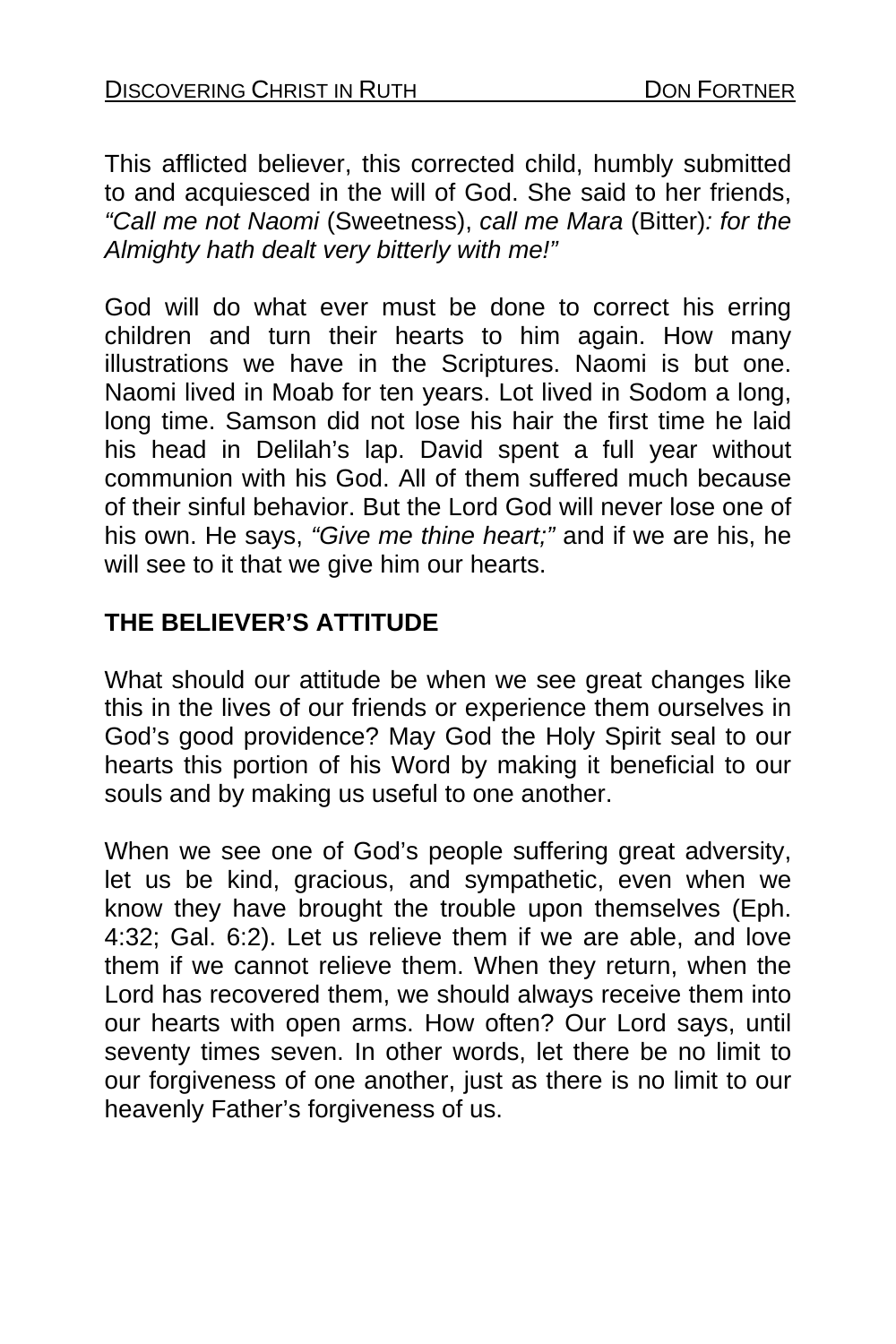When the Lord God fills our cup with bitterness, let us seek by his grace to be content, even when we are made to suffer adversity (Phil. 4:12). As Naomi was bettered by her bitterness in life and Job was advanced by his adversity (Job 42:10-16), so shall we be at God's appointed time (Rom. 8:28- 30). Let us, therefore, set our hearts upon the world to come (2 Cor. 4:17-5:1). Though we are unworthy of the least of God's mercies, the Lord God has done great things for us. All things are ours now. Eternal glory and eternal happiness await us. The Lord knows exactly what he is doing.

"God moves in a mysterious way His wonders to perform; He plants His footsteps in the sea, And rides upon the storm.

Deep in unfathomable mines Of never-failing skill He treasures up His bright designs And works His sovereign will.

Ye fearful saints, fresh courage take, The clouds ye so much dread

Are big with mercy, and shall break With blessings on your head.

Judge not the Lord by feeble sense, But trust Him for His grace;

Behind a frowning providence He hides a smiling face.

His purposes will ripen fast, Unfolding every hour; The bud may have a bitter taste, But sweet will be the flower.

Blind unbelief is sure to err And scan His work in vain; God is His own Interpreter And He will make it plain."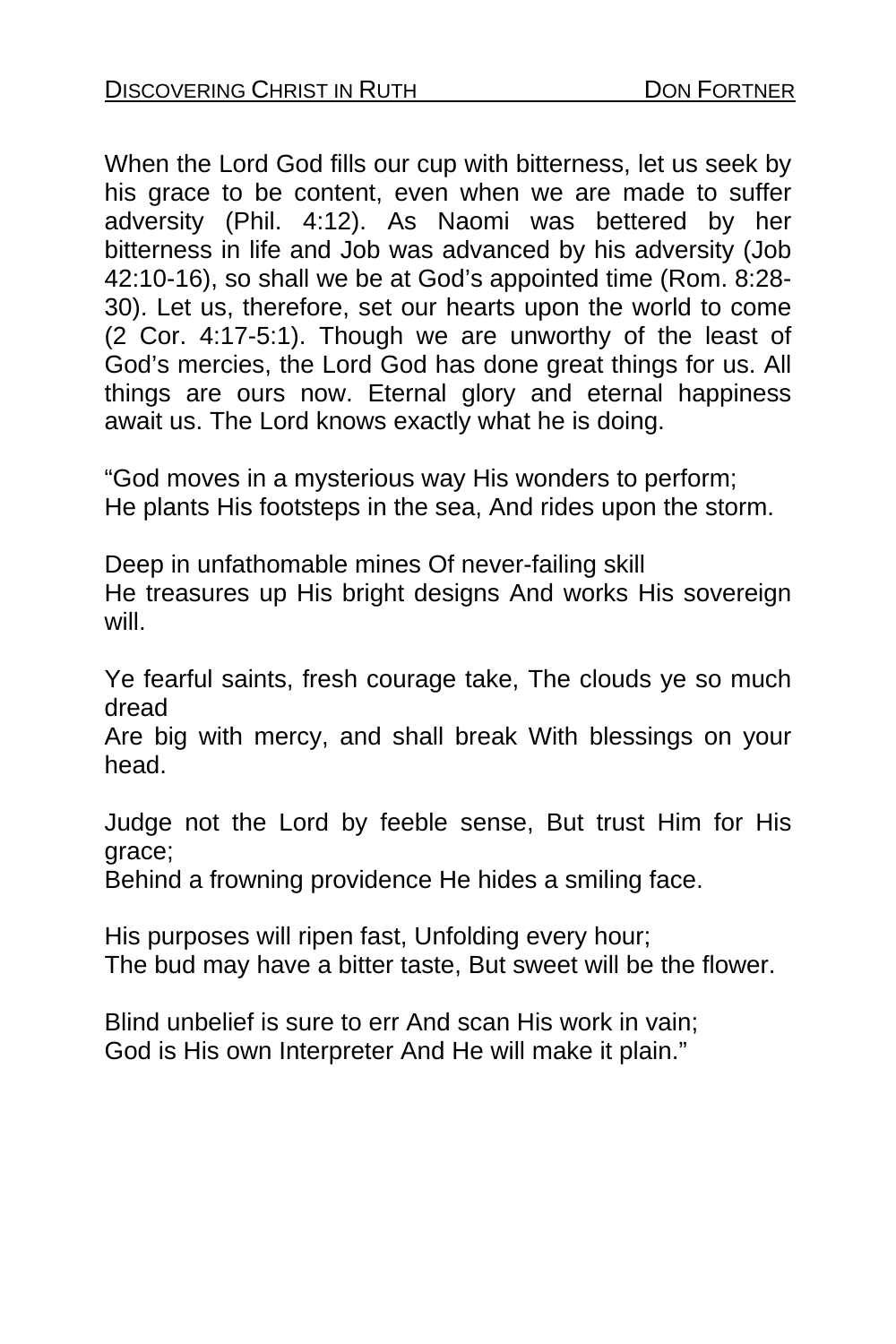# Chapter 9

## "Seek and Ye Shall Find"

*"And Naomi had a kinsman of her husband's, a mighty man of wealth, of the family of Elimelech; and his name was Boaz. And Ruth the Moabitess said unto Naomi, Let me now go to the field, and glean ears of corn after him in whose sight I shall find grace. And she said unto her, Go, my daughter. And she went, and came, and gleaned in the field after the reapers: and her hap was to light on a part of the field belonging unto Boaz, who was of the kindred of Elimelech. And, behold, Boaz came from Bethlehem, and said unto the reapers, The LORD be with you. And they answered him, The LORD bless thee. Then said Boaz unto his servant that was set over the reapers, Whose damsel is this? And the servant that was set over the reapers answered and said, It is the Moabitish damsel that came back with Naomi out of the country of Moab: And she said, I pray you, let me glean and gather after the reapers among the sheaves: so she came, and hath continued even from the morning until now, that she tarried a little in the house. Then said Boaz unto Ruth, Hearest thou not, my daughter? Go not to glean in another field, neither go from hence, but abide here fast by my maidens: Let thine eyes be on the field that they do reap, and go thou after them: have I not charged the young men that they shall not touch thee? and when thou art athirst, go unto the vessels, and drink of that which the young men have drawn.*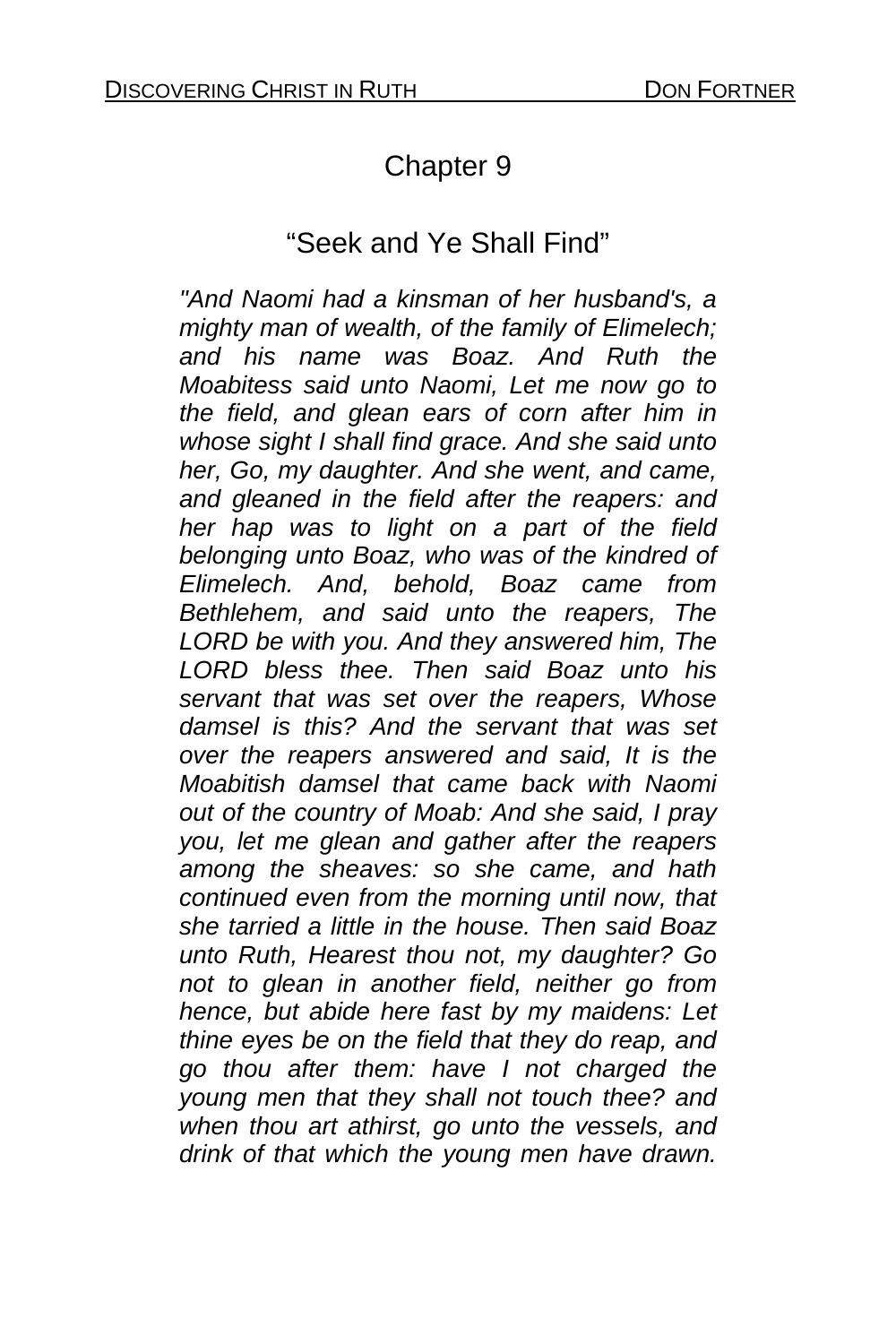*Then she fell on her face, and bowed herself to the ground, and said unto him, Why have I found grace in thine eyes, that thou shouldest take knowledge of me, seeing I am a stranger? And Boaz answered and said unto her, It hath fully been showed me, all that thou hast done unto thy mother in law since the death of thine husband: and how thou hast left thy father and thy mother, and the land of thy nativity, and art come unto a people which thou knewest not heretofore. The LORD recompense thy work, and a full reward be given thee of the LORD God of Israel, under whose wings thou art come to trust."* 

#### Ruth 2:1-12

 Here are three facts revealed in Holy Scripture that need to be written upon our hearts by the finger of God. Our puny brains may not be able to sort out the details. We may not b able to see the consistency of these facts. They may even appear to be contradictory. Yet, these three facts are plainly revealed in the Word of God. Faith bows to the Word and receives these things for what they are, the very truth of God.

 1. **God almighty saves whom he will** (Rom. 9:15, 16, 18). He chose some and passed by others. He sent his Son to redeem some, but not others. Christ makes intercession for some, but not others. He sends his word to some, but not others. The Holy Spirit regenerates and calls some, but not others. All whom the Father chose, the Son redeemed, and the Spirit calls shall be saved, all of them and no one else, no matter what. *"Salvation is of the Lord!"* Yet, our great, sovereign God has ordained the use of certain means, and will not save any sinner apart from the means he has appointed. God will not alter his purpose at all. If Nineveh is to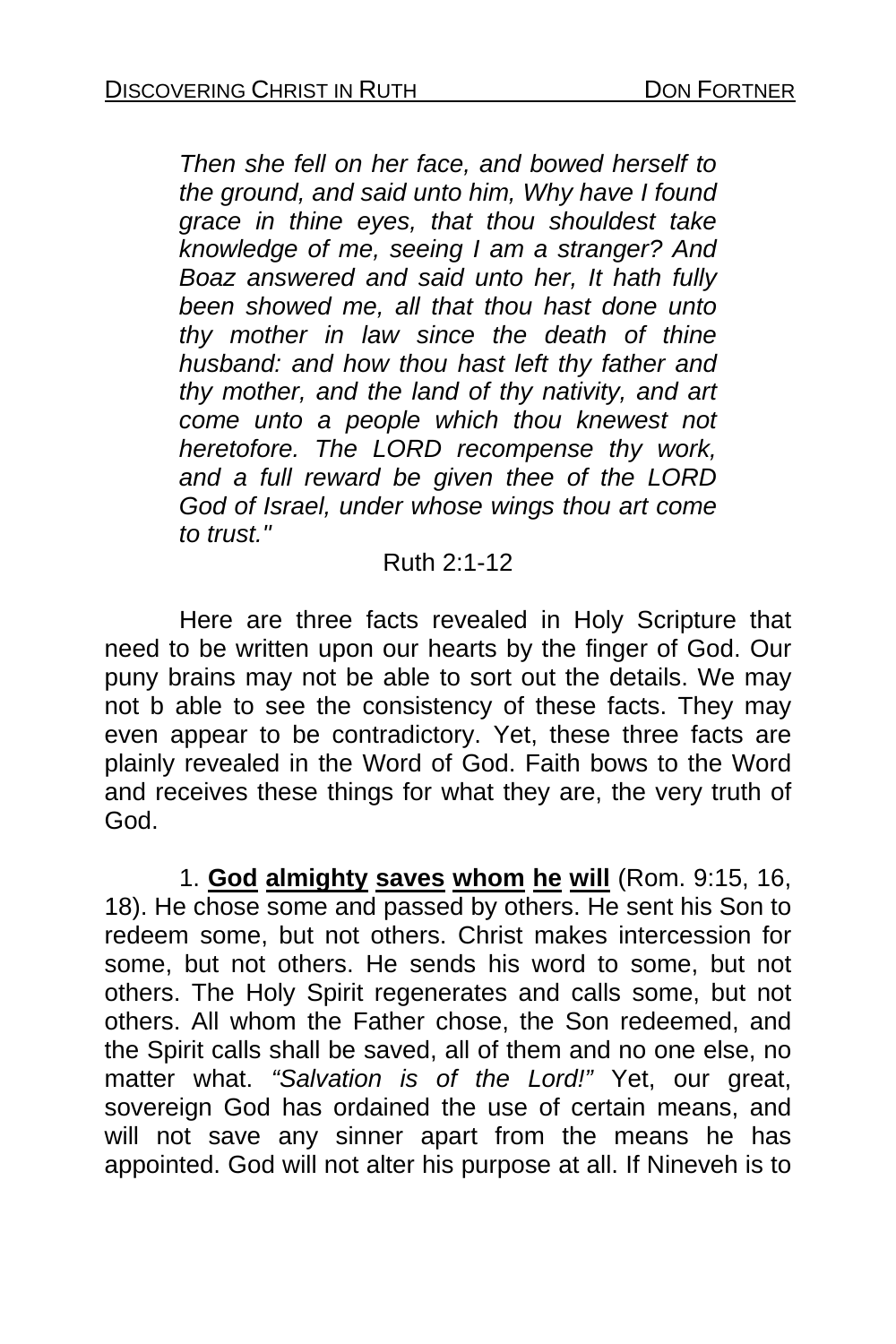be saved, Jonah (and no one else) must go to Nineveh, because God has determined to save Nineveh through the preaching of Jonah. God knows how to take care of the details. Ask Jonah.

 2. **You and I are responsible for those immortal souls placed by God under our influence** (Ezek. 33:7-9). Men and women are saved or lost as a direct result of our actions (Ezek. 3:17-19; 1 Tim. 4:16). God's purpose can never be altered or frustrated. What he has purposed he will do. Neither Lucifer, nor you, nor I can overrule him (Isa. 14:24, 26, 27). Yet, as Satan is responsible for the angels he led to destruction, though not one elect angel fell, so we are responsible for those who are under our influence, though none of God's elect shall by any possibility perish.

3. **Every person is responsible for his own soul.** If you seek the Lord, you will find him. He promises you will (Jer. 29:12-13). If you refuse to seek him, you will perish forever in hell. If you trust Christ, you shall be saved. If you believe not on the Lord Jesus Christ, you shall be damned. Your faith will not add to the number of God's elect. Neither will your unbelief alter the purpose of the Almighty (Rom. 3:3-4). If you are saved, it will be because God chose you, redeemed you, and called you. If you die in your sins, it will be because you refused to walk in the light God gave you, you refused to hearken to the Word of God, you refused to believe on the Lord Jesus Christ. Your willful unbelief, not the purpose of God, shall be the cause of your everlasting condemnation (John 3:36; Pro. 1:23-33).

In Ruth 2:1-12, Ruth is set before us as a picture of a sinner seeking the Lord. This is the promise of God to sinners. *"Seek and ye shall find."* I know that no one will ever seek the Lord who is not first sought out by the Lord. Our seeking him is the proof that we are sought of him. Yet, it is everyone's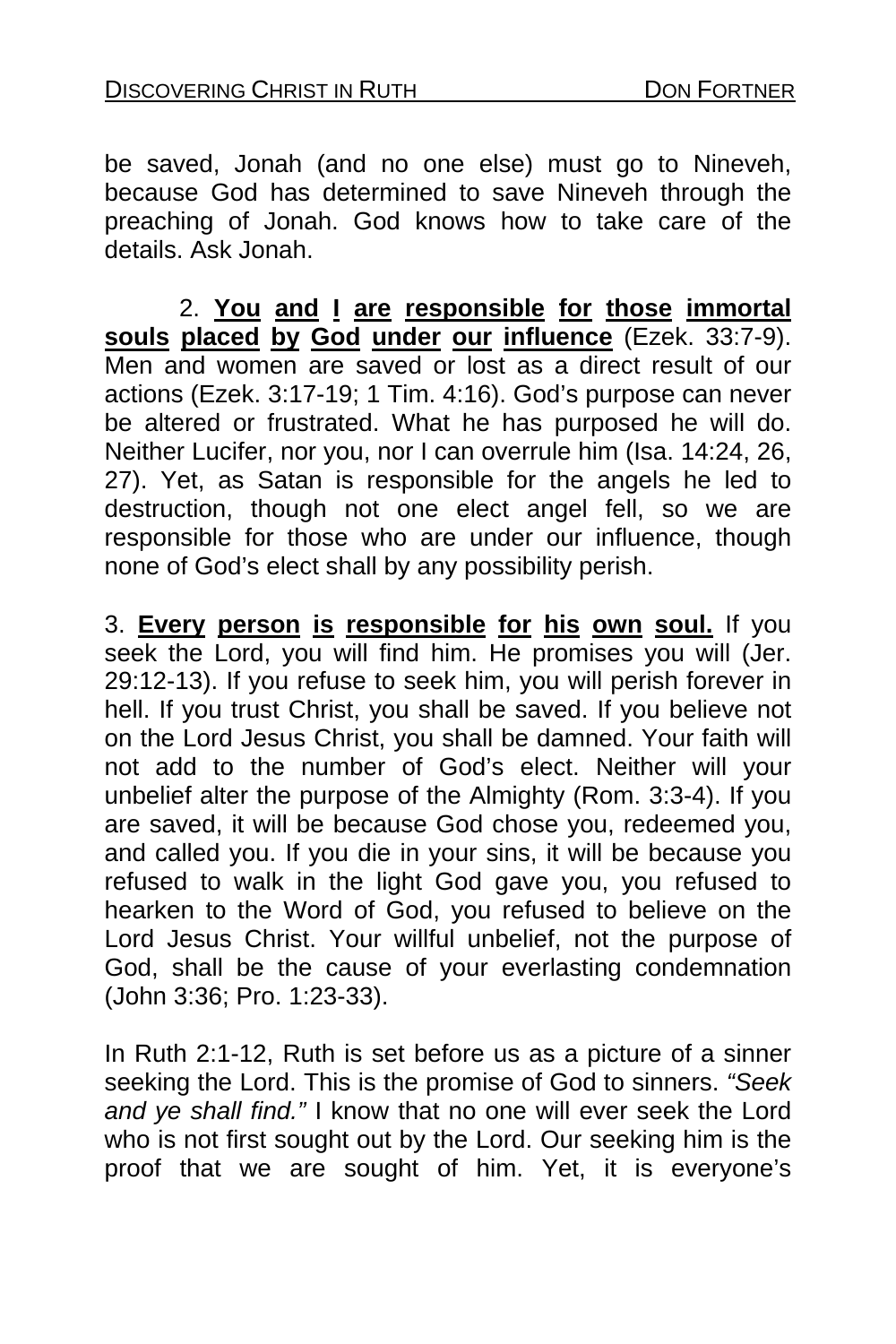responsibility to seek him. As Ruth sought barley in the fields of Boaz, so needy sinners seek the Bread of Life in the Book of God and in the House of God.

## **RUTH'S ONLY HOPE WAS A NEAR KINSMAN**.

Verse 1 *"And Naomi had a kinsman of her husband's, a mighty man of wealth, of the family of Elimelech; and his name was Boaz."* Everything in the Book of Ruth is about the kinsman. He is really the center of attention. The commentaries, for the most part, miss the point of the book. They talk about Ruth. But Ruth talked about this kinsman. Her kinsman, Boaz, is a type and picture of our great kinsman, the Lord Jesus Christ.

The kinsman, according to God's Holy Law, had the right to redeem (Lev. 25:25). He was kinsman. He was, as is seen this and the next chapters, willing to redeem. And Boaz, Ruth's near kinsman was able to redeem her. This man, Boaz, as we have seen, was a beautiful type and picture of our Lord Jesus Christ, our kinsman Redeemer. He was a man; and the Son of God became a man that he might redeem and save his people (Gal. 4:4-6; Heb. 2:10-18). He was a man of great wealth; and Christ our Savior has all that is needed to redeem and save his people. He is of great wealth, indeed (Col. 2:10). He has perfect righteousness and complete, perfect, blood atonement; and they are of infinite worth and merit before God. This man's name also points to Christ. Boaz means "Strength." The Son of God, our Kinsman Redeemer, not only has all that is necessary to ransom our souls, he has the power to save (John 17:2; Heb. 7:25).

#### **BEING HUMBLED BY THE HAND OF GOD, RUTH KNEW HER NEED OF GRACE.**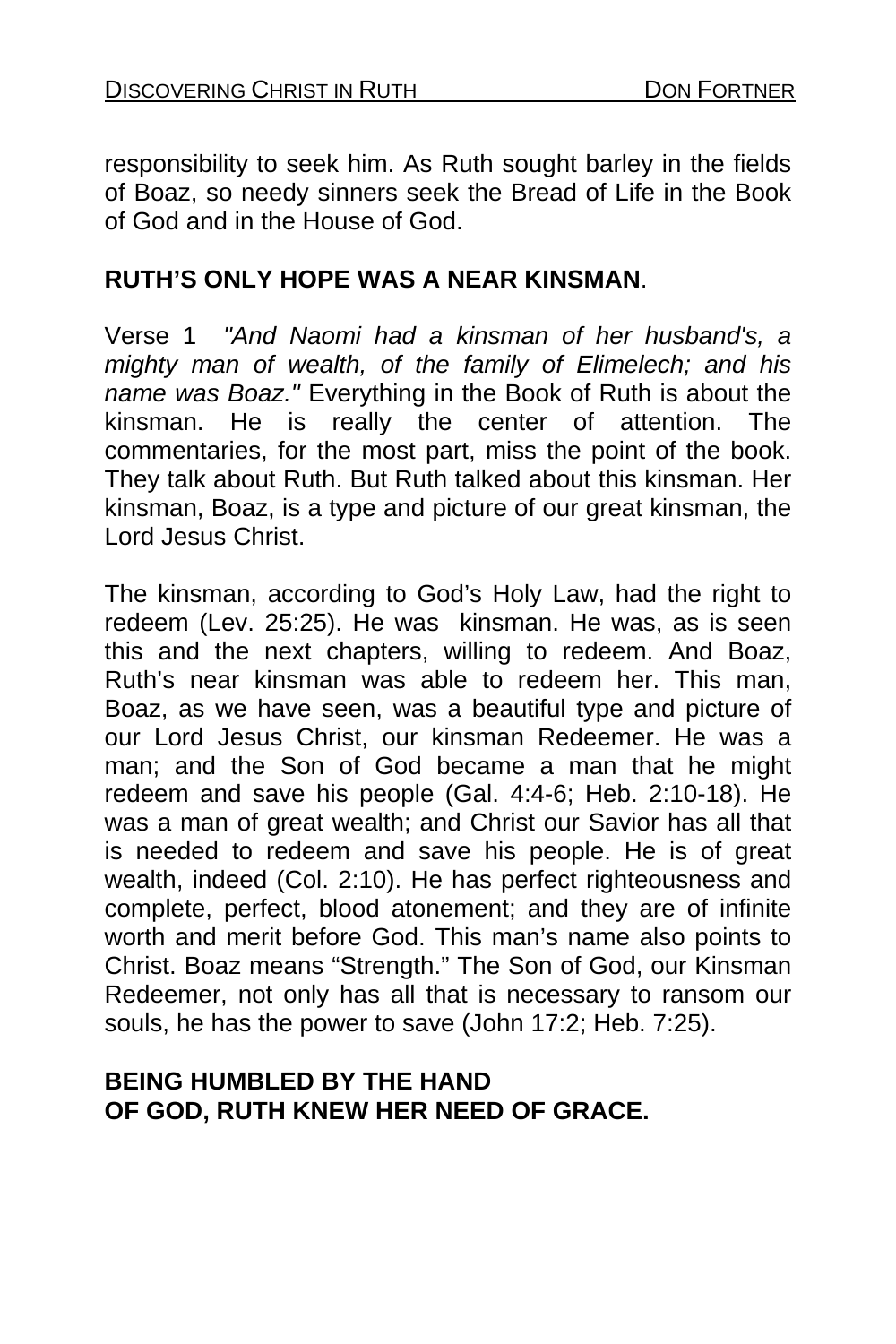Verse 2 *"And Ruth the Moabitess said unto Naomi, Let me now go to the field, and glean ears of corn after him in whose sight I shall find grace. And she said unto her, Go, my daughter."* Before God saves he slays. Before he exalts he abases. Before he heals he wounds. He never lifts sinners up until he brings them down. Ruth had resolved that she would be found among the children of God. She would not go back to Moab. But if she lived in Bethlehem, she would have to do so as a poor beggar living upon the grace of another. This she was willing to do (Psa. 110:3). Grace chose her. Grace created a need. Grace met her need. That is always God's method of grace.

## **DIVINE PROVIDENCE BROUGHT RUTH TO THE PLACE WHERE SHE WOULD MEET BOAZ**.

Verse 3 *"And she went, and came, and gleaned in the field after the reapers: and her hap was to light on a part of the field belonging unto Boaz, who was of the kindred of Elimelech."* Though it made no difference to Ruth which field she gleaned in, *"her hap was to light on a part of the field belonging unto Boaz."* 

She had not planned it. In so far as she was concerned, this was purely accidental. But *"her hap"* was by the arrangement of providence. *"Her hap"* determined her marriage to Boaz, her wealth, her everlasting happiness, and her position in the genealogy of Christ. *"Her hap"* also brought about the incarnation of her Savior, the Lord Jesus Christ.! The Son of God must come into the world as a descendent of Boaz and Ruth. God purposed it from eternity. Yet, Boaz and Ruth would never have wed had she not gleaned in his field. This was no accident. *"Her hap"* was God's purpose. Let us ever adore our heavenly Father's wise providence. Let us regard nothing as insignificant. Let us look for and follow the direction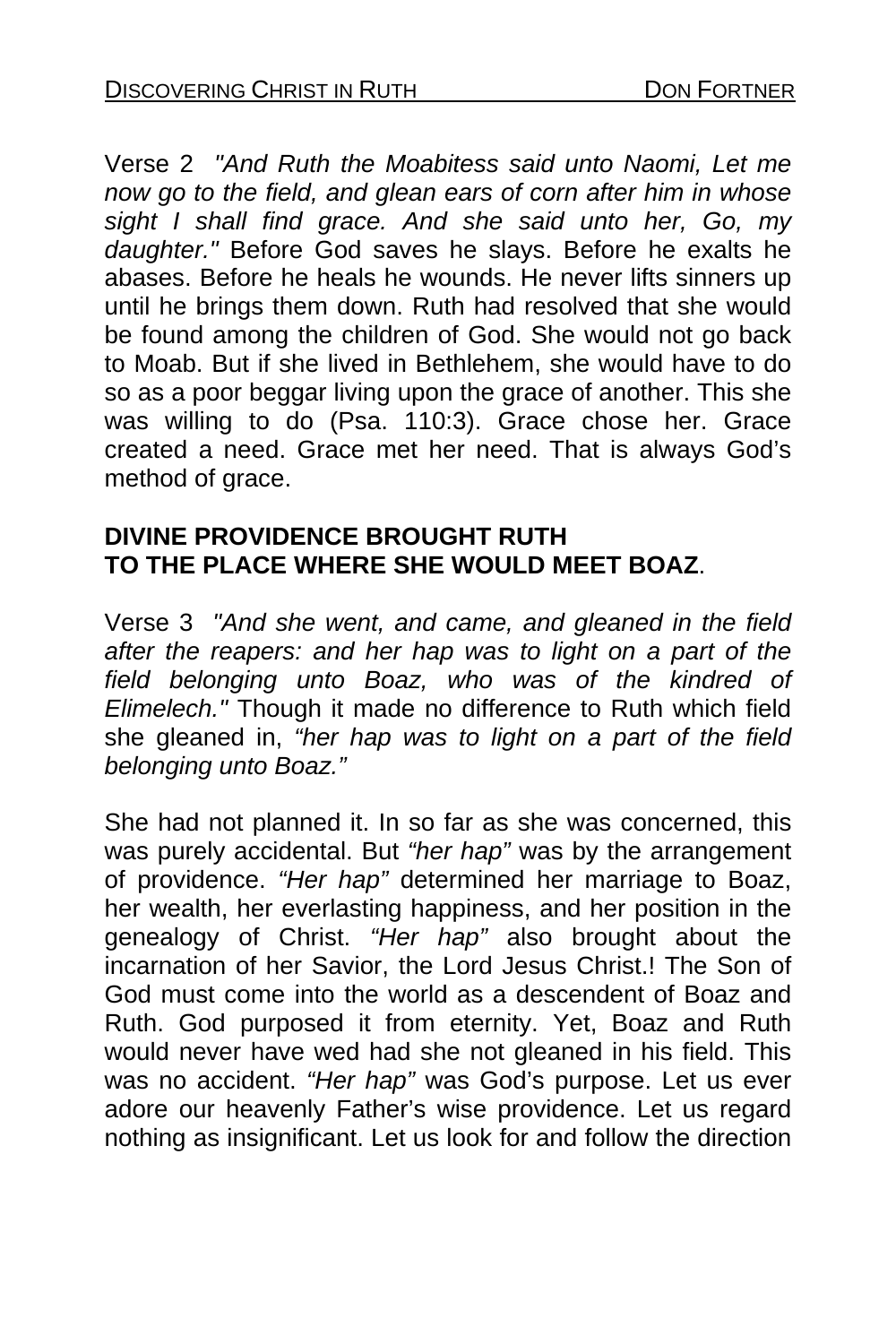of God in the daily affairs of your life, trusting his will and bowing to it in all things (Pro. 3:5-6).

### **BOAZ SPOKE ABOUT RUTH AND FOR RUTH IN HER HEARING BEFORE HE SPOKE TO HER**.

Verses 4-7 *"And, behold, Boaz came from Bethlehem, and said unto the reapers, The LORD be with you. And they answered him, The LORD bless thee. Then said Boaz unto his servant that was set over the reapers, Whose damsel is this? And the servant that was set over the reapers answered and said, It is the Moabitish damsel that came back with Naomi out of the country of Moab: And she said, I pray you, let me glean and gather after the reapers among the sheaves: so she came, and hath continued even from the morning until now, that she tarried a little in the house."* 

In these verses, the conversation is all about Ruth. It appears not to be so much for Boaz to get information about her as for her to get information about him. We get a hint of this in verse 8, where Boaz says to Ruth, *"Hearest thou not, my daughter,"*  implying that all he had said was for her benefit. Even so, the Lord Jesus often speaks about and for his elect through the preaching of the gospel before he speaks directly to them by the effectual call of his Spirit. Several things here are highly significant.

Boaz and his reapers appear to be one (v. 4), as our Lord Jesus says he and his reapers are one (Matt. 10:40). Those who serve him have his authority.

2. Ruth wisely followed the reapers through the field (v. 3). There was no other way for her to get the bread she needed. God's servants are his angels, sent into his field to gather his wheat into his barn (Matt. 13:30). They are his reapers. They search the field of Holy Scripture and gather from the Word of Life bread for his children.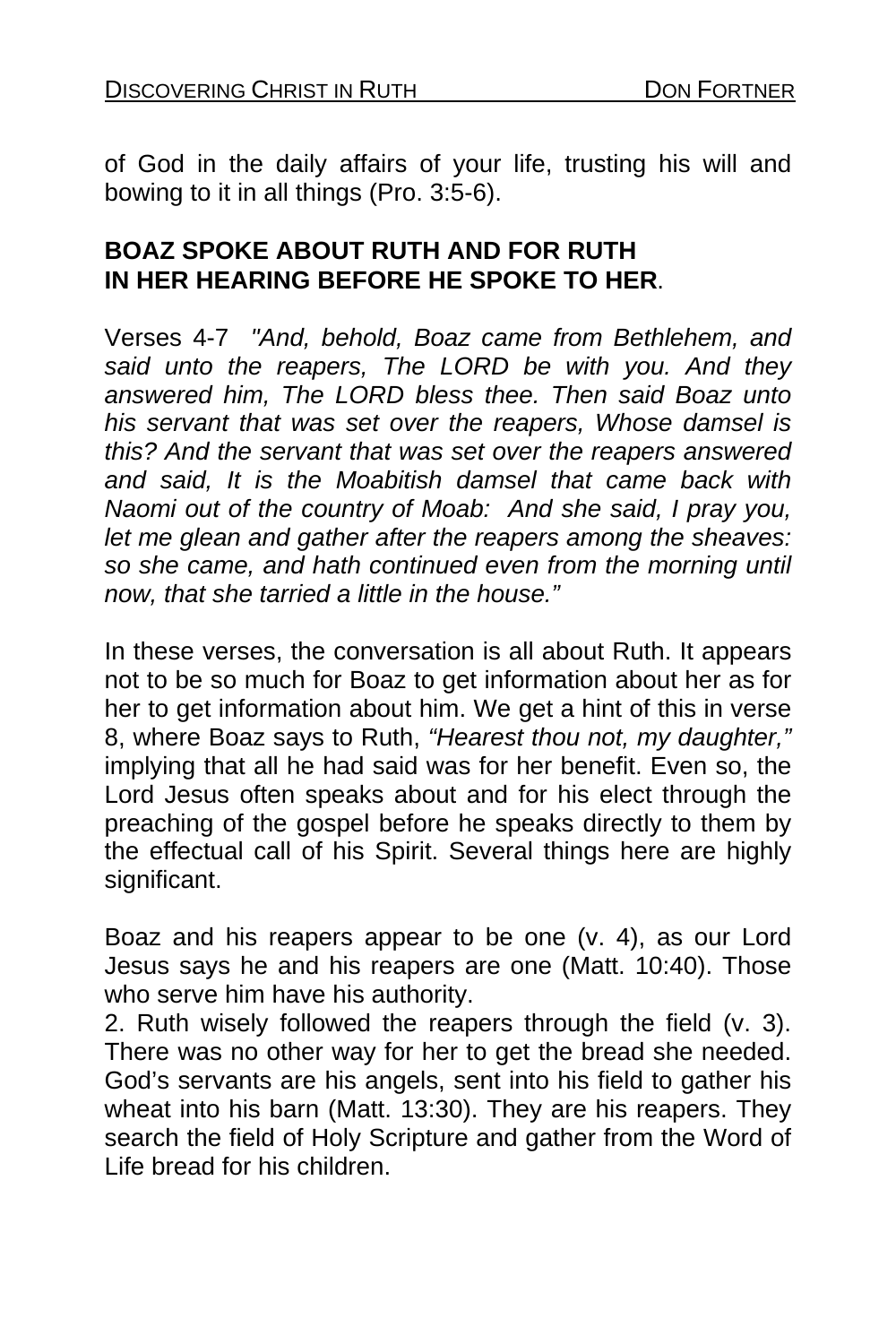Boaz appeared in his field - *"Behold, Boaz came!"* What a blessing for Ruth! When a seeking sinner earnestly follows his reapers through the field of Holy Scripture, the Master is sure to meet him and bless him with that grace which fills his heart and flows through his lips.

Boaz and his workers talked to one another about Ruth. The Lord God and his servants talk to one another about his people, too. The reapers talked to Boaz about Ruth. They told him who she was - A Moabitess, where she came from - Moab, and what she had done (v. 7). That is the way faithful, gospel preachers talk to God about the people for whom they labor.

Then Boaz told his servants what to do for Ruth. He told them to do nothing which might harm her, or hinder her (v. 9) and to provide for her need (v. 16). He commanded them to leave *"handfuls of purpose for her."* Even so, the Lord God commands his servants, in preaching the gospel, to give out his Word like handfuls of purpose for his elect (Isa. 40:10-11). Gospel preachers are to drop handfuls of gospel promises, gospel doctrines, and of grace, handfuls of the person and work of Christ (Eph. 1:1-14, 15-23; 2:1-10; 3:8). Preaching the gospel is not telling sinners what they must do, or what God wants to do. To preach the gospel is to tell people what God has done for sinners in Christ.

### **BOAZ SPOKE DIRECTLY TO RUTH ABOUT WHAT HE HAD SAID AND DONE**.

Verses 8-9 *"Then said Boaz unto Ruth, Hearest thou not, my daughter? Go not to glean in another field, neither go from hence, but abide here fast by my maidens: Let thine eyes be on the field that they do reap, and go thou after them: have I not charged the young men that they shall not touch thee? and when thou art athirst, go unto the vessels, and drink of that which the young men have drawn."*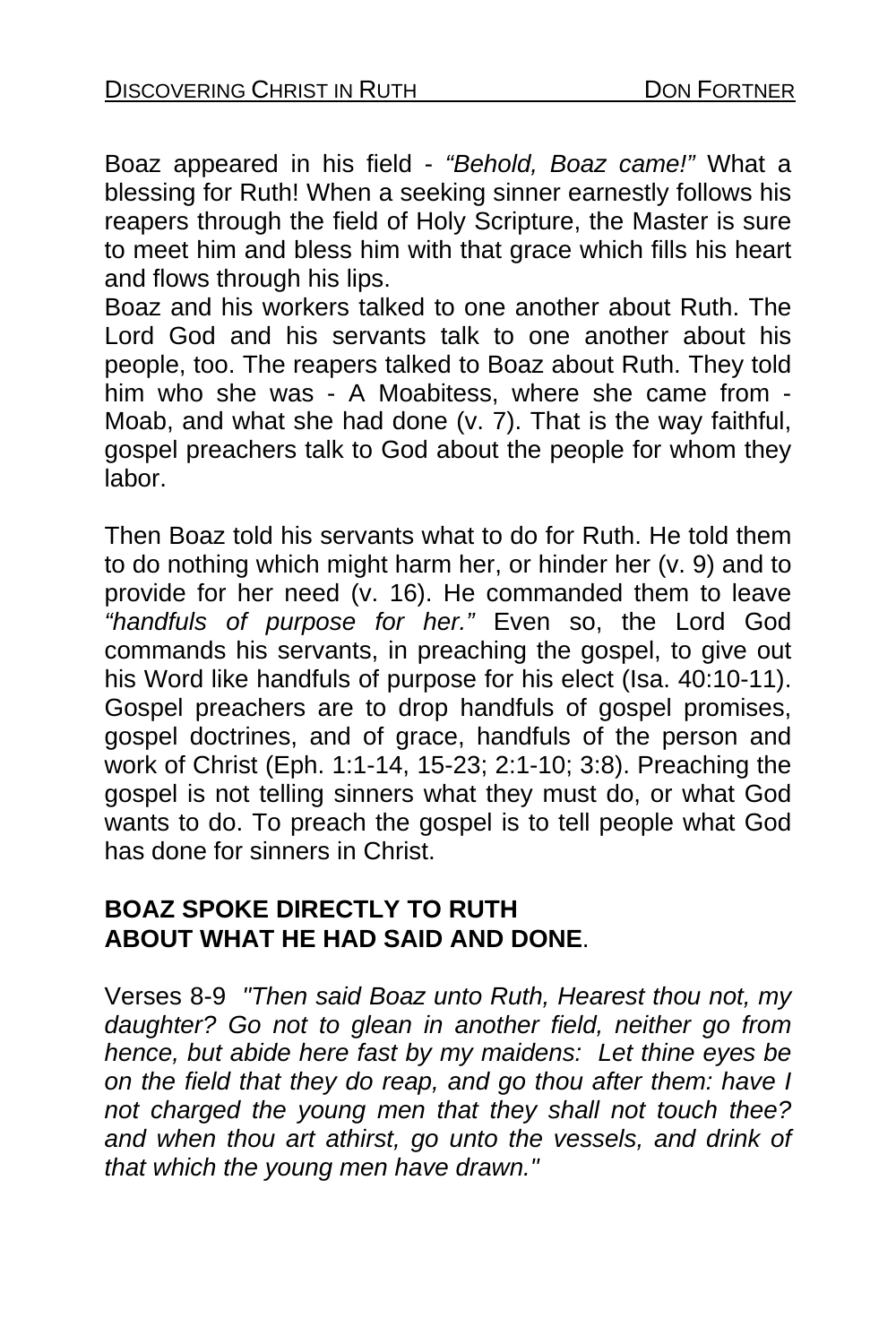Boaz assured the Moabitess of his gracious intentions., telling her to look to him for everything, telling her to simply trust him. He told her she had come to the right place and not to go anywhere else, and gave her license to drink freely at his fountain, to drink of the water drawn by his servants (Rev. 22:16-17). He assured her of his protection, telling her that none of the men would touch her, rebuke her, reproach her, or shame her (vv. 9, 15, 16). He even courted her. Singling her out, Boaz drew Ruth's heart to him and let her know that his heart was toward her (v. 14). What a blessed picture this is of the way the Lord Jesus Christ deals with chosen, redeemed sinners, when he sends forth his Spirit at the appointed time of love to call them by his grace and make them willing in the day of his power (Ps. 65:4; 110:3)

## **RUTH WAS ASTONISHED AND UTTERLY OVERWHELMED BY BOAZ'S GOODNESS**.

Boaz's goodness did not make Ruth arrogant and presumptuous. It had just the opposite effect. It humbled her. Look at verse 10. *"She fell on her face, and bowed herself to the ground."* Ruth was completely overwhelmed by a sense of Boaz's goodness and her own unworthiness of that goodness. Even so, when a weary, sinful, heavy-laden soul sees the exceeding riches of God's grace in Christ, self bows to the ground (Isa. 6:1-5; Acts 9:1-9). It is not the wrath of God that leads to repentance, but the goodness of God (Rom. 2:4). The hammer of the law breaks up the icy, hard, fallow ground of our hearts;. but it is the grace of God that melts our hearts before him! (Zech. 12:10).

Bowing in utter humiliation before this great kinsman's goodness, Ruth said, *"Why have I found grace in thine eyes, that thou shouldest take knowledge of me, seeing I am a stranger?"* She knew she was a stranger, a Gentile,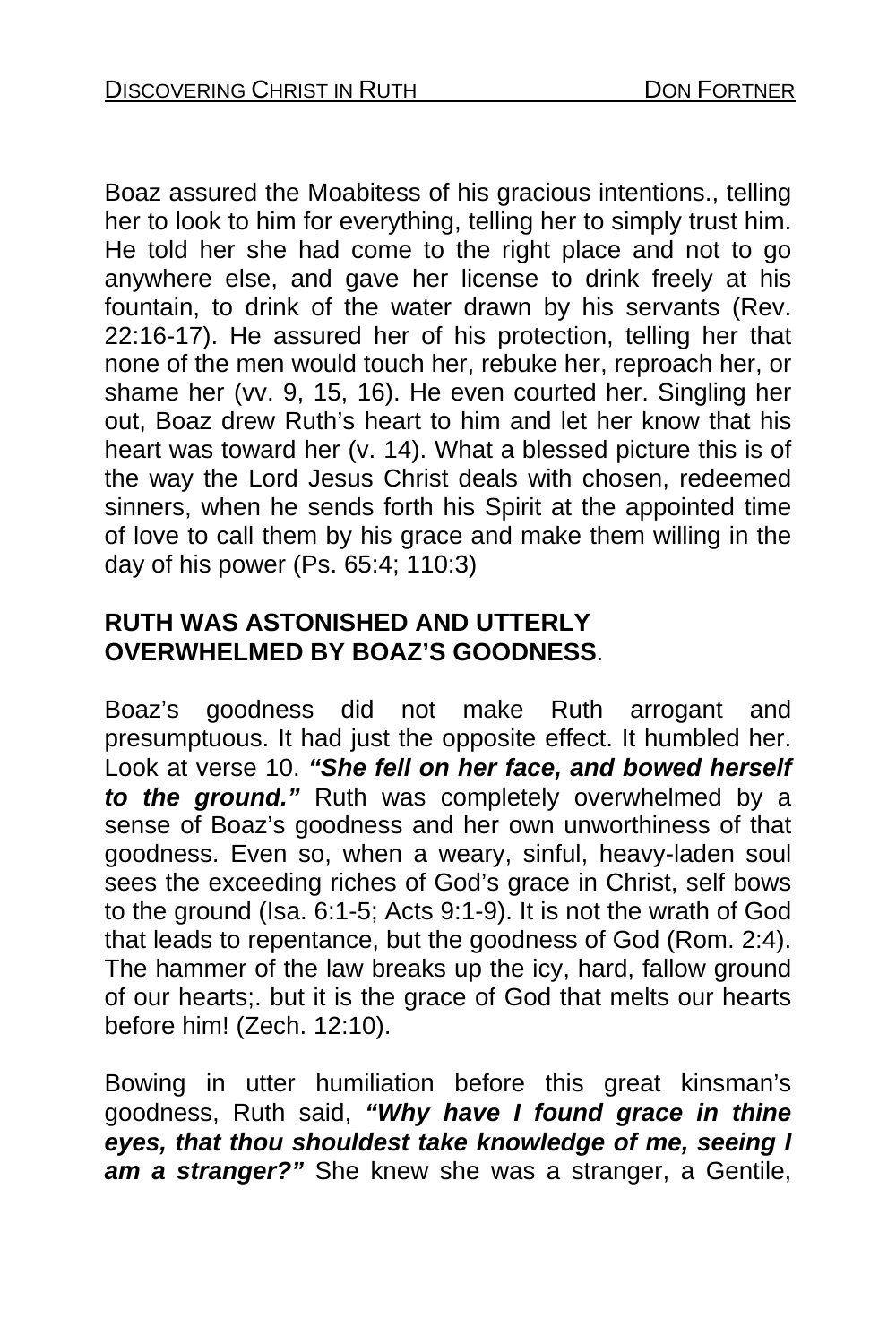without any covenant promise, without any rights, without any merit, without anything to plead before him except her need and his greatness. That is the way needy sinners respond to the exceeding richness and fulness of God's grace in Christ. The first response of the renewed heart to the grace of God is to ask, "Why me?" (2 Sam. 7:18; 9:8). Gracious souls are always astonished by grace (1 John  $3:1$ ). There is but one answer to the question - Why? Why was I chosen? Why was I redeemed? Why was I called? God answers plainly. *"I will be gracious to whom I will be gracious!"* He says, *"Yea, I have loved thee with an everlasting love: therefore with lovingkindness have I drawn thee."* 

## **BOAZ ASSURED RUTH OF HIS INTEREST IN HER**.

Verses 11-12 *"And Boaz answered and said unto her, It hath fully been showed me, all that thou hast done unto thy mother in law since the death of thine husband: and how thou hast left thy father and thy mother, and the land of thy nativity, and art come unto a people which thou knewest not heretofore. The LORD recompense thy work, and a full reward be given thee of the LORD God of Israel, under whose wings thou art come to trust."* 

Ruth sure enough was interested in Boaz; but that gave her no comfort. She needed to know if this man was interested in her. It is one things for me to be interested in Christ, but is Christ interested in me? That is the matter of real concern. Boaz assured Ruth of two things. In verse 11, he assured her of his knowledge of and interest in her. In verse 12, he assured her of God's faithfulness to sinners who trust him.

Notice the wording of that clause in verse 12 describing Ruth's faith - *"Under whose wings thou art come to trust."* This is an allusion here to the wings of the cherubim overshadowing the mercy-seat? In other words, whether Boaz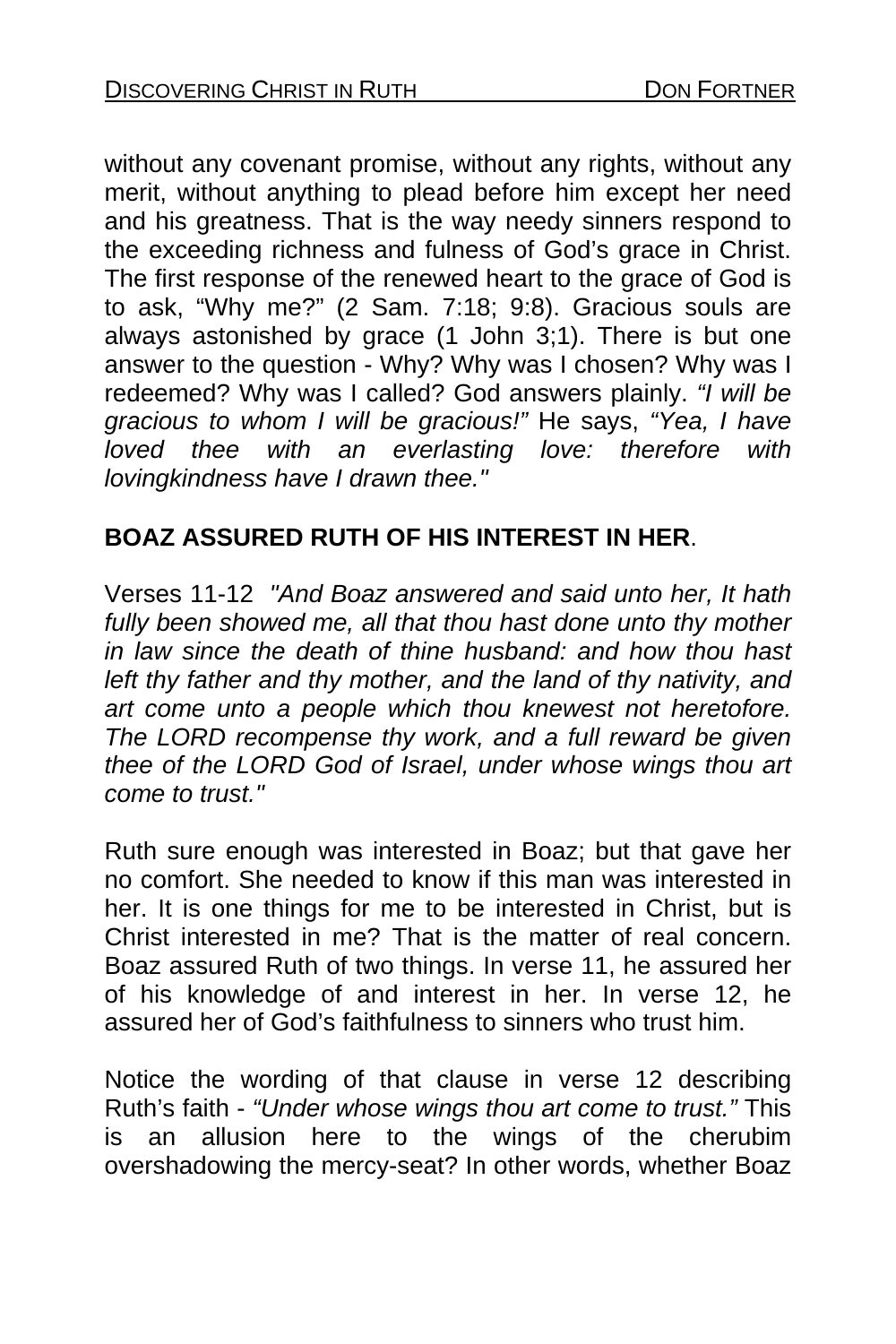intended it to be so or not, the Holy Spirit is here telling us that faith in God is trusting that One whose blood atonement was represented in the blood sprinkled on the mercy-seat. It is there and only there, in Christ the Lamb of God, that God meets with sinners in mercy (Ex. 25:22).

*"So she gleaned"* (v. 17). She got bread, mercy, grace and life. Then she got a husband. Then she got an inheritance - His inheritance. Then she got great honor - His honor. So shall it be for all who take refuge in Christ, for all who come to trust under the wings of the Almighty (Heb. 4:16).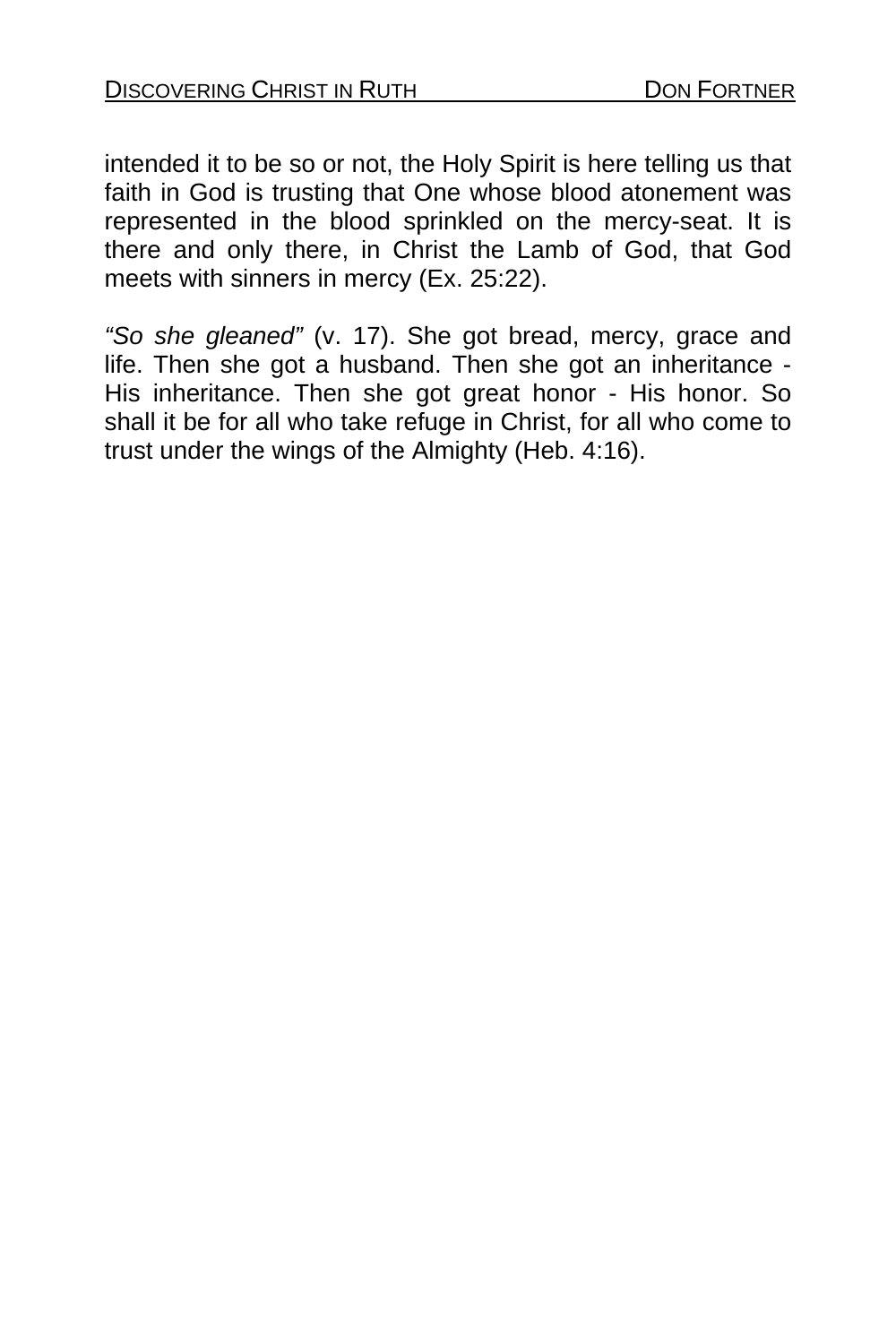# Chapter 10

# The Congregation Of The Lord

*"And, behold, Boaz came from Bethlehem, and said unto the reapers, The LORD be with you. And they answered him, The LORD bless thee. Then said Boaz unto his servant that was set over the reapers, Whose damsel is this? And the servant that was set over the reapers answered and said, It is the Moabitish damsel that came back with Naomi out of the country of Moab: And she said, I pray you, let me glean and gather after the reapers among the sheaves: so she came, and hath continued even from the morning until now, that she tarried a little in the house. Then said Boaz unto Ruth, Hearest thou not, my daughter? Go not to glean in another field, neither go from hence, but abide here fast by my maidens: Let thine eyes be on the field that they do reap, and go thou after them: have I not charged the young men that they shall not touch thee? and when thou art athirst, go unto the vessels, and drink of that which the young men have drawn."* 

#### Ruth 2:4-9

 In these verses we follow Ruth, the Moabite stranger, from the field of Boaz into his house. There are many instructive lessons to be learned from the reception that was given her. In this study, I want to show you some of the privileges and responsibilities of being a part of God's house as they are illustrated by Ruth's coming into the house of Boaz.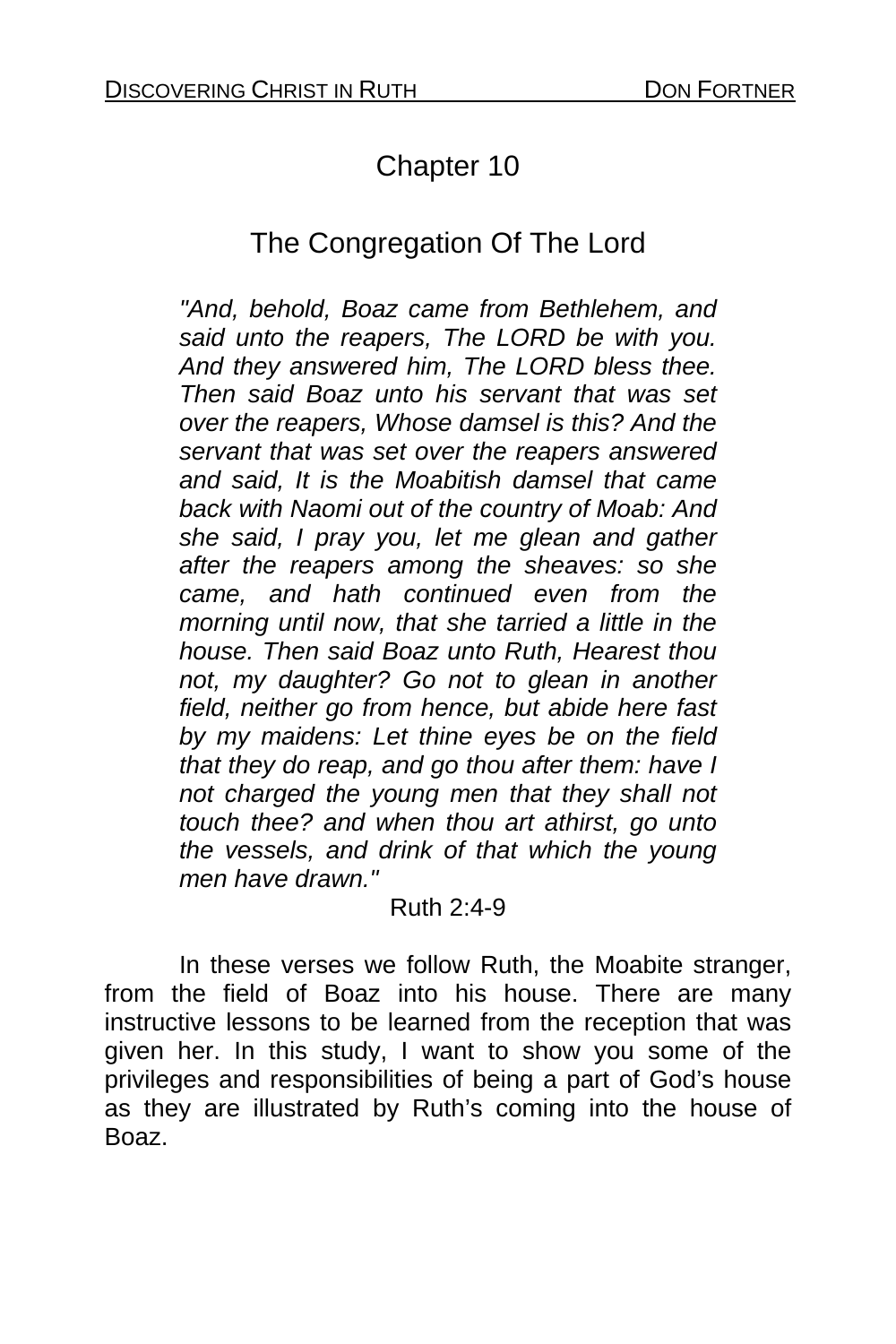### **RUTH FOUND HER PLACE IN BOAZ'S HOUSE AS THE RESULT OF HUMBLE OBEDIENCE TO THE WORD OF GOD.**

You will remember that she had humbly taken her place as a gleaner in the fields, because that is what God in his law prescribed as a means of the poor continuing to provide for themselves. Being obedient to the Word of God, she was guided by the hand of divine providence to the field of Boaz and then to the house of Boaz.

 That is always the case with God's saints. If a person walks in the light God has given him, God will give him more light. If you take the Word of God to be a lamp to your feet and a light to your path, if you follow the Book of God, it will guide you in paths of righteousness and lead you to the place of blessedness (Psa. 19:7-11; Psa. 119:9).

## **IN THE HOUSE OF BOAZ THE ONLY PROMINENT PERSON WAS BOAZ HIMSELF.**

No prominence, honor, or distinction was given to anyone but Boaz. Even the servant who was *"set over the reapers"* is left nameless in the Scriptures, because he is really not important. He as only a servant.

 So it is in the house of God. Only one person is exalted in the Church of God. Only one person is recognized as preeminent in the house of God. Only one name is honored in the household of faith. Honor, recognition and pre-eminence is given to no man but the God-man, the Lord Jesus Christ. We call no man "holy," or "reverend," because no man is. That name belongs only to our God (Psa. 111:9). We call no man "master", or "doctor", or "father", because we are all simply brethren (Matt. 23:6-12).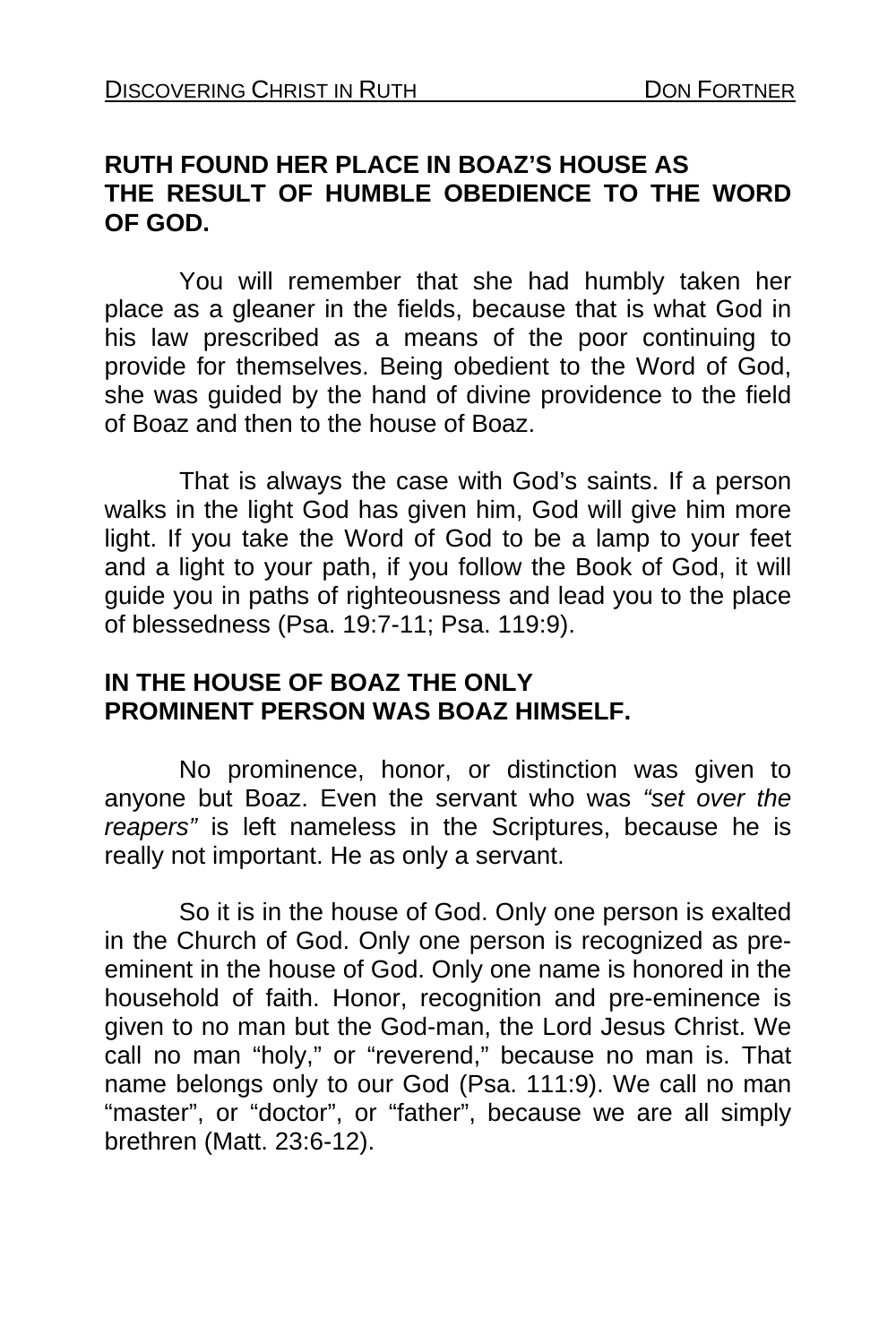## **WHEN A SINNER IS SAVED BY THE GRACE OF GOD IN CHRIST, HE SHOULD IMMEDIATELY SEEK HIS PLACE IN THE CONGREGATION OF THE LORD.**

Sheep are social creatures. The only time you find a sheep alone is when he is sick or wounded. God's sheep are social creatures too. Believers need one another. As soon as a person is saved he should, like Saul of Tarsus, join himself with the disciples (Acts 9:27). Every saved sinner ought to be committed to one of *"the churches of God",* one of the *"churches of the saints"* (1 Cor. 11:16; 14:33).

Some things happen to people immediately when they are saved. As soon as a person is united to Christ by faith, as soon as you trust the Son of God, you are, or you have been immediately…

Forgiven of all sin by His grace (1 John 1:9).

Justified from all things by Christ's righteousness and shed blood (Acts 13:39).

Born again and made a new creature in Christ (1 Pet. 1:23; 1 John 5:1).

Given the place of a son in the house of God (1 John 3:1; Eph. 2:19).

Sinners are born into the family of God, not by natural birth, but by the grace and power of God the Holy Spirit (John 3:5- 7). You are born into the church universal, the mystical, spiritual body of Christ. You do not join it.

However, every saved person ought to seek his or her place in a local church, which is the house of God, the congregation of the Lord, the pillar and ground of the truth. Nothing is more important in the life of a believer than the worship of God in his house (Heb. 10:24-26). Nothing is more detrimental to the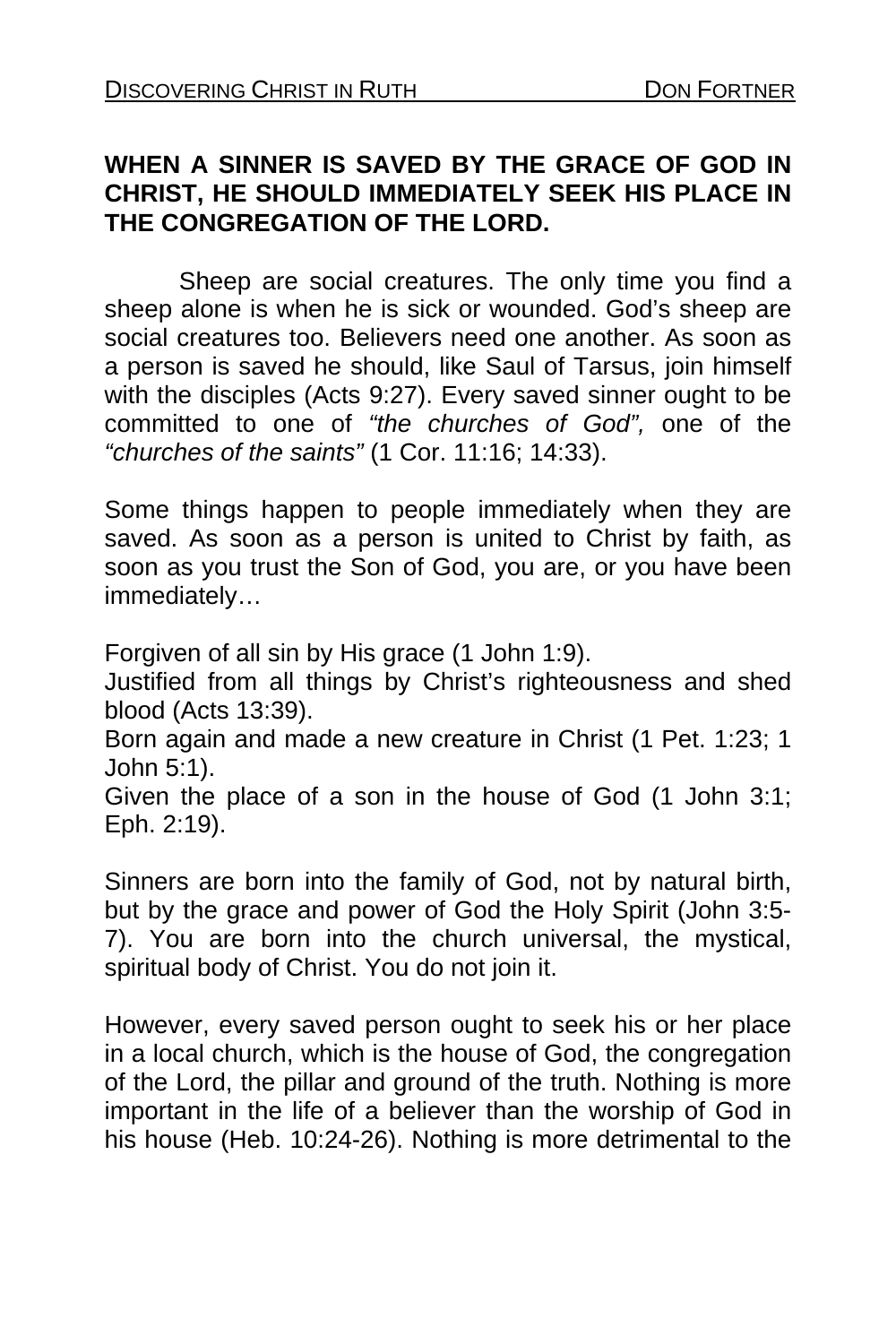lives of men and women who bear the name of Christ than the neglect of God's house (Hag. 1:4-6; Zech. 8:9-15).

Two things, and only two things, are required for membership in the House of God. Throughout the New Testament, we see sinners brought into the fellowship of God's church, seeking and being admitted into that fellowship only if they possessed these two things.

Those who are received as brothers and sisters in the house of God must believers, they must possess, by their own profession, they gift of faith in Christ. Nowhere in the New Testament were people received into the fellowship of the saints, or recognized as brethren who did not personally profess faith in the Lord Jesus Christ.

Everywhere in the New Testament, believer's baptism was also required for admission into the fellowship of the saints.

I am aware that most people think these are insignificant, controversial matters, about which we dare not be very dogmatic. That simply is not that case. These are matters of plain, clear revelation, about which we must not compromise. It takes only a casual reading of the book of Acts to see them plainly set before us (Acts 2:41-47; 8:37; 9:18; 10:48; 16:31- 33) All who trust Christ are to confess their faith in him by believer's baptism. And all who come into the house of God professing faith in Christ are to be received without *"doubtful disputations"* (Rom. 14:1; 15:6-7). The house of God is to be a place where the Lord's *"newborn babes"* may receive the love, care, protection, guidance, oversight, instruction and companionship they need.

The house of God, the Church of God, ought to be like the house of Boaz, an attractive, pleasing haven for weary strangers**.** When Ruth came to the house of Boaz, she found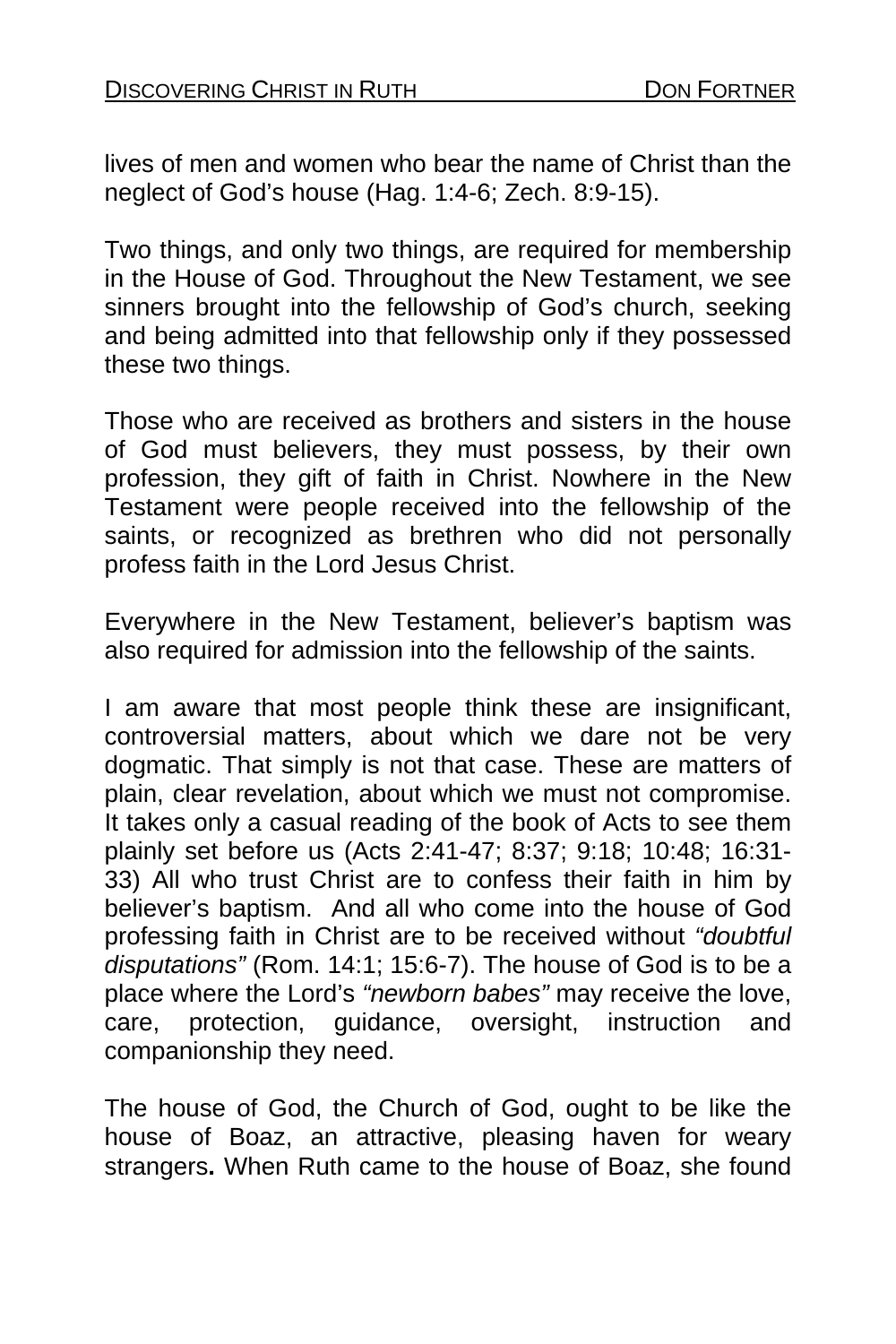it to be a household of generous, kind, gracious people. She was attracted to the house, not because of its greatness, grandeur and gold, but because of the grace displayed in the people who dwelt there. We preach grace - The free gift of God's best to those who deserve his worst. Let us make certain that we practice grace. If the grace that we proclaim with our lips is not practiced in our lives, it is not likely that we will see much result from our preaching. Love one another. Forgive one another. Bear one another's burdens. Be kind to one another. Rejoice with one another. Put away envy, jealousy, and peevishness. In other words, *"Grieve not the Holy Spirit of God"* (Eph. 4:30). The church of God is not here to entertain sinners on their way to hell; but we are here to serve the souls of eternity bound sinners for the glory of God. We offer no attractions to the flesh. But we do offer two attractions to weary strangers: a message of grace and a fellowship of grace in the Lord Jesus Christ.

### **THE PERSON WHO GETS THE MOST ATTENTION IN THE HOUSE OF GOD SHOULD ALWAYS BE THE ONE WHO NEEDS THE MOST ATTENTION.**

When Boaz came to Bethlehem to greet his reapers and to sit with them in his house, two things stand out. *First,*  Very gracious salutations were given by Boaz to his servants and by the servants to Boaz (v. 4). The words, *"The Lord be with you"* and *"The Lord bless thee,"* contain all that could be desired by us. Boaz (the type of Christ) pronounced all the blessings of grace upon his servants (typical of God's saints in this world). Then, those servants so blessed of God as to be his servants blessed Boaz, wishing him alone to be exalted.

*Second,* a very gracious condescension was made (v. 5 - Boaz condescended to look upon Ruth and ask, *"Whose damsel is this?"* There were many, many maidens in the fields; but Ruth was the newcomer. Ruth was the stranger.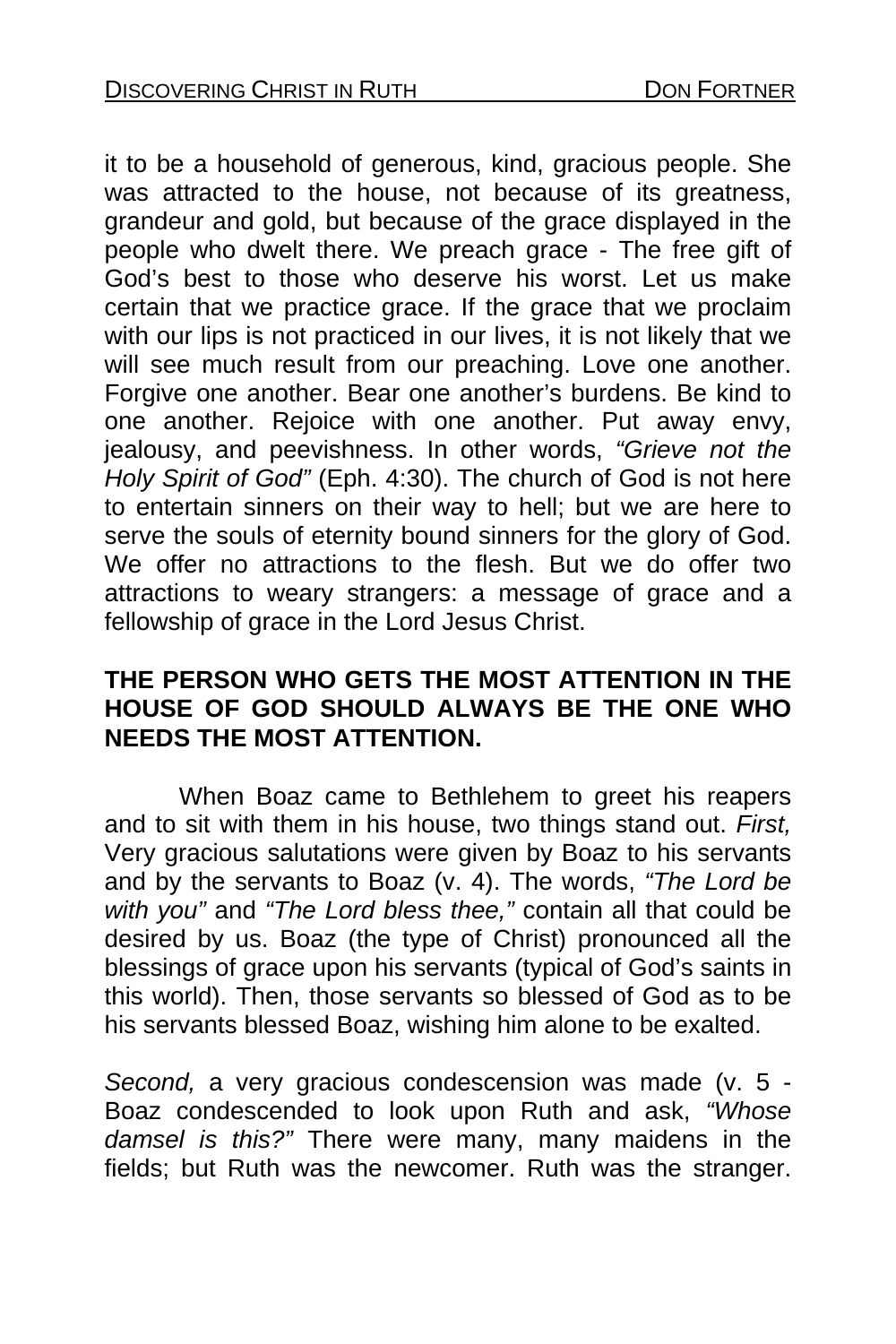Ruth was the one who needed attention. And she got it. This question was put to *"his servant that was set over the reapers."* He represents the pastor, the gospel preacher, whose responsibility it is to know the people to whom he preaches, to know what they need, and to give account of them to God (Heb. 13:17; Jer. 3:15).

### **BOAZ TOOK GREAT CARE TO PUT RUTH AT EASE IN HIS HOUSE.**

He seems to have gone out of his way to make her feel welcome, at home, and comfortable. Knowing she was a stranger, knowing she probably felt very uncomfortable, he took care to make her comfortable - *"Hearest thou not, my daughter?"* As we have seen, he spoke to his young men about her in her presence; and he spoke directly to her for her comfort. So it is with our Lord (Isa. 40:1-2). In his house, he speaks about chosen sinners in their presence. Then he speaks directly to them by the power and grace of his Spirit, applying the Word effectually to his own; and he does it for the everlasting comfort of their souls..

### **THE TITLE WHICH BOAZ GAVE TO RUTH IS VERY SIGNIFICANT.**

*"My Daughter" -* This title placed her upon the footing of the highest privilege and greatest blessedness in the household. Even so, all who come to God by faith in Jesus Christ are the children of God (Rom. 8:17; Eph. 1:4-6 Gal. 3:26 4:6; 1 John 3:1). All the rights and privileges, all the possessions and prospects of the house of God belong as fully to the youngest and weakest member of the family as to the oldest and strongest. This title, "*daughter*", also indicates a permanent relationship. When we talk about the family of God, we are talking about a family circle that will never be broken. God will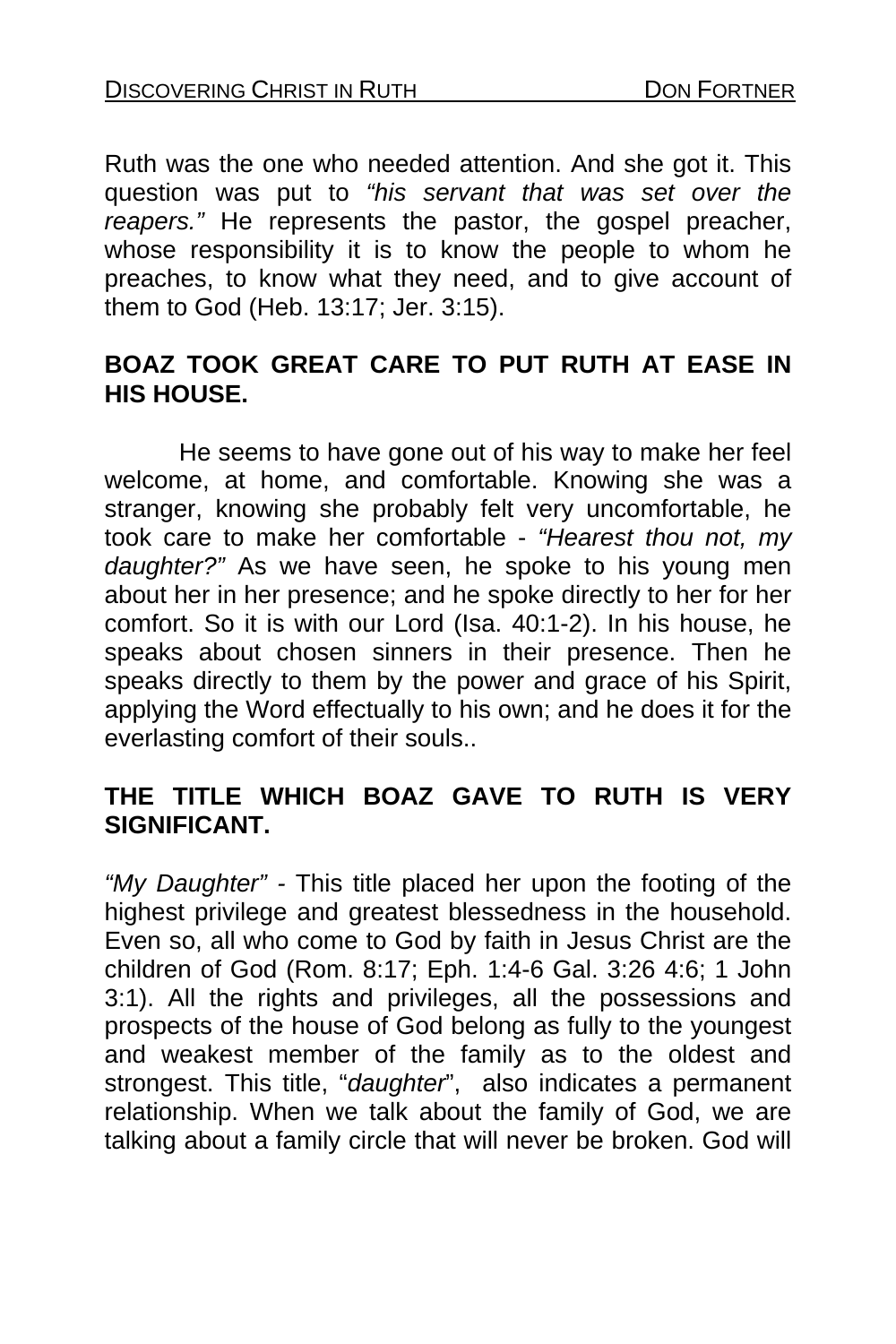never disown his own. He will not let us leave them. No enemy can ever carry them away, not even one of them!

#### **BOAZ'S FIRST WORDS TO RUTH INDICATE THAT WHICH OUR GOD REQUIRES AND EXPECTS, AND DESERVES FROM ALL HIS CHILDREN** (vv. 8-9).

 The house of Boaz was something separate and distinct from all the other houses of the land, and he was determined to keep it that way. He told Ruth what her service and occupation was to be. He said, Glean in my fields and drink at my wells - *"Go not to another field."* He even told her who her companions were to be. - *"Abide by my maidens!"* It mattered not whether they pleased her. They pleased him. It was her duty to love them, to serve them, and to serve Boaz with them. The lessons for us should be obvious. –We who are born of God are to separate ourselves from the people of this world, particularly from their ways and their religion, and devote ourselves to the people of God (2 Cor. 6:14-18; 1 John 4:21; 5:1). As she gleaned in his fields, drank at his wells, and followed after his maidens, Boaz promised Ruth all the protection of his wealth and power in his house (Heb. 3:6).

If we have been given the privilege of a rightful place in the house of our God, let us carefully fulfill our own place in the house. Let us make our companions these people. We must endeavor not to drop your part of the load. Let us seek to serve, not to be served. And let us always take care to give special attention to those who need special attention.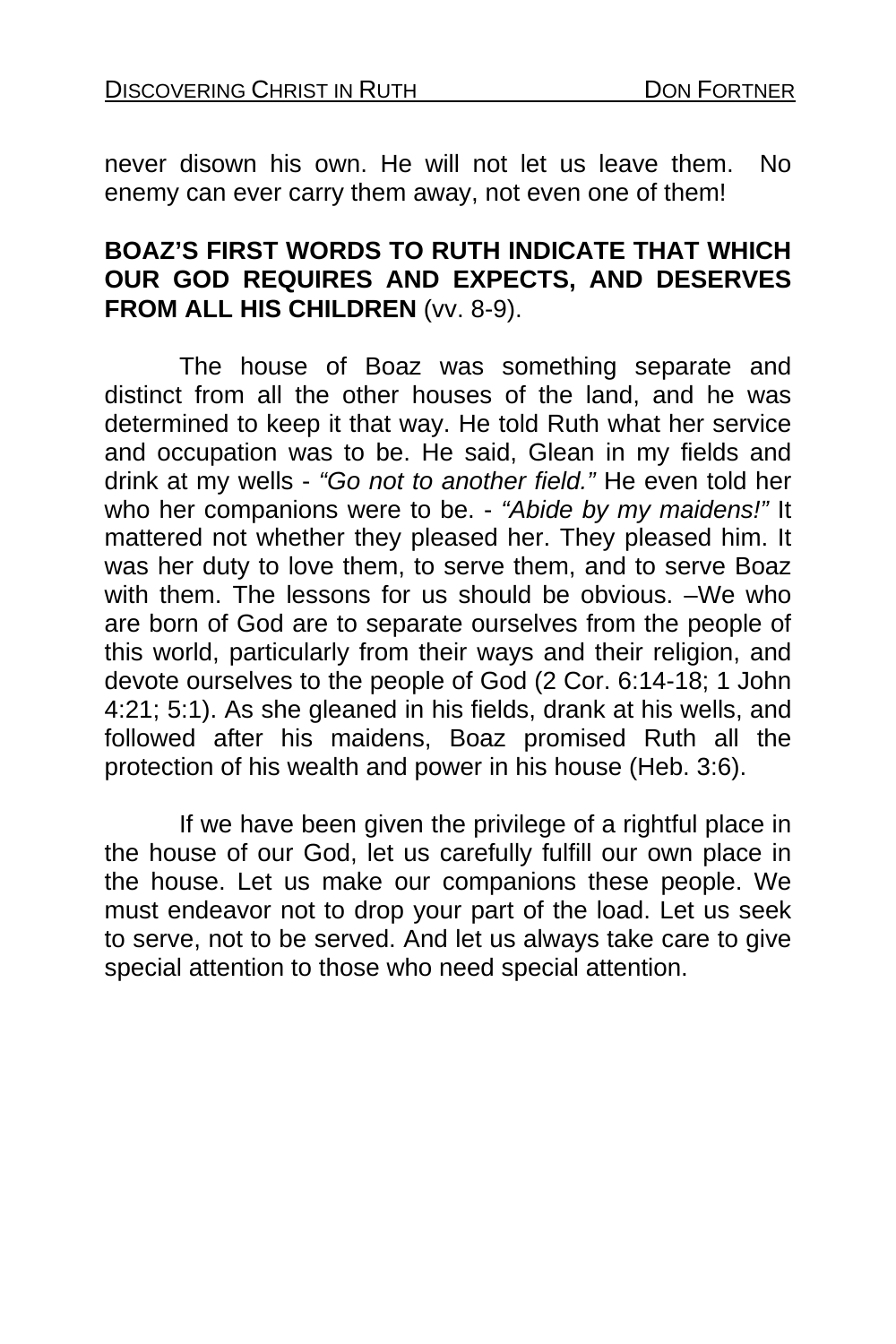# Chapter 11

## Ruth's Reward

*"The Lord recompense thy work, and a full reward be given thee of the Lord God of Israel, under whose wings thou art come to trust."* 

#### Ruth 2:12

The Book of Ruth is full of instruction to the believing heart. It sets before us the romance of redemption and beautifully portrays the grace of God toward fallen, depraved sinners through the Lord Jesus Christ, our Boaz, our Kinsman Redeemer. There are several lessons which are continually brought before us as we go through this brief, instructive book of inspiration.

### **THE DANGER OF WORLDLINESS**

 The Book of Ruth opens with a sad, sad picture. Elimelech, a wealthy man, took his money and his family and fled from Bethlehem down to Moab when famine struck the land of Bethlehem-Judah. When he died, he left his family, without a trace of good influence, in the idolatrous land of Moab.

 Perhaps Elimelech was a believer. We are not told. His parents apparently were, for in the days when there was no king in Israel and every man did that which was right in his own eyes, Elimelech's parents named him Elimelech, which means - "My God is King." But Elimelech did not live up to his name. He fled when he should have been faithful. He left the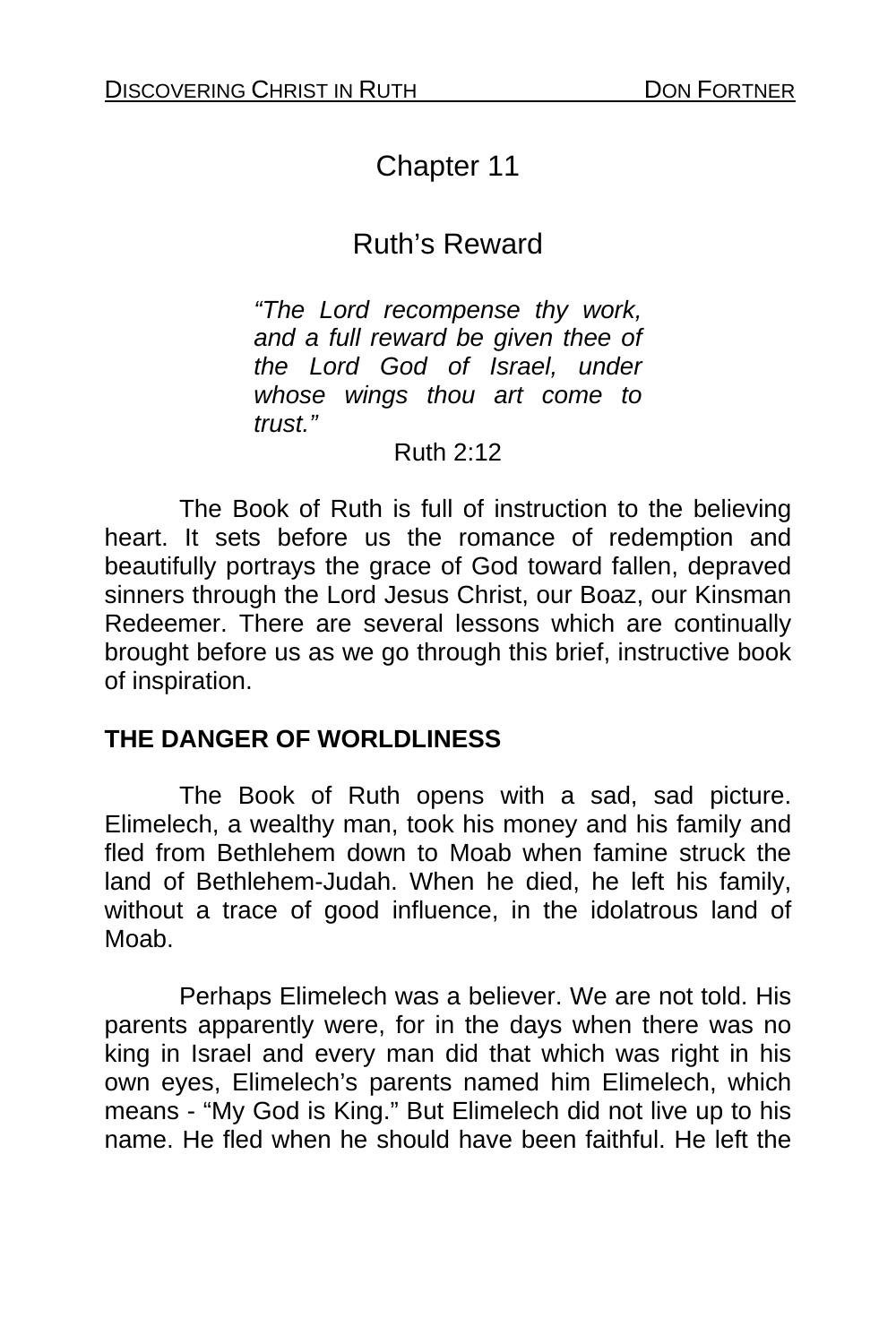people of God, the Word of God, and the worship of God for the sake of temporal, earthly interests (Matt. 13:22; Lk. 12:15).

 Let no believer settle in any place where he would not want to leave his family without his influence. I am sure he had no intention of doing so; but Elimelech died in Moab. There he left his family to fend for themselves among pagans, far away from the people of God, the worship of God, and the influence of the congregation of the Lord. Some things are more important than financial security. Read and learn what our Lord teaches us about the love of this world (James 4:4; 1 John 2:15-17).

### **THE MYSTERY OF PROVIDENCE**

The Book of Ruth illustrates the fact that *"all things are of God"* (2 Cor. 5:18). *"For of him, and through him, and to him are all things: to whom be glory forever!"* (Rom. 11:36). God overruled Elimelech's failure to fetch Ruth out of Moab, because he had chosen Ruth both to be an heir of grace and to be in the genealogy of Christ. When Naomi came back to Bethlehem, she was full of bitterness. Yet, within a few weeks she was called the happiest of women (Ruth 4:14-15).

We read that Ruth's *"hap was to light on a part of the field belonging unto Boaz."* As far as she was concerned, it was altogether accidental. But as one of the many links in the chain of God's purpose, it was ordained and brought to pass by God. What God does in this world he does on purpose (Eph. 1:11; Rom. 11:28). And the purpose of God in all things providential is twofold: (1.) The glory of Christ (Col. 1:18) and (2.) The saving of his people (Rom. 8:28-29).

### **THE WONDERS OF REDEMPTION**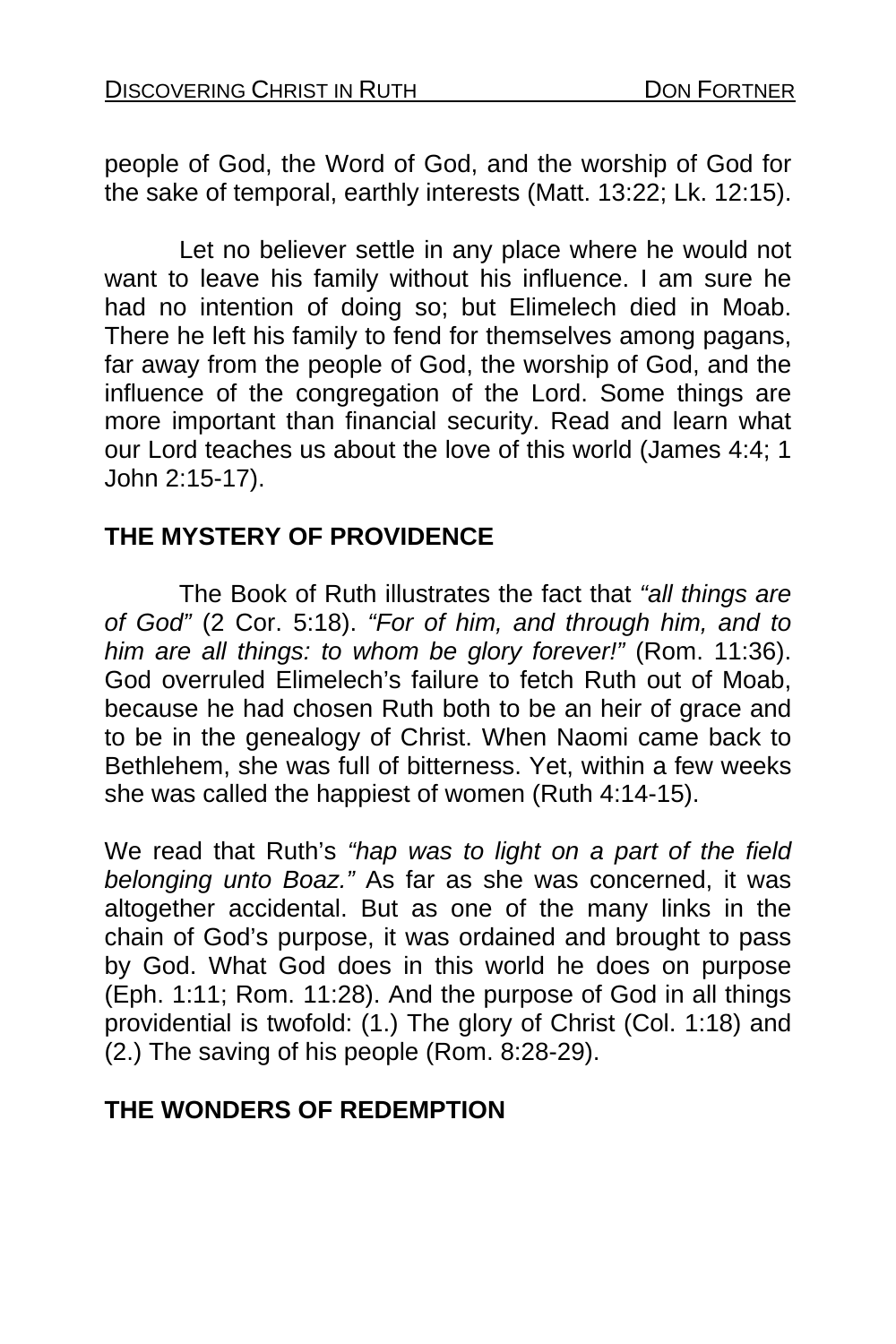The primary subject of this little book is redemption, redemption by a near kinsman (2:1). As we have seen, Boaz was a picture of Christ in many ways. He was a mighty man (Heb. 7:25), a wealthy man (Eph. 3:8), and a near kinsman (Heb. 2:9-18). Two things were required in the law of Moses for the express purpose of foreshadowing our redemption by Christ: (1.) The nearest kinsman had the right to redeem the inheritance his brother had lost (Lev. 25:25). (2.) The kinsman was to marry the widow of his brother to preserve alive the seed of Israel (Deut. 25:5-10). Boaz did both (Ruth 4:9-10). So did the Lord Jesus Christ as our near kinsman. He who is our Redeemer is also our Husband.

### **THE SUPER-ABOUNDING GRACE OF GOD**

Redemption and grace always go hand in hand. Wherever you find one, you find the other. As with Boaz, those who are redeemed by Christ shall be wed to Christ. All whom he redeemed, he saves. All whom he redeemed, he forgives. All whom he redeemed, he blesses with all the exceeding riches of his abundant grace. The Book of Ruth is a book about grace, the super-abounding grace of God. It shows us a beautiful illustration of God's prevenient grace, by which he prepares the way for his saving grace. Ruth's redemption by and marriage to Boaz portrays our Lord's undeserved grace to us. Ruth was a Moabite, the cursed child of a cursed race. Yet, Boaz loved her, redeemed her, and married her. That is a picture of grace, the free, unmerited grace of God to sinners in Christ.

Ruth 2:12 sets before us a picture of the superabundance of God's grace to us. As Boaz invoked upon Ruth *"a full reward"*  from God for what she had done, so the Lord Jesus Christ invokes upon every believer a full reward from the Lord God.

### **A WORK OF FAITH**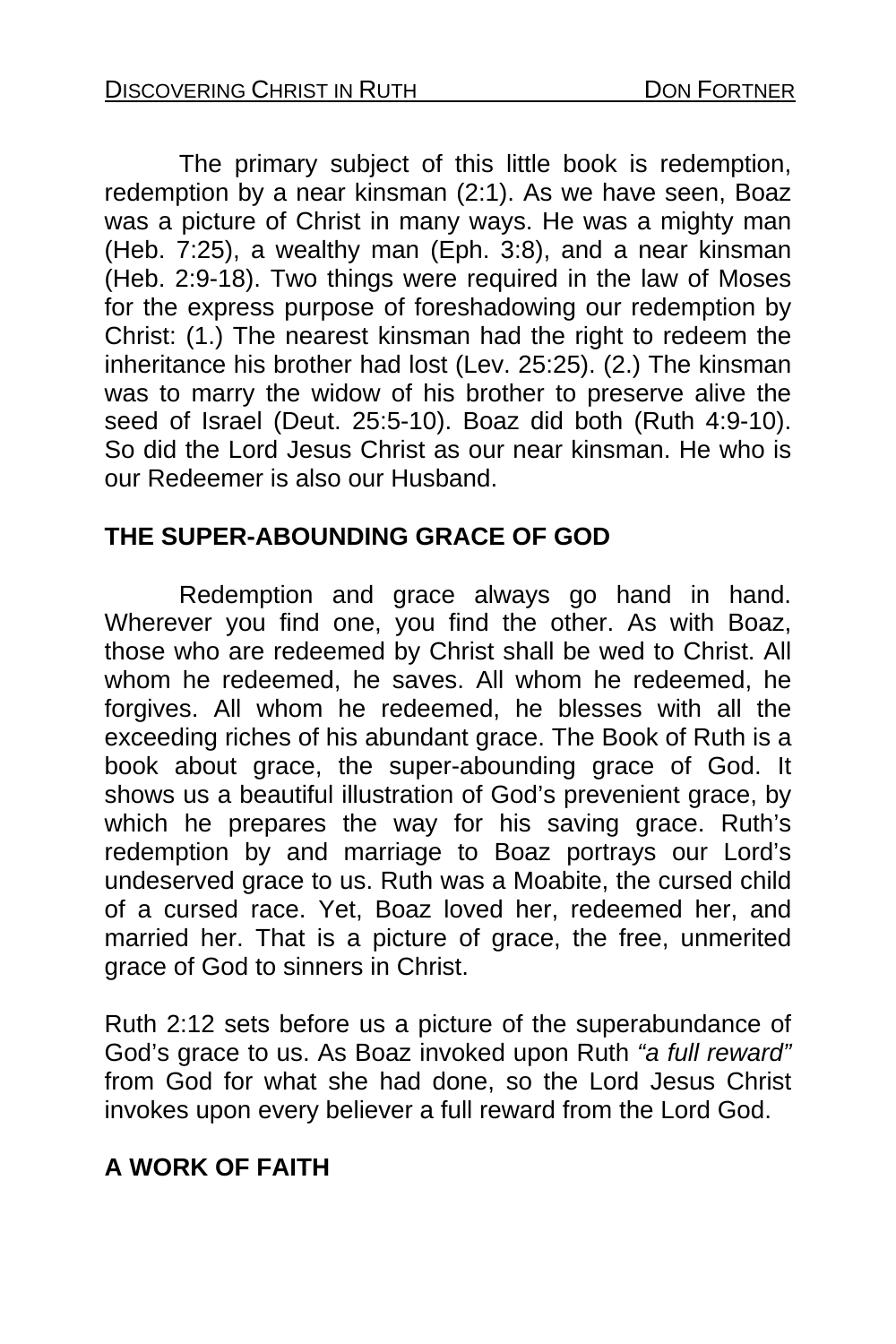The first thing seen in this twelfth verse is Ruth's work of faith. Boaz said to her, *"The Lord recompense thy work, and a full reward be given thee of the Lord God of Israel, under whose wings thou art come to trust."* 

We understand that faith is a gift of God (Eph. 2:8). Faith is wrought in us by the exceeding greatness of God's almighty power in saving grace (Eph. 1:19). Faith is the work of the operation of God in our hearts (Col. 2:12). If I believe God, it is because of his grace. Yet, faith, being produced in us by the power of God the Holy Spirit, is not a passive experience. Faith is a living principle, a grace that works (Gal. 5:6). Faith does something (James 2:14-26). And God will not forget your work of faith and labor of love (1 Thess. 1:3; Heb. 6:10).

 Remember, as you read the Book of Ruth, Ruth represents us, sinners saved by grace, God's elect, all who are converted by the power and grace of God. This woman had come to trust God. Naomi had taught both Ruth and Orpah the things of God. No doubt, Orpah believed Naomi's words and was prepared to go with her to Bethlehem, until she realized what it would cost her. When she realized that, she went back to Moab. She believed Naomi; but she did not trust the Lord. But Ruth had come to trust the Lord God of Israel himself. She believed God. She had come to *"trust under his wings."* 

The metaphor used by Boaz to describe Ruth's faith refers either to the wings of the cherubim overshadowing the mercyseat; or to the wings of a mother hen. In either case, it speaks of a place of great strength, complete safety, personal care, and great comfort. Christ is that hiding place for sinners. In him, we take refuge under the wings of the Almighty.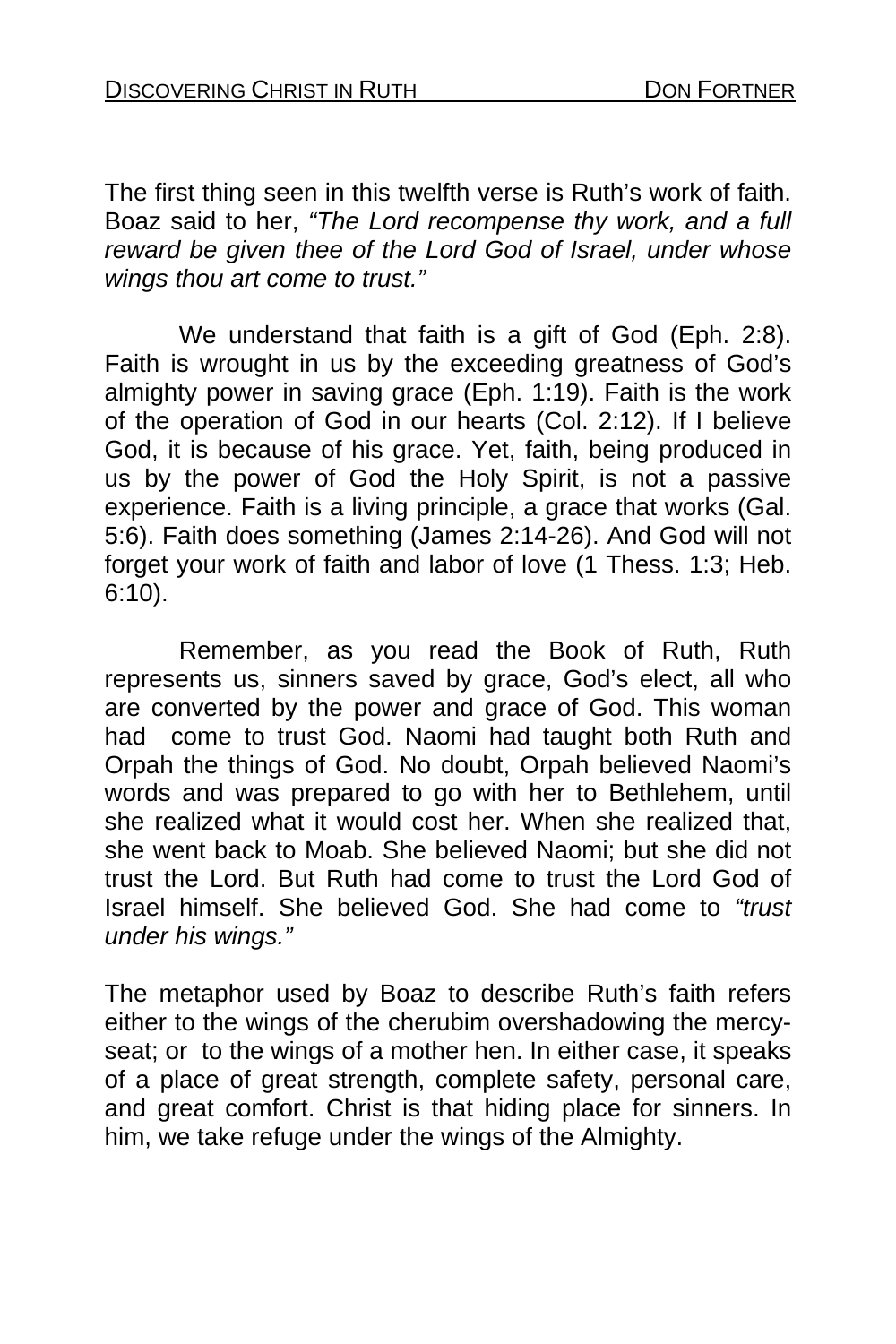Because she believed God, Ruth did what Orpah could not do (v. 11). She forsook her own relations. She abandoned all earthly comfort and benefit. She resolved to worship and serve the Lord God of Israel, whom she had learned to trust through Naomi's faithful witness. She had come to trust the covenant keeping God, of whom her mother-in-law gave faithful witness, who is faithful and true, sovereign and omnipotent, merciful and gracious. Ruth learned to worship and trust the Lord God by Naomi's witness. Naomi told Ruth who God is, what he had done, and where he was to be found. And Ruth believed. She believed Naomi's word; but more, she trusted Naomi's God.

#### **THE REWARD OF GRACE**

As this text speaks of a work of faith, it also speaks of the great reward of God's great grace. *"The Lord recompense thy work, and a full reward be given thee of the Lord God of Israel, under whose wings thou art come to trust."* Here is the super-abundance of God's grace. He rewards our works of faith (faith which he has given) with the full reward of grace (1 Sam. 2:30). This is beautifully demonstrated in Ruth.

She found what she never expected or looked for - a husband. She who was barren, bare a son through whom untold millions have been born of God, for her son was the man through whom the human lineage of Christ was directly traced. Like Ruth, we have found in Christ more than a Redeemer and a Savior. We have found in him a husband (Eph. 5:25-30).

Being married to Boaz, Ruth obtained an inheritance to which she had no natural claim. Even so, in Christ, God's elect have obtained an inheritance to which we have no natural claim. Our reward from God is a heritage of grace given to all who believe on the Lord Jesus Christ. The Lord God gives chosen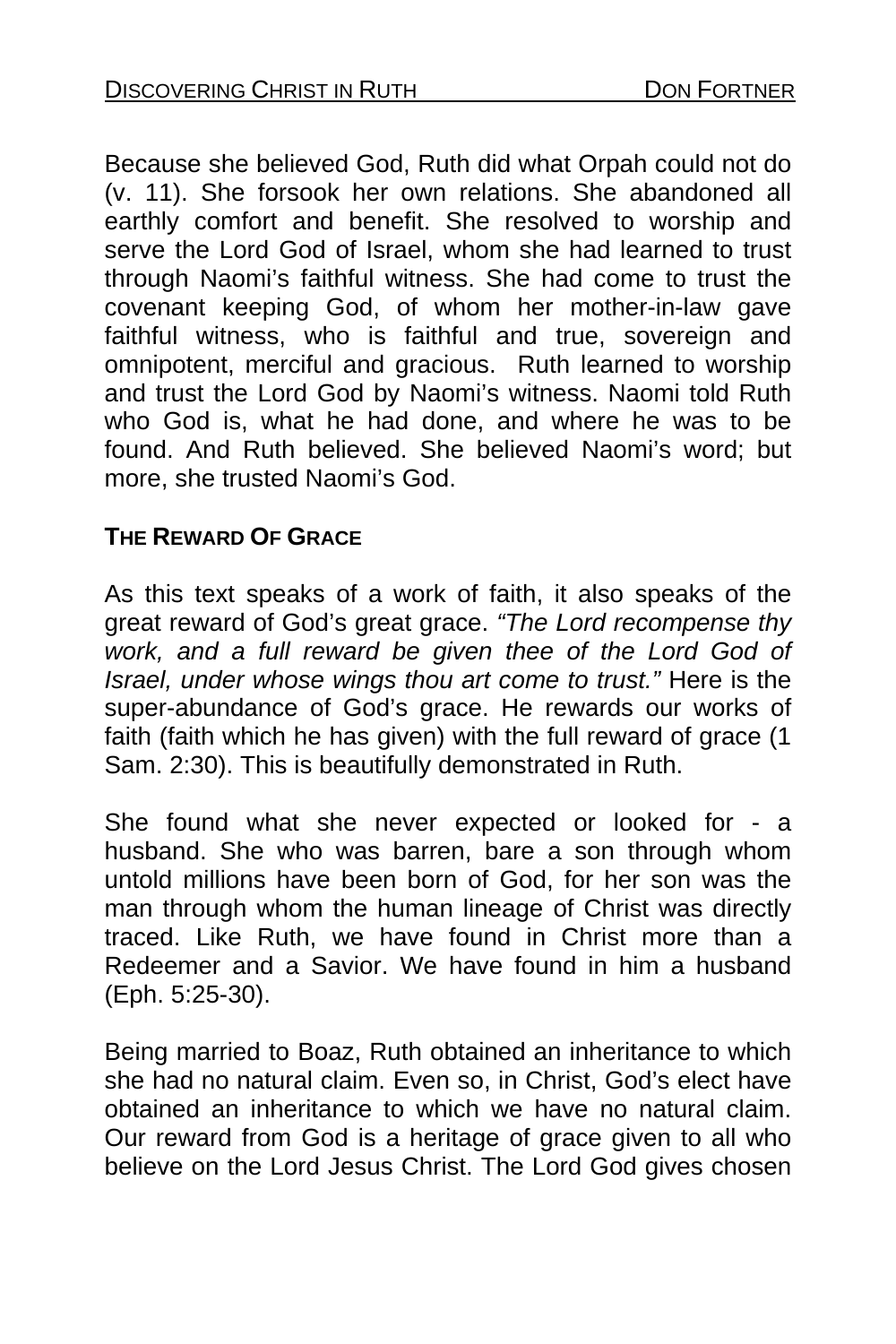sinners free forgiveness of all sin (Isa. 43:25). He gives every believer the blessedness of a peaceful conscience (Heb. 9:12- 14), quietness *"from fear of evil"* (Prov. 1:33), the blessed assurance of all good (Psa. 23; Rom. 8:32), the confidence of merciful, divinely ordered providence (Rom. 8:28), communion with himself and all the fulness of eternal glory (Rom. 8:17). In the last day, our God shall grant us the full reward of grace which is the fulness of heavenly glory. *"The Lord will give grace and glory!"*

Yes, God will reward his own elect, like all others, according to their works, in strict accordance with absolute justice. He will reward us for the perfect righteousness of Christ. Just as he rewarded our Substitute in strict justice for our sins which were imputed to him, so he will reward every believing sinner in strict justice with heavenly glory, because of the perfect righteousness of Christ imputed to us (2 Cor. 5:21; Rev. 20:12-15; 21:27; Rev. 22:14).

 God's saints will possess all the fulness of heavenly glory, because in Christ they are worthy of it (Col. 1:12; 3:23- 24). Are you worthy of heaven? If you are in Christ you are. As Boaz invoked a full reward for Ruth, the Lord Jesus Christ has earned and purchased a full reward for his people; and he gives it to all who trust him (John 17:5, 22; Rom. 6:23).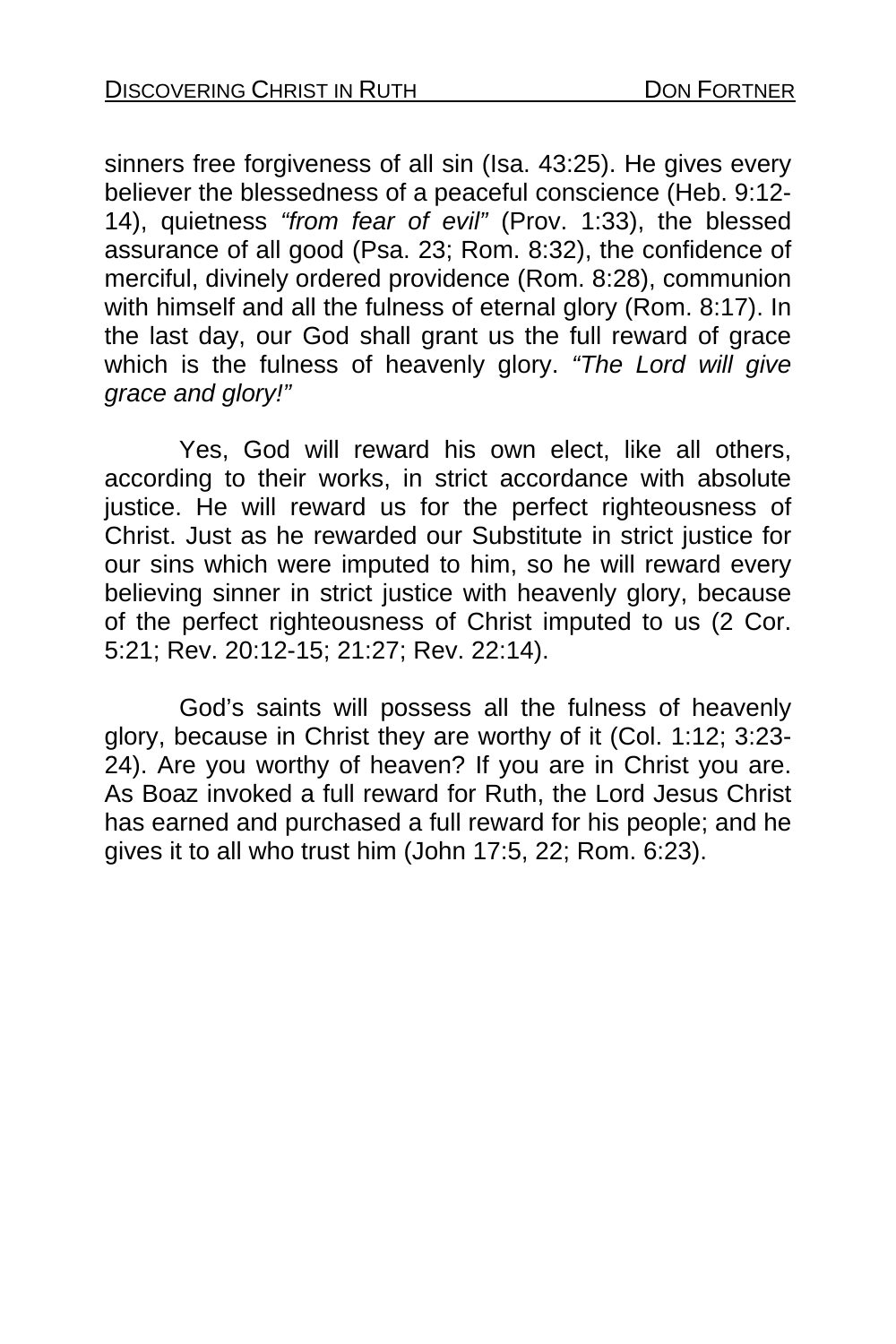# Chapter 12

## Mealtime With Boaz

*"And Boaz said unto her, At mealtime come thou hither, and eat of the bread, and dip thy morsel in the vinegar. And she sat beside the reapers: and he reached her parched corn, and she did eat, and was sufficed, and left." --*Ruth 2:14

Ruth was a Moabitess, a stranger in the land of Judah. This Moabite stranger found satisfaction when she was wed to Boaz. The courtship that led up to that wedding began in Boaz's barley field where Boaz invited her into his house at mealtime. As Ruth found in Boaz everything she needed; so every believing sinner finds in Christ, the Bread of Life, everything he needs. In our Savior's house there is bread enough and to spare.

There is a distinct correlation between the things recorded in the Book of Ruth and the things that are taught in the Book of Ephesians. They are worthy of detailed study.

- 1. The minute detail of divine providence in accomplishing the purpose of God is evident (Eph. 1:11).
- 2. Once Ruth was in Bethlehem she went out into the fields to serve. Indeed, all who are brought into the family and kingdom of God are born to serve (Eph. 2:8-10; Tit. 2:11-15).
- 3. The calling of Ruth the Moabitess prefigured the calling of the Gentiles (Eph. 2:11-13, 19).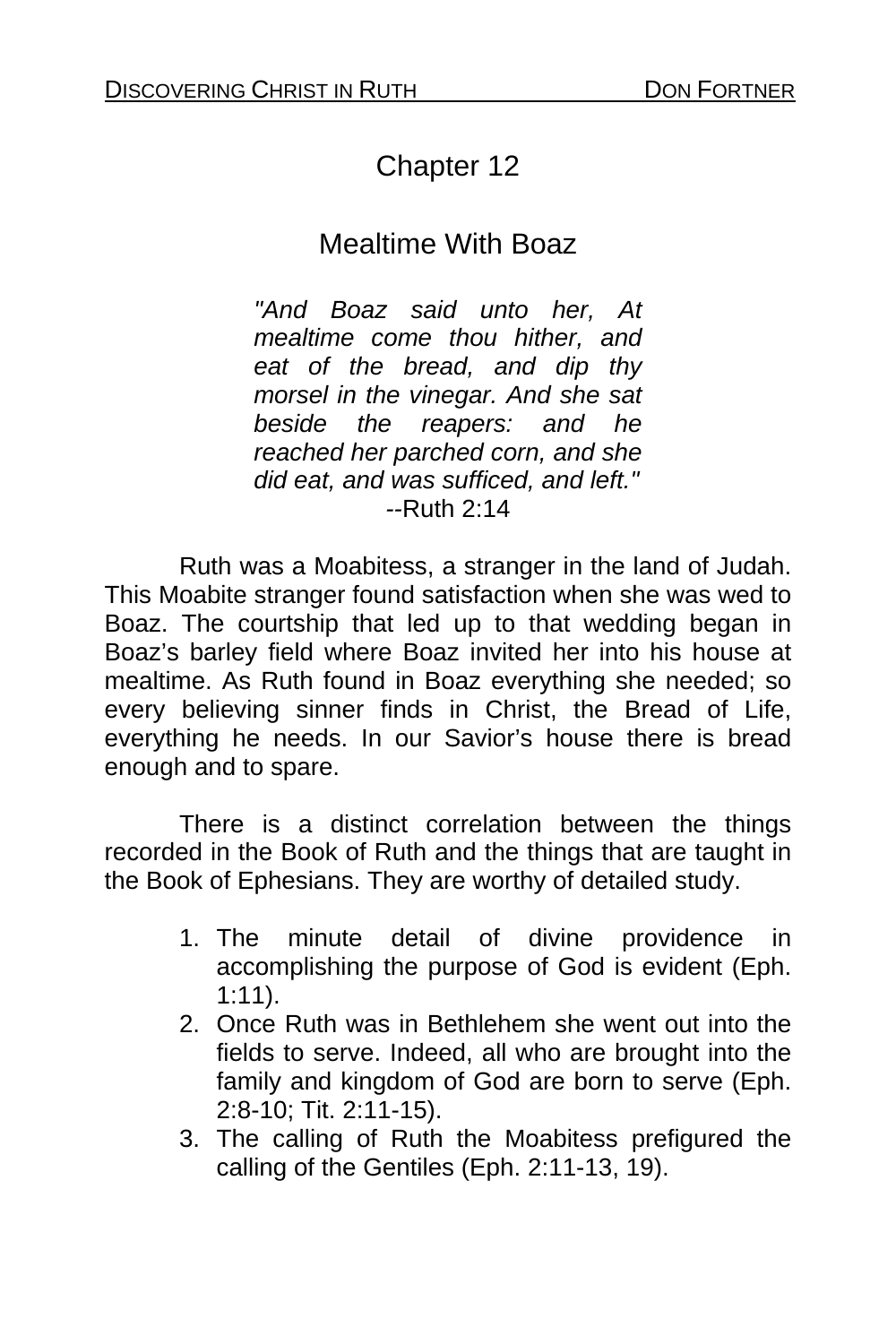- 4. The love of Boaz for Ruth was a picture of the love of Christ to us (Eph. 3:18-19; 5:25-27).
- 5. Boaz's purchase and redemption of Ruth portrayed Christ's redemption and purchase of God's elect (Eph. 5:25; 1:6).
- 6. As Boaz's love to her was a matter of unceasing wonder to Ruth (*"Why have I found grace in thine eyes?"*), so Christ's love to us, his great grace to us is an unceasing, wondrous mystery to the believing heart (Eph. 3:8-11, 19-21).
- 7. As Ruth's wedding to Boaz was a lasting, fruitful union. so our union with Christ is an everlasting union and a fruitful one (Eph. 5:30, 32; 4:21-25).

As we read the Word of God, we should always look for Christ and pictures of God's rich, abundant grace in him. If we look for pictures of our own souls' experiences, we are sure to find them. Such pictures are everywhere in the Book of Ruth. The text now before us suggests several spirituals truths.

### **GOD'S PEOPLE IN THIS WORLD HAVE THEIR MEALTIMES.**

In the Scriptures, the hearing of the Word of God is often compared to a great feast and faith in Christ is compared to eating and drinking (Lk. 14:15-24). During the barley harvest, it was common in Boaz's day for men to set up temporary quarters in their fields. There, in the middle of the day, all the workers would be fed and any gleaners who were invited to join them. That is the picture we have before us. Let me use it to show you three things from the Word of God in this regard.

God's servants, those who preach the gospel of Christ, are God's gifts to his church by whom the souls of men are fed (Jer. 3:15).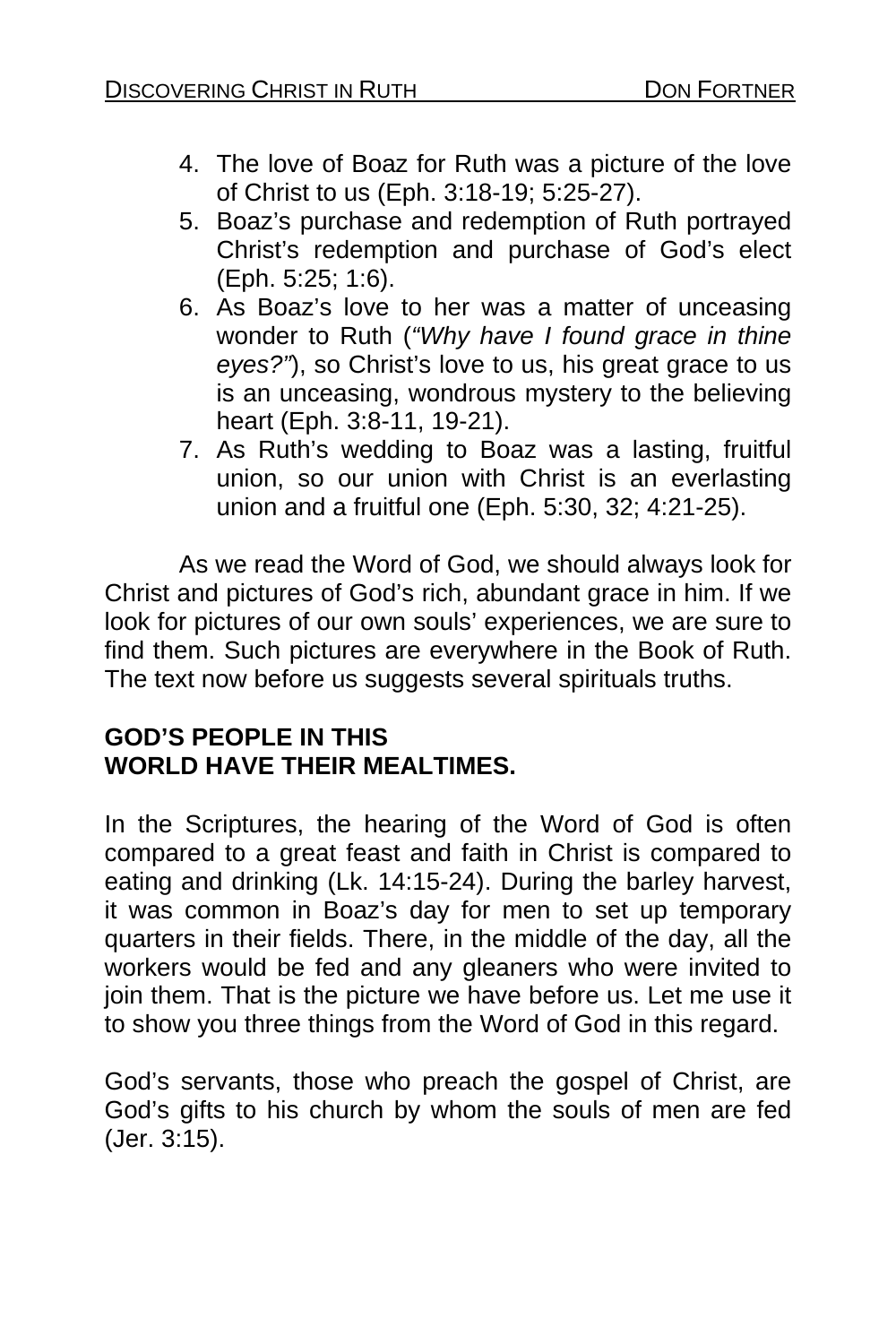The one who does the feeding is our Lord himself. His servants simply distribute the loaves and the fishes. They feed the Lord's sheep with knowledge of God, his Word, his ways, and his works. And they feed them with understanding. Men who are called and gifted of God to preach the gospel understand the needs of their hearers. Understanding their needs, God's servants feed his people with bread which is suitable for them, the bread of free grace in Christ, the sinners' Substitute. They understand that Christ crucified is all the counsel of God (1 Pet. 1:23-25).

All who are hungry will be found at the table when mealtime comes.

 It is senseless for preachers to try to force, or coerce religious people, hypocritical professors of faith, to come to church, when they have no appetite for the things of God. If people are hungry, no one has to beg them to come and eat. Hungry souls gladly eat, no matter who the cook is, no matter what the plate looks like. Give them the bread and water of covenant mercy, the oil and wine of free grace, and God's people will come and dine. Sheep love sheep food. Goats are more happy with the weeds of works, intellectualism, and legality.

God has ordained certain mealtimes for his own.

Many these days despise all order, set times of worship, and the discipline of faithfulness. But God has ordained both private and public worship for the feeding of our souls. We neglect these matters to our own peril. Particularly, the public ministry of the Word, the preaching of the gospel, and ordinances of divine worship have been established by our God for the good of our souls (Eph. 4:8-16; Heb. 10:25; 1 Pet. 2:2).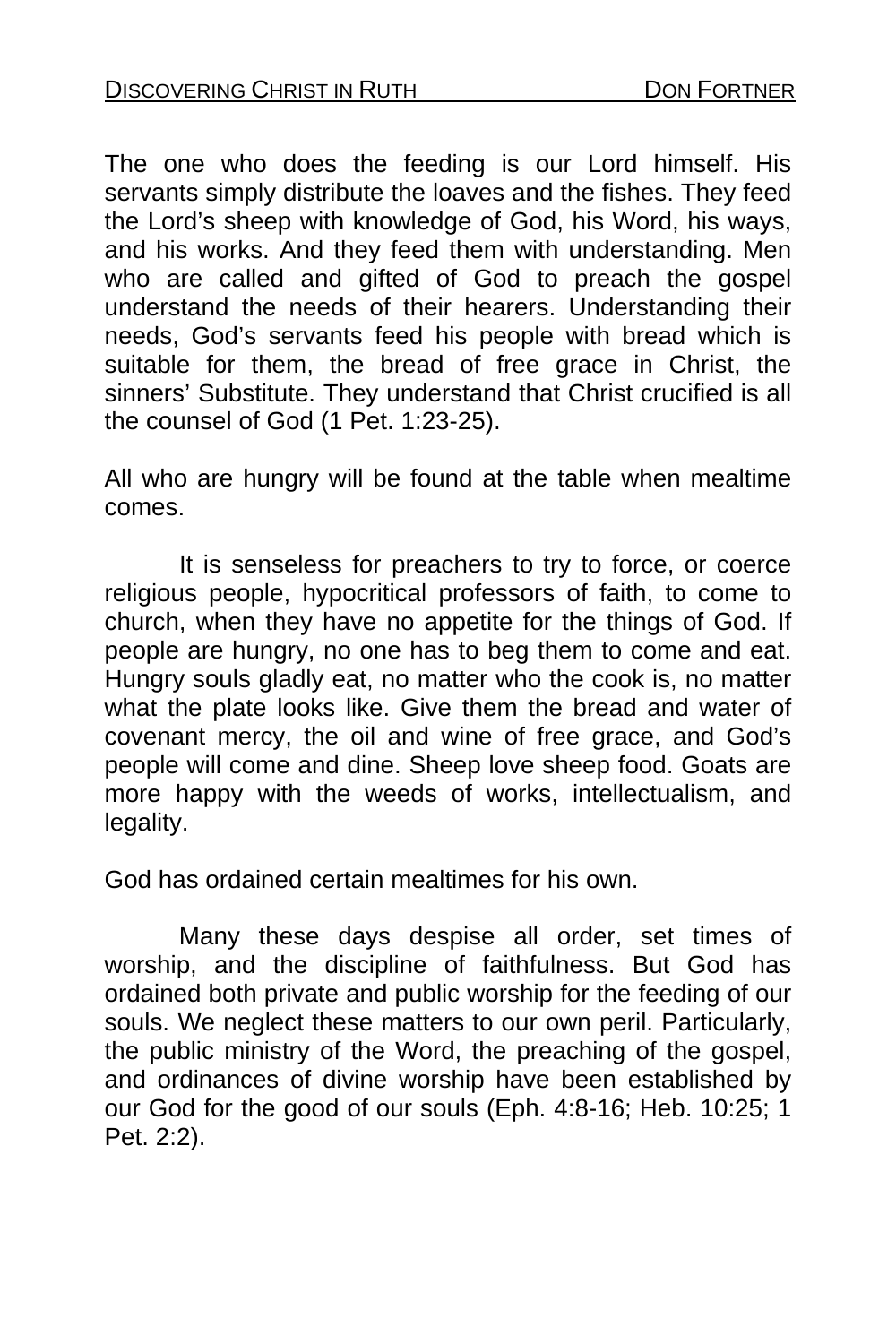As Mephibosheth was found sitting at the king's table, let us ever be found at the table of divine worship. As the returned prodigal fed upon the fatted calf, let us ever feed upon our crucified Redeemer.

Our God spreads a table before us in this wilderness. It is written, *"Thou preparest a table before me in the presence of mine enemies."* Often we have an unexpected mealtime, during the routine of the day, the Lord visits us often with special tokens of grace, dropping sweet morsels into our souls. In the heat of the day, he refreshes our souls. When we are about to face some great trial, though we are unaware of it, he gives us just the food needed to see us through. After heavy, painful, heart-wrenching trouble, when we are most faint, he graciously visits us and feeds us with his Word in such ways as the world can never understand.

### **THE LORD JESUS AFFECTIONATELY INVITES POOR, NEEDY SINNERS TO HIS BANQUETING TABLE.**

Boaz did not command Ruth to come. He did not order her to come, though well he might. Rather, *"Boaz said unto her, At mealtime come thou hither and eat."* Those are the tender words of a gracious suitor. Yes, it is true, the Lord Jesus commands all men to repent. He commands all to believe the gospel. And all are responsible to obey his command. Yet, he graciously condescends to our low estate. Like a tender Suitor who would win our hearts, he invites poor, needy sinners to come to him. I do not debate for a moment the fact that the gospel is a command; but the command of the gospel sounds like a tender, gracious invitation to me (Isa. 1:18-20; Matt; 11:28-30; 22:9; Rev. 22:17).

The poor, needy gleaner in our text was invited by Boaz himself to *"Come".* And the Son of God invites hungry sinners to come to him. Someone suggested that good witnessing is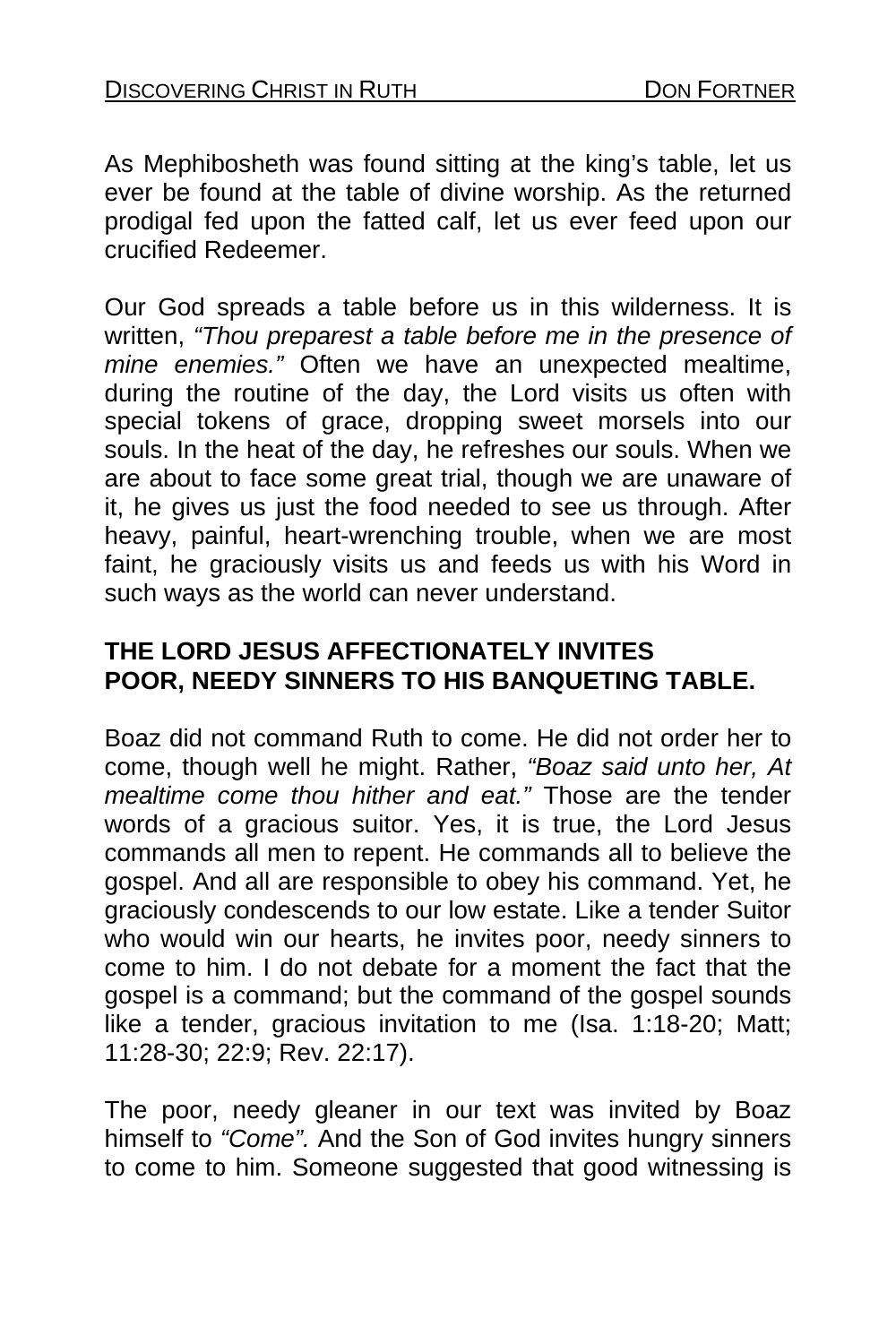one beggar telling another beggar where he can get a good meal. Ruth was invited to *"eat of the bread."* Even so, sinners are invited to eat of Christ, the bread of life, and live forever.

Yet, there is more. Boaz invited Ruth to *"dip* her *morsel in the vinegar."* The vinegar here was not vinegar as we know it, but a relish, a sauce, a gravy to give a rich, delicious taste to the bread. So the Lord Jesus bids us dip our morsel of bread in the gravy of his grace. Election is the bread. - Personal election is the gravy. Redemption is the bread. - Personal redemption is the gravy. Calling is the bread. - Personal calling is the gravy. Perseverance is the bread. - Preservation is the gravy. Some like the bread, but not the gravy. Some like the gravy, but not the bread. Believers want both.

Boaz invited Ruth to come to him at mealtime for two obvious reasons: he loved her; and he intended to marry her. So, too, when the Lord Jesus speaks to sinners by his Spirit, it is because of his eternal intentions of love and grace toward them.

### **AS BOAZ REACHED RUTH THE PARCHED CORN, SO OUR SAVIOR GIVES THE BREAD OF LIFE TO CHOSEN SINNERS.**

It takes more than an invitation to save a sinner. It takes more than an offer of grace. It takes an almighty work of irresistible grace (Psa. 65:4; 110:3). While Ruth sat beside the reapers, he reached her the parched corn. How thankful believing sinners are that our God would not take "No" for an answer from us. He invited; but we were reluctant. He said, "Come, eat, dip your morsel in the gravy;" but we would not obey his voice. So he put the bread of life into our mouths. Like the good Samaritan portrayed in Luke's gospel, God our Savior came to where we were, picked us up, and poured in his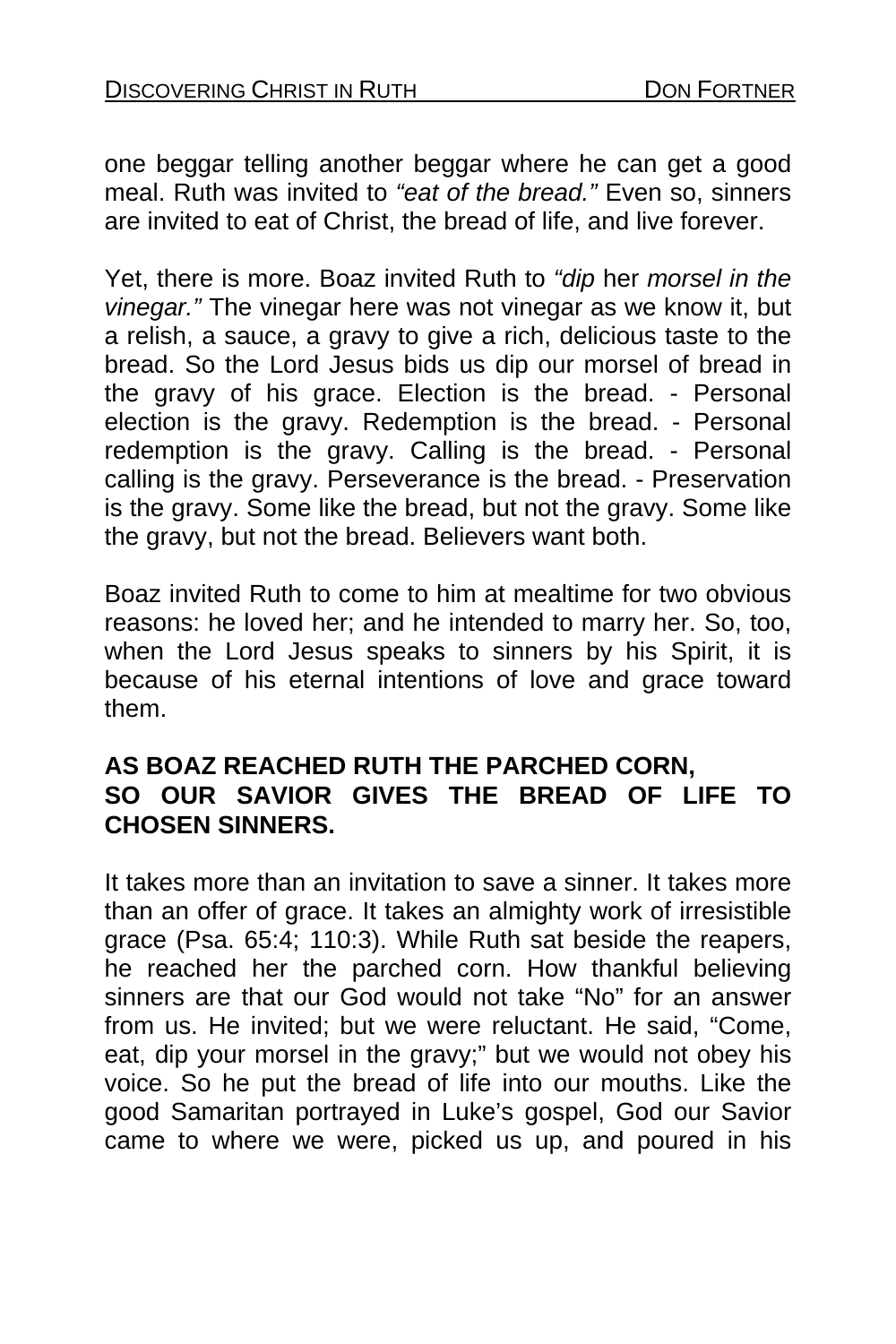grace. He shed abroad his love in our hearts. He gave us repentance.

#### **AS RUTH WAS SATISFIED AT BOAZ'S TABLE, EVERY BELIEVER FINDS IN CHRIST THAT WHICH SATISFIES HIS SOUL.**

Ruth ate all she wanted. She was fully satisfied. When she left, she left much more than she ate, and carried enough home to Naomi to satisfy her as well (v. 18). There is bread enough in our Father's house and plenty to spare. Some preachers and some churches seem to think they are to be spiritual protectionists, conservationists of the worst kind. They seem to be afraid that if they share the bread of God's house they will run out of bread. Let us preach the gospel freely to all men, bidding poor, needy, hungry sinners *"Come and dine".*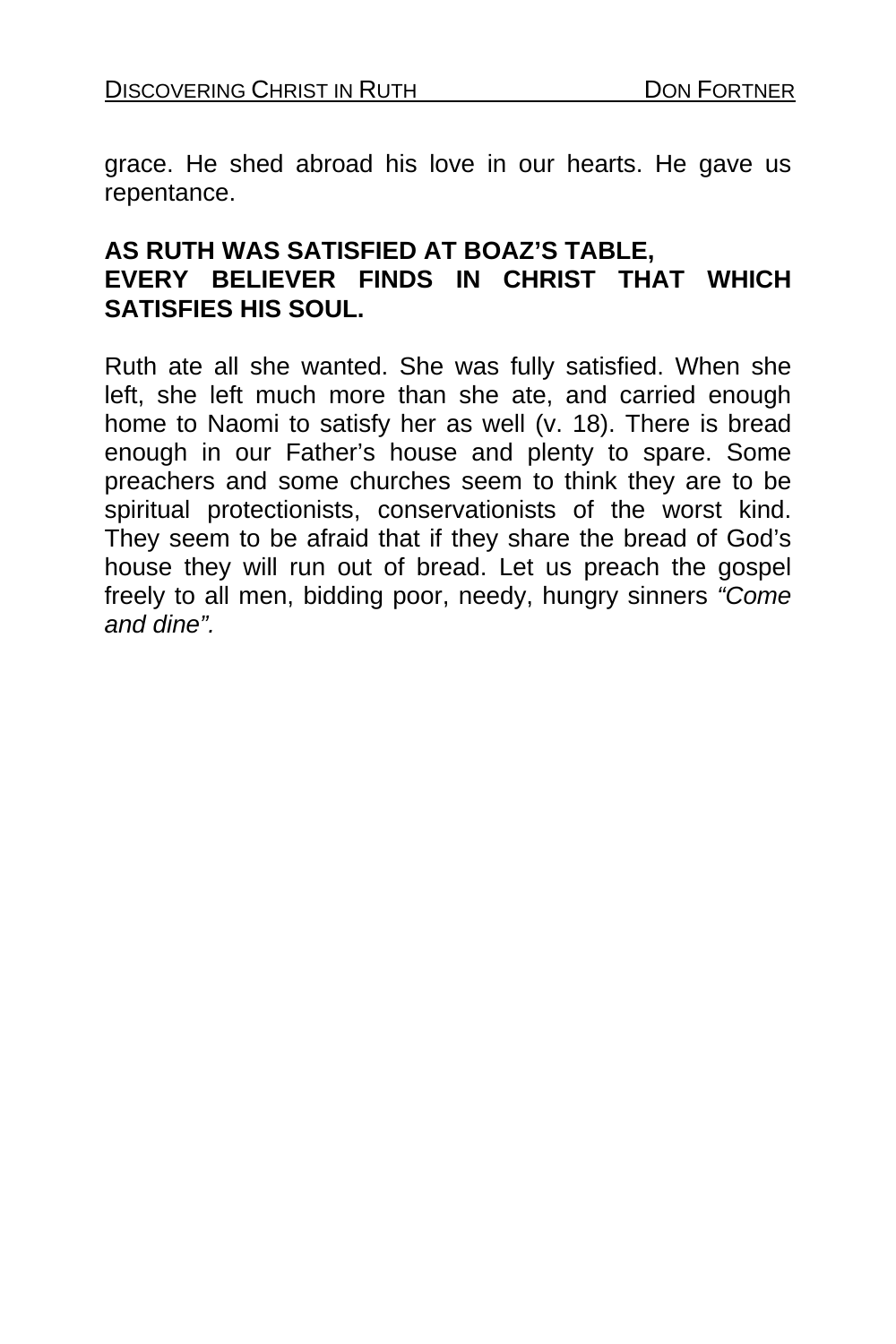# Chapter 13

# "Handfuls Of Purpose"

*"And when she was risen up to glean, Boaz commanded his young men, saying, Let her glean even among the sheaves, and reproach her not: And let fall also some of the handfuls of purpose for her, and leave them, that she may glean them, and rebuke her not."*  Ruth 2:15-16

In the Old Testament, under the Mosaic law, gleaning was one of the rights of the people. The farmer was forbidden of God to reap the corners of his fields. If he, by some oversight, mistakenly left a bundle of wheat in his field, he was not allowed to go back and pick it up. It was to be left for the widows, the fatherless, and the poor in the land. The same thing was true of their orchards and vineyards.

In this second chapter of Ruth, we see this law of gleaning being fulfilled. The things recorded in this chapter are written for our learning and for our admonition. Indeed, all that is written in the Book of Ruth is intended by God the Holy Spirit to show us the goodness, grace, and glory of Christ, our Kinsman Redeemer.

As we have seen in this Book, *Ruth* represents all who are saved by the grace of God. *Boaz* represents the Lord Jesus Christ, our Kinsman Redeemer. He is the owner of all things. All the fields of this world belong to him. He is the Master of all things. As Boaz was master in his house, so Christ is Master in his house, the Church. Everything is subject to him. And he is the Master of the universe. We obey him willingly; but all things obey him absolutely (John 17:2).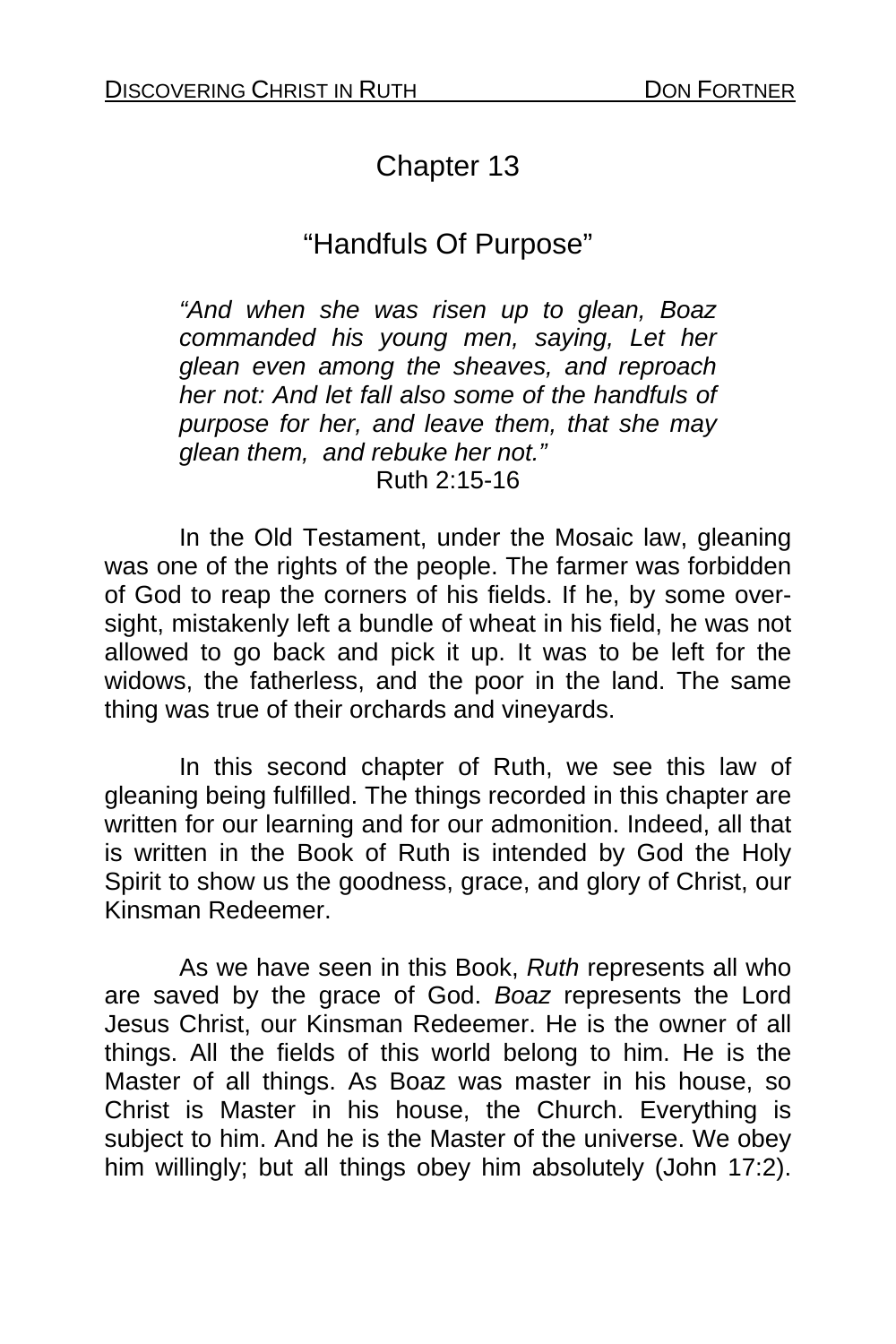The *field* in which Ruth gleaned represents the Word of God. The *young men*, the reapers, represent those who preach the gospel of Christ.

As Boaz commanded his young men to let fall some handfuls of purpose for Ruth. Even so, the Lord Jesus Christ commands his servants, those who preach the gospel,, to let fall some handfuls of purpose for chosen sinners. In these two verses, we have instruction by example for both sinners who are seeking the Lord and preachers who are serving him. In our text...

#### **SEEKING SINNERS**

Seeking sinners are like gleaners in a field**.** The old writers and preachers used to talk about sinners, sensible sinners, seeking sinners, and saved sinners. I do not care much for those distinctions, as a general rule. Sinners are sinners. But the distinctions do serve a useful purpose.

A sinner is a person under the wrath of God, lost and ruined in his sin, but utterly unaware of his sinful condition (Rom. 5:12).

A sensible sinner is a sinner awakened to know his lost condition, a sinner under conviction, a sinner who knows that he is lost and needs Christ.

A seeking sinner is one who knows he needs Christ and is seeking him.

He feels his need of Christ, seeks him earnestly in his Word, in his house, by prayer and supplication, and will find him (Jer. 29:11-14). Like the four lepers of Elisha's day, they have resolved not to perish if life can be had (2 Kings 7:3-4). Like the Syrophenician woman, such needy souls will not cease seeking the Lord God in Christ and the mercy they need from him until they have found him and obtained mercy (Mark 7:24- 30).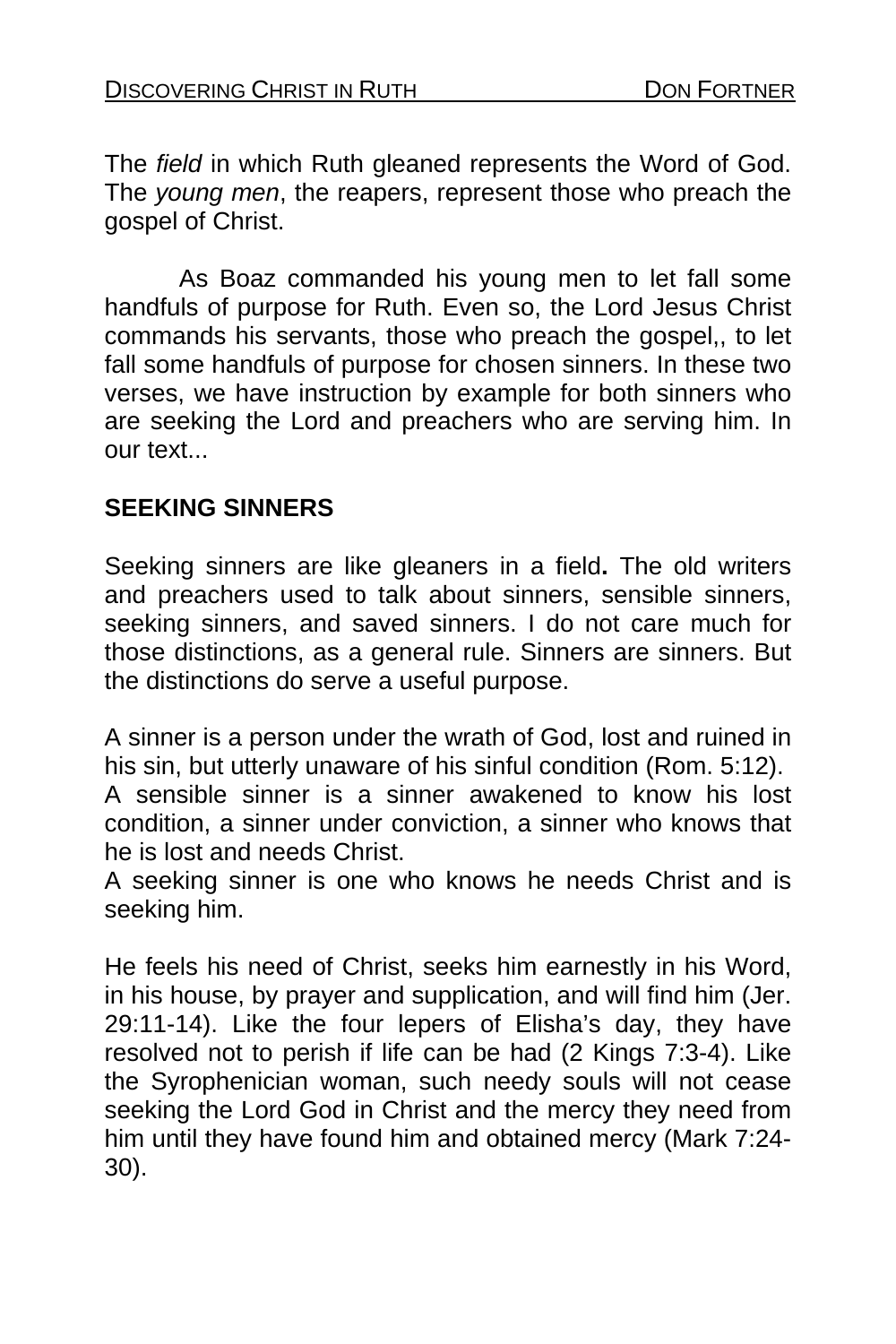A saved sinner is one who has come to Christ, one who trusts Christ as Lord and Savior, one who believes on the Lord Jesus Christ.

When Ruth came into Boaz's field, she came as a gleaner seeking bread (vv. 2-3). As such, she is a picture of a sinner seeking the Lord in the house of bread.

**She was a Moabite**. She was the cursed offspring of a cursed race; and she knew it. She had no rights, except the rights of a stranger to glean in the fields. That is exactly our condition by nature. We are the cursed offspring of a cursed race (Rom. 5:12; Eph. 2:1-4). We have no rights, but the right to pick up what God has left for sinners, the right to glean in his field.

**She had been reduced to a very low and poor condition**  (2:10). She was once very wealthy, married to Mahlon, daughter-in-law to Elimelech. Like her, all Adam's sons and daughters were once very wealthy. *"God created man upright!"* Before the fall, our father Adam possessed all God's creation and ruled over it. God gave man everything, even a righteous nature. But, like Ruth, fallen man is reduced to abject poverty (Eph. 2:11-12). Because she was poor, hungry, and in desperate need of help, she humbly took her place among the poor. Though she was a poor Moabitess, Ruth had resolved to seek and to follow the Lord God of Israel (1:16- 17).

Blessed is that sinner who has been taught by the grace of God something of the abject poverty of his soul before God. Poor, hungry, and in desperate need of help, he will humbly take his place in the dust before the throne of grace, seeking mercy (Heb. 4:16).

I can but perish if I go, I am resolved to try;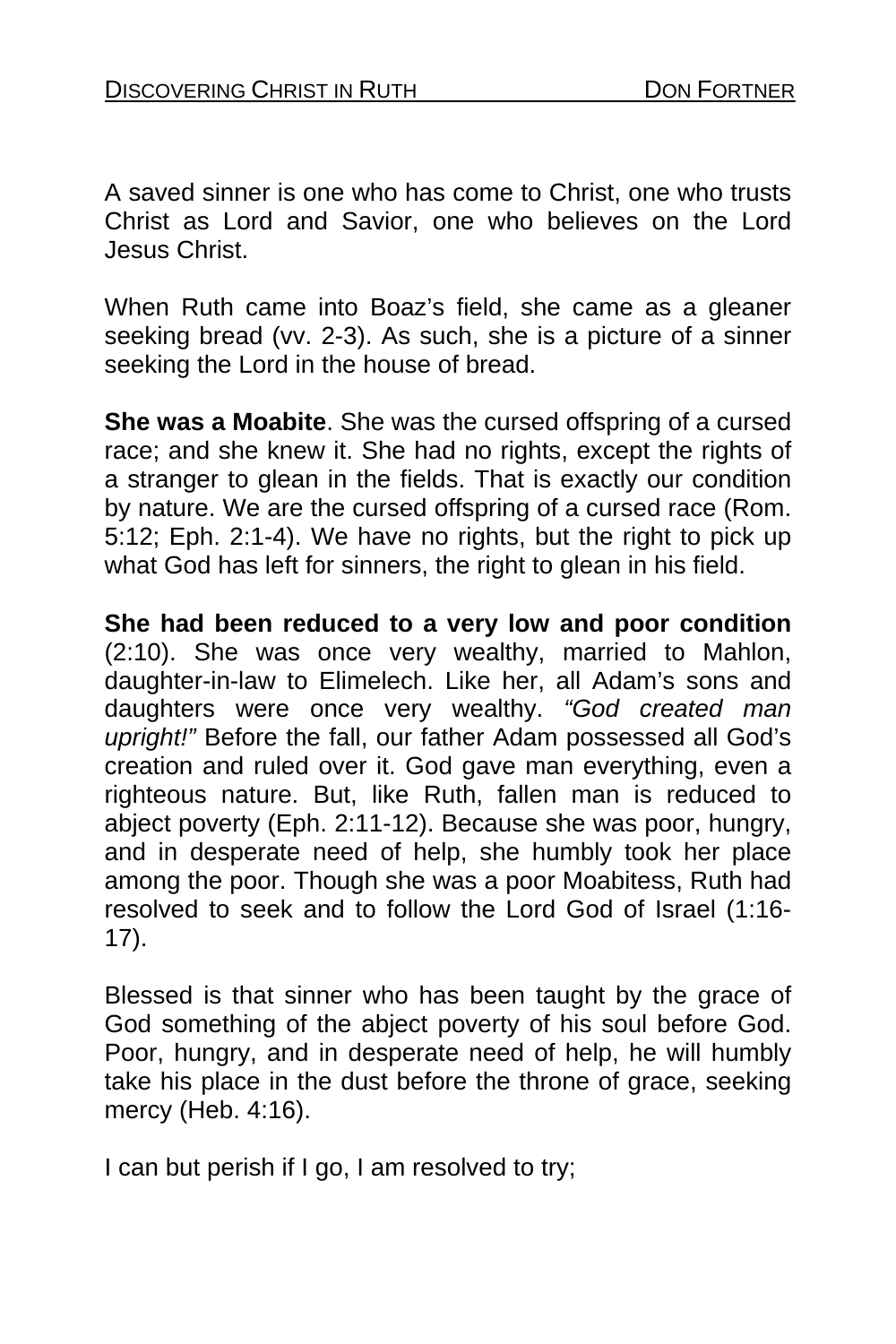For if I stay away I know I must forever die!

Perhaps He will admit my plea, Perhaps will hear my prayer; But if I perish, I will pray And perish only there!

**Notice also that Ruth had a very high opinion of Boaz's handmaids** (2:13). She knew she was not like his handmaidens, but she wanted to be. And those who seek Christ have a very high opinion of God's people. They know they are not like the children of God, but they want to be. They want forgiveness, righteousness, and acceptance with God. They want to be found in Christ, accepted, at peace with God, possessing eternal life.

### **GOSPEL PREACHERS**

Gospel preachers may be compared to reapers. Christ himself shall come as a Reaper (Rev. 14:14-19); and he uses his servants as such. Preachers are reapers in two ways:

They reap the wheat and bind the tares of this world (Matt. 13:30; 2 Cor. 2:14-17). The preaching of the gospel is God's ordained instrument both for salvation and condemnation.

They gather the wheat, the bread of God's Word, prepare it for his people, and feed them with knowledge and understanding (Jer. 3:15).

Every gospel preacher is responsible to feed the Lord's sheep. Those men who are called of God to do this great work are uniquely gifted and qualified by God for the work to which they are called (1 Tim. 3:1-7; Tit. 1:5-9).

### **"HANDFULS OF PURPOSE"**

In keeping with the story before us, the preaching of the gospel is the scattering of handfuls of purpose, the purposeful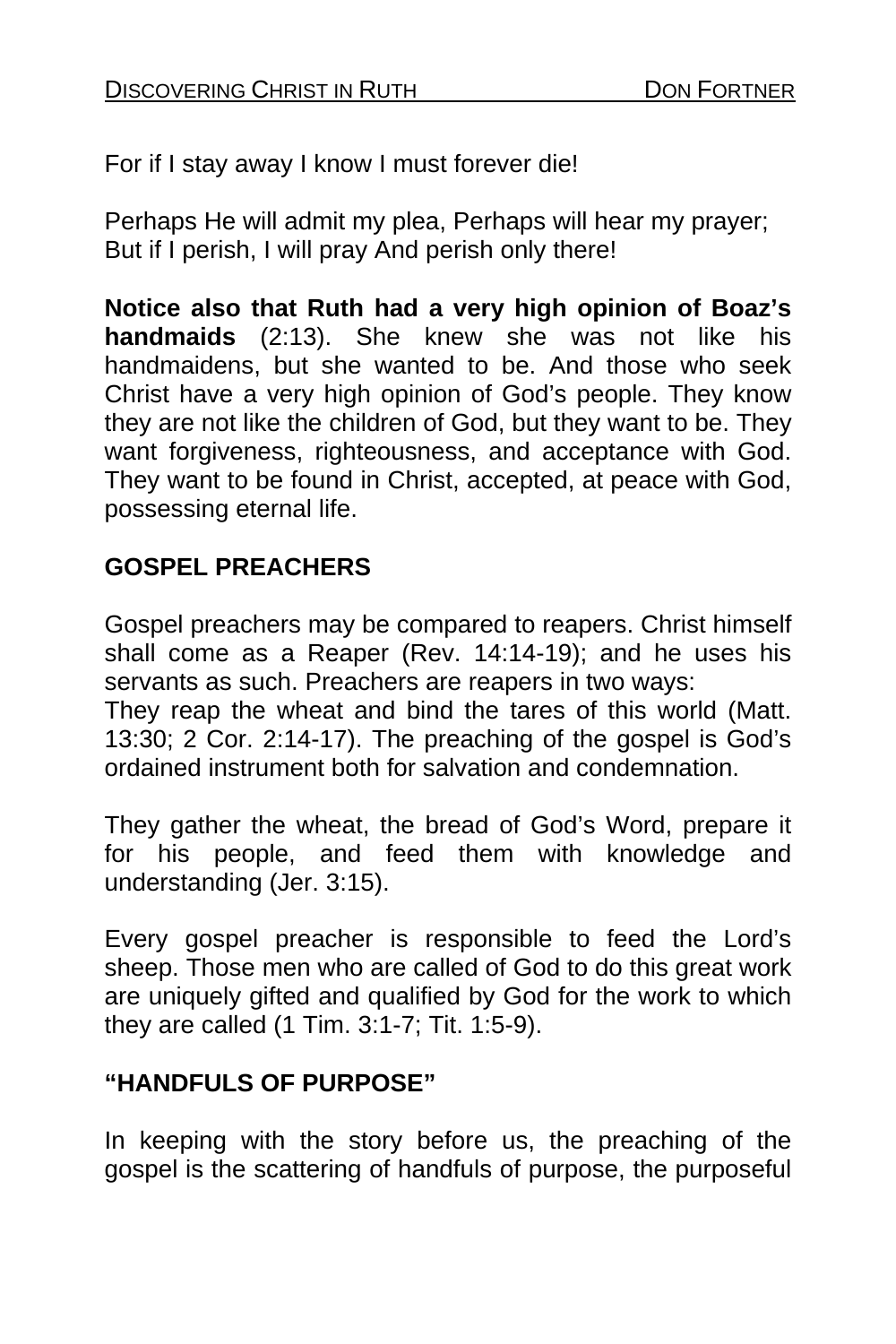distribution of the bread gathered from the Word of God. Notice that Boaz gave his young men four strict commandments regarding Ruth. I take these to be four strict commandments from Christ to every man who preaches the gospel.

First, he says, *"Let her glean, even among the sheaves."*  Gospel preachers are not appointed by God to guard and protect the Word of God, giving it out in bits and pieces, as they see fit. Everything in the Book of God is profitable to his elect (2 Tim. 3:16-17). Let needy sinners glean anything they want *"even among the sheaves."* 

Second, Boaz said, *"Reproach her not,"* or "shame her not." How sad that any preacher should need to be told that, but many do. It is not the business of gospel preachers to chastise the Lord's children, but to comfort them (Isa. 40:1-2). As the man of God proclaims the gospel of God, when it is applied by the Spirit of God, it convicts, corrects, chastens, and comforts the people of God.

Third, Boaz said, *"And let fall also some of the handfuls of purpose for her!"* I take that to mean that gospel preaching is to be plain and simple. *"Handfuls of purpose"* are purposefully left for specific people, with specific needs. They are left, not by the preacher's whims, but by the Spirit's direction. True preaching is personal, purposeful, and passionate. God can make stones preach, but he uses men to preach to men. Only men feel what men feel. We are to scatter the Bread of Life with purpose, but by the handfuls! - Handfuls of Promises. -Handfuls of Doctrine! - Handfuls of Grace!

Then Boaz repeated his first command using stronger word - *"Rebuke her not."* God's people do not belong to their pastors, teachers, elders, or visiting evangelists. They belong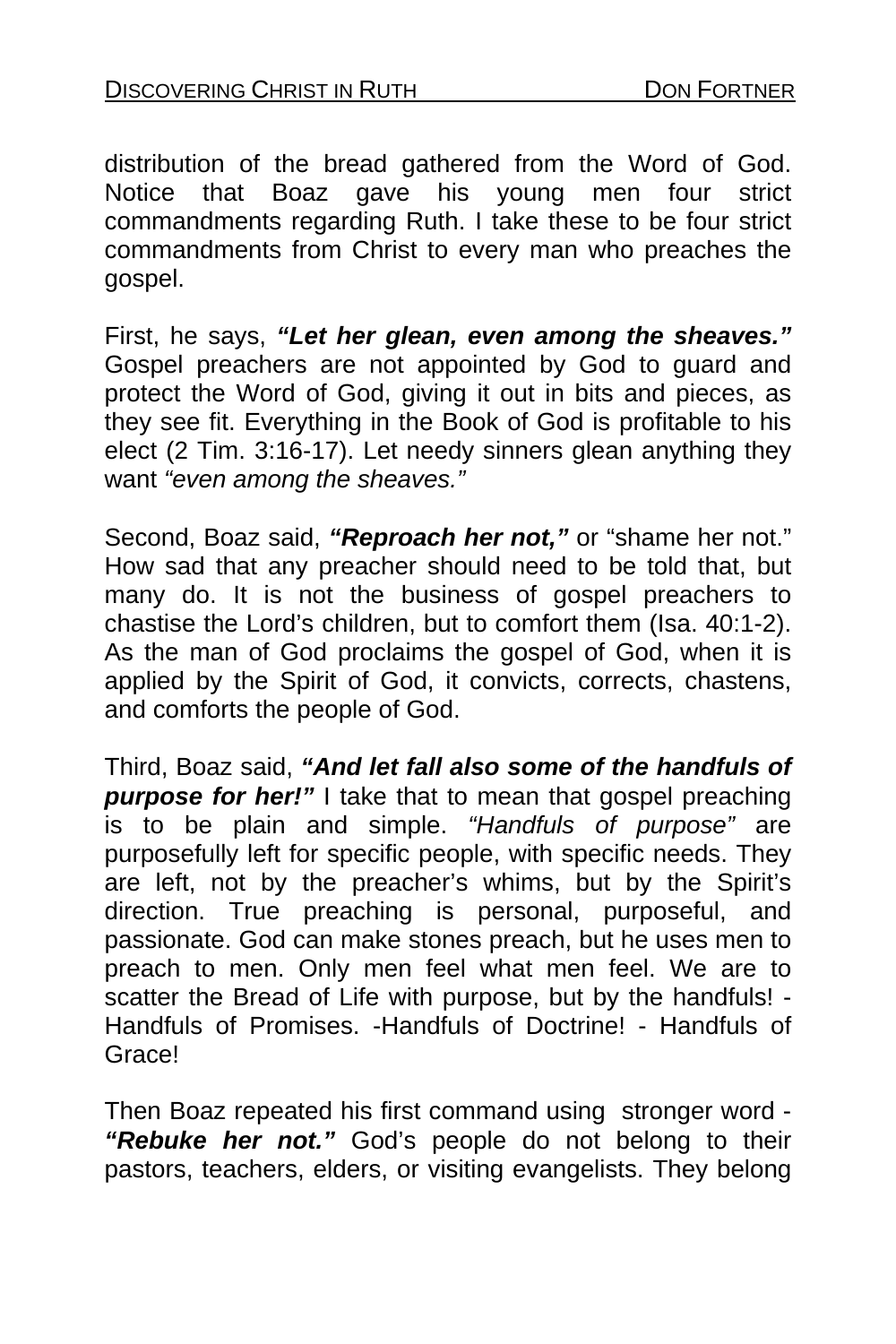to God. It is not my place or yours to chastise his children. Yes, sometimes the faithful pastors and teachers must reprove and rebuke; but they must do it with all longsuffering and patience. Boaz's reapers understood that they were responsible to care for, protect, and provide handfuls of purpose for Ruth. They understood that she was distinctly the object of his love; and they treated her accordingly. *"So she gleaned!"*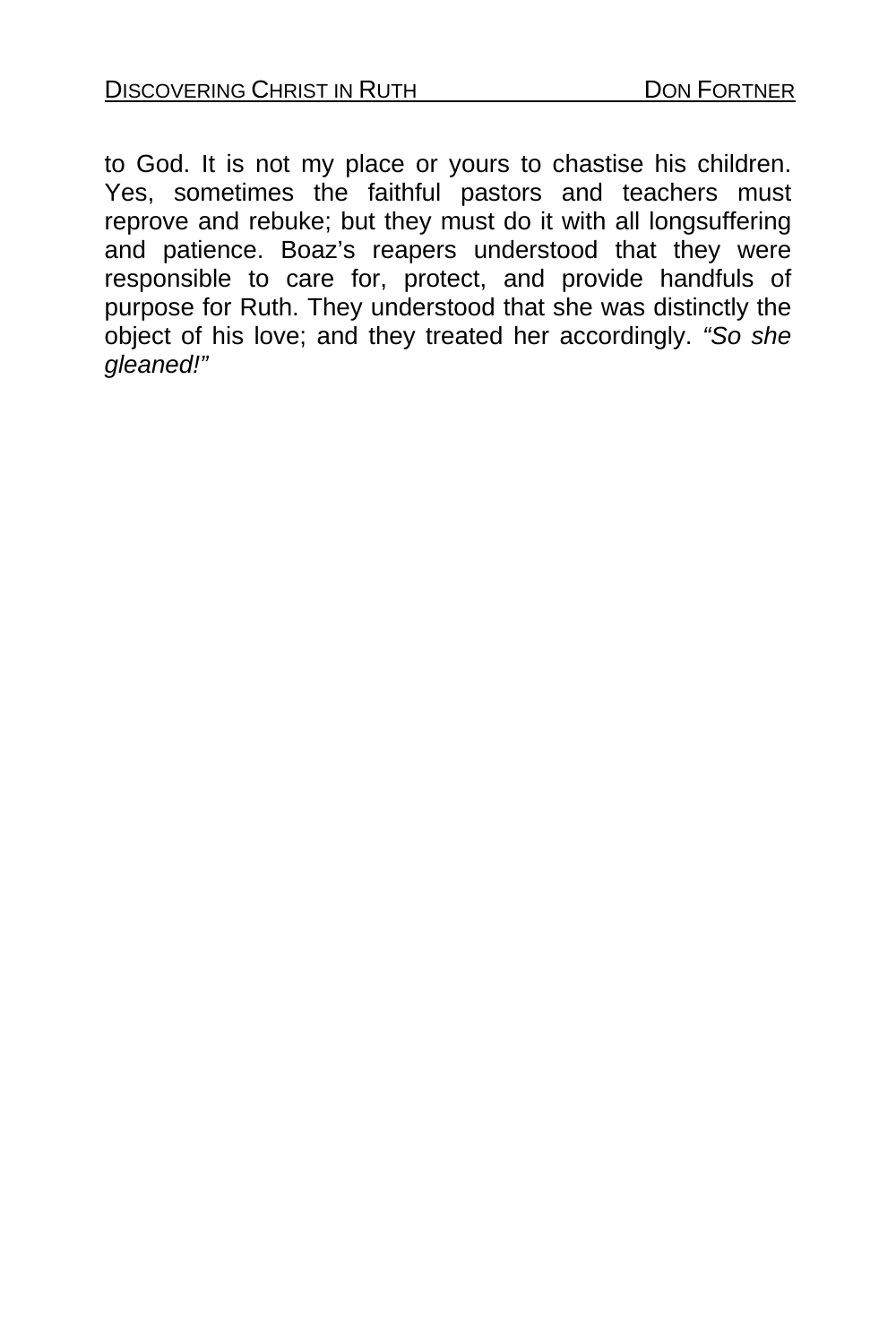# Chapter 14

# One Who Has Right To Redeem

*"And Naomi said unto her daughter in law, Blessed be he of the LORD, who hath not left off his kindness to the living and to the dead. And Naomi said unto her, The man is near of kin unto us, one of our next kinsmen."*  --Ruth 2:20

 The words, *"one of our next kinsmen"* might be better translated, *"one who has right to redeem."* Boaz was the one who had the right to redeem Ruth; and Christ is the One who has the right to redeem his people.

It is impossible to understand what is written in Ruth chapters 3 and 4 unless we understand what is written in the law of God concerning redemption and the kinsmanredeemer. It will be profitable, therefore, to carefully consider the scriptures which deal with this subject.

Leviticus 25:25-28 gives us God's law regarding the redemption of property which had been sold. *"If thy brother be waxen poor, and hath sold away some of his possession, and if any of his kin come to redeem it, then shall he redeem that which his brother sold. And if the man have none to redeem it, and himself be able to redeem it; Then let him count the years of the sale thereof, and restore the overplus unto the man to whom he sold it; that he may return unto his possession. But if he be not able to restore it to him, then that which is sold shall remain in the hand of him that hath bought it until the year of jubilee: and in the jubilee it shall go out, and he shall return unto his possession."*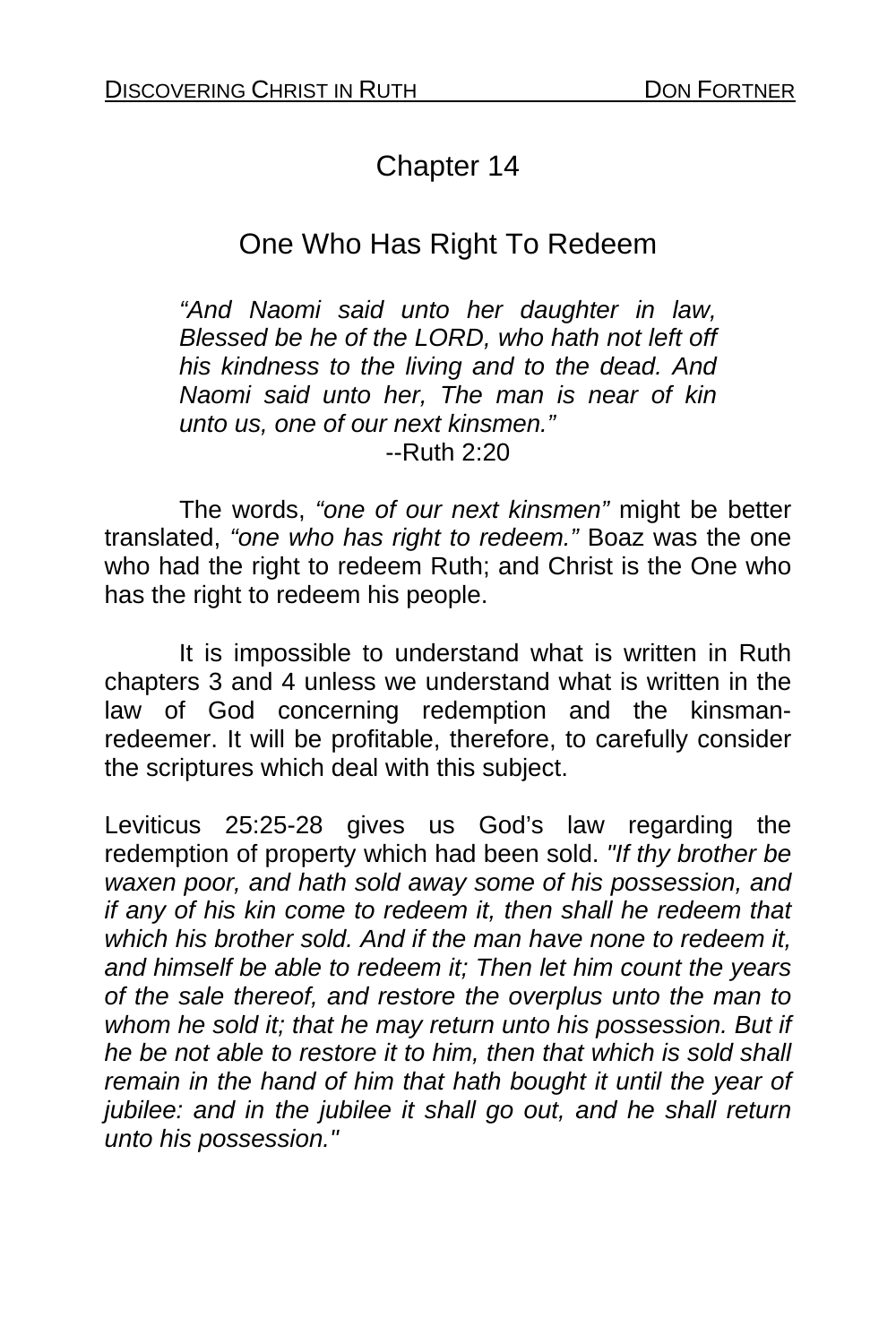Leviticus 25:47-48 records the law of God relating to the redemption of people who had sold themselves into bondage. *"And if a sojourner or stranger wax rich by thee, and thy brother that dwelleth by him wax poor, and sell himself unto the stranger or sojourner by thee, or to the stock of the stranger's family: After that he is sold he may be redeemed again; one of his brethren may redeem him."* 

While we have no such specific laws in our modern culture, we do have similar ones with which we are familiar. An item that has been pawned, usually because of poverty, may be redeemed at the lawfully prescribed value by either the original owner or his lawful representative.

The word "mortgage" is derived from two words meaning "death" and "pledge." A mortgage is "a death pledge." That which is mortgaged becomes dead, or entirely lost by the original owner's failure to pay.

As Jeremiah bought his cousin's field to set forth the certainty of God's promised deliverance (Jer. 32:6-12), so the Lord Jesus Christ has redeemed his elect. By the price of his infinitely meritorious blood, he has obtained eternal redemption for all his people (Heb. 9:12). His obtaining redemption for his people is the pledge of their certain deliverance from all sin and all its consequences by the grace of God.

 Remember, the right of redemption was always dependent upon three things: (1) Kinship, (2) ability, and (3) willingness to redeem. The Son of God became our kinsman by his incarnation. He is able to redeem, because he is himself both God and man. And he is a willing Redeemer (Heb. 12:1-2).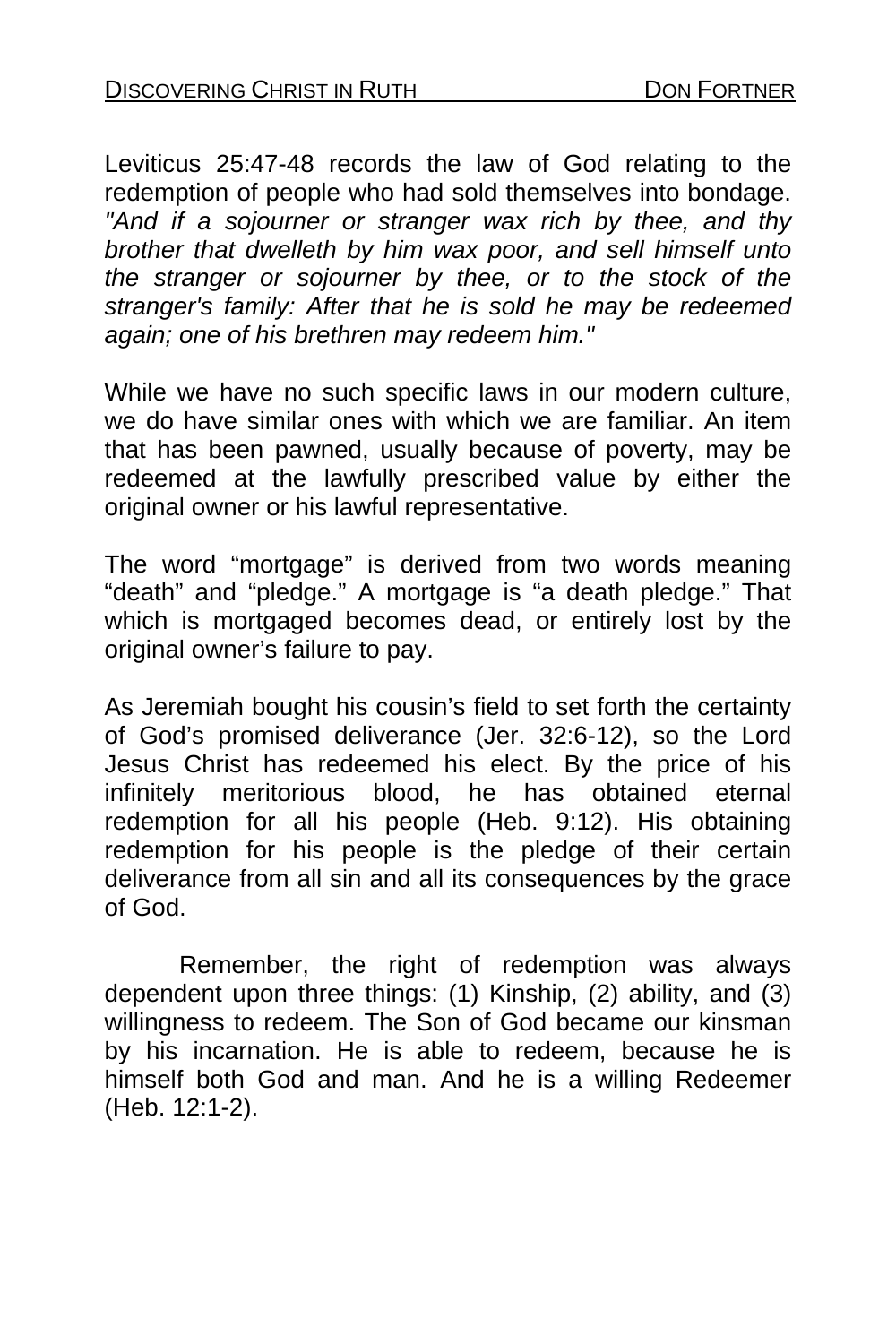The word "redeem" means "to buy again," or "buy back," and "to take possession of." The one who redeems evicts and dispossesses all those who have held his purchased property during the time of its bondage. He takes personal possession of that which has been bought back.

Redemption presupposes a dreadful calamity. It presupposes the sin and fall of all the human race in our father, Adam (Rom. 5:12). Redemption by a near kinsman also presupposes personal inability. The Israelite who was incapable of redeeming himself, who had to be redeemed by another, portrayed the fact no sinner can redeem himself from the hands of divine justice (Psa. 49:6-9). Only the Son of God in human flesh could ransom us from the curse of the law. None but Christ could give infinitely meritorious satisfaction to the justice of God by the sacrifice of himself (Rom. 3:24-26).

That is what the Holy Spirit tells us Christ has done for every saved sinner. *"Christ hath redeemed us"* (Gal. 3:13). He bought us with his blood. Then, at the appointed time of love, he binds the strong man, casts him out of his redeemed house (the ransomed soul), and takes possession of the house himself. Soon, those possessed by his grace, to whom he has given the earnest of the Spirit, shall be personally possessed by the Son of God (Eph. 1:7, 14; Rom. 3:24-25; 8:23).

The Lord Jesus has redeemed all God's elect from the penalty of sin by his sin-atoning blood shed at Calvary (1 Pet. 1:18- 20). He redeems each one from the reigning power and dominion of sin by his Spirit's irresistible grace in regeneration (Rom. 6:17-18). And he shall redeem them from the very being and all the evil consequences of sin in resurrection glory (Eph. 5:25-27).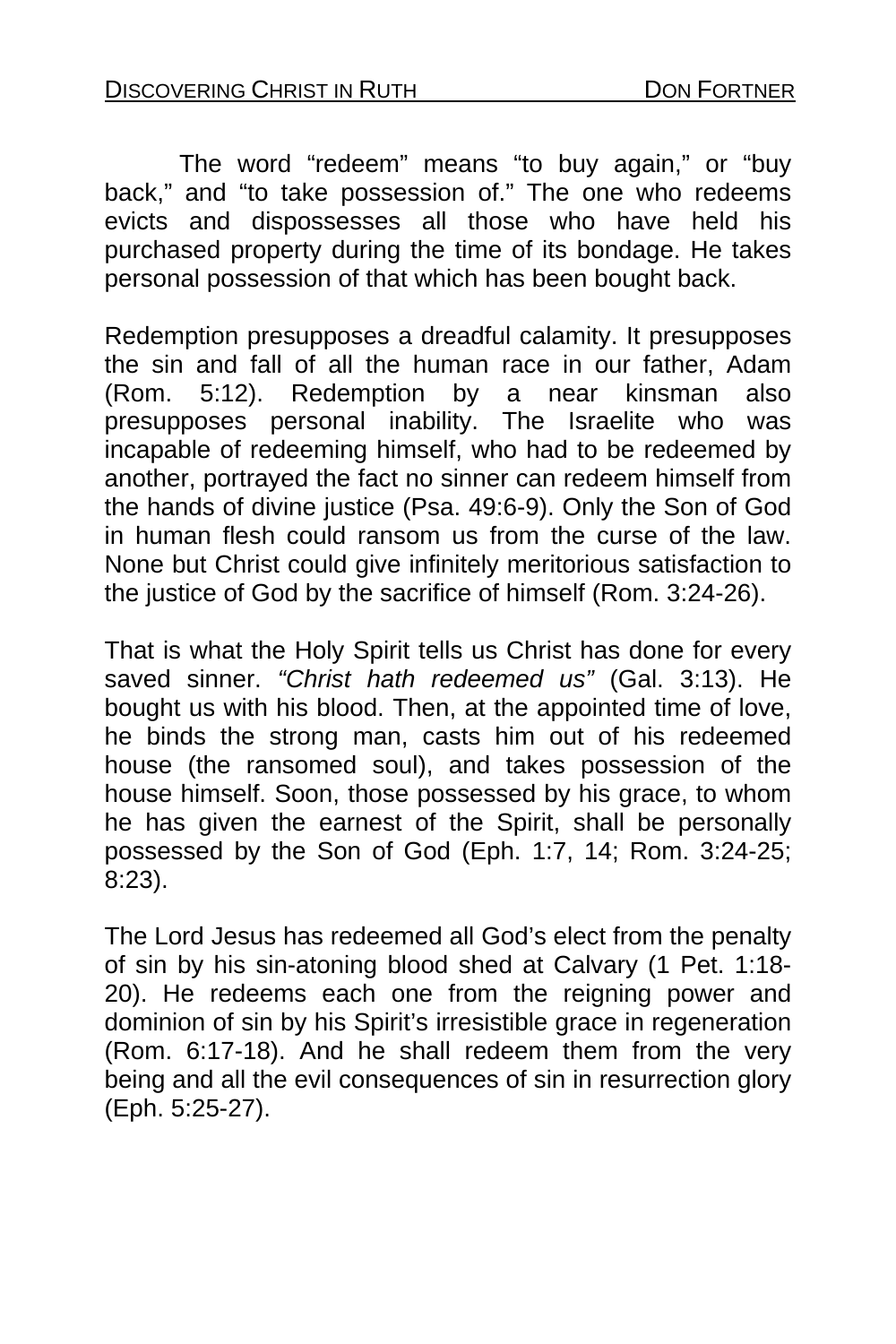In the Book of Ruth, Boaz, her kinsman-redeemer, typifies and beautifully portrays the Lord Jesus Christ, our Kinsman-Redeemer. Here are seven characteristics of our Kinsman-Redeemer, seven characteristics of the One who has right to redeem.

Redemption by a kinsman is a matter of divine appointment. The kinsman-redeemer must be a divinely appointed redeemer**.** Only one who is appointed by God has the right to redeem. (John 10:16-18; Heb. 10:5-14).

The one that has right to redeem must be a near kinsman (Heb. 2:10-13).

The kinsman-redeemer must be himself entirely free of the debt (Heb. 7:26).

The one who has right to redeem must be able to redeem. He must be able to fully satisfy all the demands of God's law and justice for the kinfolk he represents.

The one who has right to redeem must be willing to redeem. No one could be forced to redeem. The Lord Jesus Christ was Jehovah's willing bond slave, because of his love for us (Ex. 21:5; Isa. 50:5-7).

The redemption made was always a particular and effectual redemption. There was nothing general, or universal about it. The redemption was made for specific people, and obtained a specific inheritance. The kinsman redeemer restored that which he took not away (Ps. 69:4). Our Lord Jesus Christ, by his glorious work of redemption, secured for a vast, innumerable multitude of sinners all the riches of eternal, heavenly glory (Rev. 7:9).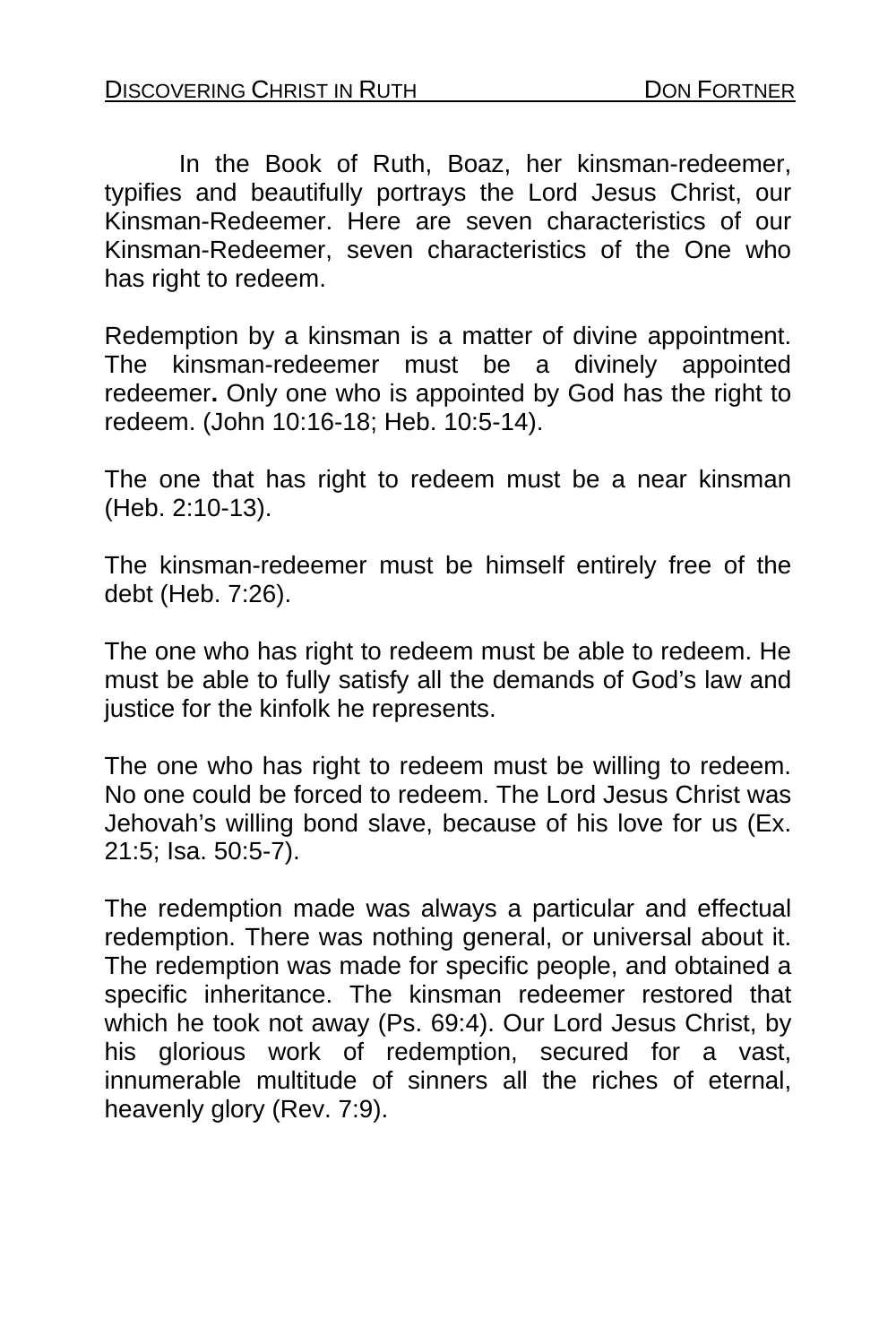The one who has the right to redeem must raise up a seed. Even so, the Son of God, our kinsman Redeemer will raise up a seed. There are some people in this world, being chosen of God in eternal election and redeemed by special redemption, who must and shall be saved by God's omnipotent grace (Isa. 53:10-12; Psa. 22:30-31; Ruth 4:5-6).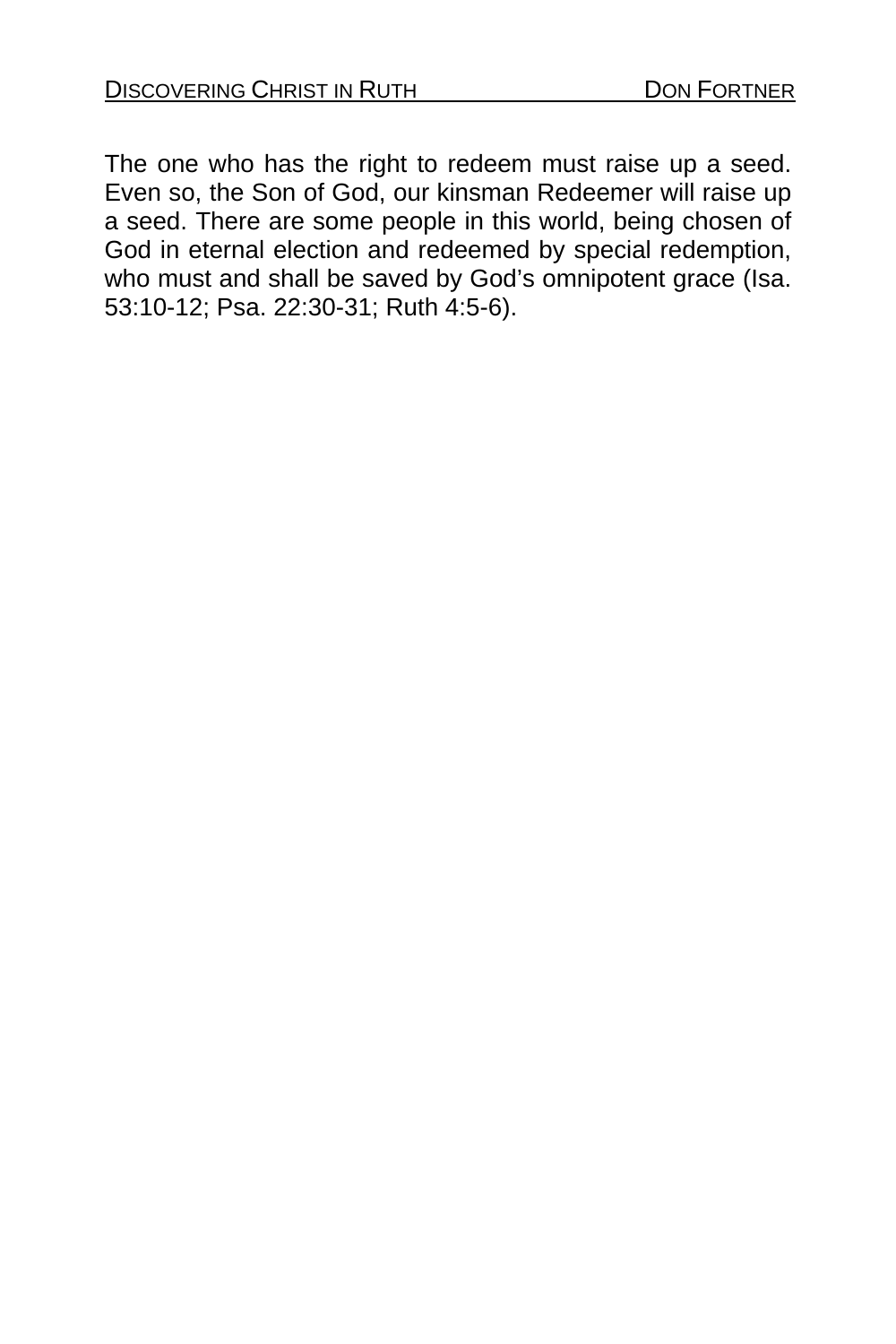# Chapter 15

## Ruth Comes To Boaz

#### Ruth 3:1-18

The Word of God is a declaration of redemption and grace in Christ. Not only does the Bible declare and explain God's great purpose and mighty operations of grace, it gives us numerous types, pictures, and examples of it to which believers can relate.

David And Mephibosheth (2 Sam. 9:1-13) Ezekiel's Deserted Infant (Ezek. 16:1-8) The Valley Of Dry Bones (Ezek. 37:1-14) Hosea And Gomer (Hosea 1-3) Lazarus' Resurrection (John 11:1-46) Zachaeus' Conversion (Luke 19:1-10) The Prodigal Son (Luke 15:11-24) The Good Samaritan (Luke 10:23-37) Onesimus' Conversion (Philemon 1)

Certainly, one of the most detailed and most beautifully instructive pictures of redemption and grace is the love story of Boaz and Ruth. Everyone likes a love story with a happy ending. The story begins with the declaration revealed in Elimelech's name - *"My God is King!"* This story has two great themes, one hidden, the other revealed. The hidden theme is divine providence. The revealed theme is redemption (The Kinsman Redeemer). This story of redemption and grace is a story about a great fall. Naomi went out full and came back empty (1:19-21). Her circumstances give a sad, sad portrait of the sin and fall of all the human race in our father Adam (Rom. 5:12). Ruth and Naomi came to Bethlehem at the beginning of the barley harvest, which was (as we have seen) a picture of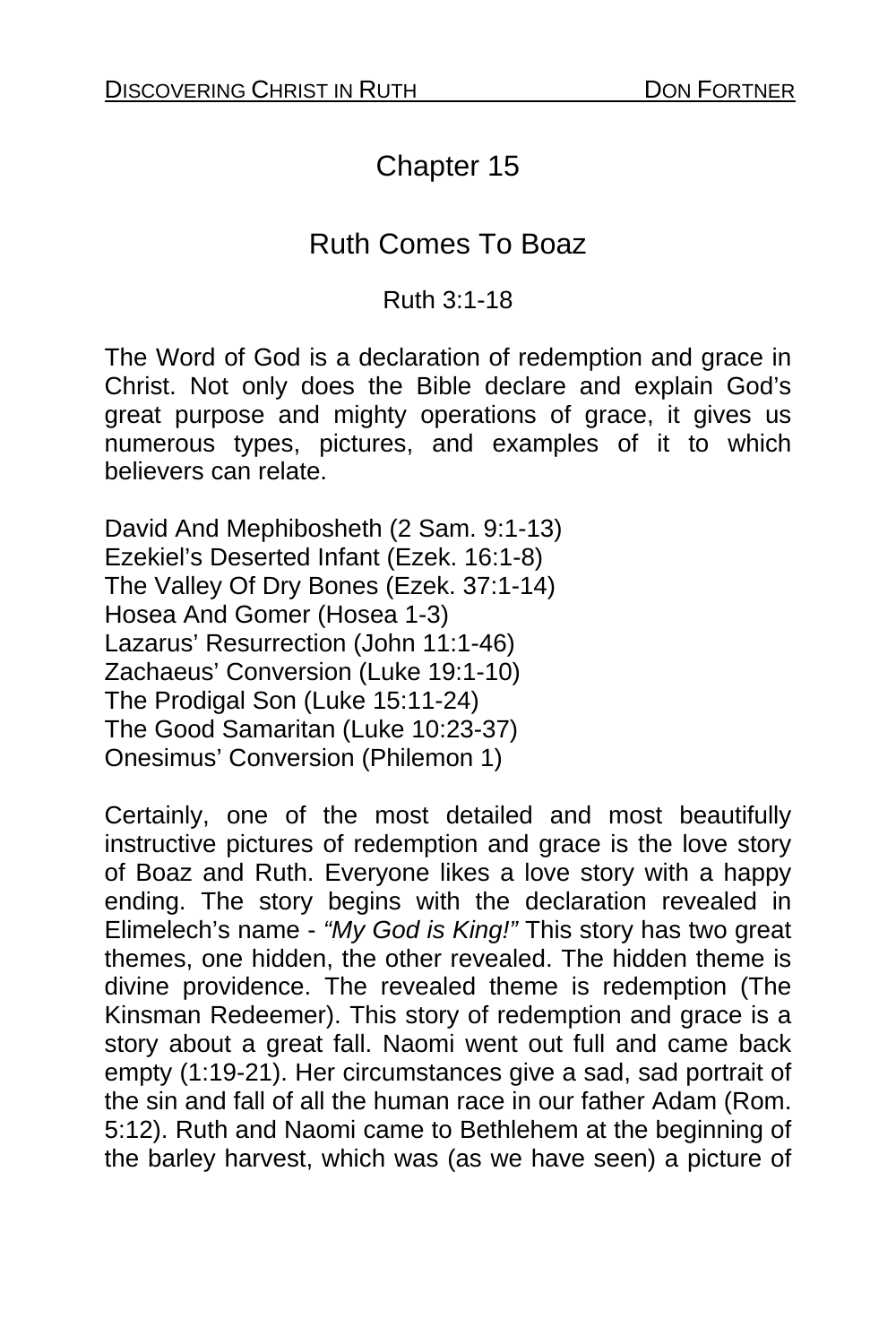this present gospel age. Ruth gleaned in the field of Boaz, portraying the way sinners find bread for their souls in the Word of God, through the ministry of the Word in God's house, the church.

Boaz took special notice of Ruth, just as the Lord Jesus Christ took special notice of chosen sinners before the world began. As Boaz commanded his young men not to touch Ruth, so Christ has command all things to touch not his chosen. God's elect are under his special protection (Hos. 2:18; Rom. 8:28). As Boaz provided handfuls on purpose, specifically for Ruth, so the Lord Jesus rules and commands all things specifically for his chosen (John 17:2). Boaz was Ruth's near kinsman, the one who had the right to redeem. As such, he portrays our great, incarnate God and Savior, the Lord Jesus Christ (Heb. 2:9-18).

Here is a delightful point in this story of love, grace and redemption which is often overlooked. Boaz knew what his intentions were toward Ruth, just as Christ knew his intentions of love toward his people from eternity. He knew what he could and would do for Ruth, just as the Son of God knew what he could and would do for his church before the world began (Eph. 1:3-7; 5:25-27; 2 Tim. 1:9). Naomi also knew what Boaz could do if he would. The only one in the dark was Ruth; but she had seen Boaz. He had gotten her attention.

In this third chapter, we see Ruth coming to Boaz. Here we have a beautiful, instructive picture of the way sinners come to Christ to obtain mercy and grace. Yet, the story is as much for the benefit of those who have long been wed to Christ as it is for those who have just begun to seek him. All who follow Ruth's example shall find everlasting blessedness for their souls in Christ. *"As ye have received Christ Jesus the Lord, so walk ye in him."*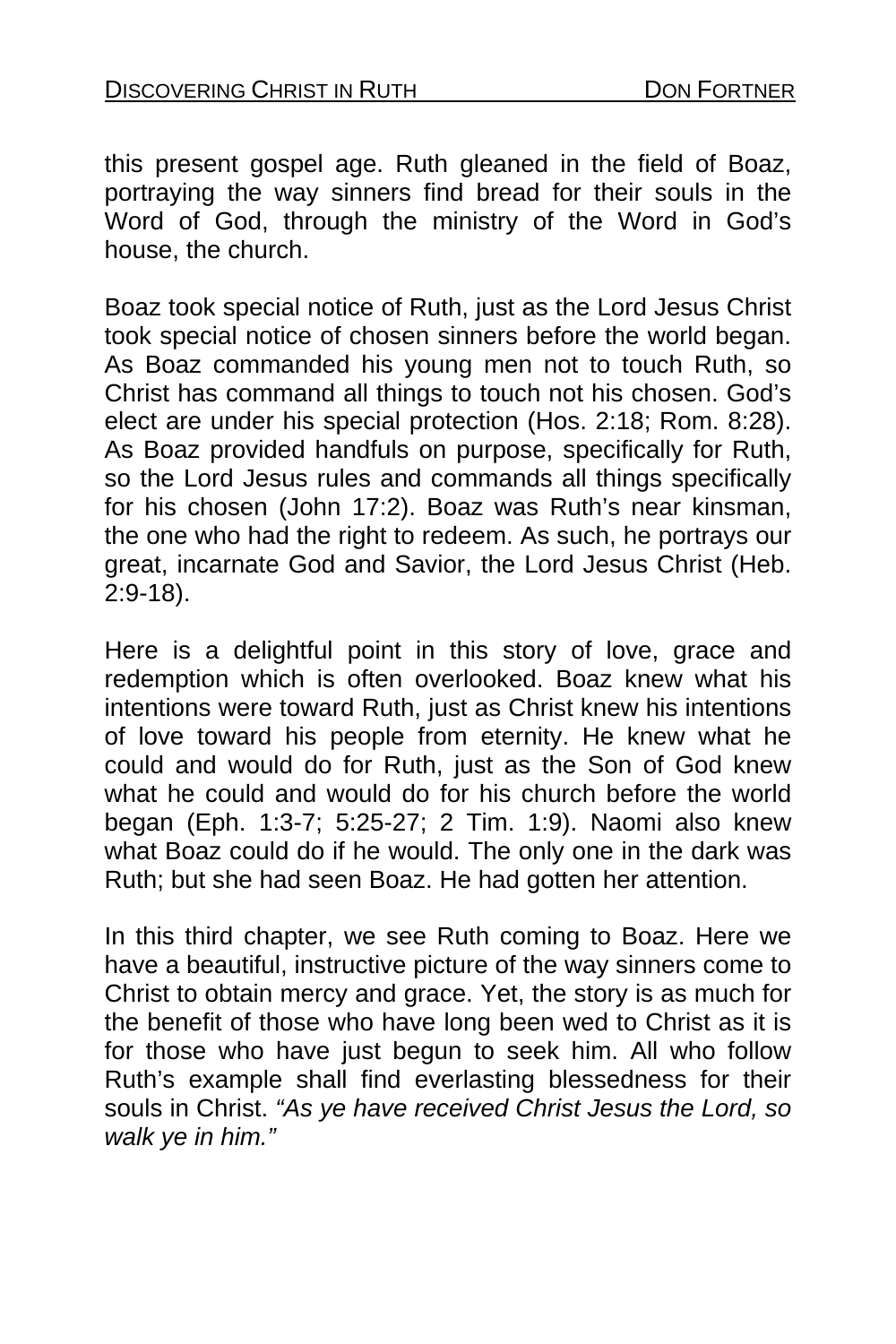### **NAOMI'S WISE COUNSEL** (vv. 1-4)

 In verses 1-4, Naomi, Ruth's mother-in-law, typically represents the church of God. The motherly characteristics of God's church are set before us throughout the Scriptures. She is a mother to all who are born of God. (Isa. 49). Like a good mother, Naomi gave wise and godly counsel to Ruth. Do not fail to see that her counsel was indeed both wise, godly counsel. It was exactly according to the Word of God. It was designed of God to be a picture of grace.

*"Then Naomi her mother in law said unto her, My daughter, shall I not seek rest for thee, that it may be well with thee? And now is not Boaz of our kindred, with whose maidens thou wast? Behold, he winnoweth barley tonight in the threshingfloor. Wash thy self therefore, and anoint thee, and put thy raiment upon thee, and get thee down to the floor: but make not thyself known unto the man, until he shall have done eating and drinking. And it shall be, when he lieth down, that thou shalt mark the place where he shall lie, and thou shalt go in, and uncover his feet, and lay thee down; and he will tell thee what thou shalt do."* 

Naomi sought Ruth's welfare, just as God's church in this world seeks the welfare of chosen sinners (v. 1). She knew their Kinsman-Redeemer and had great confidence in him (vv. 2, 18). Naomi knew who Boaz was, where he was, and what he was able to do. These are the things she told Ruth. That is good witnessing! A good witness simply tells from personal experience and the testimony of Holy Scripture, who Christ is, where he is to be found, and what he is able to do for needy sinners.

Next, Naomi told Ruth exactly what she must do (vv. 3-4). If Ruth would be wed to Boaz, that was altogether up to Boaz;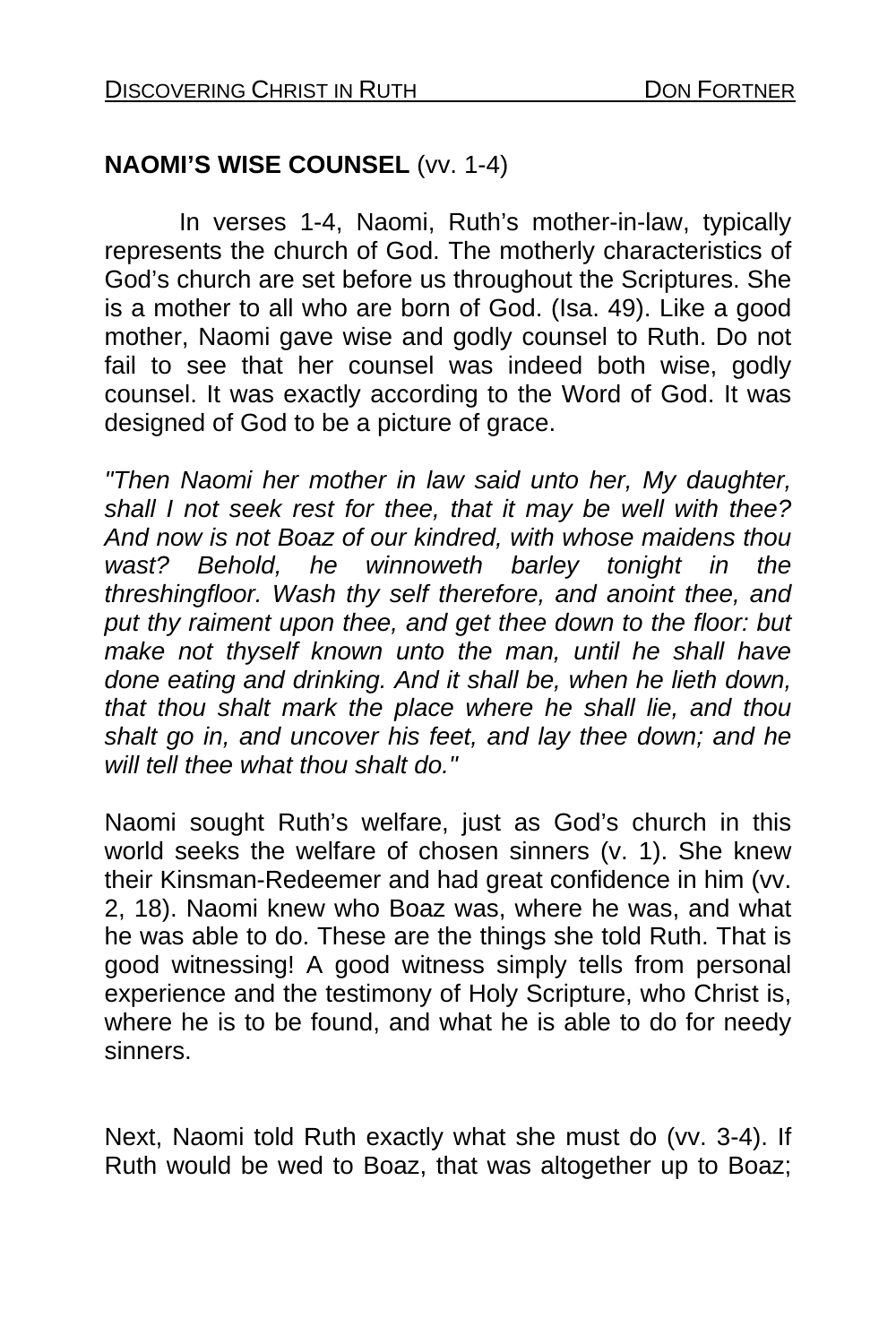but she must let him know that she was interested. She must use every means at her disposal to obtain his favor. She must seek him. Yet, she must seek him as one unworthy of his notice, as one totally dependent upon him. Naomi told Ruth to wash herself, go down to the threshing floor, mark the place where Boaz would lie, and lay herself at his feet. Those who seek the Lord must seek him earnestly, with all their hearts (Jer. 29:11-13). As Ruth washed herself, so we must come to Christ in repentance, separating ourselves unto him. If we would find Christ, we must put ourselves in the place where he is to be found, in the house of God (the public assembly of his saints), under the preaching of the gospel (Matt. 18:20; 1 Cor. 1:21).

Marking the place where he shall lie, marking the promises of God in the gospel to believing sinners, let us come to Christ, putting God in remembrance of them, as he commands us to do (Isa. 43:25-26). Like Ruth, we must lay ourselves down at the feet of our great Boaz, if we would obtain that mercy and grace which only he can give. This is the place of humility, worship, reverence, faith, and hope; and this is the place of blessing (Luke 7:36-50; 10:38-42). Just wait there! - *"Make not thyself known unto the man." "He will tell thee what thou shalt do!"*

### **RUTH'S CHILDLIKE OBEDIENCE** (vv. 5-7).

*"And she said unto her, All that thou sayest unto me I will do. And she went down unto the floor, and did according to all that her mother in law bade her. And when Boaz had eaten and drunk, and his heart was merry, he went to lie down at the end of the heap of corn: and she came softly, and uncovered his feet, and laid her down."* 

Remember, Ruth was a grown woman. She had already been married once. She was probably between 20-30 years old.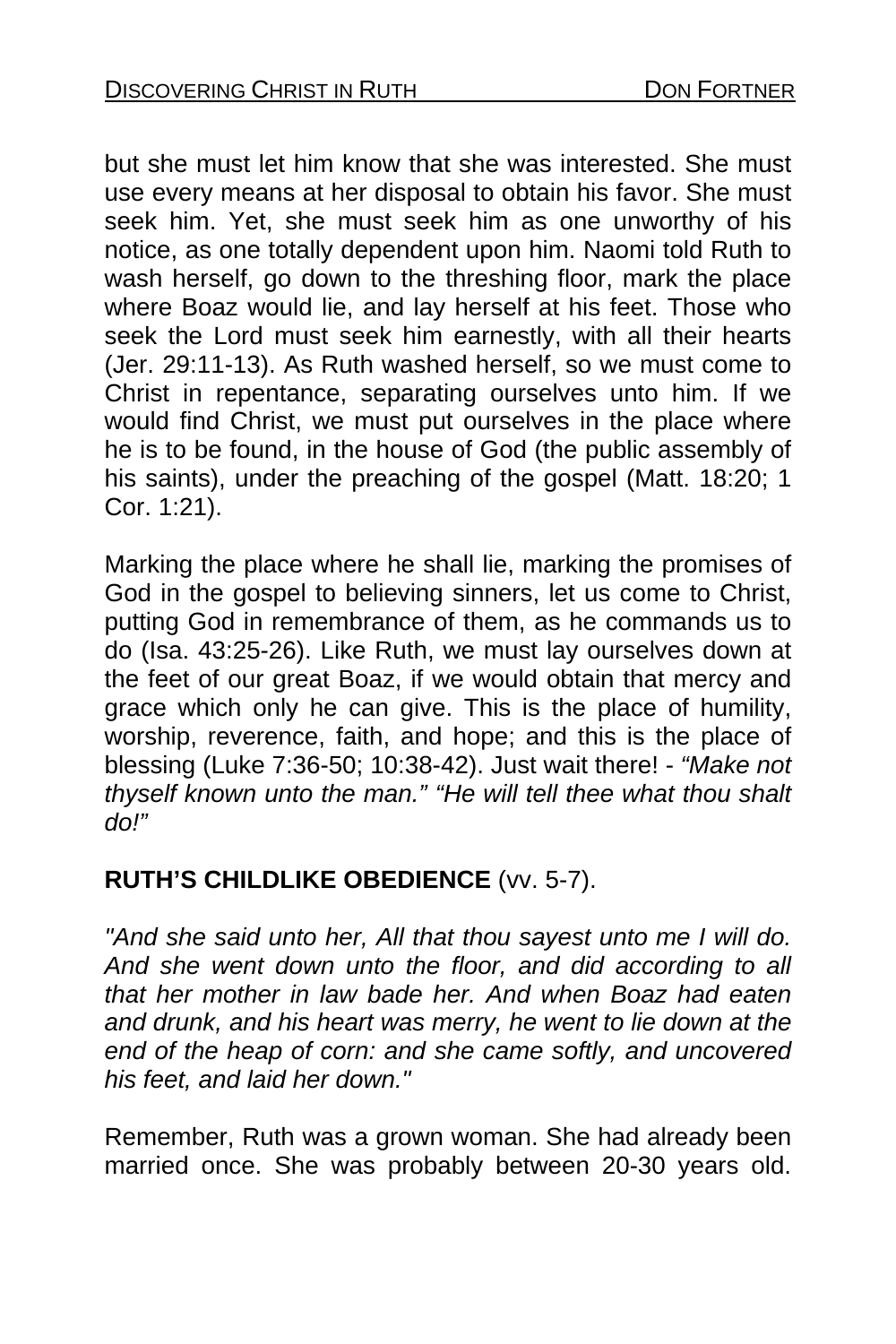Yet, she responded to godly instruction like a little child. *"All that thou sayest unto me, I will do!"* She did not know Boaz or the law of God, but Naomi did; so she listened to Naomi. She wanted Boaz. So she came to Boaz, softly. She ventured everything on his goodness. Imagine what could have happened to her. She came to him in the darkest hour of the night, at midnight.

### **RUTH'S HUMBLE, BUT BOLD REQUEST** (vv. 8-9).

*"And it came to pass at midnight, that the man was afraid, and turned himself: and, behold, a woman lay at his feet. And he said, Who art thou? And she answered, I am Ruth thine handmaid: spread therefore thy skirt over thine handmaid; for thou art a near kinsman."* 

Ruth had before offered a request to Boaz - *"I pray you, let me glean"* (2:7). Here she offers herself. She made a plain confession of herself, her need, and her utter dependence upon him. She said, *"I am Ruth," a* stranger, without claim or merit before you. I am *"Thy Handmaid,"* your servant, at your disposal.

Then, Ruth made a humble request. She said, *"Spread thy skirt over thine handmaid."* That is to say, take me to be yours. This was a private, personal matter, between Ruth and Boaz alone. Not even Naomi could be involved in this. Faith in Christ is an intimate, personal thing.

Having spread herself, her condition, and her needs before Boaz, Ruth then made one claim upon him She said, *"Thou art a near kinsman."* With that claim, she was saying, You have the right and the power to redeem me. With the claim, came the plea of her soul - Will you redeem me? This is the way sinners in need of mercy come to the Savior; and all who come to him obtain the mercy they seek (Matt. 8:2-3).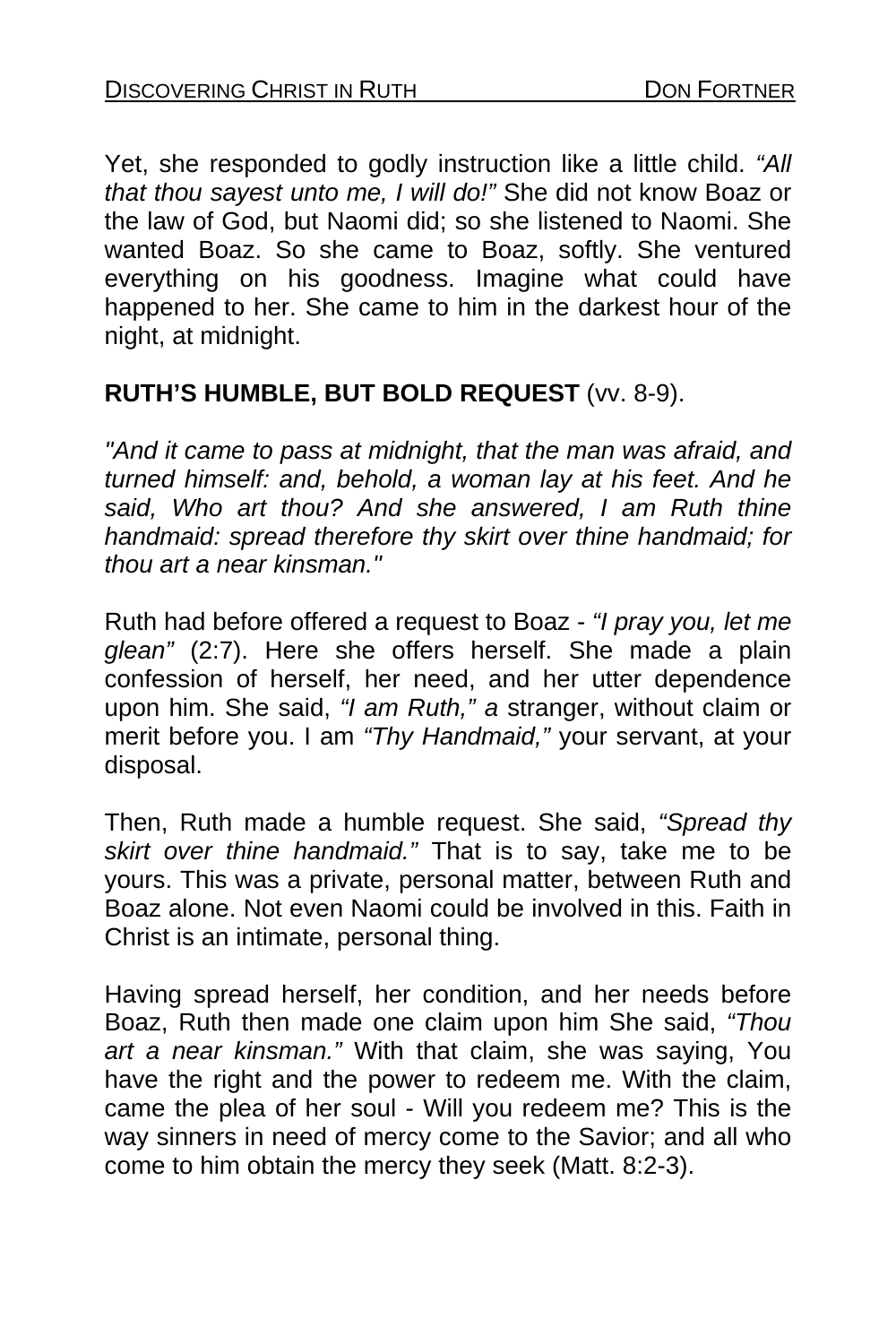### **BOAZ'S GRACIOUS PROMISE** (vv. 10-13).

*"And he said, Blessed be thou of the LORD, my daughter: for thou hast showed more kindness in the latter end than at the beginning, inasmuch as thou followedst not young men, whether poor or rich. And now, my daughter, fear not; I will do to thee all that thou requirest: for all the city of my people doth know that thou art a virtuous woman. And now it is true that I am thy near kinsman: howbeit there is a kinsman nearer than I. Tarry this night, and it shall be in the morning, that if he will perform unto thee the part of a kinsman, well; let him do the kinsman's part: but if he will not do the part of a kinsman to thee, then will I do the part of a kinsman to thee, as the LORD liveth: lie down until the morning."* 

There was no reluctance at all on Boaz's part to perform the part of a kinsman. He commended the wisdom of Ruth's choice. He promised to do all that she wanted. And he declares her to be a virtuous woman. She was not such by nature. She was by nature exactly the same as her sister-inlaw, Orpah, a Moabite. But grace had wrought a wonderful change in her. It always does (1 Cor. 6:9-11; 2 Cor. 5:17).

Boaz was a willing redeemer; but something was more important to him than Ruth. Boaz would not act the redeemer's part, if he could not do so in a way that honored God. Redemption must honor God's holy law and righteous character (Rom 3:24-26). Grace is never exercised at the expense of righteousness, justice, and truth (Pro. 16:6).

#### **RUTH'S CONFIDENCE IN BOAZ** (vv. 14-18).

*"And she lay at his feet until the morning: and she rose up before one could know another. And he said, Let it not be known that a woman came into the floor. Also he said, Bring*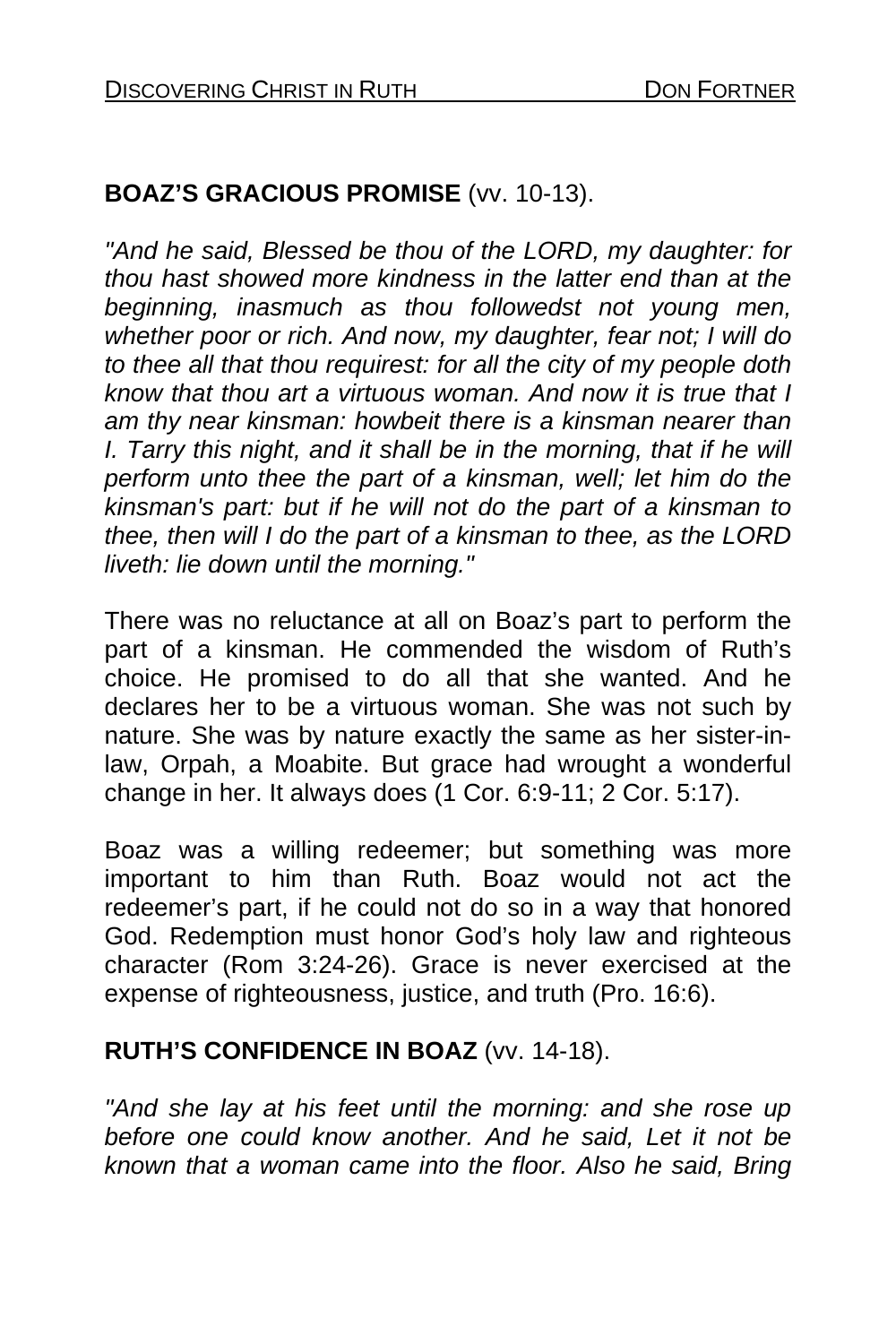*the veil that thou hast upon thee, and hold it. And when she held it, he measured six measures of barley, and laid it on her: and she went into the city. And when she came to her mother in law, she said, Who art thou, my daughter? And she told her all that the man had done to her. And she said, These six measures of barley gave he me; for he said to me, Go not empty unto thy mother in law. Then said she, Sit still, my daughter, until thou know how the matter will fall: for the man will not be in rest, until he have finished the thing this day."* 

Notice the two *I wills* in this chapter*.* Ruth said to Naomi, concerning Boaz, *"I will do all that you say"* (v. 5). She was willing to follow the instruction of one who knew what was best for her soul. Then, Boaz said to Ruth, *"I will do all that you say."* (v. 11). What a blessing! The Son of God is willing to grant believing sinners everything we need as a matter of free grace, and always does.

There are also two "rests" in the chapter, two blessed portrayals of true sabbath keeping.. There was a rest for Ruth (v. 1). This is the rest of faith. Sinners coming to Christ cease from their own works and rest in him (Matt. 11:28-29). There is also a rest for Boaz (v. 18). The Lord Jesus Christ, once he finished the work of redemption for us, entered into his rest; and his rest is glorious (Heb. 4:10; Isa. 11:10).

Ruth stayed at Boaz's feet all night. Boaz took great care to protect her. And he provided her with all she needed. She had his heart. She got his name. She had his corn. And she had him! When Ruth returned home she told Naomi all about Boaz. And Naomi assured Ruth of Boaz's faithfulness (v. 18; Phil. 1:6; 1 Thess. 5:24).

The Lord Jesus Christ is to his people all that Boaz was to Ruth. He has done for us all that was pictured in Boaz's works of redemption for Ruth. We have obtained in him spiritually all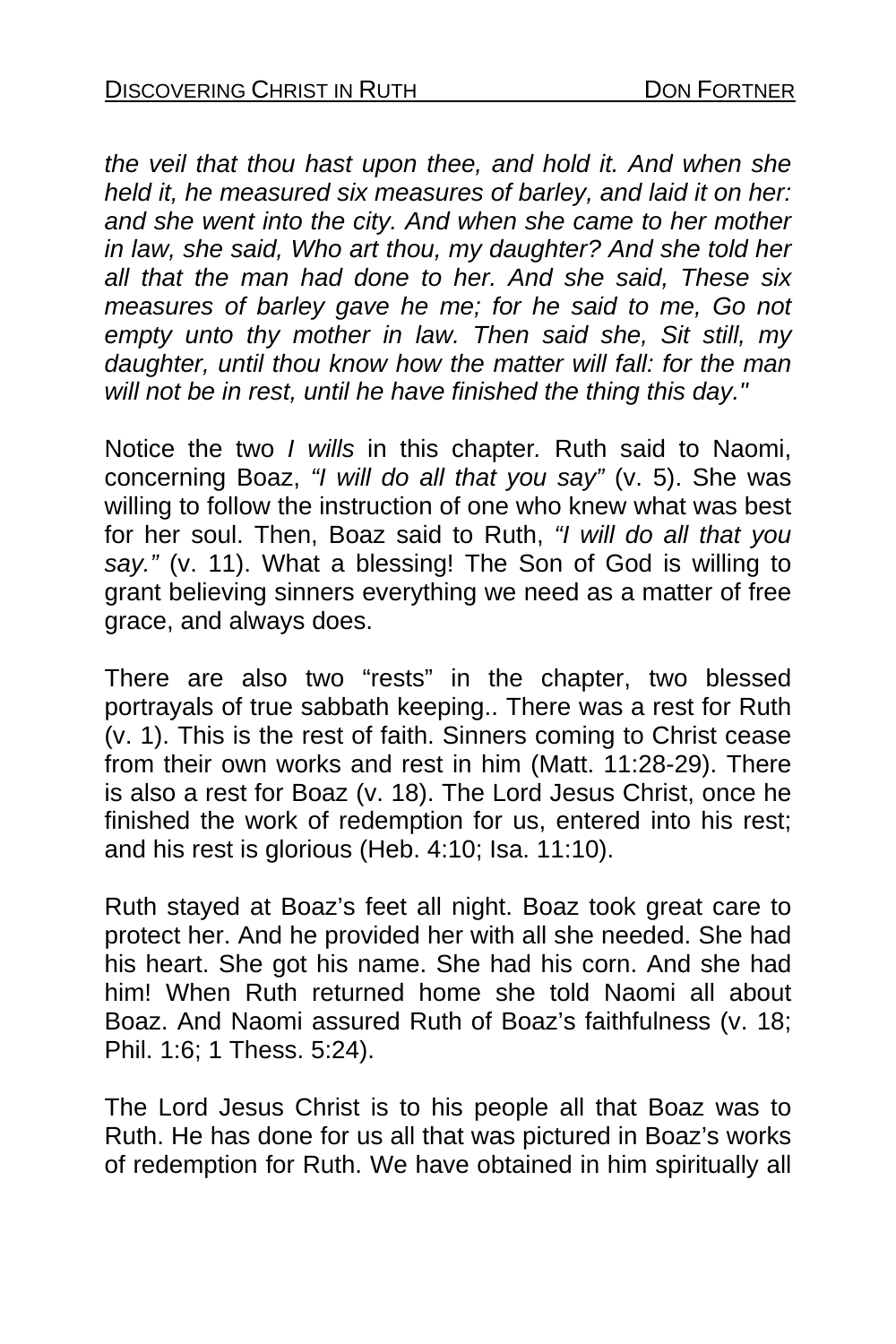that Ruth obtained in Boaz. Let us therefore give ourselves to him, as Ruth gave herself to Boaz, and live altogether for the honor of him who is our kinsman Redeemer (Rom. 12:1-2;1 Cor. 6:19-20; Tit. 2:10).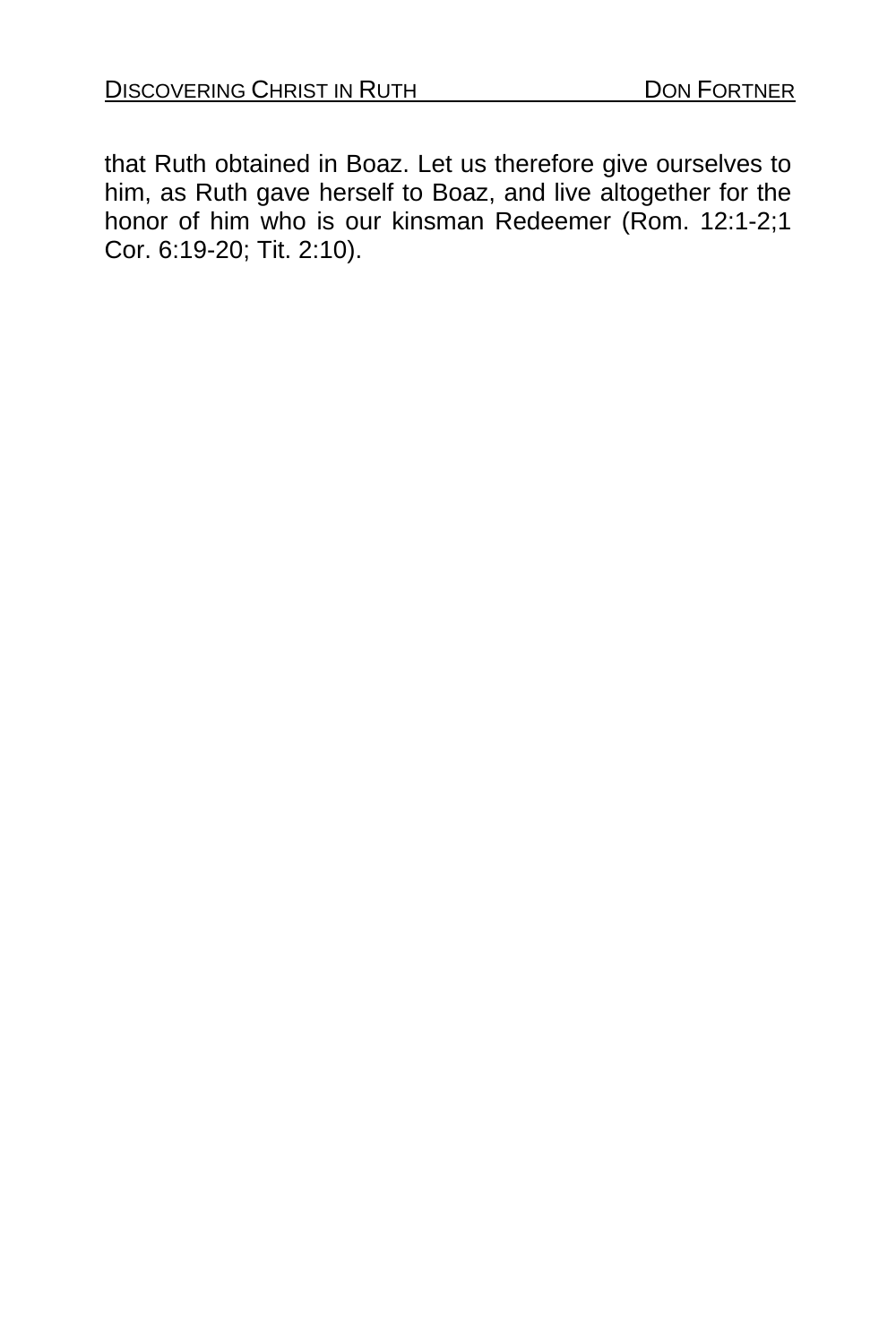# Chapter 16

## Three Nearer Kinsmen,

## But Only One Redeemer

*"And now it is true that I am thy near kinsman: howbeit there is a kinsman nearer than I. Tarry this night, and it shall be in the morning, that if he will perform unto thee the part of a kinsman, well; let him do the kinsman's part: but if he will not do the part of a kinsman to thee, then will I do the part of a kinsman to thee, as the LORD liveth: lie down until the morning."*  Ruth 3:12-13

Tragedies alone never convert sinners (Rev. 9:20; 16:9-11. The old proverb is true - "Any refuge built in the storm will die in the calm." Acts of providential judgment do not produce repentance. A good scare will make a man seek a refuge; but it will not change his heart. Though these things are used of God to convert his elect, it is only when they are accompanied by the grace of God and only a saving revelation of Christ in the heart that they change the heart and produce repentance (Zech. 12:10). *"The goodness of God leadeth thee to repentance"* (Rom. 2:4).

However, God does use providential tragedies, judgments, and dangers to bring chosen sinners to Christ (Psa. 107:1- 43). As we have seen, this fact is beautifully and clearly illustrated in the case of Ruth. Ruth, the chosen object of mercy, a Moabitess, must be saved. Therefore, God sent famine to Bethlehem-Judah. Elimelech went down to Moab. Naomi, Orpah, and Ruth were all widowed. All this was done to bring Ruth, the chosen object of mercy, to the place appointed of God for her to obtain mercy.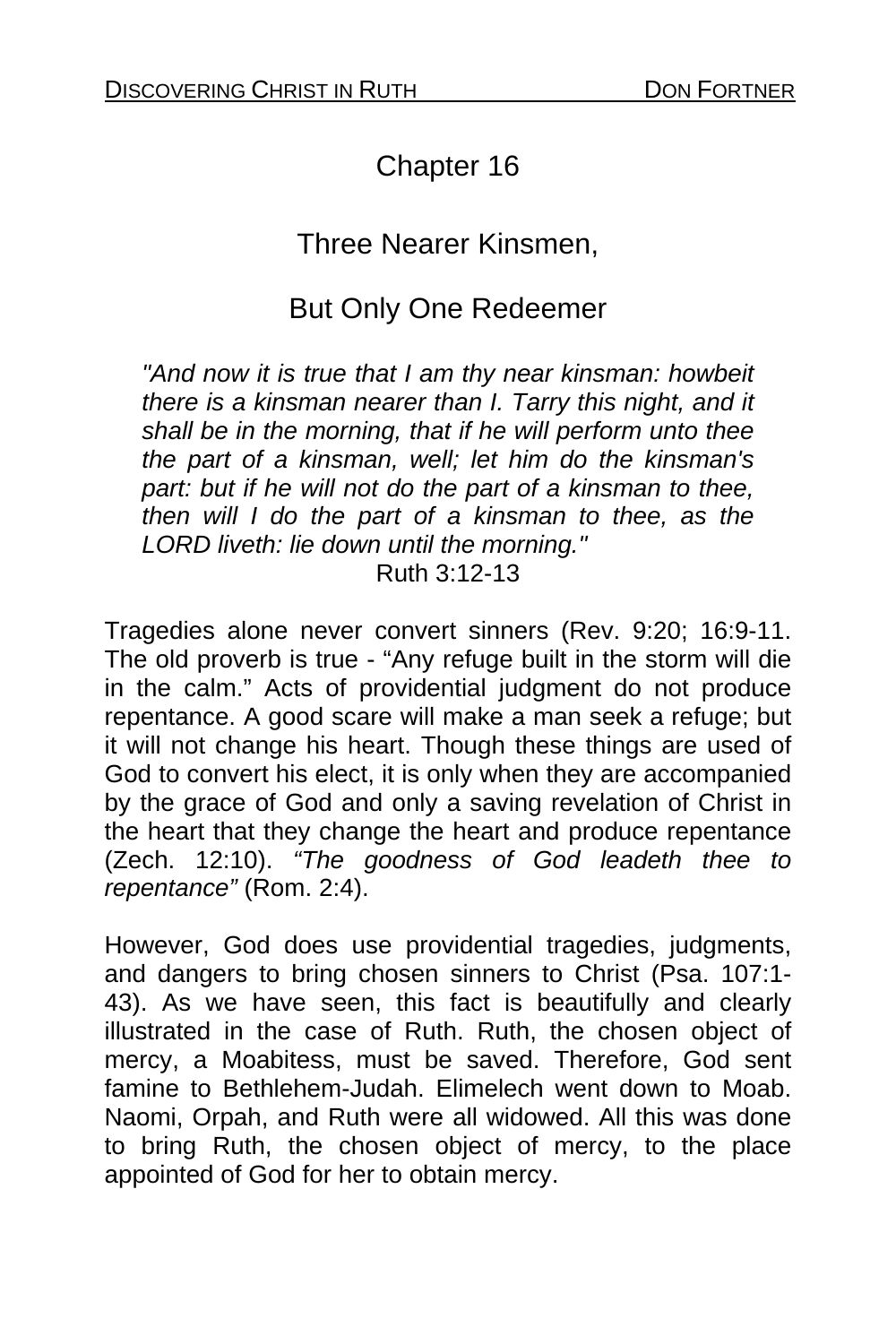In the saving of chosen sinners, God always utilizes the preaching of the gospel (Rom. 10:10-17; 1 Cor. 1:21; James 1:18; 1 Pet. 1:23-25). This fact is beautifully illustrated in Ruth 1:6. Almighty God never gets in a bind. He never needs to change his mind, or alter his purpose. At the appointed time, by one means or another, God will send someone to his elect with the good news of his free grace in Christ.

However, there is one thing absolutely essential to the salvation of God's elect, one thing without which no sinner could ever be saved, one thing without which God himself could never have saved anyone, is blood redemption. *"Without shedding of blood is no remission"* (Heb. 9:22). God could save with or without earthly tragedies. Had he chosen to do so, certainly God could save without the ministry of the Word, had that been his purpose. But God cannot save apart from blood redemption. The whole purpose of the Book of Ruth is to teach us about redemption, more specifically, to teach us about Christ, our Kinsman Redeemer.

Boaz had spotted Ruth in his fields. He took care of Ruth and provided for her. Ruth came to Boaz on the threshing floor and asked him to take her for his wife. He wanted her and was determined to have her; but the law of God had to be honored. Ruth had a nearer kinsman. Boaz knew the this nearer kinsman. He knew that if Ruth looked to that selfserving scoundrel for redemption she would never be redeemed at all. Yet, he had to be dealt with, according to the law.

Boaz was ready, at any price, to perform the part of a kinsman to Ruth, the stranger from Moab. By nature, being a Moabitess, she was an aversion to him. Still, he loved her. He wanted her. But there was a kinsman nearer than he to Elimelech's fallen family. So it is with the sons and daughters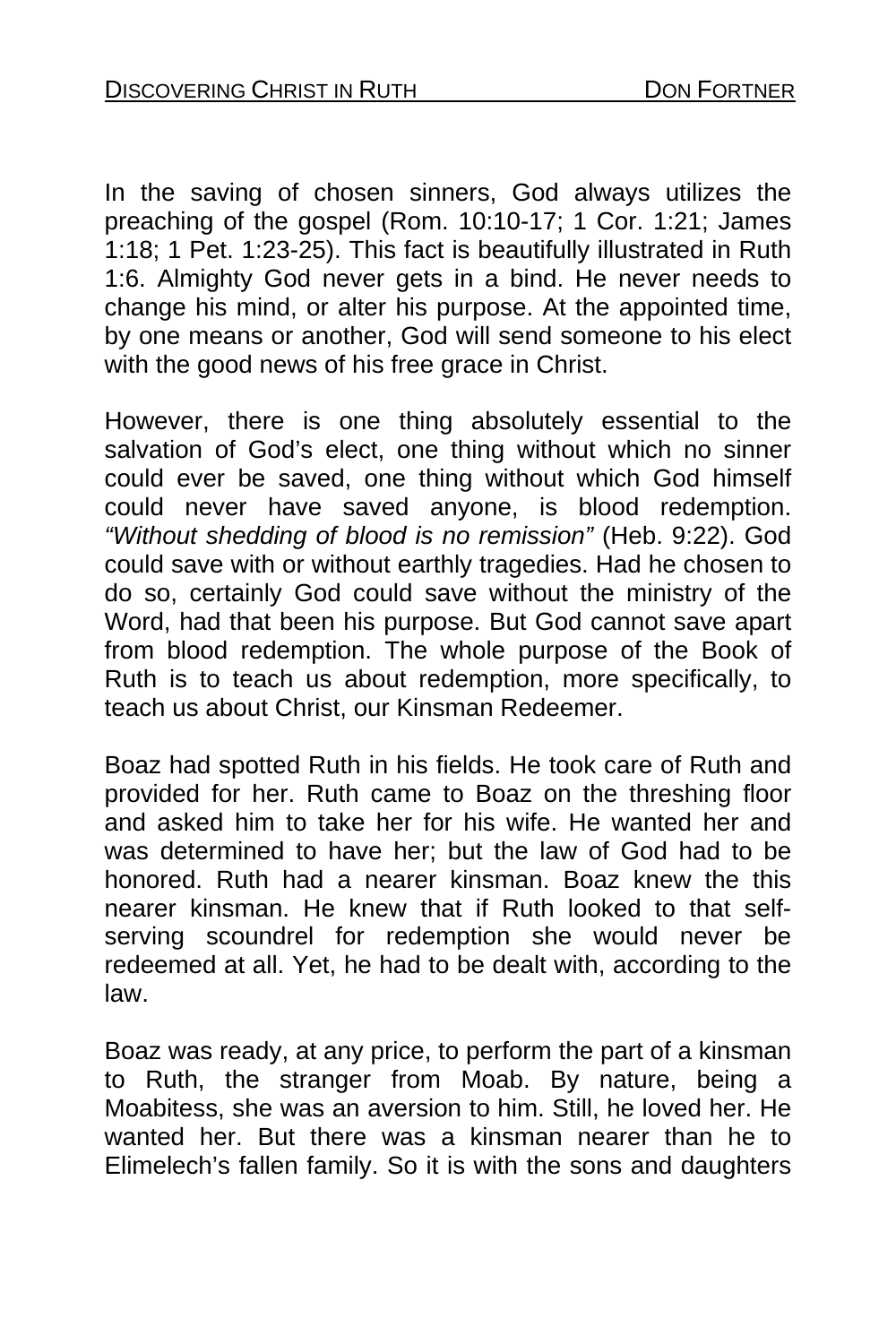of Adam. Though there are many nearer to us by nature, there is none who could and would redeem us, but the Lord Jesus Christ, our Kinsman Redeemer.

## **THE ANGELS OF GOD**

Some commentators suggest that the nearer kinsman represents the angels of God. Without question the angels are nearer kin to us than the Son of God in the natural order of creation. They are creatures like us. Christ is not a creature, but the Creator. The angels are the *"sons of God"* by creation (Job 1:6). Christ is the eternal Son, one with and co-eternal with the eternal Father. Like us, angels were created to be the servants of God. The Lord Jesus became the Father's servant willingly (Isa. 50:5-7).

But redemption is a work no angel could ever perform. They might be able to assume human nature. They are holy creatures.

But they are only finite creatures. They could never suffer the wrath of God to the full satisfaction of justice. They could never bring in everlasting righteousness. Besides, the angels of God were created to be ministering spirits to God's elect (Heb. 1:14). So far from being able to redeem, the angels of God look to redeemed sinners to learn about redemption (Eph. 3:10-11). What folly it is for blind idolaters to talk about praying to the angels. They have no power or ability to redeem and save. This is the work of God alone. Therefore, our prayers go out to God alone.

## **THE OLD MAN**

Some are of the opinion that this nearer kinsman represents the old man Adam, that is our fallen nature. Both Philip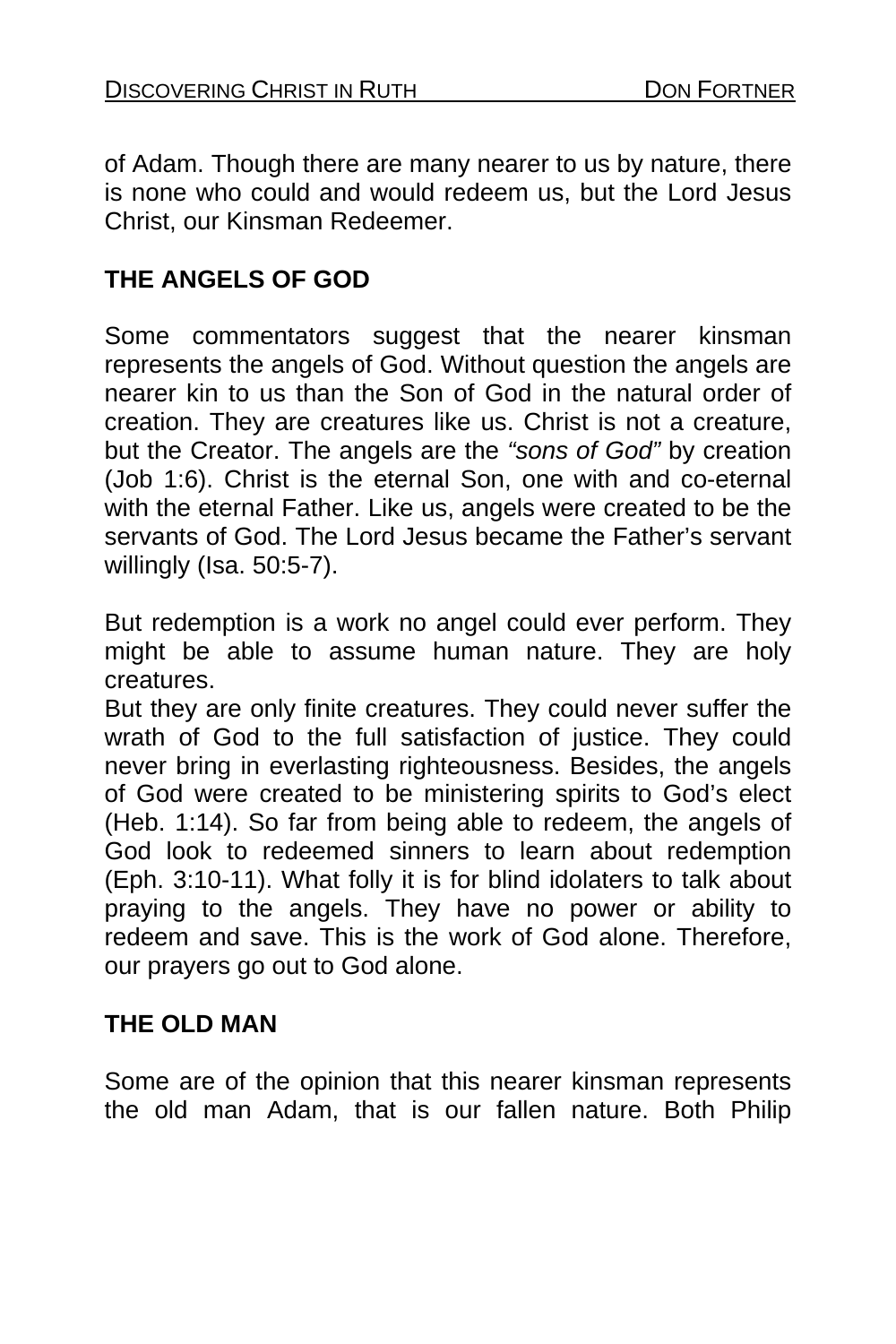Mauro<sup>3</sup> and Ferrell Griswold<sup>4</sup> gave this interpretation to the passage. The law of God certainly made allowance for the man in bondage to redeem himself, if he were able (Lev. 25:26). But that is a mighty big "if!" If you are going to save yourself, if you hope to redeem yourself, you only have to do three things:

Perfectly Obey God's Holy Law (Gal. 3:10). Make Complete Atonement For All Your Sin (Ex. 13:13). Give Yourself A New Heart (See Isa. 1:16-18).

 Self-salvation is an utter impossibility! As both Mauro and Griswold pointed out, it is permissible; but it is not possible. No mere man can obey God's law. No mortal can atone for sin and satisfy the infinite justice of the holy Lord God. And no man can make himself a new creature! Only the infinite God himself can do these things.

Not only is self-salvation impossible, it is also impossible for any man to redeem another man (Psa. 49:7-9). We are but finite creatures of the dust. Redemption requires an infinite Savior, with infinite righteousness, infinitely meritorious blood, and infinite power. That is just the kind of Redeemer the Lord Jesus Christ is (Heb. 10:5-14).

## **THE LAW OF GOD**

A third nearer kinsman to us is the law of God. The law of God is holy, just, and good. It was made for man, for the benefit of man. The law, in its entirety, with all its rigors, commands, carnal ordinances, sacrifices, and legal ceremonies, was

 3 Mauro, Phillip, *Ruth The Satisfied Stranger,* (Fleming H. Revel*,* Old Tappan, New Jersey, 1920), p. 205

<sup>4</sup> Griswold, Ferrell, *Ruth* (Series of sermons delivered to the First Baptist Church of Minor Heights), Birmingham, Alabama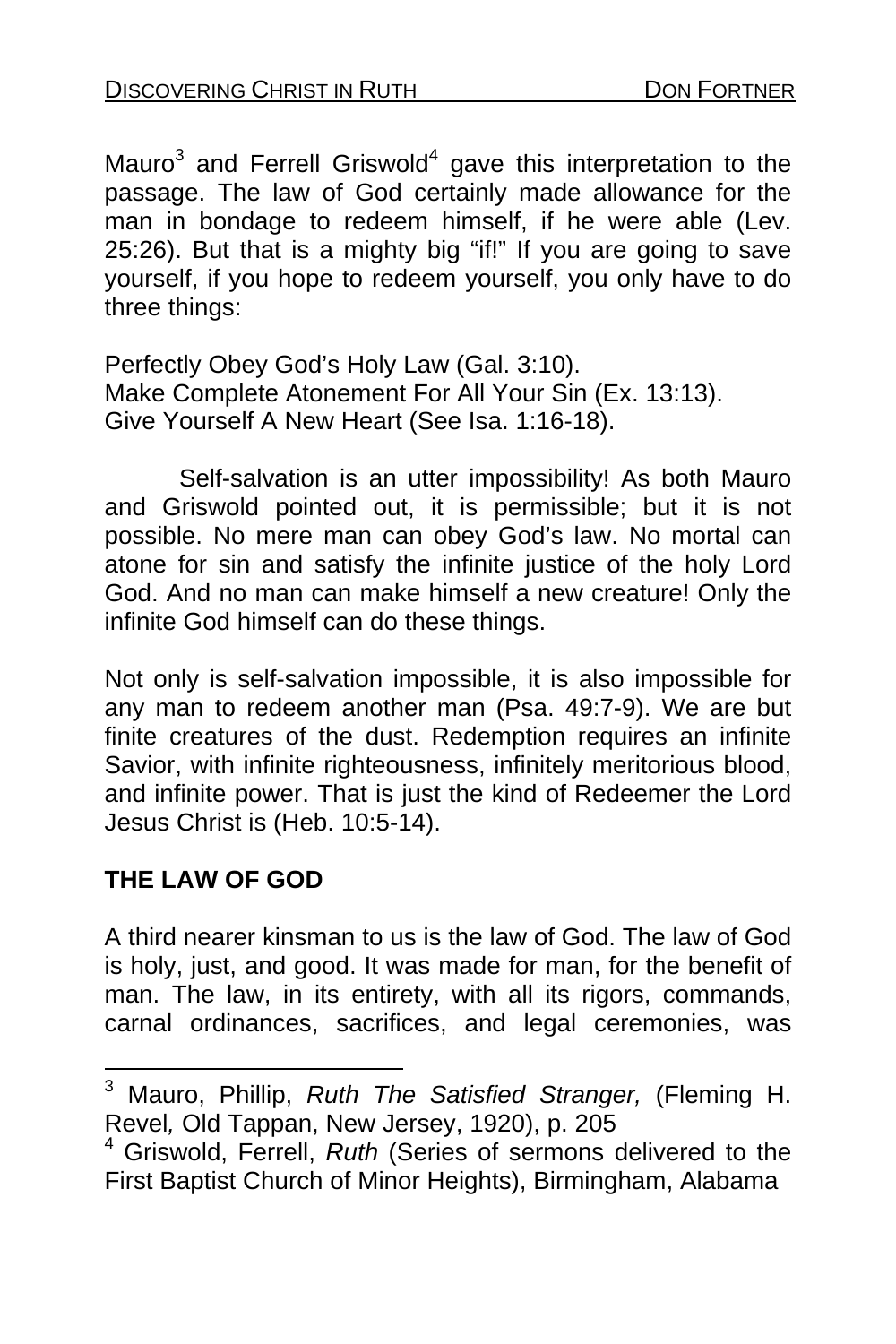designed by God to bring us to and to shut us up to Christ as our only Savior (Gal. 3:24). But the law of God could never redeem and save fallen man (Rom. 8:3; Gal. 3:21; 4:5-6; Heb. 10:1-4).

 The law curses, but never cures. The law provides punishment, but not propitiation. The law bruises, but never blesses. The law gives terror, but never peace. As John Berridge wrote…

"The law demands a weighty debt, And not a single mite will bate; The gospel sings of Jesus' blood, And says it made the payment good.

The law provokes men oft to ill, And churlish hearts makes harder still; The gospel acts the kinder part And melts the hard and stubborn heart.

'Run, run, and work,' the law commands, Yet finds me neither feet nor hands; But sweeter news the gospel brings; It bids me fly, and gives me wings!

(Such needful wings, O Lord, impart, To brace my feet and brace my heart; Good wings of faith and wings of love Will make the cripple spritely move.)

With these my lumpish soul may fly, And soar aloft, and reach the sky; Nor faint, nor falter in the race, But cheerfully work and sing of grace."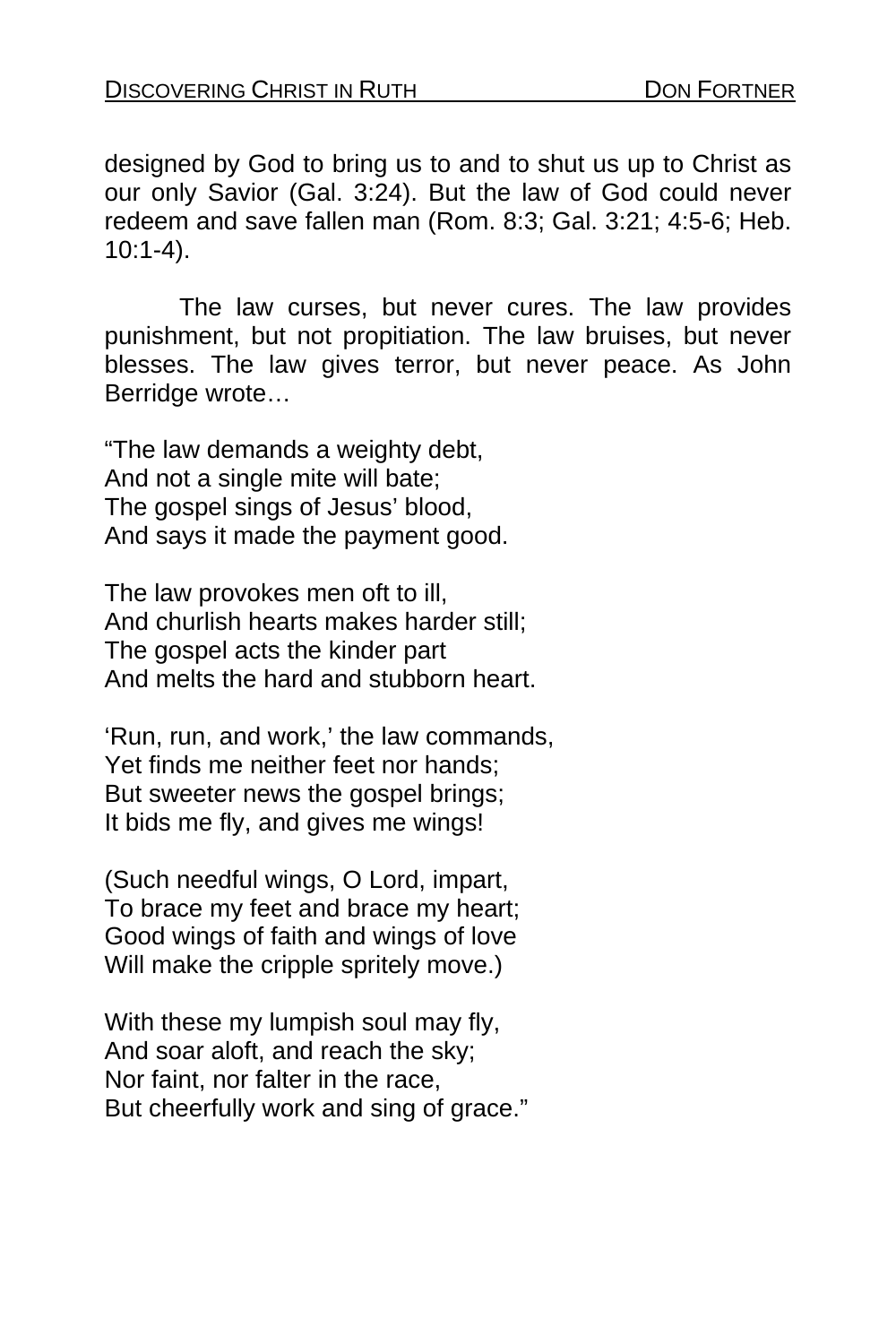As Ruth's nearer kinsman was unable and thus unwilling to redeem her, so these three nearer kinsman of ours are incapable of redeeming our souls. But, blessed be God, there is one who has made himself a nearer kinsman than any others, and he is both able and willing to redeem**!** 

## **CHRIST ALONE**

The Lord Jesus Christ is our one and only kinsman Redeemer. The Son of God has made himself our kinsman that he might be our Redeemer (2 Cor. 8:9; Heb. 2:10-18). He took our human nature into union with his divine nature, so that he might redeem us from the curse of the law by the sacrifice of himself. Someone once said, "God could not suffer and man could not satisfy; but the God man has both suffered and satisfied." The Lord Jesus Christ, our kinsman Redeemer, has willingly done the kinsman's part for us. Christ is a willing Savior. He willingly became Jehovah's servant, because he loved us (Ex. 21:1-5).

He is an able Savior, too. (Heb. 7:25). He has done everything for us that the law of God required a kinsman to do. He paid our debt. He redeemed us from bondage. He married the desolate. He raised up children to the dead, a seed to serve him forever. The love of Christ for us far exceeds the love of any on this earth. *"We love him because he first loved us"* (1 John 4:19). As his love for us exceeds all earthly loves, let our love for him exceed all earthly loves as well.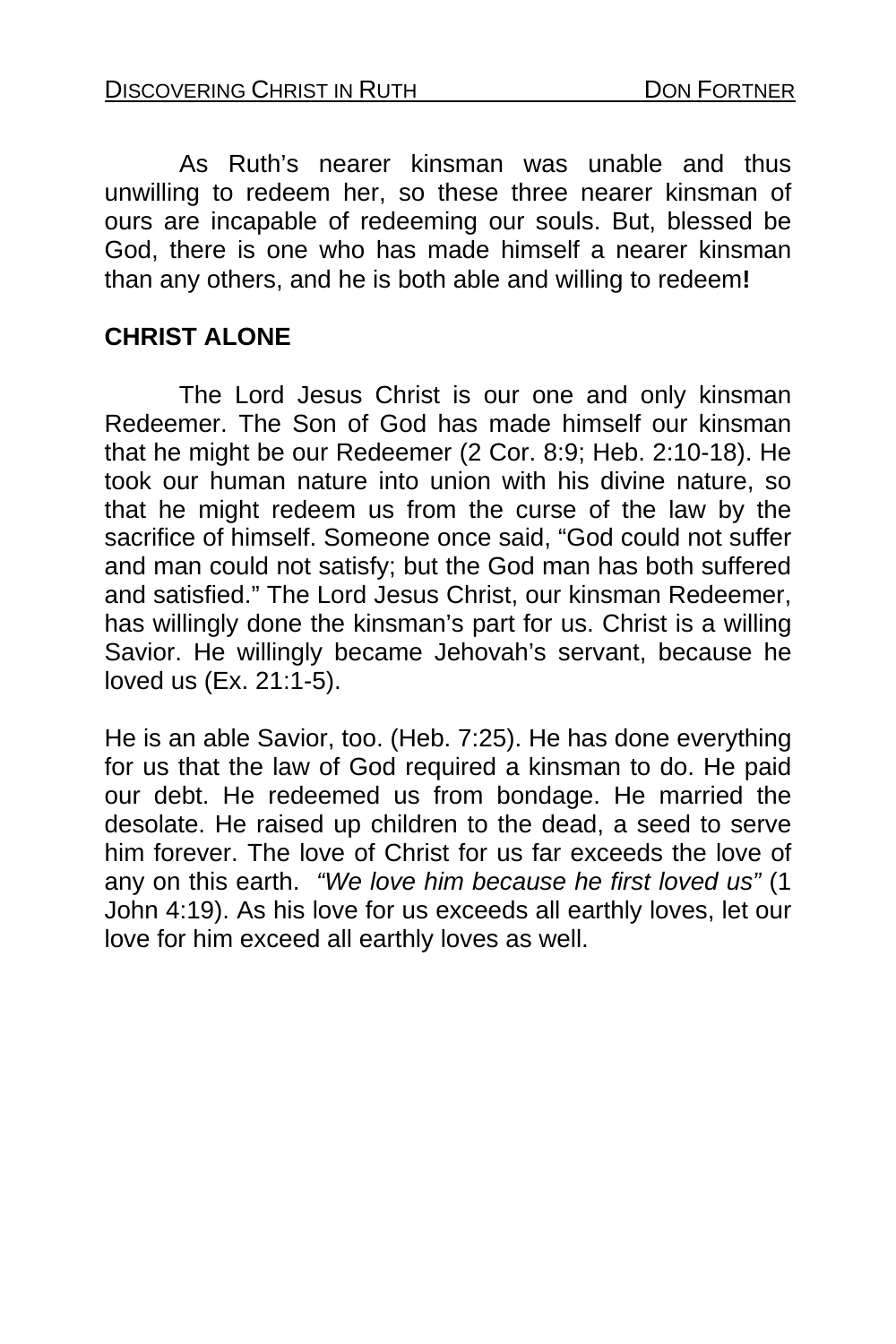# Chapter 17

## Boaz Redeems Ruth

#### Ruth 4:1-22

 We come now to the climax of the Book of Ruth. The things recorded in chapter 4 are the things to which everything up to this point has been leading. Read Ruth 4:1-22 carefully. Everything in this chapter is designed by God the Holy Spirit to direct our hearts and minds to the Lord Jesus Christ and his great work of redemption.

*"Then went Boaz up to the gate and sat down there"* (v. 1). Why? To intercede for Ruth. This is a picture of our Lord Jesus Christ who ha gone up to heaven for us, and sat down there to intercede for us. Boaz went up to the city to do his work - Christ has gone up to heaven because his work is done (Heb. 10:11-14; 1:1-3). Just as everything Boaz did as he sat at the gate of the city was for Ruth, so everything Christ does is for his people. Failure was not even considered. Boaz was resolved to take Ruth home with him that night. With our great Savior, failure is an impossibility (Isa. 42:4). *"He shall save his people from their sins"* (Matt. 1:21).

Boaz said to his kinsman, *"If thou wilt redeem, redeem: but if thou wilt not redeem, tell me, that I may know: for there is none to redeem beside thee; and I am after thee"* (v. 4). This near kinsman, more than anything else represents the law. But the law cannot redeem, it cannot save without marring itself and the very character of God. The law identifies sin, but cannot forgive it. The law condemns us all, but changes none. The law slays, but can never save (Rom. 3:19- 20, 28; 8:3-4; Gal. 3:10, 13).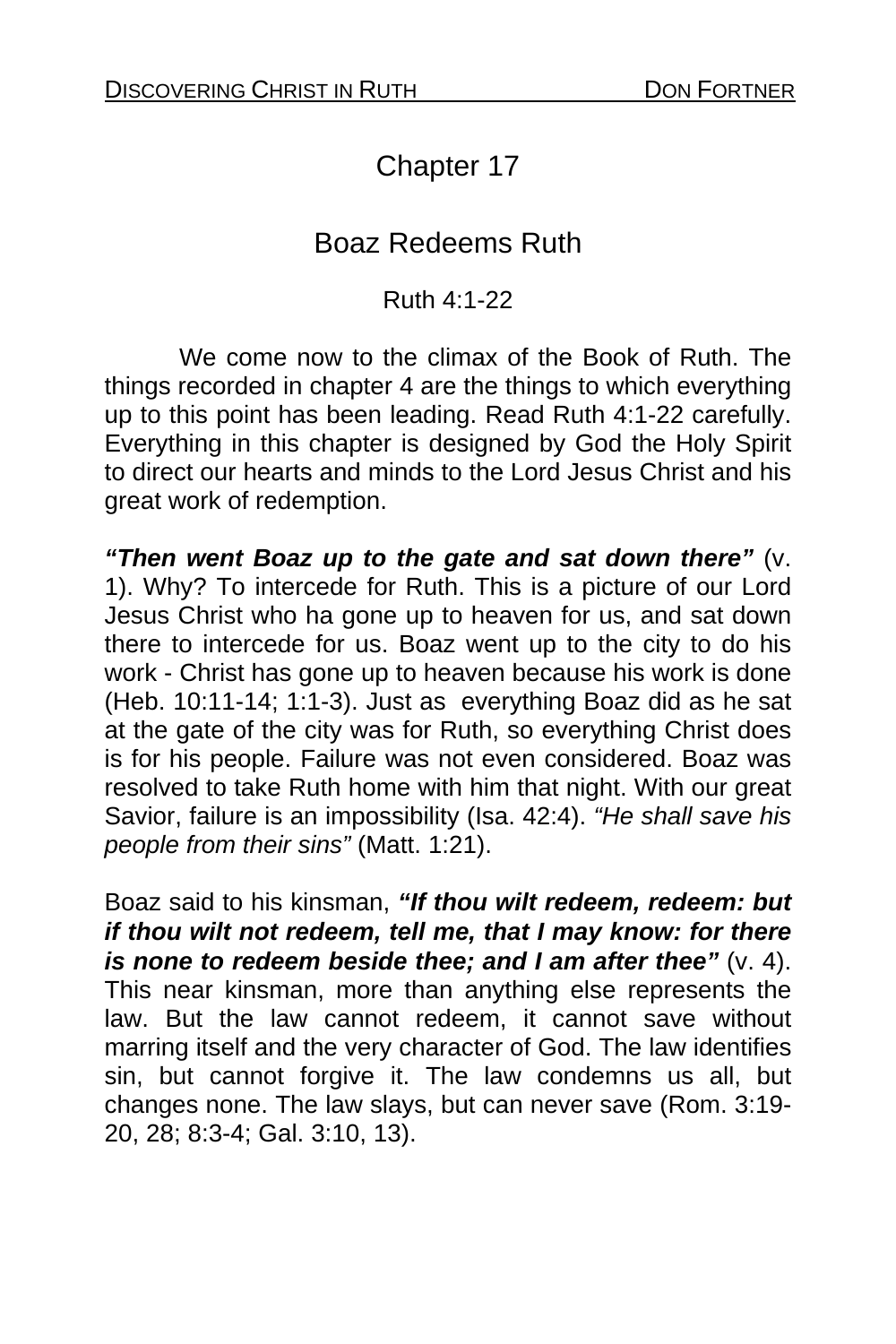Next, Boaz said, *"What day thou buyest the field of the hand of Naomi, thou must buy it also of Ruth the Moabitess."* Ruth, as we have seen throughout this study, is a type of the church. The world is a great field. The church of God is a treasure hid in the field (Matt. 13:44). Our heavenly Boaz, the Lord Jesus Christ, sold all that he had and bought the field so that he might get the treasure.

 As a man, as the God-man Mediator, our Lord Jesus Christ purchased all things. All things are his. He rules and disposes of all things for the saving of his people, whom he redeemed with his own blood. As Boaz bought all that was Elimelech's, so Christ bought all that was Adam's. As God the Son, it was his before. But not it is his by right of redemption as our Mediator (Ps. 2:8; John 17:2; Rom. 14:9).

*"And Boaz said unto the elders, and unto all the people, Ye are witnesses this day, that I have bought… Ruth the Moabitess…to be my wife"* (vv. 9-10). Boaz bought all that was Elimelech's, but the object of his love and the purpose of his work was Ruth. As Boaz purchased Ruth to be his wife, so the Lord Jesus Christ purchased the church of God's elect to be his wife (Eph. 5:25-27). The object of his love, the purpose of his work was the salvation of his people. Here are nine things about Boaz's redemption of Ruth which are also true concerning Christ's redemption of God's elect. It was…

## **A PROPER REDEMPTION.**

None but Boaz could redeem Ruth. He alone was both able and willing to redeem. Redemption, if it is proper, must be legal. And our redemption by Christ is a proper redemption. Deliverance without satisfaction is a violation of the law; and satisfaction without deliverance is a violation of justice. Christ alone is able to redeem us (Ps. 24:3-6). He alone is willing to redeem us at the price demanded by divine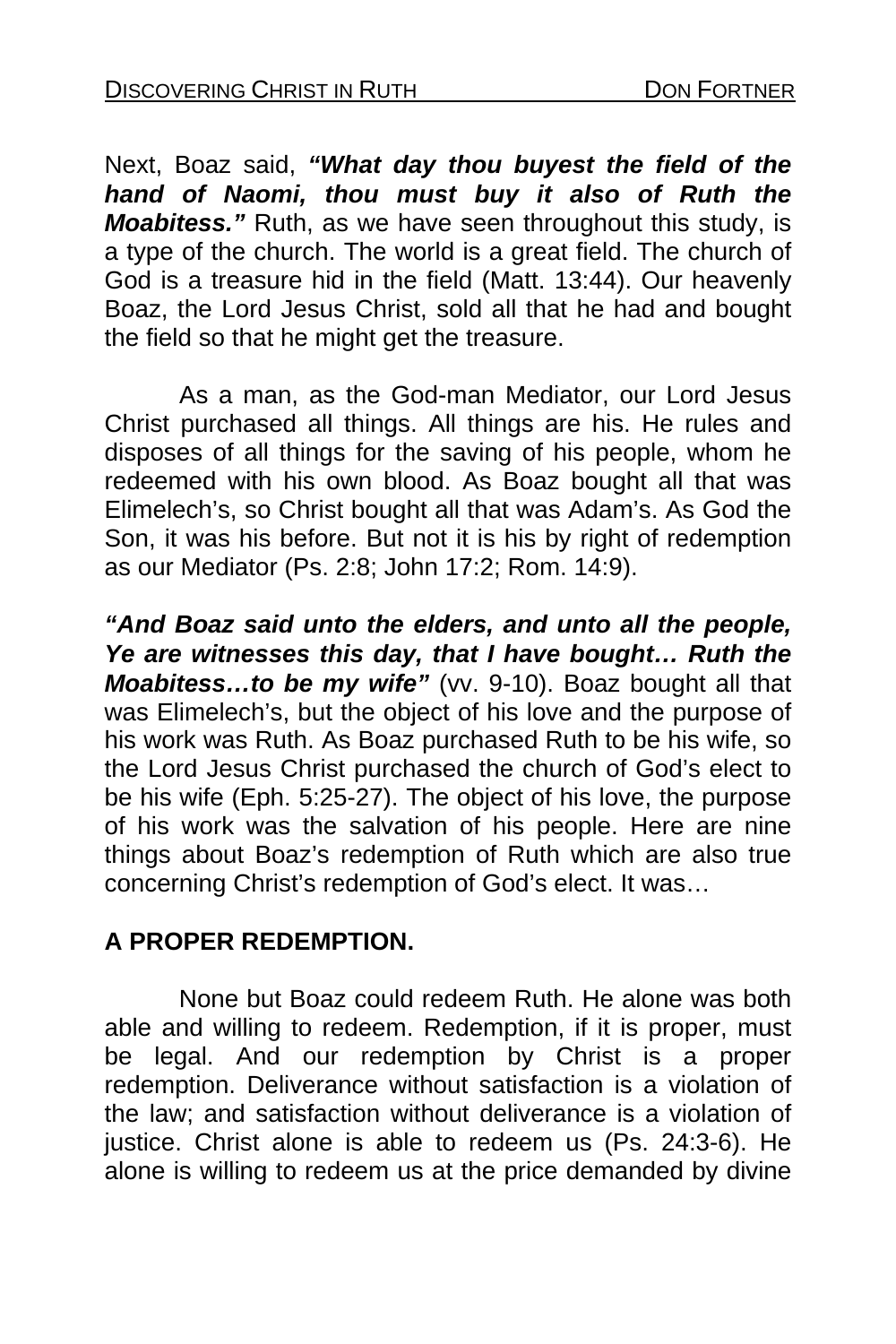justice (Heb. 10:1-5. Christ alone is a just and legal Redeemer for sinners (Isa. 45:20).

#### **A PLEASURABLE REDEMPTION.**

Boaz went through great pains, trouble, and cost to himself in order to redeem Ruth; but he did so with great pleasure. He did it all with the sweet prospect of having Ruth for himself. Even so, our Lord Jesus found great pleasure and satisfaction in the midst of his sorrows, as he anticipated having his elect with him forever (Heb. 12:2; Isa. 53:10-12).

 Our dear Savior did not hesitate to pay the price required for our ransom. He willingly took our sins upon himself. He willingly took for us the cup of wrath. He willingly gave himself for us, that he might redeem us from the curse of the law.

Here's the compassion of our God – That when Christ, our Savior, knew The price of pardon was His blood, His pity ne'er withdrew!

## **A PRECIOUS REDEMPTION.**

Naomi, Ruth, and all who understood what he did esteemed Boaz's condescending work of redeeming her a matter of great grace, a precious deed on the part of one who made himself precious in their eyes (Ruth 2:20; 4:11-4). Even so, all who have tasted the free grace of God in Christ count him, his blood, and his redemption precious (2 Cor. 9:15; 1 Pet. 1:18- 20; 2:7). It is precious because the redemption of the soul is precious (Ps. 49:8). The redemption of our souls is precious because the price of our ransom was Christ's precious blood.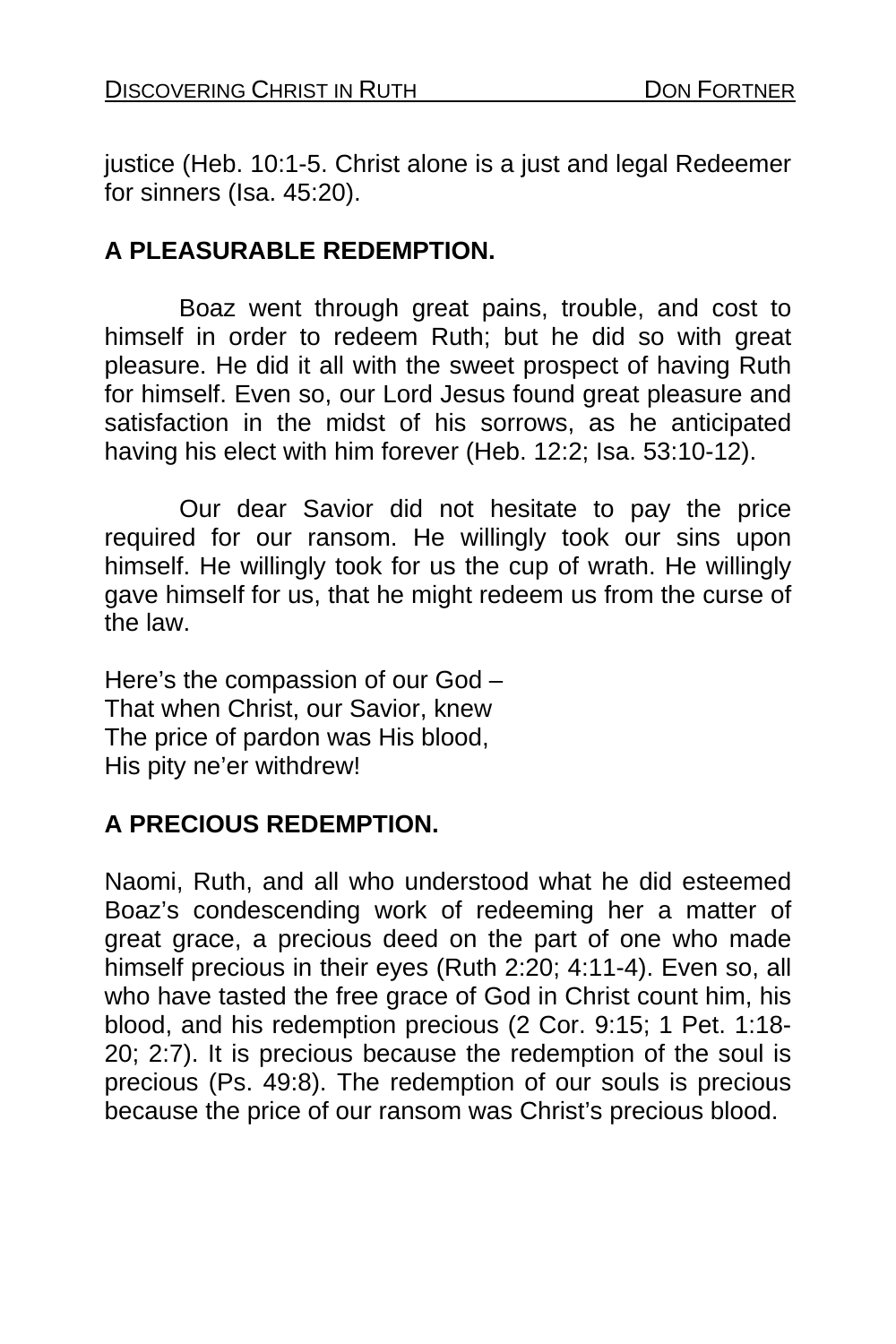Our redemption by Christ is a precious thing, because it was a great act of infinitely great and condescending grace. Boaz was not ashamed of Ruth, the poor Moabite stranger. She could not redeem herself; but this wealthy Prince stooped to lift her up and exalt her. What a great type of the Lord Jesus Boaz is. The Son of God stooped low (2 Cor. 8:9; Phil. 2:5-8), that he might lift us high. This great Prince, the Prince of Heaven, calls to himself the poor, the wretched, the miserable, the halt, the lame, and the blind. And he is never ashamed to identify himself with them and to own them as his own brethren (Heb. 2:9-11). As the great Boaz redeemed and married the lowly Ruth, --as the great King David took the poor, crippled son of Johnathan, Mephibosheth into his house and caused him to sit at his table as one of the king's own sons, --as Hosea redeemed the wretched Gomer and took her to be his wife after she had defiled herself so horribly, so the Lord Jesus Christ has redeemed and married us (1 Cor. 1:26- 29).

## **A PUBLIC REDEMPTION.**

*"Then went Boaz up to the gate, and sat him down there: and, behold, the kinsman of whom Boaz spake came by; unto whom he said, Ho, such a one! turn aside, sit down here. And he turned aside, and sat down. And he took ten men of the elders of the city, and said, Sit ye down here. And they sat down."* (vv. 1-2)

 There were many witnesses to this great transaction. This thing was not done in a corner. When Boaz purchased Ruth everyone in Bethlehem knew it. So, too, There were many witnesses to the redemption of God's elect by Christ. As the angels of God observed the great work., when God the Father, forsook his darling Son, who was made to be sin for us, the sun was darkened, the earth quaked, the stones split open, the graves were opened, and the veil in the temple was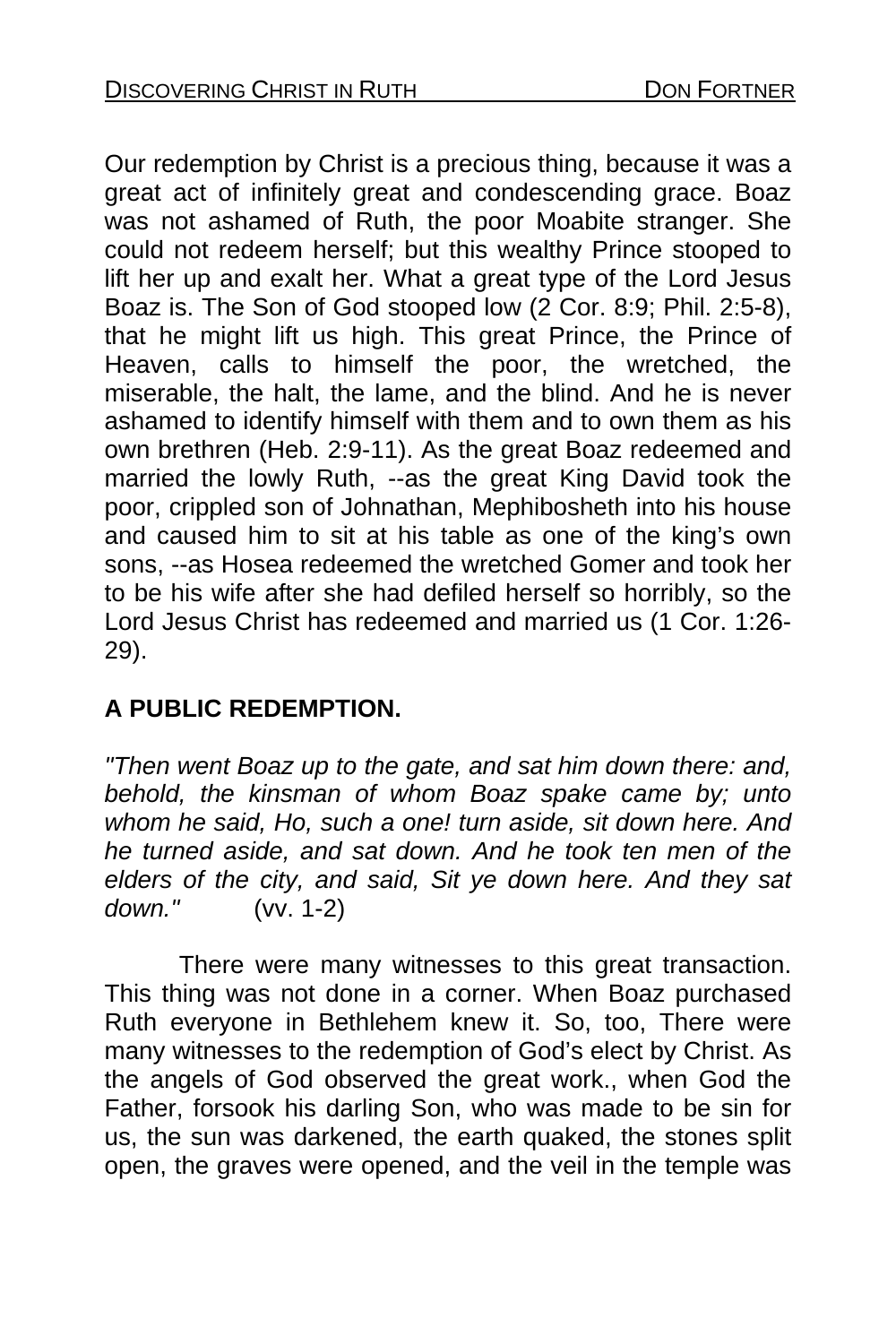ripped apart, from the top to the bottom. The law of God being satisfied, the veil was ripped apart, showing that there is now open access for sinners to come to the holy Lord God by the blood of Christ. As Satan and the demons of hell observed the dying triumph of the God-man, all hell must have trembled!

Then, three days later, our great Emancipator rose from the grave! As Boaz pulled off his shoe as a token of the transaction being complete (v. 8), so the Lord Jesus Christ took off his grave clothes and ascended up to heaven**,** *"having obtained eternal redemption for us!"* (Heb. 9:12; Rom. 4:25).

## **A PURPOSEFUL REDEMPTION.**

*"Moreover Ruth the Moabitess, the wife of Mahlon, have I purchased to be my wife, to raise up the name of the dead upon his inheritance, that the name of the dead be not cut off from among his brethren, and from the gate of his place: ye are witnesses this day." (v. 10)* 

Boaz redeemed Ruth *"that the name of the dead be not cut off."* And the Lord Jesus redeemed unto himself a people to be his seed, his peculiar people, to live forever (Psa. 22:30; Isa. 53:10; Tit. 2:14). Boaz redeemed Ruth to be his wife, not his slave, but his wife. So, too, the Son of God redeemed us to be his wife. What a great boon of grace it would have been for such as we are to have been purchased as his slaves! But here is God's super abounding grace to sinners – Christ has purchased a people unfit to be his slaves to be his holy bride forever!

## **A PARTICULAR REDEMPTION.**

*"Ruth, the Moabitess, the wife of Mahlon, have I purchased!"* (v. 10). Let unbelieving religious men argue and debate as they will, the blood of Christ was shed for and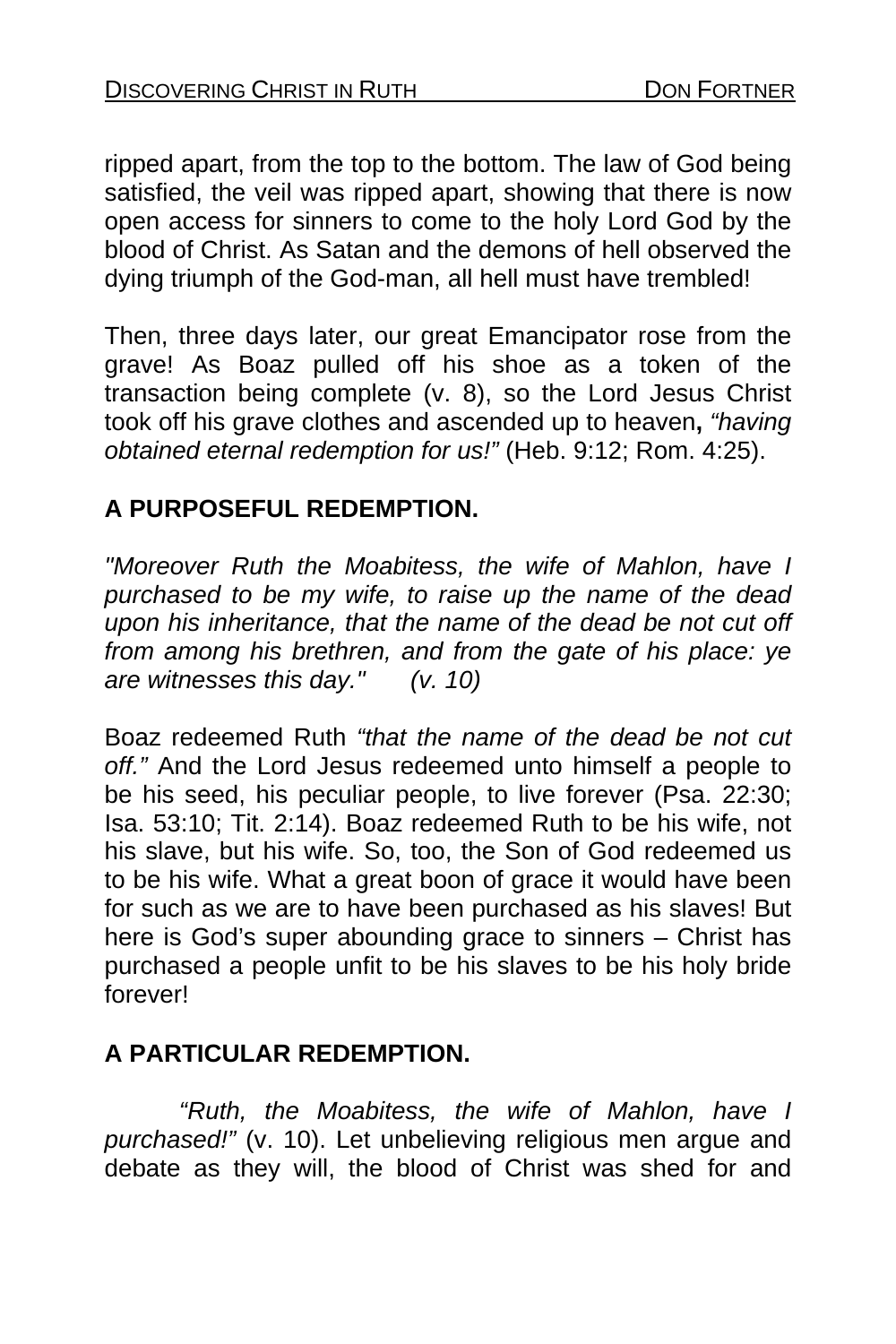redeemed a particular people. There is not even a hint of universal redemption to be found in Holy Scripture. Everywhere in the Bible, when redemption is typified, prophesied, and explained, it is set forth as being the particular, effectual redemption of a specifically chosen people called "the elect" (Isa. 53:8; Gal. 3:13; Eph. 5:25-27; Heb. 9:12; Rev. 5:9).

## **A PRODUCTIVE REDEMPTION.**

Boaz got Ruth. That was his purpose; and it was accomplished. Be assured, the Lord Jesus Christ will also accomplish his purpose. He will get his Moabite bride. As a direct result of this great transaction God brought his king to his holy hill of Zion (v. 17). So, too, the Lord Jesus Christ, David's great son and his Lord, was brought into his kingdom and made to sit upon his throne by means of the redemption he accomplished at Calvary (Acts 2:22-36). As a result of this redemption, the Son of God was brought into this world (Matt. 1:5). And as the result of that redemption accomplished in the death of Christ all God's elect shall be brought into heavenly glory (Gal. 3:13-14). A redemption which accomplishes nothing is a useless redemption. Such redemption is not found in the Bible.

## **A PERFECT REDEMPTION.**

*"Boaz took Ruth, and she was his wife"* (v. 13). So too, our heavenly Boaz will finish this thing when the day is over. He will come again to take his Bride unto himself (Rev. 19:1- 9). What a day that will be!

## **A PRAISEWORTHY REDEMPTION.**

 There is no praise in this whole affair for Ruth, the redeemed. All praise goes to Boaz, the redeemer. The work of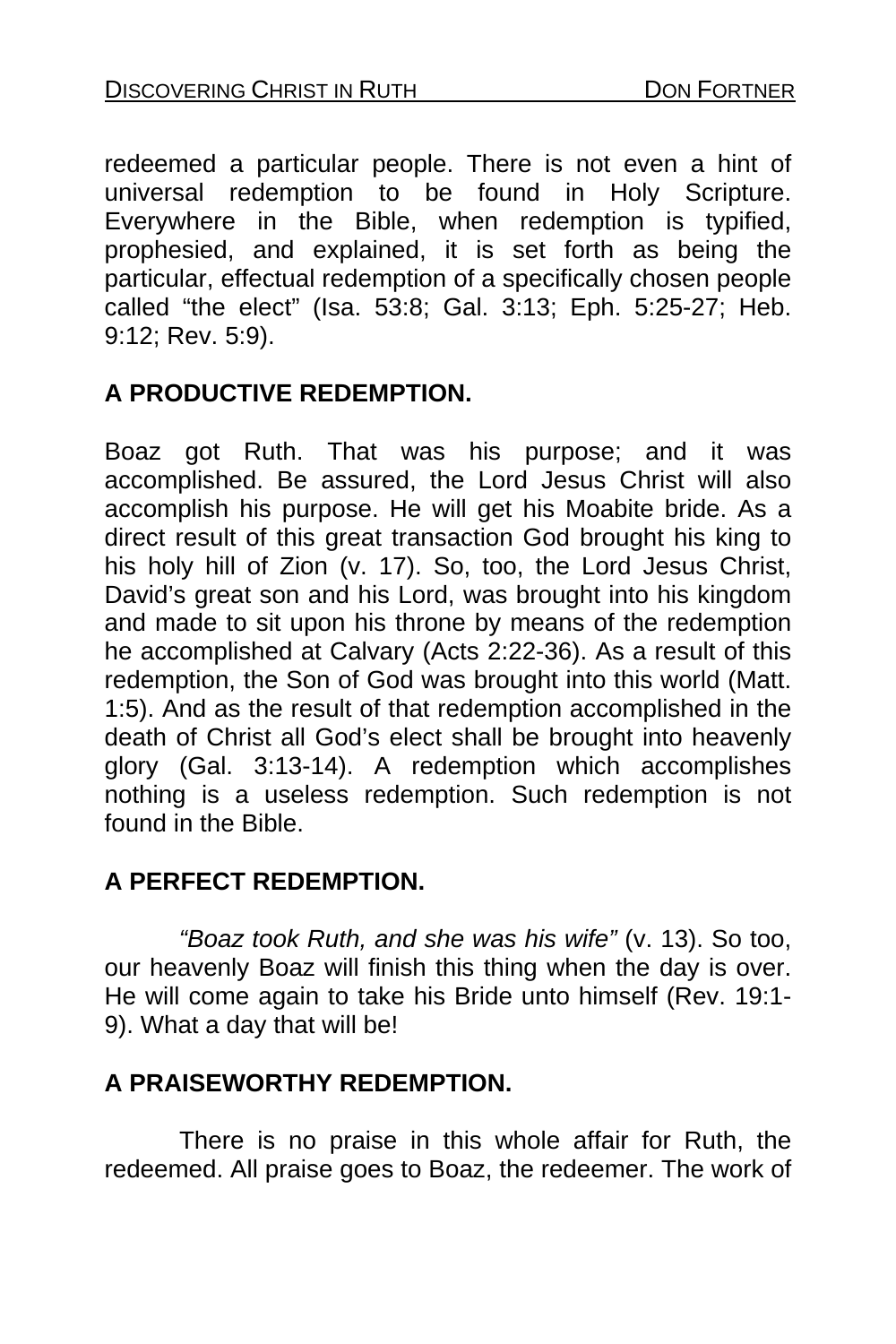redemption was all his. Therefore, he was praised for it (v. 11) Boaz was made famous in Israel. His house was filled. Why? Because he deserved it. Even so, our great God and Savior, the Lord Jesus Christ has been made great. He alone is famous in God's Israel. His house shall be filled. Why? Because he deserves it!

Let us adore and publish the name of our dear Redeemer. Make him famous where you live for his sovereign purpose of grace, for his electing love, for his adorable providence, for his immaculate mercy, and for his great, effectual redemption of our souls by his precious blood. Do not allow the care of this world to destroy you, as it did Elimelech. Cling to Christ, as Ruth did to Naomi. Cast yourself upon his mercy continually, as she cast herself upon the goodness and mercy of Boaz.

*"Blessed be the LORD, which hath not left thee this day without a kinsman, that his name may be famous in Israel. And he shall be unto thee a restorer of thy life."*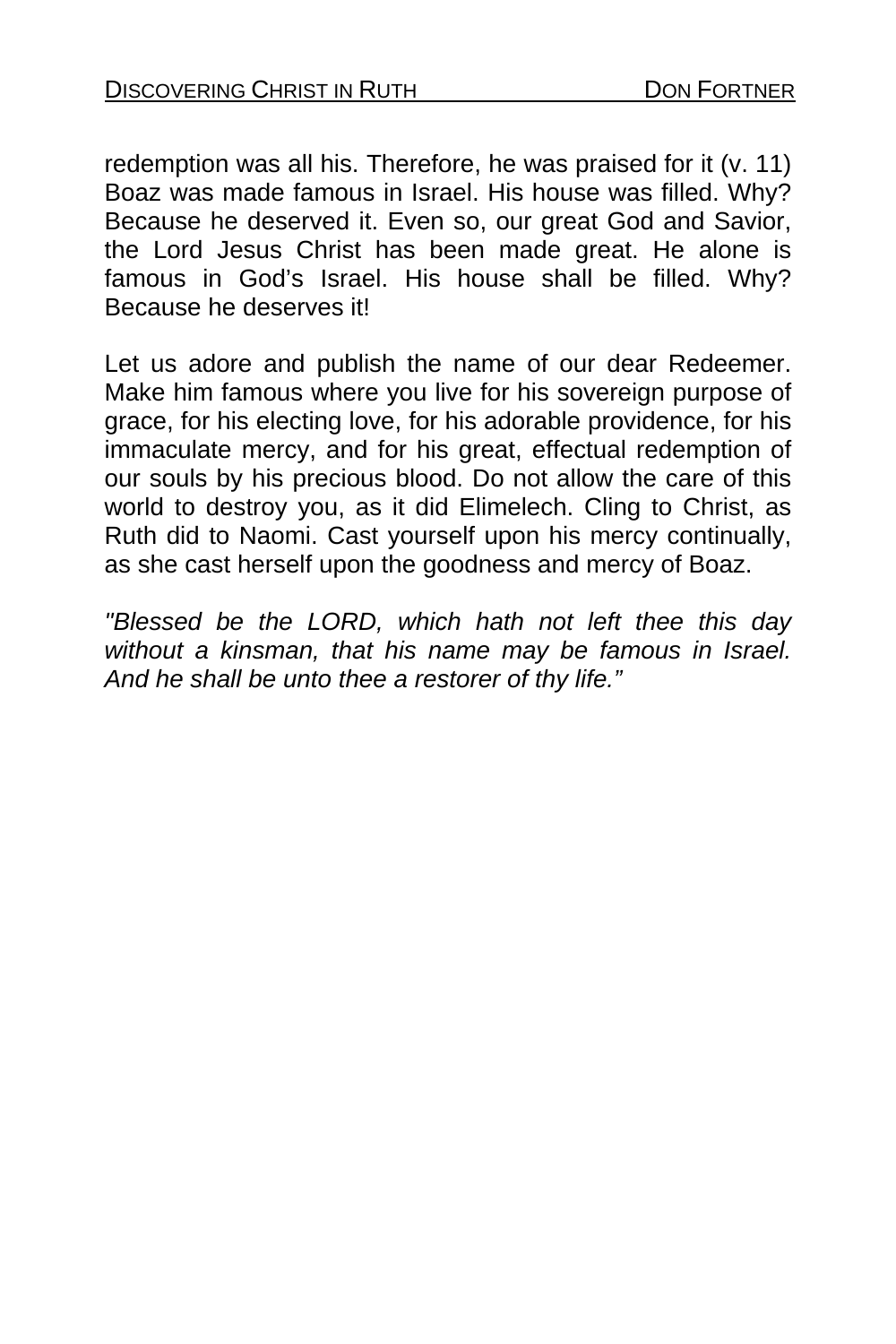# Chapter 18

# "To Raise Up The Name Of The Dead"

*"And I thought to advertise thee, saying, Buy it before the inhabitants, and before the elders of my people. If thou wilt redeem it, redeem it: but if thou wilt not redeem it, then tell me, that I may know: for there is none to redeem it beside thee; and I am after thee. And he said, I will redeem it. Then said Boaz, What day thou buyest the field of the hand of Naomi, thou must buy it also of Ruth the Moabitess, the wife of the dead, to raise up the name of the dead upon his inheritance. And the kinsman said, I cannot redeem it for myself, lest I mar mine own inheritance: redeem thou my right to thyself; for I cannot redeem it. Now this was the manner in former time in Israel concerning redeeming and concerning changing, for to confirm all things; a man plucked off his shoe, and gave it to his neighbour: and this was a testimony in Israel. Therefore the kinsman said unto Boaz, Buy it for thee. So he drew off his shoe."* 

Ruth 4:4-8

 In the fourth chapter of Ruth, we are told how Boaz cleared away all obstacles to his redemption of and union with Ruth. Remember, the purpose of his heart was settled. He had made up his mind to redeem Ruth and to marry her. But he was an honorable man. He would not redeem her, he would not marry her, he would not have her unless he could do so in a way that would completely honor God and his holy law. So the nearer kinsman had to be dealt with before Boaz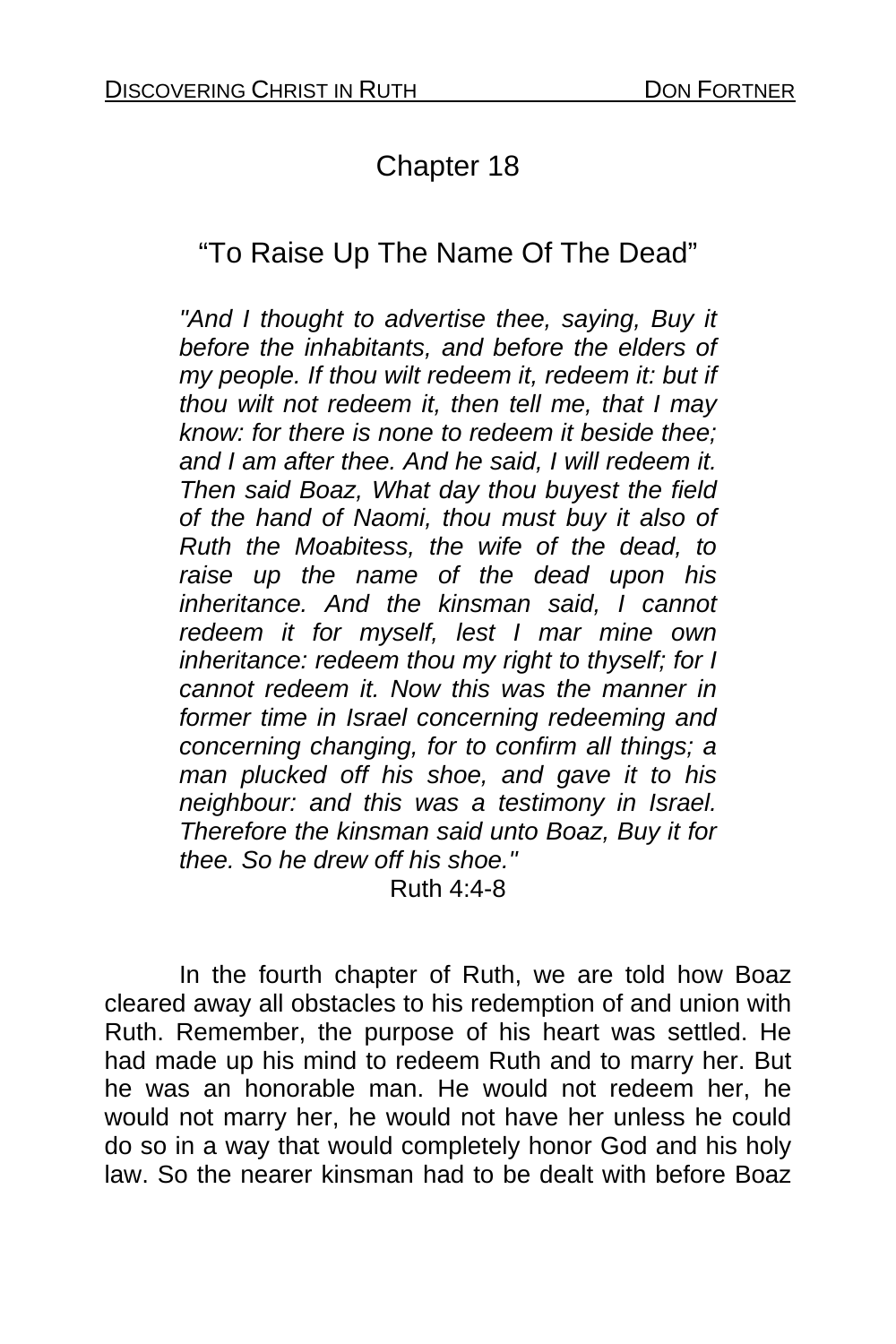could take Ruth for himself. Therefore, he came to the gate of the city, called together the elders of the city, and spoke publicly to Ruth's nearer kinsman, the man who was her nearer kinsman by virtue of her marriage to Mahlon. The conversation is recorded for us in verses four through eight.

 Clearly, the prominent subject of this passage is redemption. The word "redeem" is used nine times in these five verses. The purpose, or object of redemption is plainly stated in verse five. It is "to raise up the name of the dead." The object of redemption, both typical and real, is to raise up the seed of a man who has died for the honor of that man.

 According to the law of God, (the law of God which was given to portray and point us to the Lord Jesus Christ),"the kinsman's part," the duty of the kinsman redeemer involved three things. The kinsman redeemer was obligated by the law of God to do three things. If he failed to do these three things he must bear public reproach for his failure (Deut. 25:5-10; Lev. 25:25-26). The kinsman redeemer must…

Restore the inheritance of his impoverished relative.

Procure the liberty of his brother who through poverty had been brought into slavery.

Marry his dead relative's wife and "raise up the name of the dead."

 As Boaz did these things for Ruth, our Lord Jesus Christ, the Son of God, has done all this for God's elect. He has redeemed the inheritance we lost in Adam. He restored that which he took not away. He procured our liberty. By his blood he freed us from the curse of the law. And by the power of his grace he has broken the iron fetters that held us in slavery to Satan and to sin. By the power of his grace, by his omnipotent Spirit, our Kinsman Redeemer, the Lord Jesus Christ, is raising up the name of the dead in this world.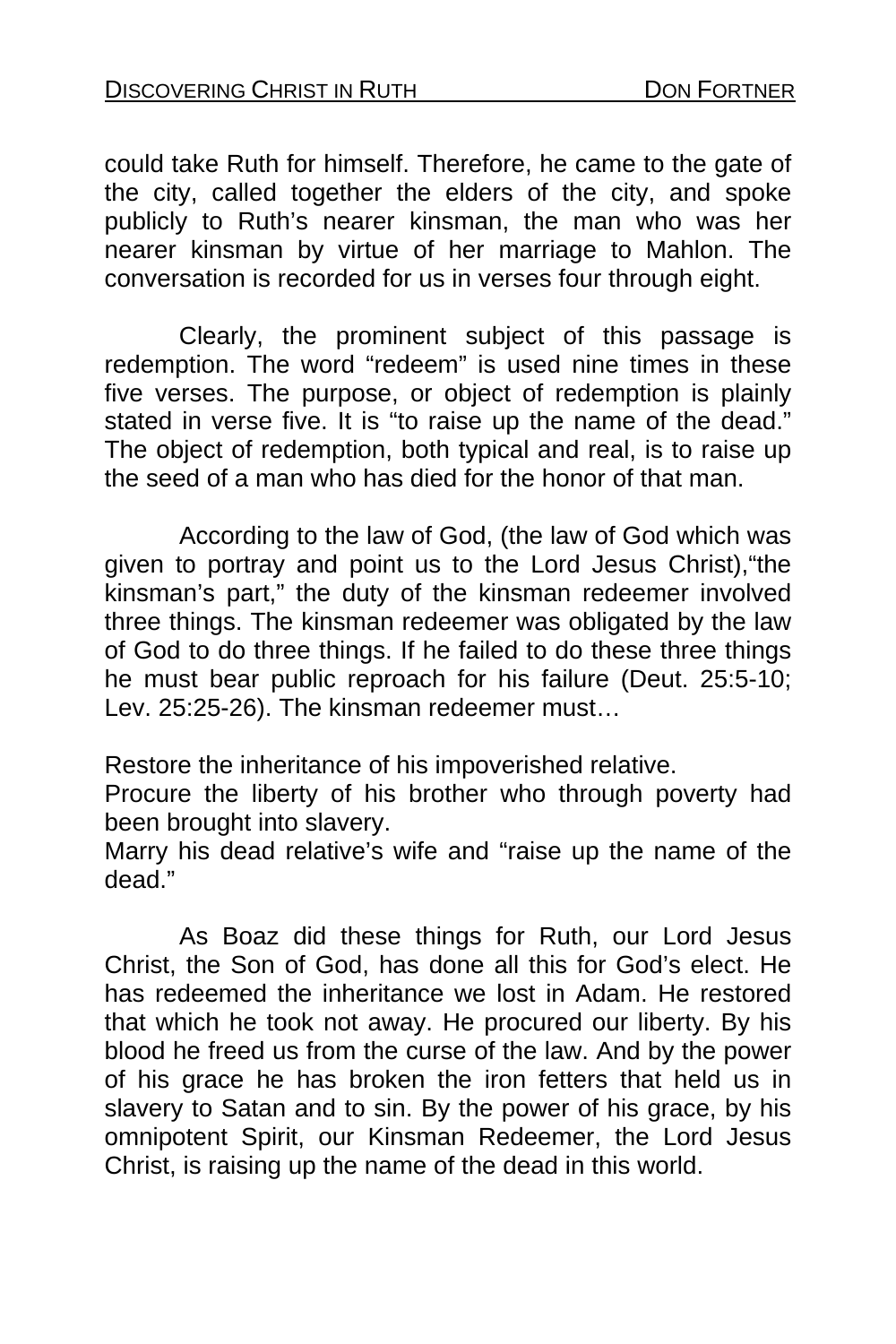## **A MATTER OF PUBLIC RECORD**

 Redemption was always a matter of indisputable, public record. God arranged his law in such a way that throughout the history of Israel in the Old Testament, every transaction involving redemption was done in public, attested to by numerous witnesses, and recorded as a matter of public record, so that the transaction could never be nullified or disputed. As we read this fourth chapter of Ruth, several things stand out as matters of obvious significance.

 *First*, the matter dealt with here is a matter of great importance. Boaz came to the gate of the city, called the elders together, and a large crowd immediately assembled. They knew that something of great importance was about to take place. Something more was involved in this business than Ruth and Mahlon, Naomi and her daughter-in-law. That which was about to take place, that which was being discussed had something to do with the glory of God, the purpose of God, and the people of God. Redemption is a subject of immense importance. This is more than a doctrinal statement. It is the revelation of God's glory (Rom. 3:24-26), the declaration of his purpose (Rom. 8:28), and the hope of his people (2 Cor. 5:21).

 *Second*, this business was transacted in a conspicuous, public place*. "Then went Boaz up to the gate and sat down there."* Not only is the work of Christ in redemption a matter of vital importance, it has been accomplished in a public manner (Acts 22:26-27, 22-23). The law and the prophets all pointed to this as the climatic event for which God created all things. The apostles all speak of Christ's work of redemption as the crucial issue of the gospel. As we saw in the previous study, the darkened sun, the earthquake, the opened graves, and the rent veil all attested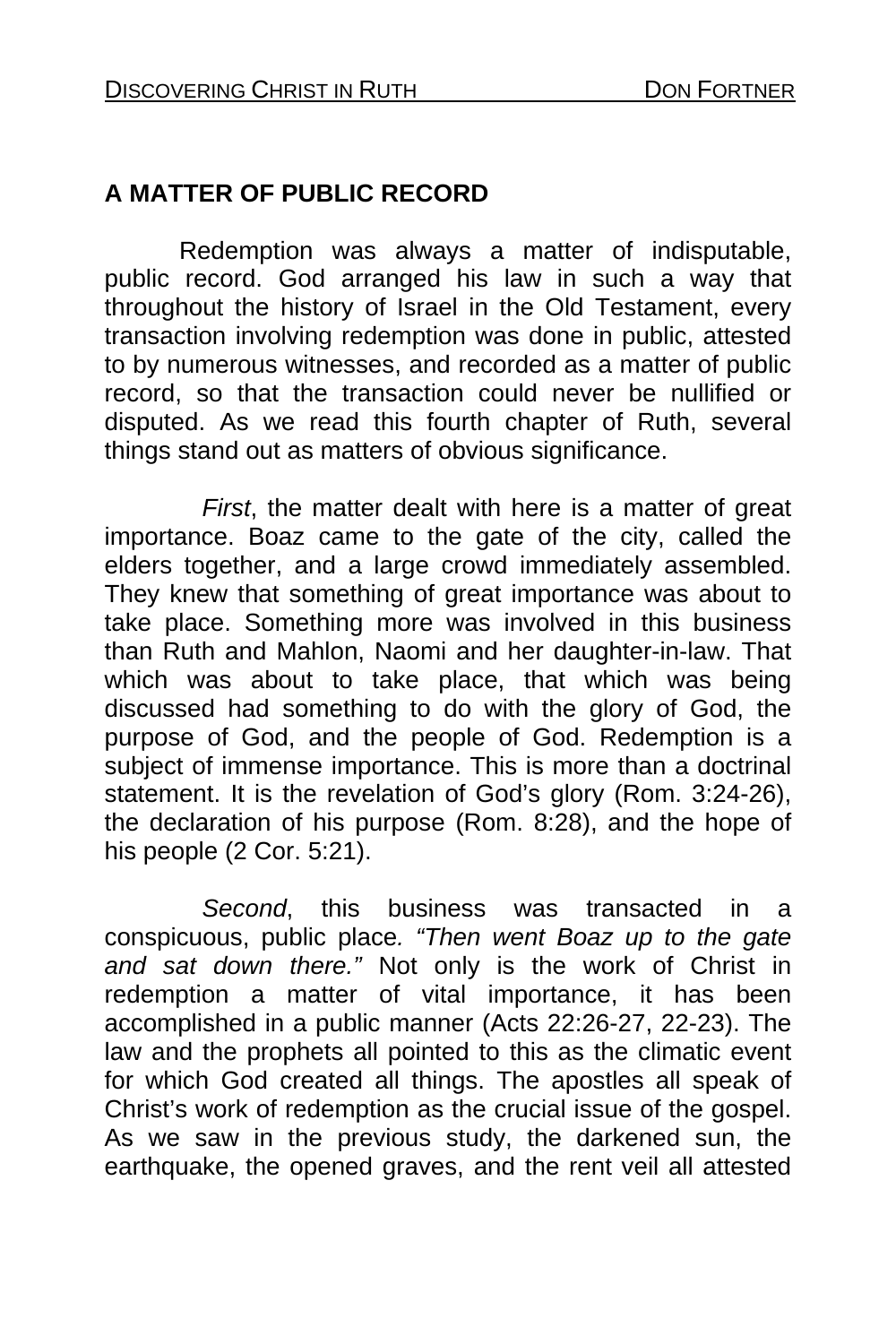to the fact that the man who died at Calvary was, as the centurion said, *"the Son of God."* 

 *Third*, redemption was a legal matter. It was a legal transaction. It was done according to the law; and it honored the law. There is an impressive scene before us (v. 2). Boaz took ten men of the city, ten elders in Israel, to be witnesses to this thing. I cannot help thinking that these ten men are suggestive of God's holy law, summarized in the ten commandments. Our Lord Jesus fulfilled both the law and the prophets when he died as our Substitute and redeemed us. He fulfilled the righteousness required by the law's commandments in his life (Jer. 23:6). He fulfilled the penalty required by the law's justice (Gal. 3:13). He fulfilled the prophets, suffering to the last detail *"all that was written of him"* (Acts 13:29; John 19:28; Lk. 24:44-46). Thus, it is written, *"Christ is the end of the law to every one that believeth"* (Rom. 10:4).

## **THE IMPOTENCE OF THE LAW**

 The failure of the nearer kinsman to redeem Ruth demonstrates the inability of the law to save man. We are not told what his motives were. Whatever they may have been, the nearer kinsman preferred to suffer public shame and disgrace rather than redeem Ruth and thus mar his own inheritance. As we have seen, this nearer kinsman, more than anything else, stands out in the Book of Ruth as a picture of God's holy law.

 The law of God is holy, just, and good; but it cannot forgive sin or extend mercy without marring its justice. The law always identifies and exposes sin. It condemns the sinner, without regard to or giving any consideration to age, environment, education, gender, parentage, or extenuating circumstances. - *"The soul that sinneth, it shall die!"* The law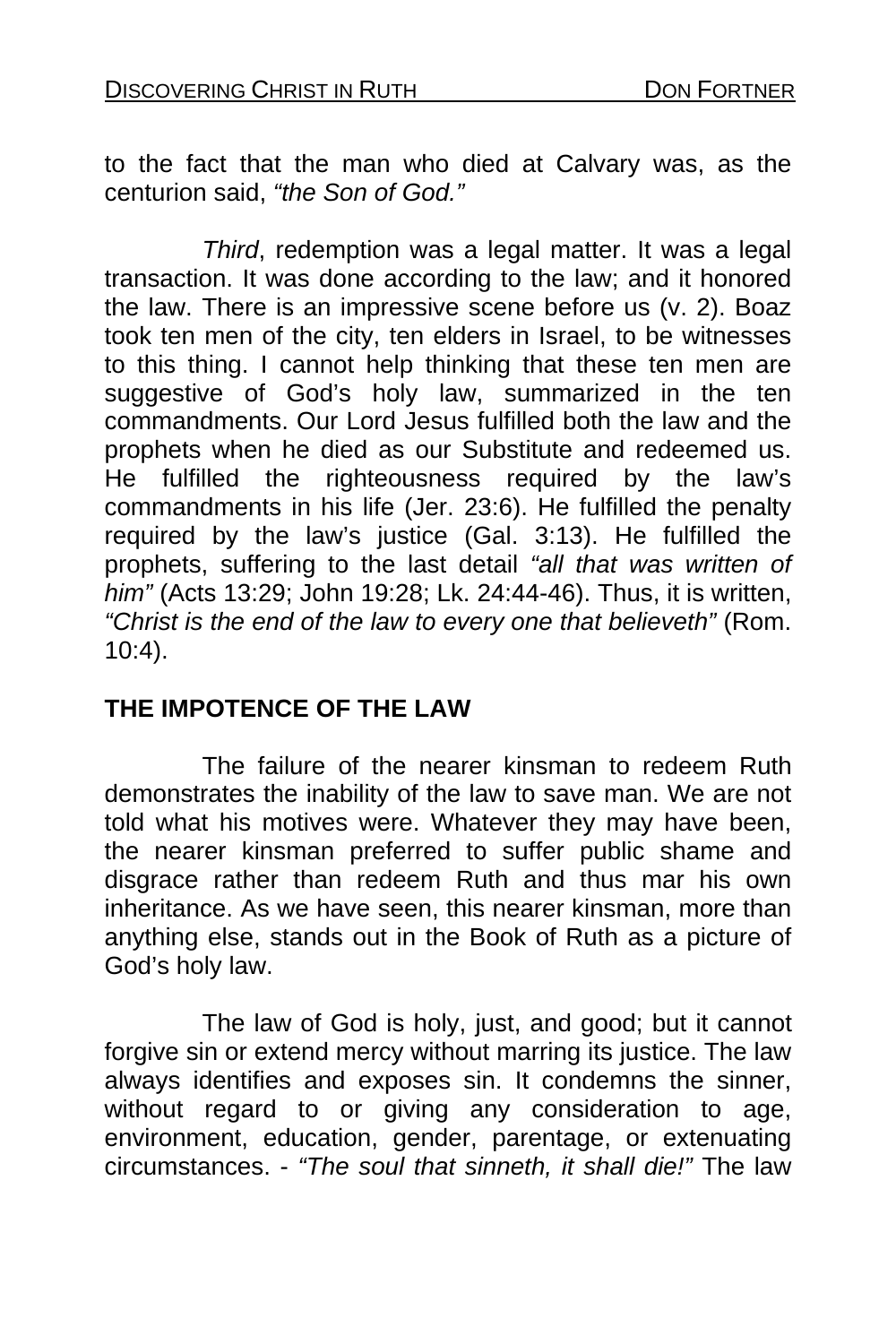takes only one thing into consideration - justice, strict, absolute, unbending justice. It identifies sin, exposes sin, and condemns sin. It has no other purpose and no other ability (Rom. 3:19-20; 7:9; 8:3).

 All who attempt salvation by the law, all who attempt to get to God on their own merits, shall, like this nearer kinsman, bear the reproach publicly forever. What the nearer kinsman could not and would not do for Ruth, Boaz gladly did. And what the law could not and would not do for us, the Lord Jesus Christ gladly did. As Boaz was delighted to redeem Ruth, Christ was delighted to redeem his people, because of his great love for us (Rom 8:1-4).

 The nearer kinsman pulled off his shoe - a sign of disgrace, slavery, and disavowed ownership; and Boaz stepped into his shoes. Moses (the law) put off his shoes as a servant before God's manifest presence. Believers, as the sons of God, have had the shoes of liberty and sonship put on our feet in the Father's house (Lk. 15:22). The legalist (that person who attempts to gain God's favor by his own works) is a slave, cursed by the very thing that makes him so proud (Gal. 3:10). We are the sons of God, accepted in the Beloved (Eph. 1:6; 1 John 3:1).

## **"TO RAISE UP THE NAME OF THE DEAD"**

 As Boaz assumed and discharged every duty of a kinsman for Ruth, so the Lord Jesus Christ assumed and fully discharged the whole work of redemption for us. Not only did Boaz buy the inheritance that Mahlon had lost, he bought it for Ruth particularly. He bought the field and bought Ruth for this purpose - *"to raise up the name of the dead."* Soon Obed was born to Ruth and Boaz.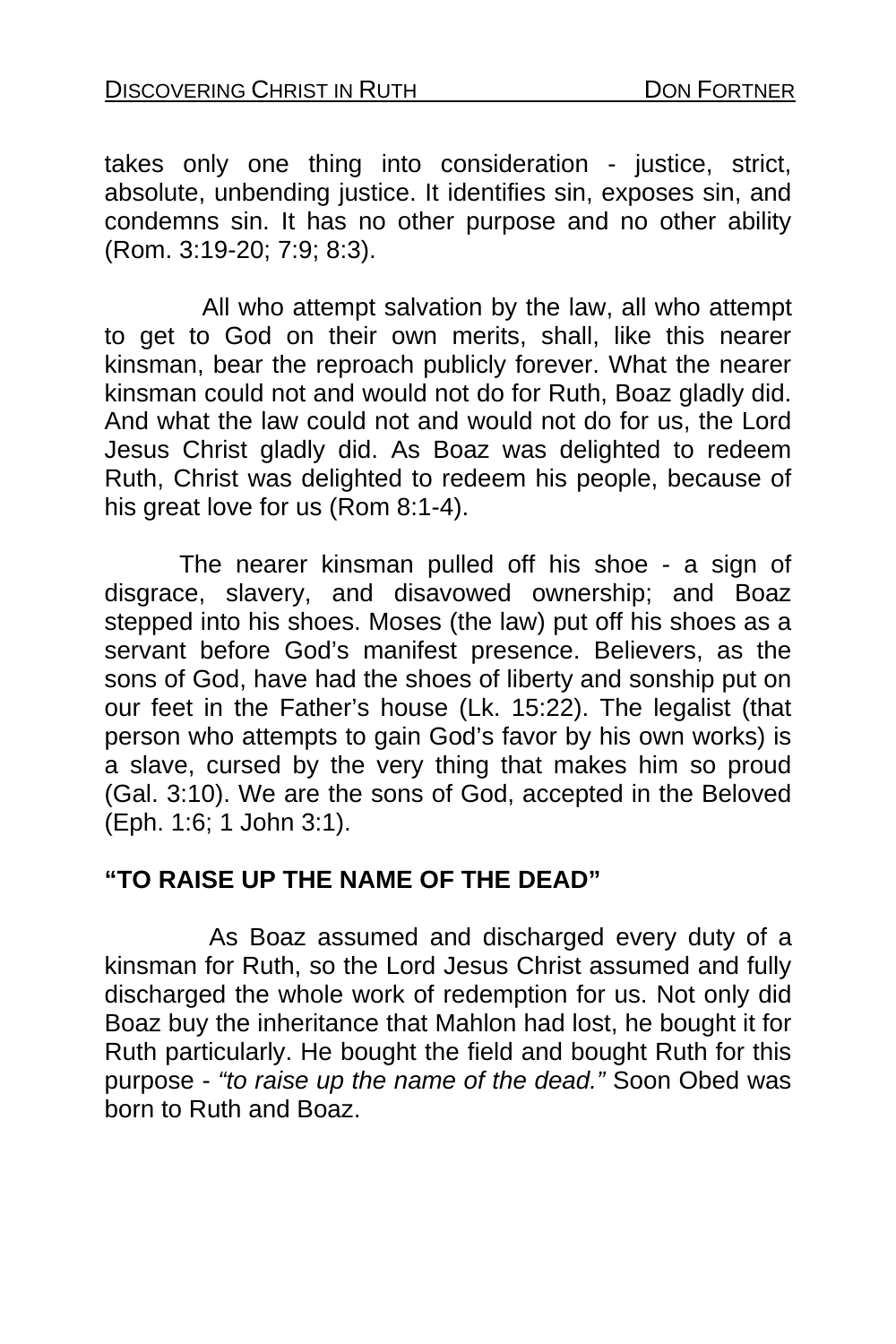Even so, our Lord Jesus Christ redeemed us to raise up the name of the dead, to raise up a seed from among the fallen sons and daughters of Adam to serve him; and it shall be done! *"A seed shall serve him." "He shall not fail!"* 

 As Judah assumed all responsibility for Benjamin as his voluntary surety, the Lord Jesus Christ assumed all responsibility for God's elect in the covenant of grace before the world began (Gen. 43:9; Heb. 7:22). The Son of God came into this world, lived, died, and rose again to save his people from their sins (Matt. 1:21). God the Father has given his Son, our Savior, the power to give eternal life to all his chosen seed (John 17:2). Therefore, we are assured that all who were given to Christ in the covenant of grace before the world began, all who were redeemed by his blood, all for whom he came into this world, he will present faultless before the presence of the divine glory at last (John 6:37-40; 10:16; 1 Cor. 15:28; Heb. 2:13). The immutability of God's love demands it (Mal. 3:6). The steadfastness of God's purpose demands it (Tit. 1:2). The justice of God's character demands it. Augustus Toplady said it well --

"Payment God cannot twice demand, First at my bleeding Surety's hand, And then again at mine!"

The intercession of Christ demands the salvation of those for whom he lived, died, and rose again (John 17:24). Indeed, the honor of Boaz, the honor of Christ, demands it. If he should fail to save those whom he came to save, if he should fail to fully, effectually, and everlastingly redeem even one whom he came to redeem, he must bear the shame forever; and that cannot be. Our Kinsman Redeemer shall, at last, see of the travail of his soul with complete satisfaction.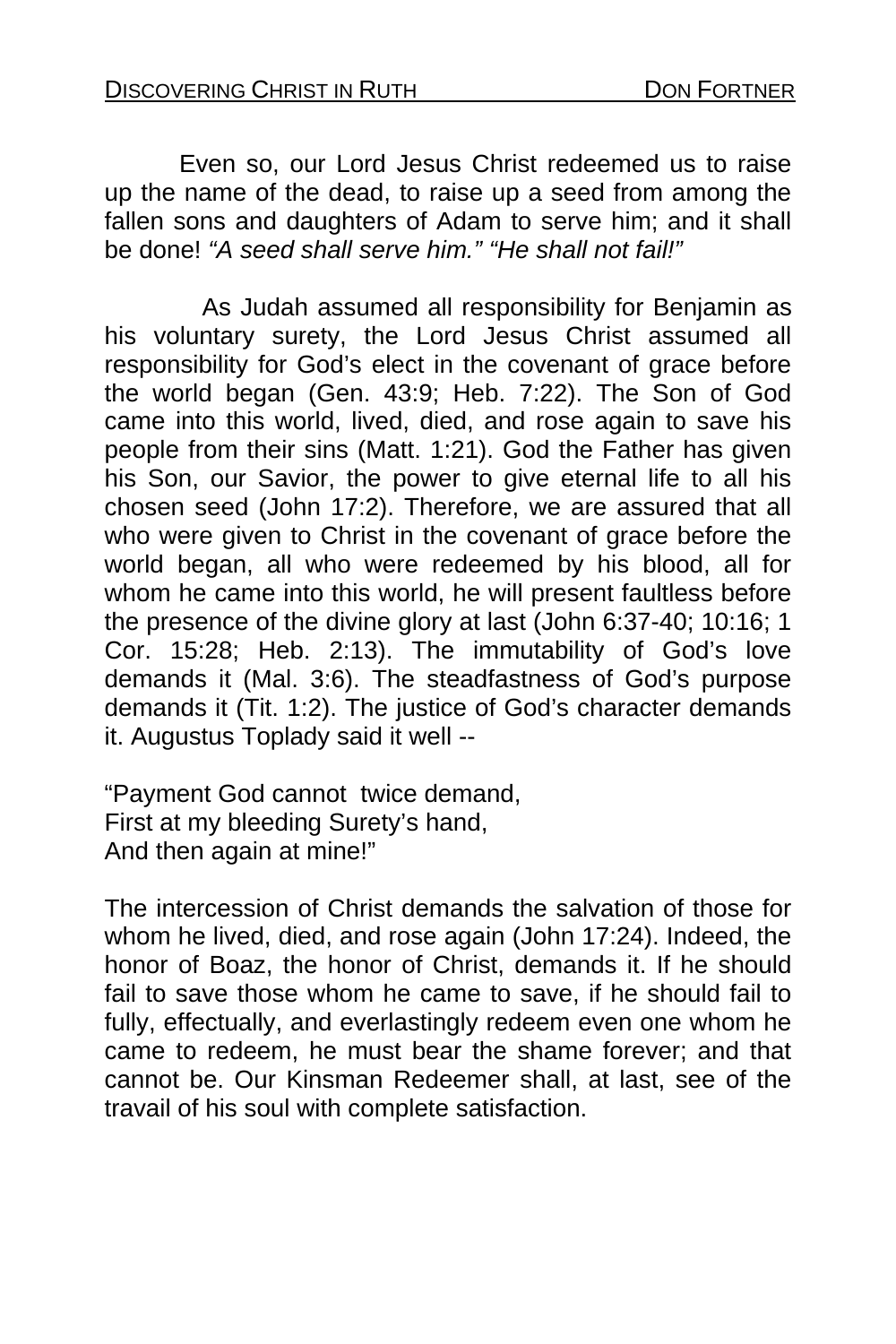*"Blessed be the Lord which hath not left thee this day without a kinsman, that his name may be famous in Israel!"*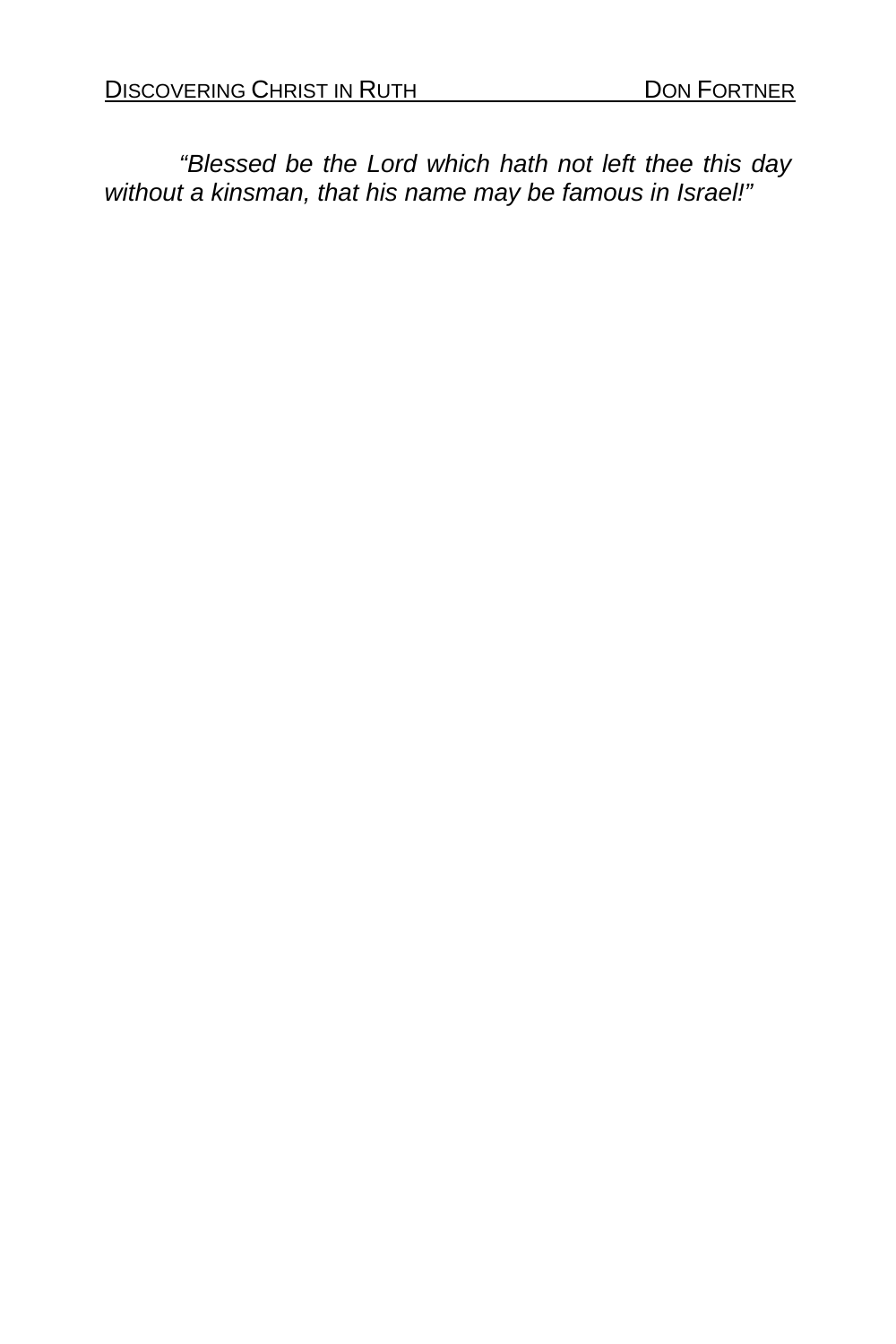# Chapter 19

## Seven Lessons From The Book Of Ruth

#### Ruth 1:1 - 4:22

The story of Ruth and her kinsman redeemer has special appeal to believers, because we see in Ruth and Boaz an outline of our own spiritual history and of our relationship with the Lord Jesus Christ, our Kinsman Redeemer, of whom Boaz was but a type. I have not attempted to give a thorough exposition of this blessed little history. I leave that to others who are more capable. It has been my purpose simply to show forth the grace and glory of God in Christ, our Kinsman Redeemer, as he is portrayed in these four chapters. In this final study, we will take an overview of the entire book. We will begin in chapter one, verse one, and pick up seven of the golden nuggets scattered through these four chapters.

In these four chapters, the Holy Spirit clearly sets before us seven specific lessons regarding the grace of God, redemption by Christ, and our relationship to him by faith.

The *first* lesson is a very sad and regrettable one, but one we all must learn. It is set before us in the very first verse of the first chapter. Here we are taught **THE COST OF UNBELIEF AND DISOBEDIENCE.** *"Now it came to pass in the days when the judges ruled, that there was a famine in the land. And a certain man of Bethlehem-Judah went to sojourn in the country of Moab, he, and his wife, and his two sons."* 

In a time of famine, Elimelech, whose name means, "My God is King," took what he determined was a prudent step. He moved to Moab. But his move was a very costly one. The move was instigated and made by selfishness and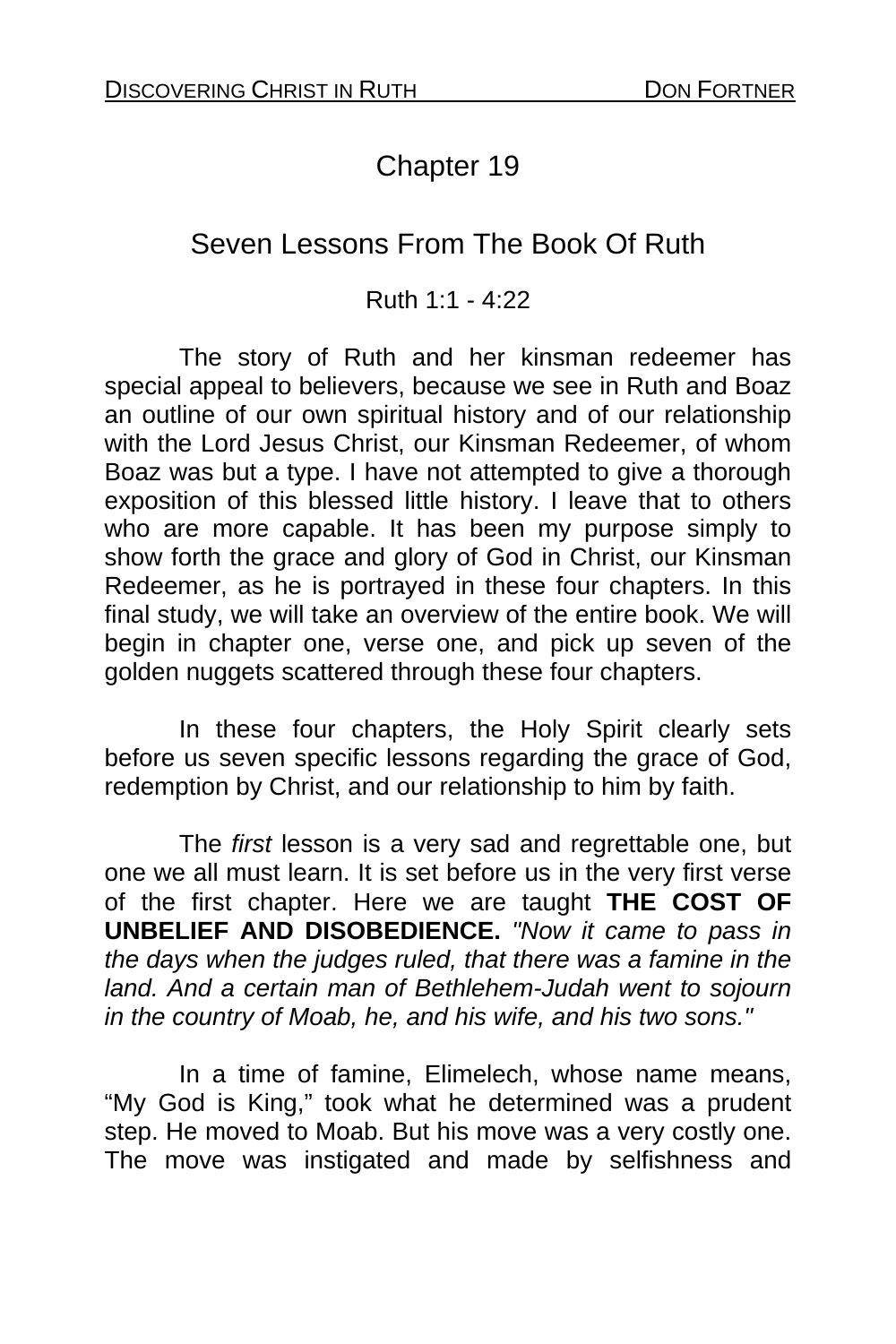unbelief, and ended in tragedy. Elimelech died in Moab and left his family in a godless, pagan land, far away from the people of God, the house of God, and the Word of God. Elimelech's disobedience led his sons into disobedience. They both married Moabitess women. The move to Moab cost Elimelech dearly. There he died in poverty. Both his sons died in poverty and disobedience to God. His wife was reduced to a bitter existence (1:20-21). Elimelech reminds me a great deal of Bro. Lot. Let all who are wise learn from Elimelech's error.

- 1. It is always less costly to obey God.
- 2. All disobedience is manifest unbelief.
- 3. Bad decisions made early in life will have bad consequences in years to come.
- 4. Our example is at least as important as our words, and probably much more important.
- 5. Do not, for any reason, move your family anywhere you would not want to die and leave them.

The *second* thing clearly taught in this Book is **GOD'S SOVEREIGN, UNCONDITIONAL ELECTION**. *"Then she arose with her daughters in law, that she might return from the country of Moab: for she had heard in the country of Moab how that the Lord had visited his people in giving them bread"* (1:6). Ruth was a Moabitess, the daughter of a cursed race. She was a stranger. Some suggest that her name means "Satisfied Stranger." Ruth was a stranger to God by nature; but she found satisfaction in the Lord God by grace. Ruth was chosen of God to be an heir of eternal salvation in Christ. Let us ever rejoice in and give thanks to our God for his free, electing love in Christ (Psa. 65:4; John 15:16; Eph. 1:3-6; 2 Thess. 2:13; 1 Thess. 5:9). God's election is an eternal, unconditional, immutable act of love and grace to sinners in Christ, by which all the blessings of grace are secured to the objects of his love.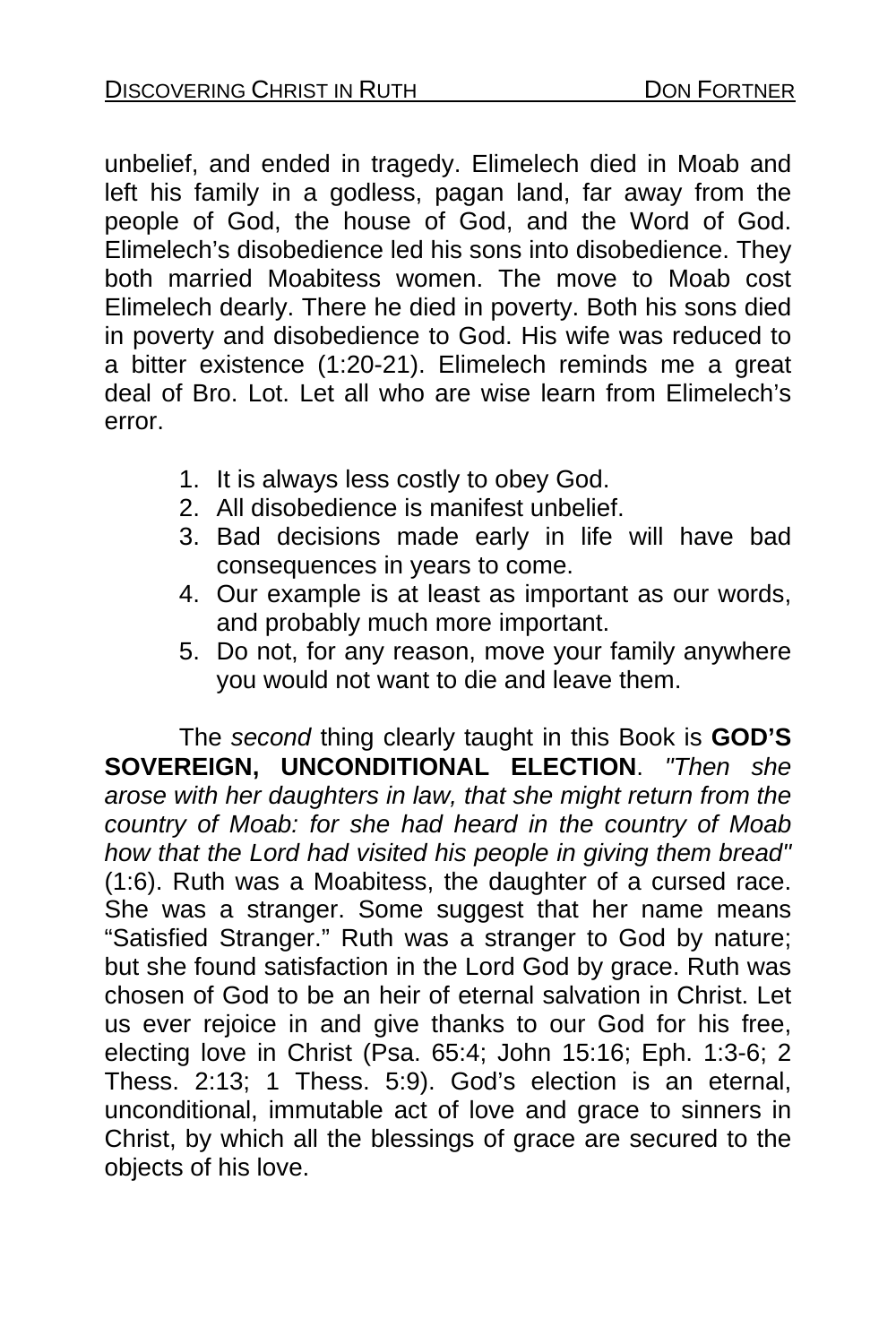*Third*, the Book of Ruth beautifully unfolds **THE WONDROUS MYSTERY OF GOD'S WISE AND ADORABLE PROVIDENCE.** Providence is the unfolding and accomplishment of God's everlasting purpose, which is the salvation of his elect (Rom. 8:28-30). Once we get to the end of the story, especially reading it with hindsight and in the light of the completed Volume of Inspiration, we can see God's providence in everything that took place in this story.

Providence brought t**he famine in Bethlehem and gave bounty in Moab. Elimelech's move was an act of great wickedness on his part, for which he alone was entirely responsible; but even that was totally ruled by God's sovereign providence and according to his eternal purpose of grace.**(Psa. 76:10). Let no one imagine that the family bloodline of our Savior was left to chance! The Lord God had chosen Ruth as an heir of his grace and to be the ancestral grandmother of our Lord's earthly family (Matt. 1:5). Therefore, Elimelech came to Moab. Then, at God's appointed time, Naomi heard good news in Moab, good news of God visiting his people in mercy.(1:6). By the arrangement of special providence, Ruth came to the field of Boaz (2:3). There, Boaz (the type of our sovereign Lord and Redeemer) commanded his young men to protect her, give her handfuls of purpose, and let her drink at his fountains. Will we ever learn to trust God's providence?

"God moves in a mysterious way His wonders to perform; He plants His footsteps in the sea And rides upon the storm. Deep in unfathomable mines Of never failing skill He treasures up His bright designs And works His sovereign will!"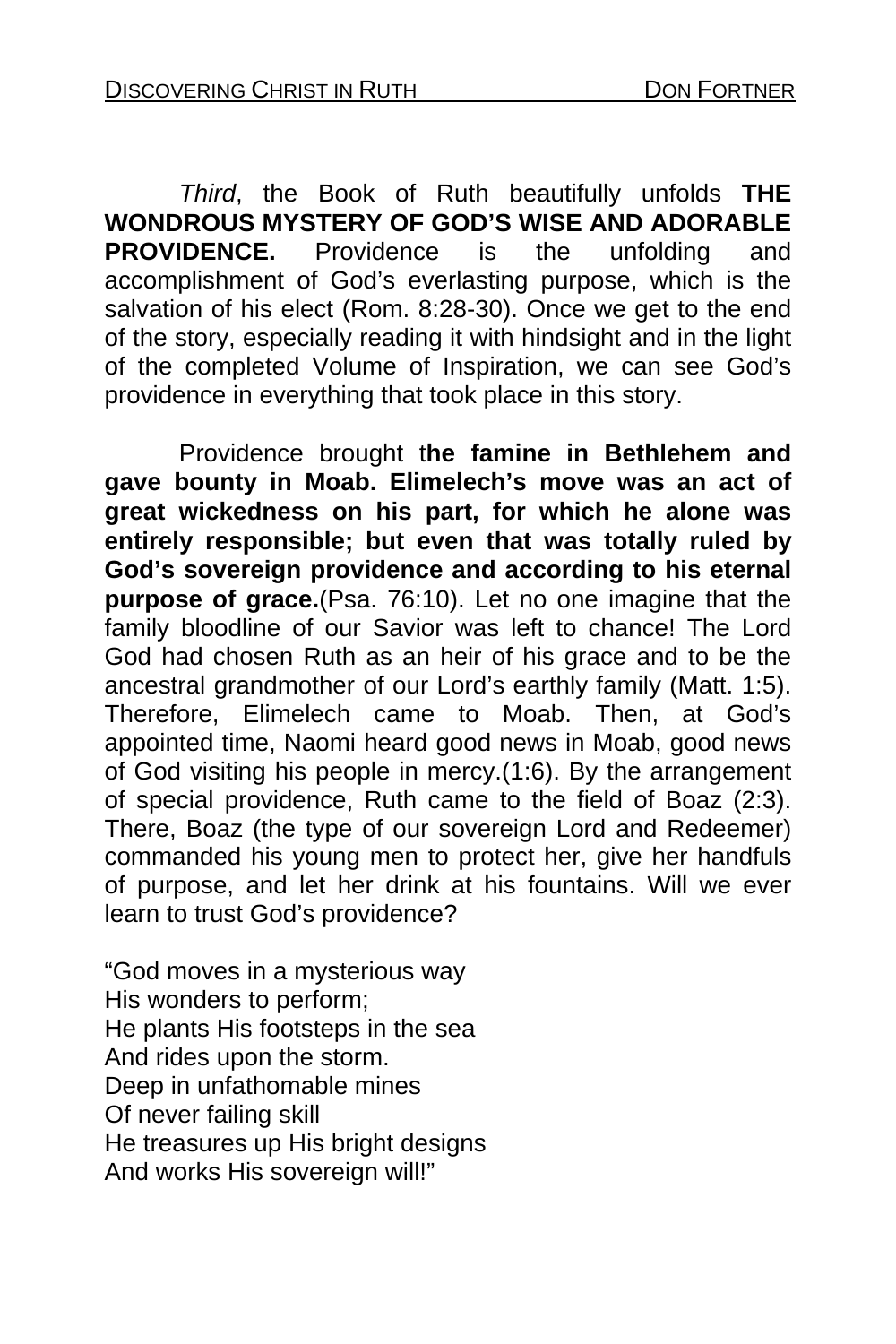*Fourth,* this little Book is most precious, because it sets before us in a beautiful, typical picture **THE BLESSEDNESS OF REDEMPTION BY CHRIST.** *"And Naomi said unto her daughter in law, Blessed be he of the LORD, who hath not left off his kindness to the living and to the dead. And Naomi said unto her, The man is near of kin unto us, one of our next kinsmen"* (2:20). What a beautiful picture of Christ Boaz is!

He was a kinsman redeemer. - Christ assumed our nature. *"The Word was made flesh."*

He was a mighty redeemer. - Our blessed Savior is mighty indeed. His name is *"The Mighty God!"*

Boaz was a wealthy redeemer. - Christ is filled with infinite, inexhaustible treasures of grace for sinners.

He was a willing redeemer. - Christ willingly laid down his life for us.

He was a lawful redeemer, such a redeemer as the law required. - So, too, is our Lord Jesus Christ.

Boaz was an effectual redeemer. He got Ruth, the object of his love. - The Son of God, our effectual Redeemer, shall get the people of his choice.

Boaz was a complete redeemer, too. When Ruth got Boaz; she got him and everything in him. - And it is written, concerning all God's elect, *"Ye are complete in him"* (Col. 2:10).

I am not straining inspiration at all when I tell you that the *fifth* lesson set before us in the Book of Ruth is **THE INSTRUMENTALITY OF THE WORD IN CONVERSION.**  *"Then she arose with her daughters in law, that she might return from the country of Moab: for she had heard in the country of Moab how that the Lord had visited his people in giving them bread"* (1:6). God has ordained the salvation of his people; and he has ordained the means by which he will save them. When the appointed time of love comes, when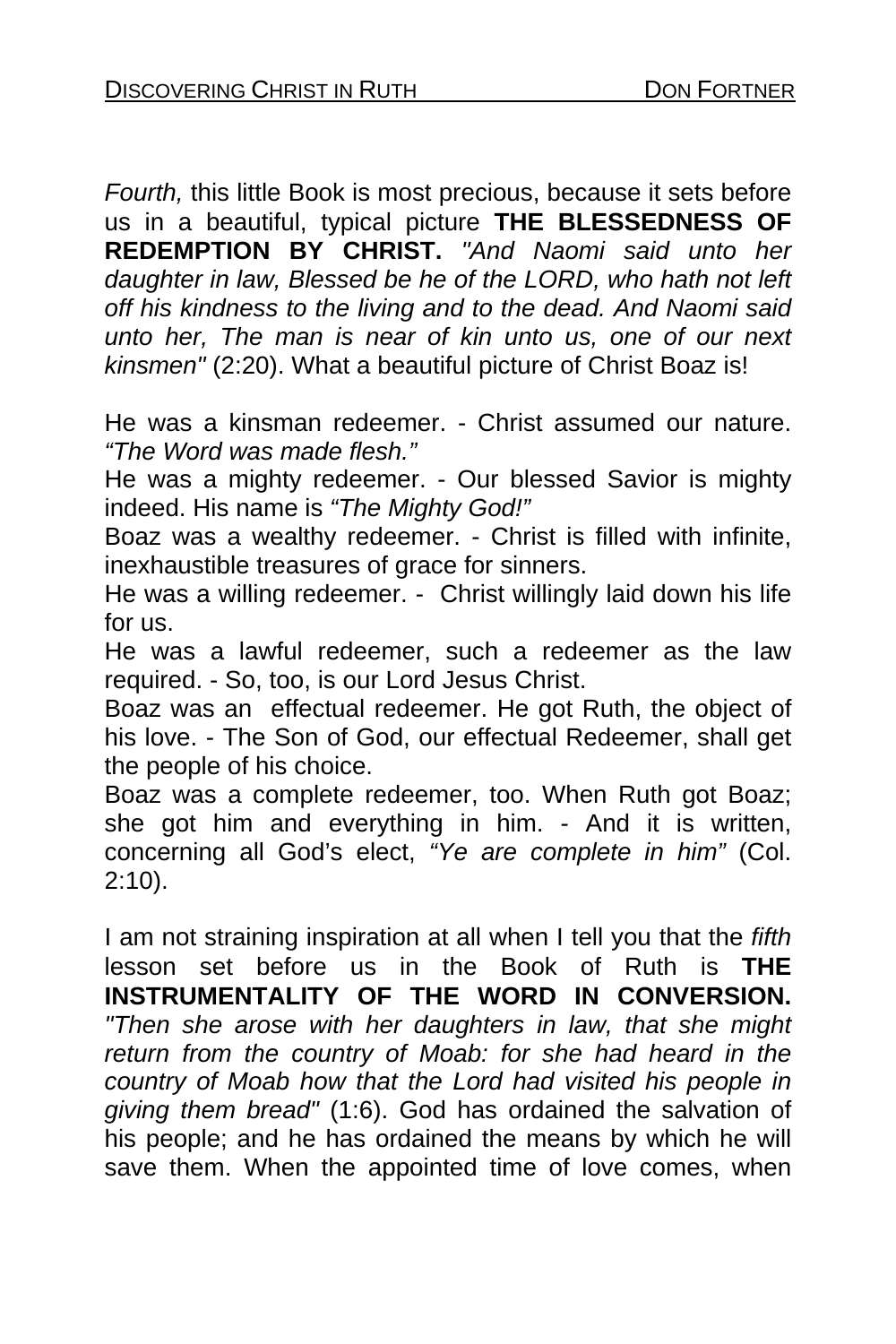God is pleased to call the sinner he has chosen to life and faith in Christ, he will do so by sending someone to the chosen sinner with the gospel of his grace. To many, this teaching seems inconsistent with the message of God's sovereign grace; but man's inability to comprehend the consistency of Scripture does not alter the plain statements of Holy Scripture. And the Scriptures plainly declare that God saves sinners only by the instrumentality of the gospel. *"It pleased God by the foolishness of preaching to save them that believe"* (Rom. 10:17; 1 Cor. 1:21; Eph. 1:13; Heb. 4:12; James 1:18; 1 Pet. 1:23-25).

*Sixth*, the Book of Ruth shows us **THE CHARACTER OF TRUE FAITH.** True faith is commitment to Christ. *"And Ruth said, Entreat me not to leave thee, or to return from following after thee: for whither thou goest, I will go; and where thou lodgest, I will lodge: thy people shall be my people, and thy God my God :Where thou diest, will I die, and there will I be buried: the LORD do so to me, and more also, if ought but death part thee and me. When she saw that she was stedfastly minded to go with her, then she left speaking unto her"* (1:16-18).

The difference between Ruth and Orpah was commitment. True faith acknowledges personal unworthiness (2:10) and humbly takes its place at the feet of Christ (3:4-8). This is the place where Mary was found, hearing the Savior's words. The leper fell at the Master's feet, when he came seeking mercy. When John saw Christ in his glory and heard his voice, he fell at his feet. Let us ever be found *"at his feet*." This is the place of humility, reverence, faith, worship, rest, love, and honor. We serve Christ best, when we serve at his feet, leaning upon his Word, trusting his grace, seeking his glory.

*Seventh*, this precious little Book gives a hint regarding **THE REWARD OF FAITH.** *"The LORD recompense thy work, and*